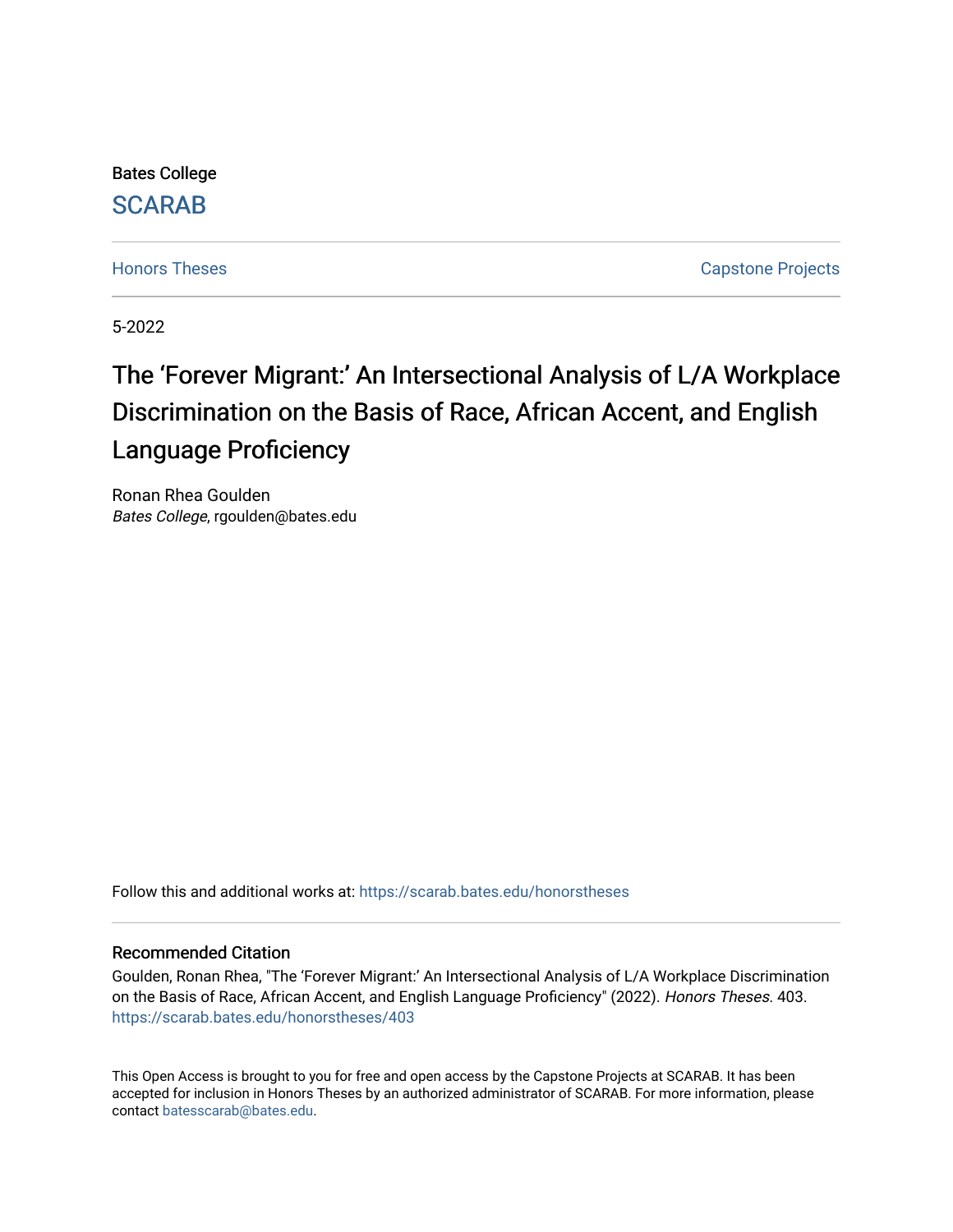## THE 'FOREVER MIGRANT:' AN INTERSECTIONAL ANALYSIS OF L/A WORKPLACE DISCRIMINATION ON THE BASIS OF RACE, AFRICAN ACCENT, AND ENGLISH LANGUAGE PROFICIENCY

An Honors Thesis

Presented to

The Faculty of the Department of Sociology

Bates College

In partial fulfillment of the requirements for the

Degree of Bachelor of Arts

By

Ronan Goulden

Lewiston, Maine

March 30, 2022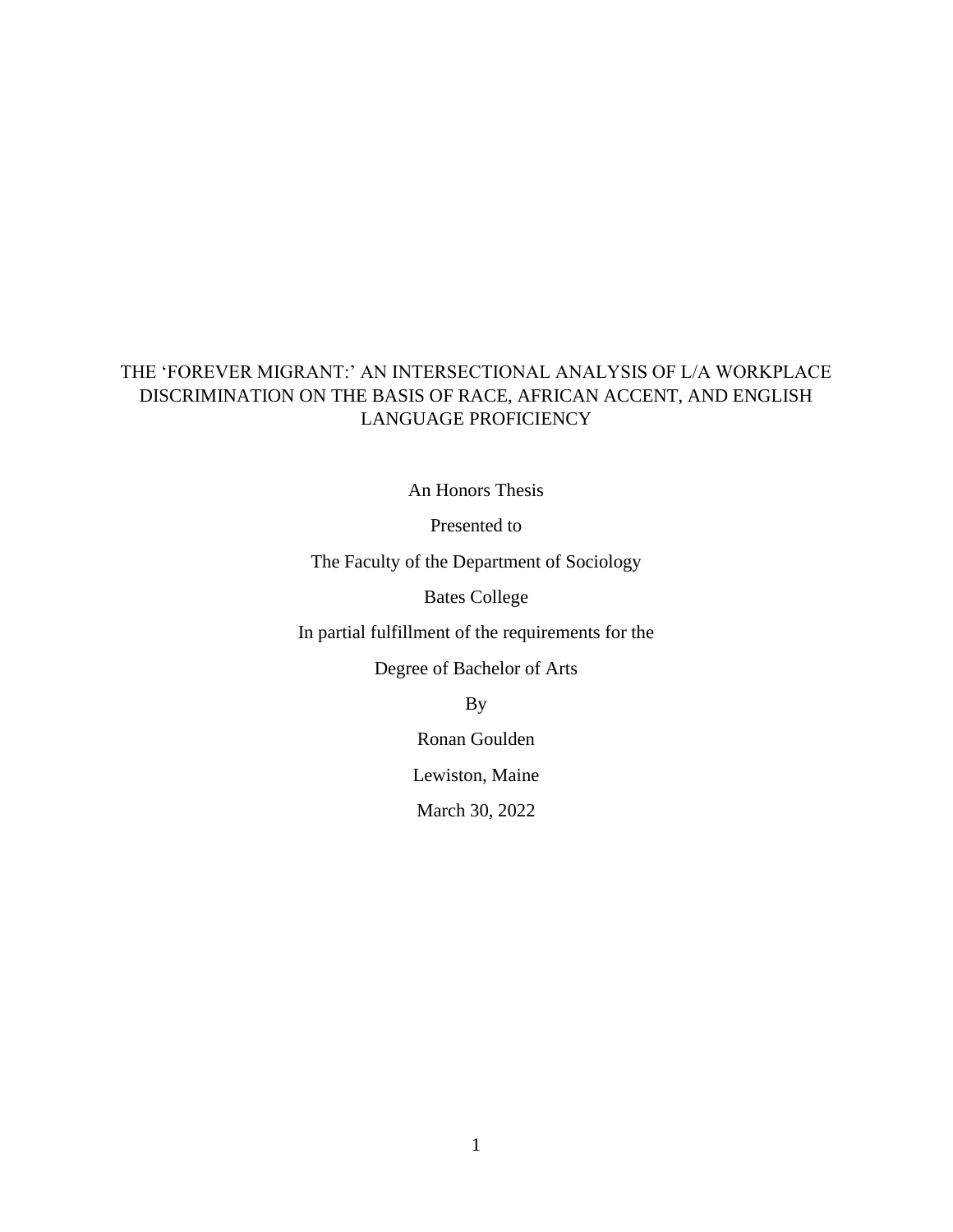## ABSTRACT

Sociological literature has well documented patterns of workplace discrimination against racialized identities. This thesis analyzes a specific pattern of perceived workplace discrimination against those who are non-white, have African accents, and lack English language proficiency in the Lewiston-Auburn area (L/A). To understand this problem, a community-based research semi-structured interview about barriers to accessing the L/A workforce was conducted. I argue that utilizing Rosa's and Flores' raciolinguistic perspective, workers perceived to have African accents and English language barriers face workplace discrimination within the intersection of their race and linguistic identity. Those with perceived African accents are seen to be a L/A area archetype of African refugees and migrants which I call 'a forever migrant,' being assumed to have little education, job skills, intelligence, and trustworthiness within the workplace. Meanwhile, non-white individuals perceived to have English language barriers are believed to be unemployable no matter the importance of English language skills in the job they are applying for, being sometimes seen as a burden to employers. These patterns of linguistic discrimination are found to proliferate in part because those with perceived African accents and English language barriers assume responsibility to be a 'good neoliberal citizen,' through personally attempting to rid of their accent or language barrier. This allows white supremacy to proliferate in the L/A workplace, giving those perceived to have African accents and English language barriers an ultimatum to either assimilate to whiteness by ridding of their accent and native language or be subjected to linguistic discrimination by their employer.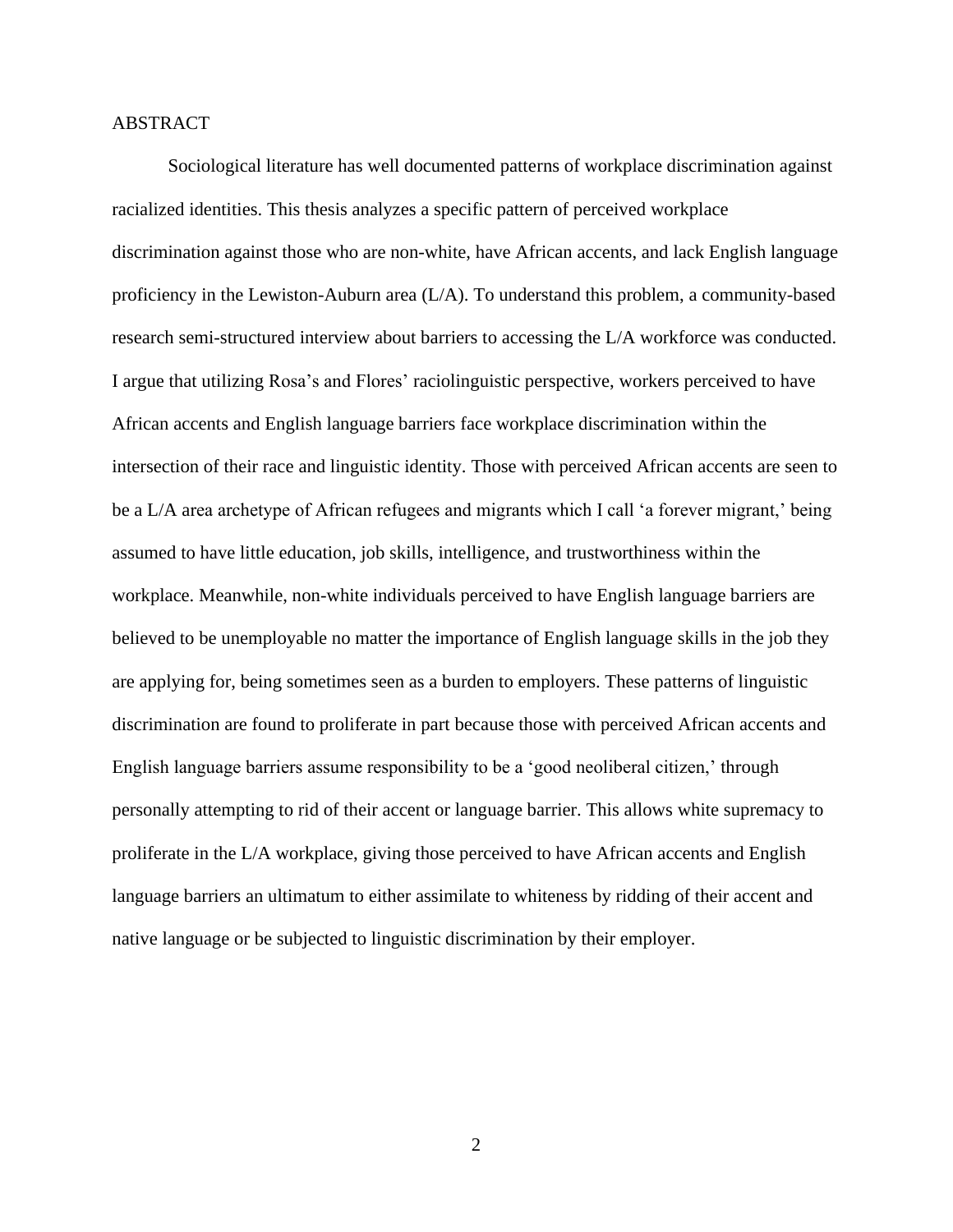## ACKNOWLEDGEMENTS

First, I would like to thank my advisor Professor Medford for her constant support, advice, guidance, and excitement through the course of the project. The thesis which I present today would not be possible without the numerous hours of meetings, review, and thought which Professor Medford put into the project, something I am incredibly grateful for. Additionally, I would like to thank Dr. Darby Ray from the Bates Harward Center for Community Partnership for her trust in me over the past four years to take on large scale community projects such as this one along with her support throughout the process of interviewing and working with community partners. Similarly, I would like to thank all the community partners who I collaborated with on the project, especially those a part of the Maine Working Communities Pilot Project Team. I would additionally like to acknowledge and thank the entire Sociology Department for there support both within the honors thesis process, but also in providing me with a robust, engaging, and critical Sociology education. Lastly, I would like to thank my parents, Marc Goulden and Regan Rhea, for their continued support in my educational endeavors and interests throughout my life.

Funding for this project was provided by two sources. First, the Maine Working Communities Pilot Project Team provided funding for the interview including the cost of translators, transcription, and compensation for participants. Second, the online survey was funded by a Community Engaged Research Grant from the Harward Center for Community Partnership which paid for the cost of translating the survey into locally spoken languages and the gift card compensation for participants.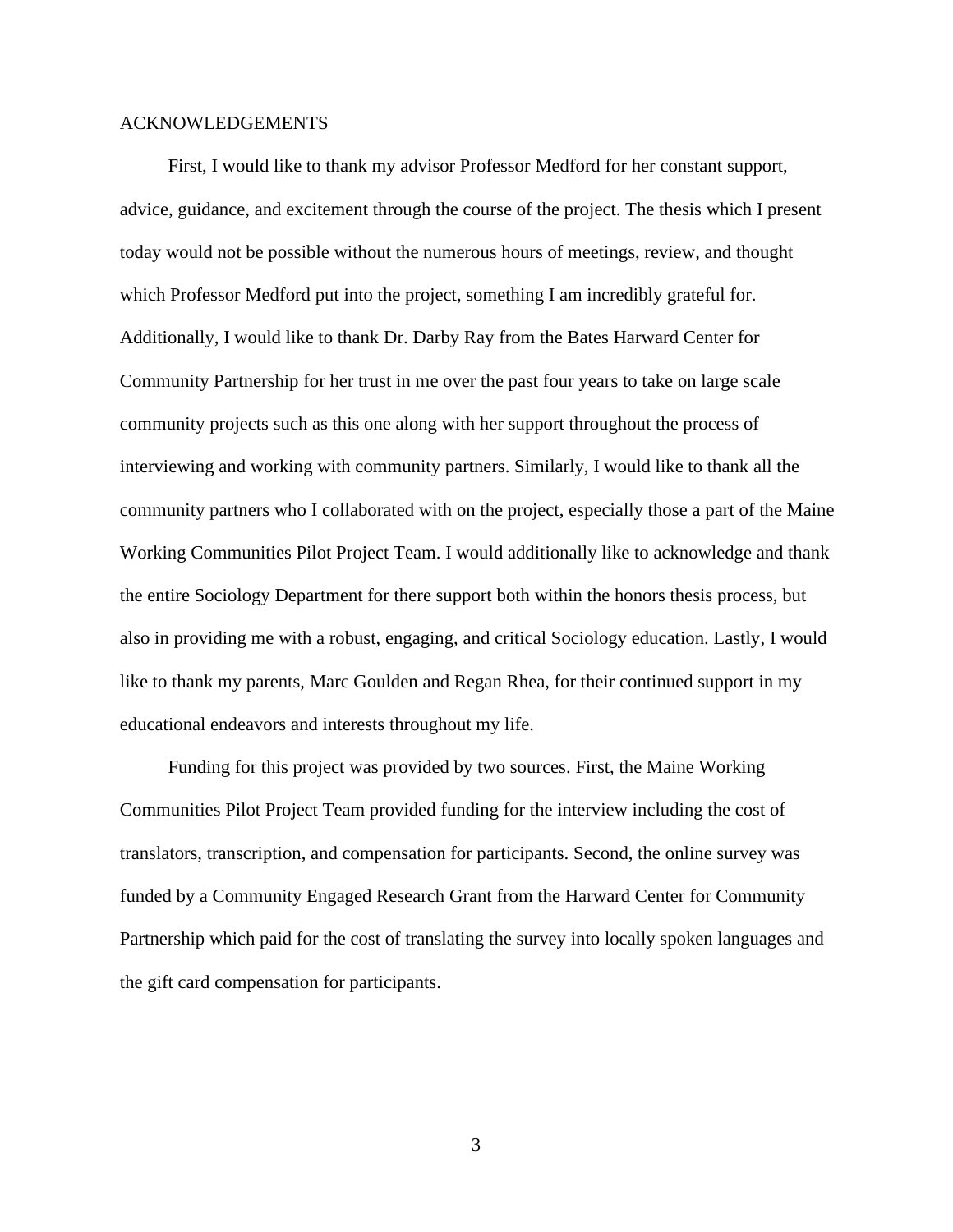# TABLE OF CONTENTS

| Abstract                                                    | $\overline{2}$ |
|-------------------------------------------------------------|----------------|
| Acknowledgements                                            | 3              |
| Chapter 1: Changing Tides of the U.S. Workplace             | 5              |
| <b>Chapter 2: Experiences Across Coasts</b>                 | 10             |
| Chapter 3: Raciolinguistics and the Good Neoliberal Citizen | 21             |
| Chapter 4: The L/A Workforce Stories Project                | 40             |
| Chapter 5: "This Ceiling is Brick"                          | 48             |
| Chapter 6: The Forever Migrant                              | 66             |
| Chapter 7: "Utopian Thinking"                               | 82             |
| References                                                  | 89             |
| Appendix A: Participant and Translator Consent Form         | 101            |
| Appendix B: Interview Schedule                              | 103            |
| Appendix C: Interview, Compensation, and Data Practices     | 104            |
| Appendix D: Survey Methodology and Reflections              | 105            |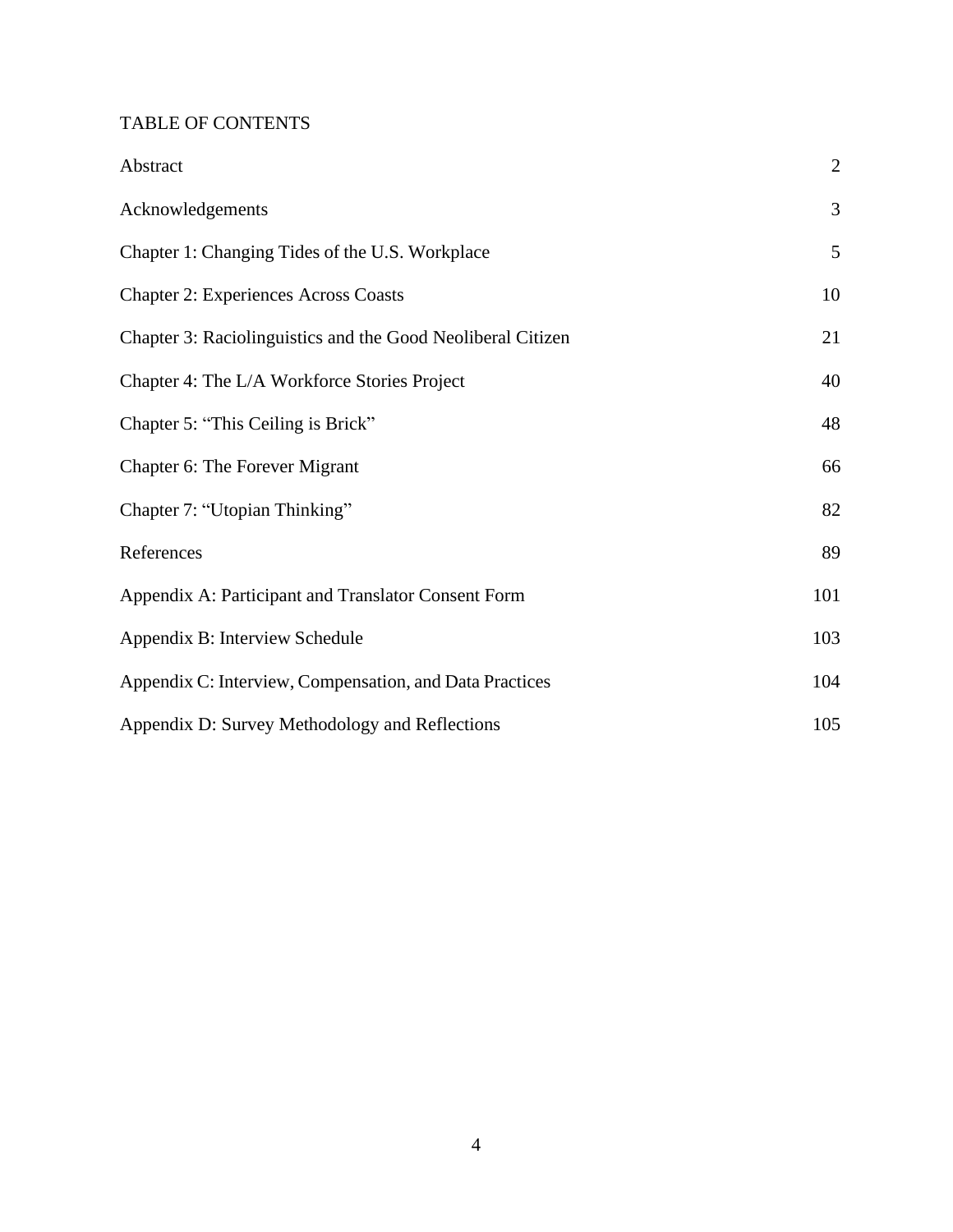#### **CHAPTER 1: CHANGING TIDES OF THE U.S. WORKPLACE**

The U.S. labor market has become a hot topic in the light of the Coronavirus pandemic and more recently, what some academics have been calling the "great resignation" (Cech  $\&$ Hiltner 2022; Williams 2021). Two years into the COVID-19 pandemic, the workplace has seen a historic power shift towards the worker, leading to significant increases in wages, along with a shift in American workers mindset surrounding jobs (Cech & Hiltner 2022; Gregg 2021). This shift led 47.7 million Americans to voluntarily leave their job in 2021, a record-breaking amount of these resignations occurring during November 2021 where 4.5 million people voluntarily left their job (Tappe 2022; U.S. Bureau of Labor Statistics 2022a). This mass shift in the labor force and perspective on work in the U.S. has been sociologically fascinating and exciting. It is a social moment that if harnessed effectively, can critically question and deconstruct the U.S. workforce experience which has historically been plagued with exploitation and discrimination, particularly towards non-white individuals (Williams 2021).

Discussion of the great resignation have primarily focused on the economics surrounding it; whether it be the impacts of decreased staffing on businesses, increased wages for employees, the retirement of older generations from the workforce, or the decreased priority of workers to always have a job (Cech & Hiltner 2022; Gregg 2021; Tappe 2022). While economically significant, there has been less discussion of the social implications, specifically, the opportunities for a major shift in a United States work culture plagued with worker exploitation, discrimination, and white supremacy (Gray 2019; Okun 1999; Williams 2021). This need for structural and social change in the U.S. workplace continues to be an increasingly studied topic in sociology. For instance, Williams (2020) during her American Sociological Association presidential speech notes that "we need some utopian thinking right now" when it comes to the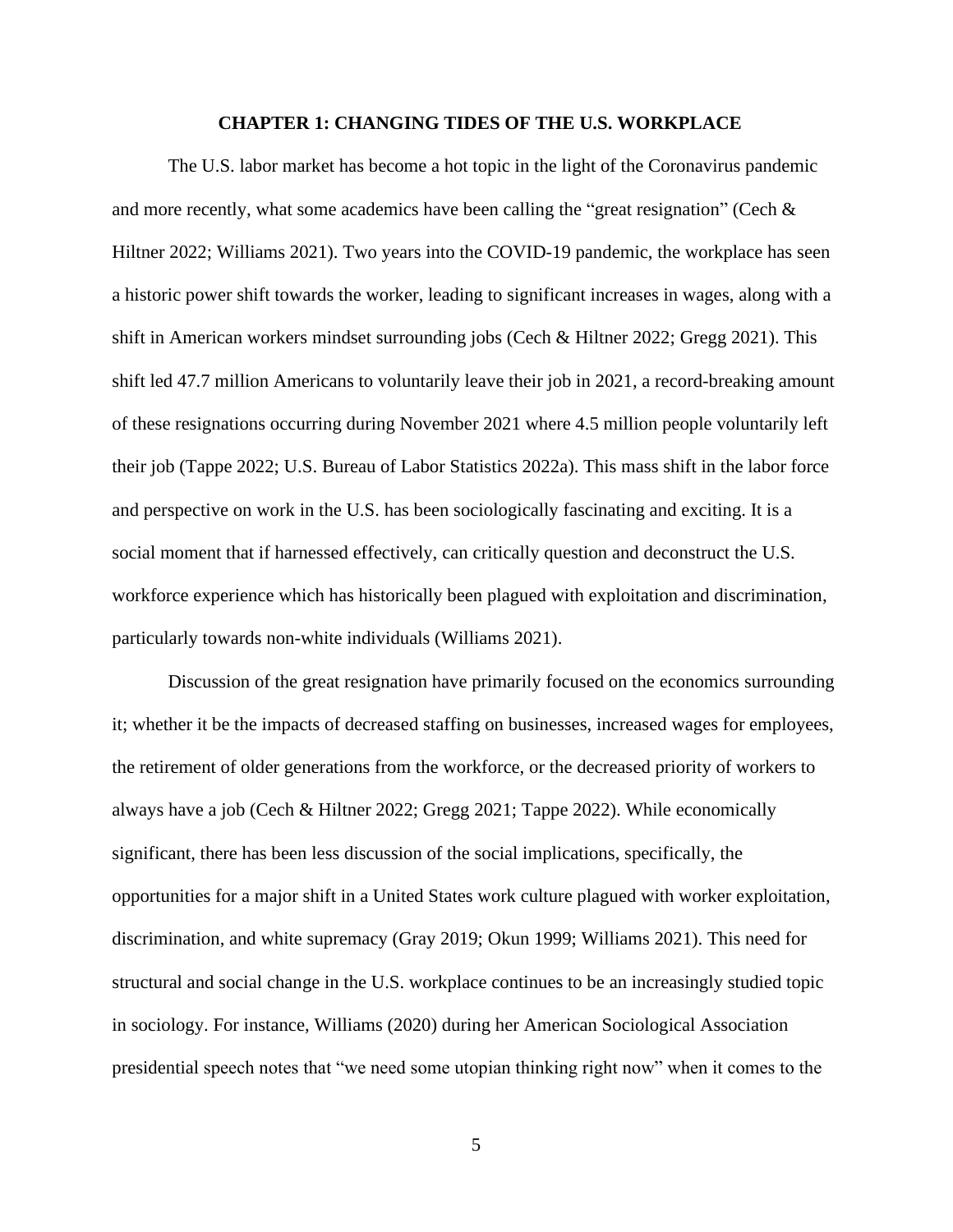## U.S. workplace experience (198). Williams emphasizes that

it is time to imagine a society where people are not dependent on work. The pandemic shows us that relying on employment to ensure our collective well-being can have catastrophic consequences that are not equally borne throughout society. It is crucial to address the problems of access, job quality, and social inequality in the workplace, but it is not enough. A good life should not depend on having a good job. As sociologists, we have the tools and the research to show the world what is at stake in providing a good life for everyone (198).

The community-based research interview in which this thesis is written upon in-part answers this call for imagination, exploring the workplace aspirations, barriers, and successes of the African migrant and other non-white populations within the Lewiston-Auburn (L/A) area in Maine. Utilizing this imagination, this thesis explores a specific pattern of workplace discrimination against Black individuals who are perceived to speak with an African accent and non-white migrants who are labeled as lacking English language proficiency. These two specific patterns of discrimination are found to intersect with race, demonstrating a pattern of linguistic discrimination which is analyzed through Rosa & Flores (2017) theory of the raciolinguistic perspective. As this thesis comes to find, this linguistic discrimination in-part proliferates because African migrants and non-white individuals labeled to have English language barriers are expected to take neoliberal responsibility to be a "good neoliberal citizen" by personally addressing their perceived English language barrier or African accent (Randles and Woodward 2018). This pattern of linguistic discrimination is ultimately hypothesized to be one way that white supremacy proliferates throughout the L/A area workplace. Thus, this thesis begins to answer the question: What does the theory of the raciolinguistic perspective and the good neoliberal citizen reveal about the experience of linguistic discrimination in the L/A workplace? THESIS OVERVIEW

What ultimately became this Senior thesis began its life as an interview study on behalf of the Maine Working Communities Challenge Pilot Project Team. The team wanted to learn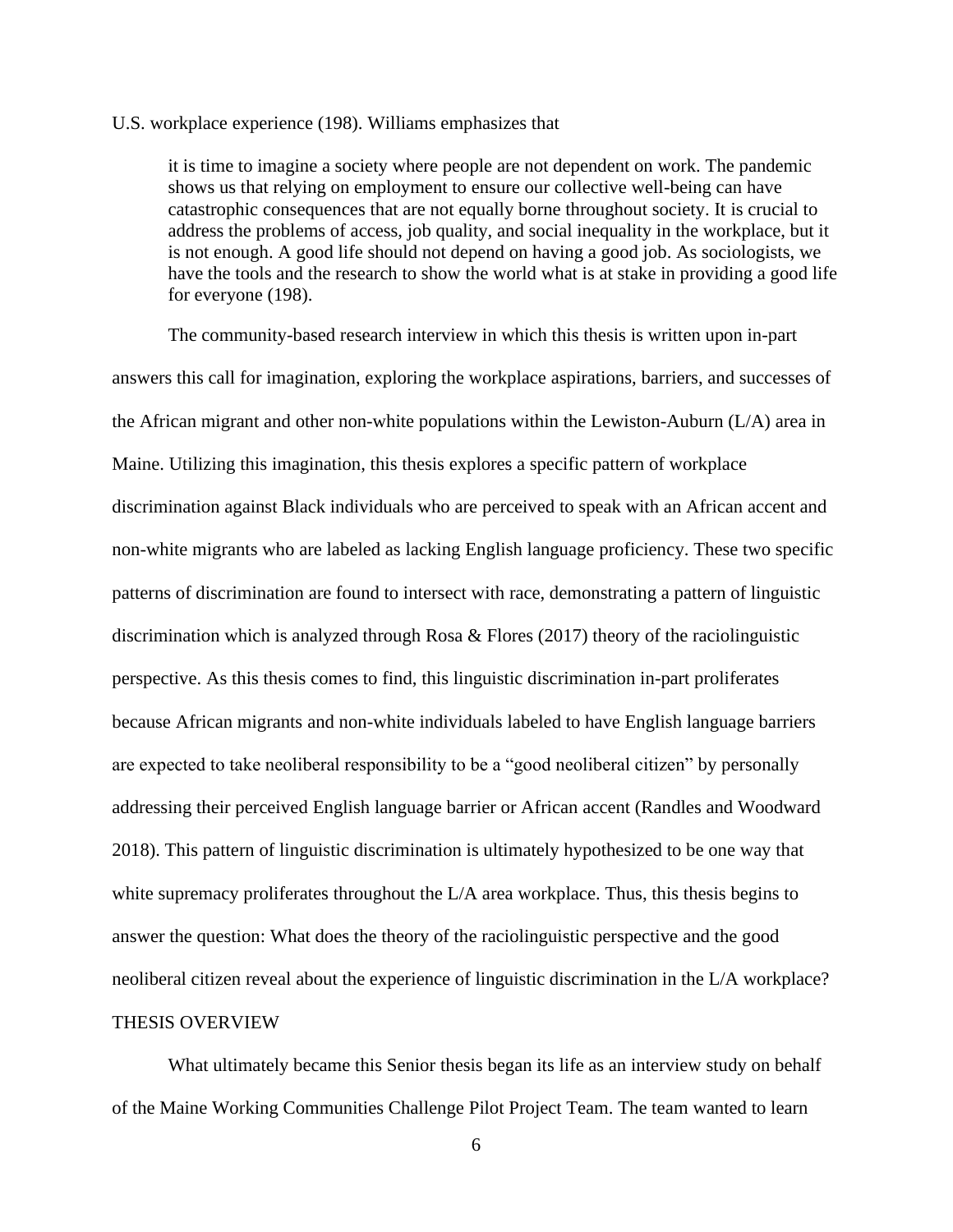about the workforce experience of non-white individuals within the L/A area for the Maine Working Communities Challenge, a grant opportunity which would provide money to selected Maine cities to develop a job access program. I was recruited in August 2021 to be the researcher on the project by the Bates College Harward Center for Community Partnership. I was offered the opportunity both because of my experience working on projects for the center previously and because I could further analyze the interview findings for my sociology Senior thesis. This was an opportunity I excitedly took as my four years of sociology classes has made me incredibly interested in the intersections of identity and labor in the United States. To accomplish this study, I interviewed 24 non-white members of the L/A community who have made a serious effort - whether successful or not -- within the past five years to attain work that aligns with or grows their job interests, skills, and aspirations. This revealed a diversity of triumphs, barriers, opportunities, and supports which define the L/A workplace experience for non-white individuals.

The seven chapters in this thesis work to explore and question a pattern of linguistic workplace discrimination. This begins with chapter two, which provides background on the L/A area and me as a researcher. It addresses the complex history and contemporary experience of immigration and labor in the L/A area. Additionally, I discuss my family's experience within the U.S. labor force. Chapter three reviews the two key literatures and theoretical frameworks the thesis is built upon. This review starts with an introduction of the raciolinguistic perspective and a discussion of job discrimination on the basis of race, specifically for Black, African migrants; perceived non-American accents; and perceptions of one's English language proficiency (Rosa and Flores 2017). The second key topic reviewed is neoliberalism in the workplace, which will be introduced through the theory of the good neoliberal citizen (Randles and Woodward 2018).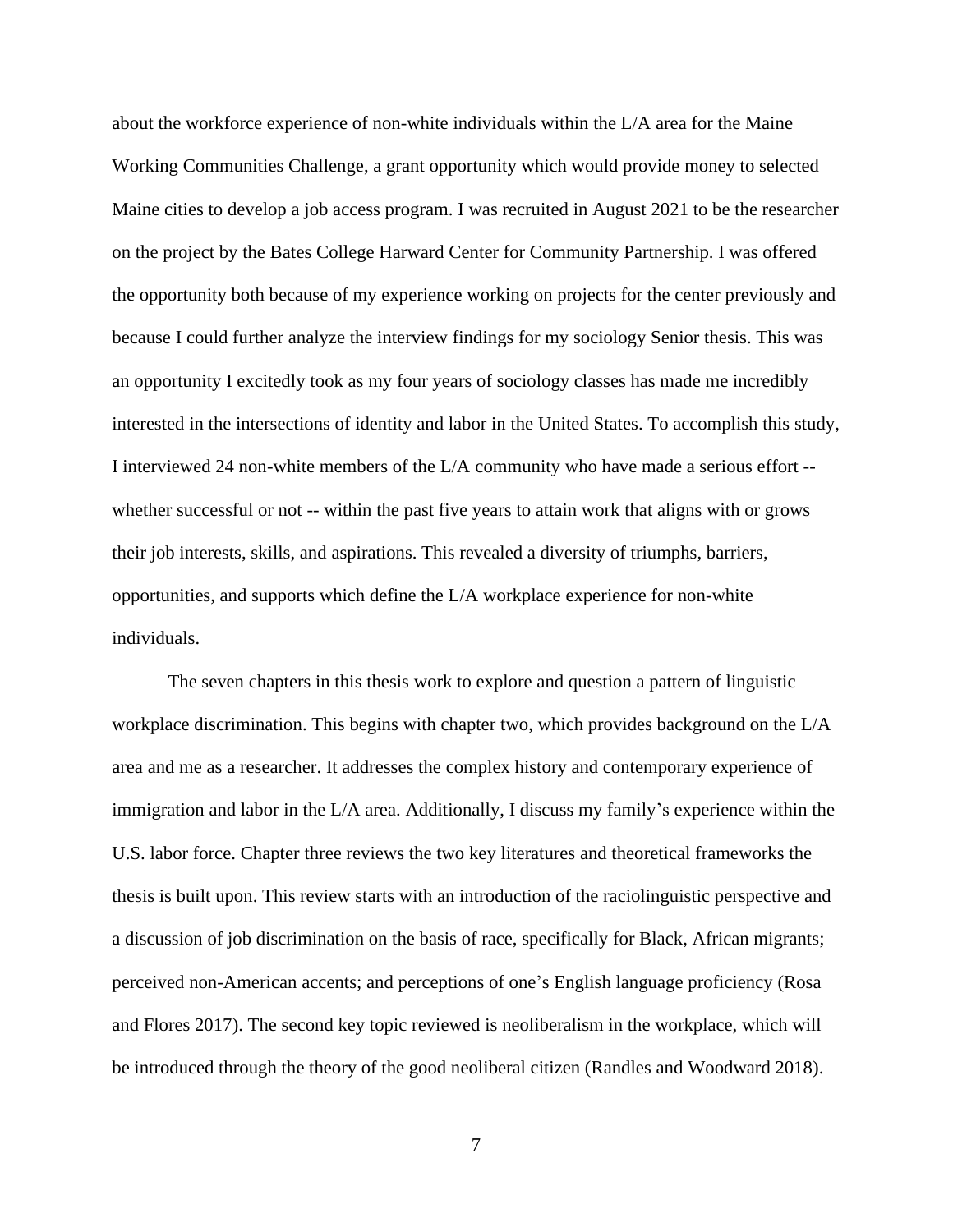Chapter four describes the methodology for the semi-structured interviews. This is followed by a discussion of the analysis, limitations of the methodology, and the ways in which I as a researcher approached the interview process. Chapter five analyzes the overall work experience noted by participants during the interview and survey. This is followed by a discussion of the patterns of workplace discrimination on the basis of race, perceived African accent, and perceptions on the individual's English language proficiency. These findings are explored in chapter six through the raciolinguistic perspective.

Chapter six applies the raciolinguistic perspective along with the good neoliberal citizen to understand linguistic discrimination in the L/A workplace. This chapter argues that following Rosa's and Flore's (2017) theory of the raciolinguistic perspective, those perceived to have African accents and English language barriers face workplace discrimination within the intersection of their race and linguistic identity. This leads Black individuals perceived to have African accents and non-white individuals labeled as having English language barriers to be harmfully stereotyped in the L/A workplace. Those perceived to have African accents are assumed to embody a L/A area archetype of African refugees and migrants which I call 'a forever migrant,' being assumed to have little education, job skills, intelligence, and trustworthiness within the L/A workplace. Non-white individuals labeled as having English language barriers are perceived to be unemployable no matter the importance of English language skills in the job they are applying for, being sometimes seen as a burden to employers. These patterns of linguistic discrimination are found to proliferate in part because those perceived to have an African accent or an English language barrier assume responsibility to be a 'good neoliberal citizen,' through personally attempting to rid of their perceived accent or language barrier (Brezina 1996; Mudge 2008; Randles and Woodward 2018). This allows white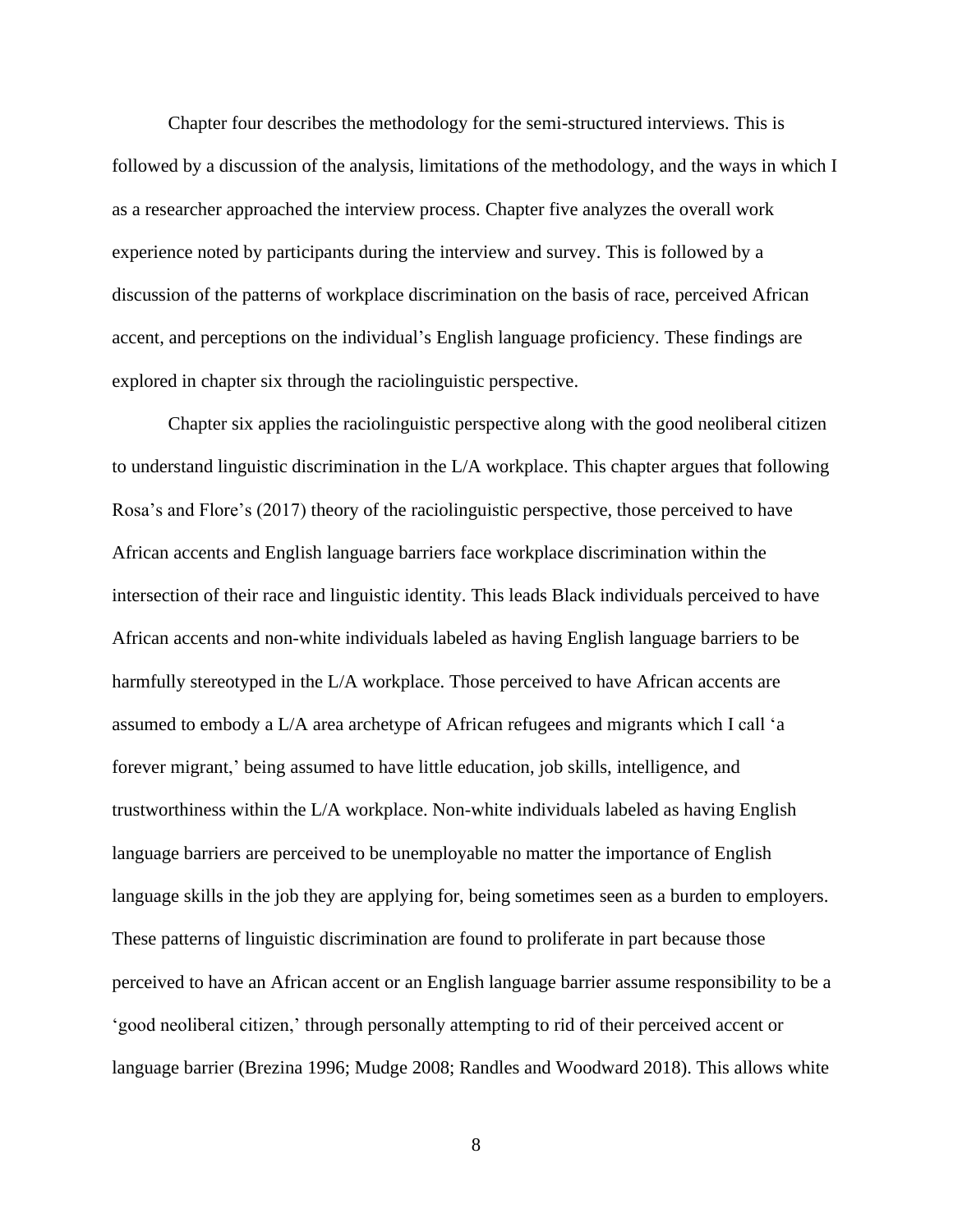supremacy to proliferate in the L/A workplace, giving those perceived to have African accents and English language barriers an ultimatum to either assimilate to whiteness by ridding of their perceived accent and native language or be subjected to linguistic discrimination by their employer (Rosa 2019).

Chapter seven concludes the thesis, discussing the implications, limitations, and further opportunities for research within my findings. As a part of this discussion, I explore one framework which could help to deconstruct linguistic discrimination, beginning the process of dismantling proliferations of white supremacy in the L/A workplace (Gray 2019).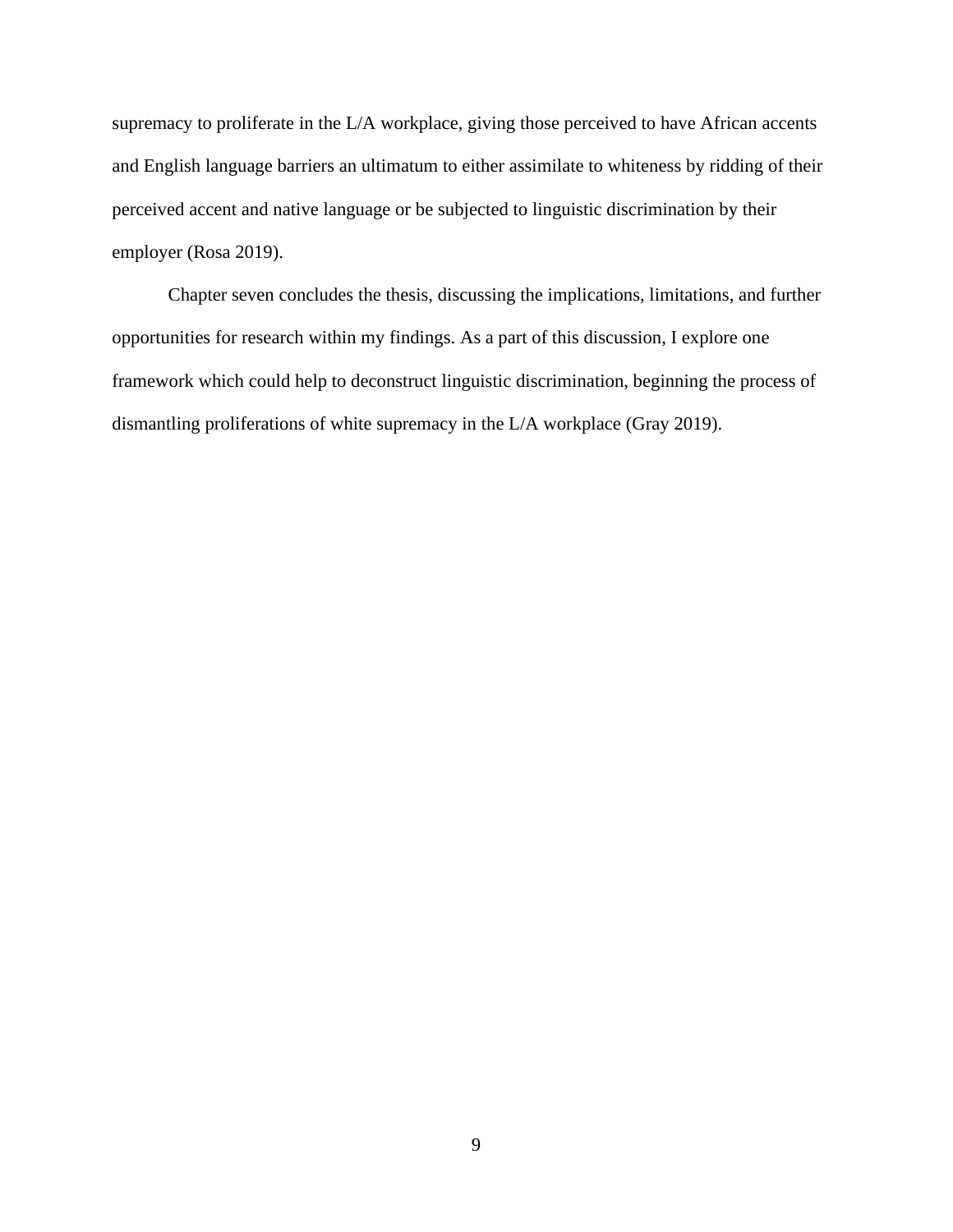#### **CHAPTER 2: EXPERIENCES ACROSS COASTS**

The L/A workplace is a rich place to study the experience of discrimination against perceived African accents and English language barriers of African migrants and non-white individuals. Since its founding, Maine's second largest metropolitan area has seen a variety of economic and social shifts which have shaped the modern experience of the L/A workplace. This chapter briefly reviews this history, focusing on the L/A area's history of labor, racial tensions, and patterns of migration. This is followed by a recognition of my own perspective of the U.S. workplace as shaped by my parent's workforce experience in the Bay Area. This concludes with contemporary information about the L/A area and the modern African migrant experience.

## L/A HISTORY OF LABOR, RACE, AND MIGRATION

The Lewiston-Auburn area, typically abbreviated to the L/A area or just L/A, finds itself saddling the Androscoggin River about 140 miles from Boston, Massachusetts in Maine. The area has been colonized by white Europeans since the 1600s, stealing land that would become later occupied by the city of Lewiston and Auburn from the Wabanaki Nation (Native Land Digital 2021; Wabanaki Alliance 2022). The city of Lewiston and Auburn were settled by white colonist as early as the 1770s and led to the incorporation of Lewiston, Maine in 1795 and Auburn in 1869. The areas were colonized in large part because of the Androscoggin River, which provided ample power for industry such as textile mills (City of Auburn 1969; Hogkin 2022; Leamon 1976). Throughout the 1800s, the textile mill industry economically exploded, leading to a rapid increase in the white European population within the region, many being English, Irish, and Canadian migrants looking for work within the mills. This continued until the need for textile mills began to fall in the 1920s, becoming primarily obsolete in the 1950s to 1970s. This led to the closure of many mills, creating an economic downturn and an exodus of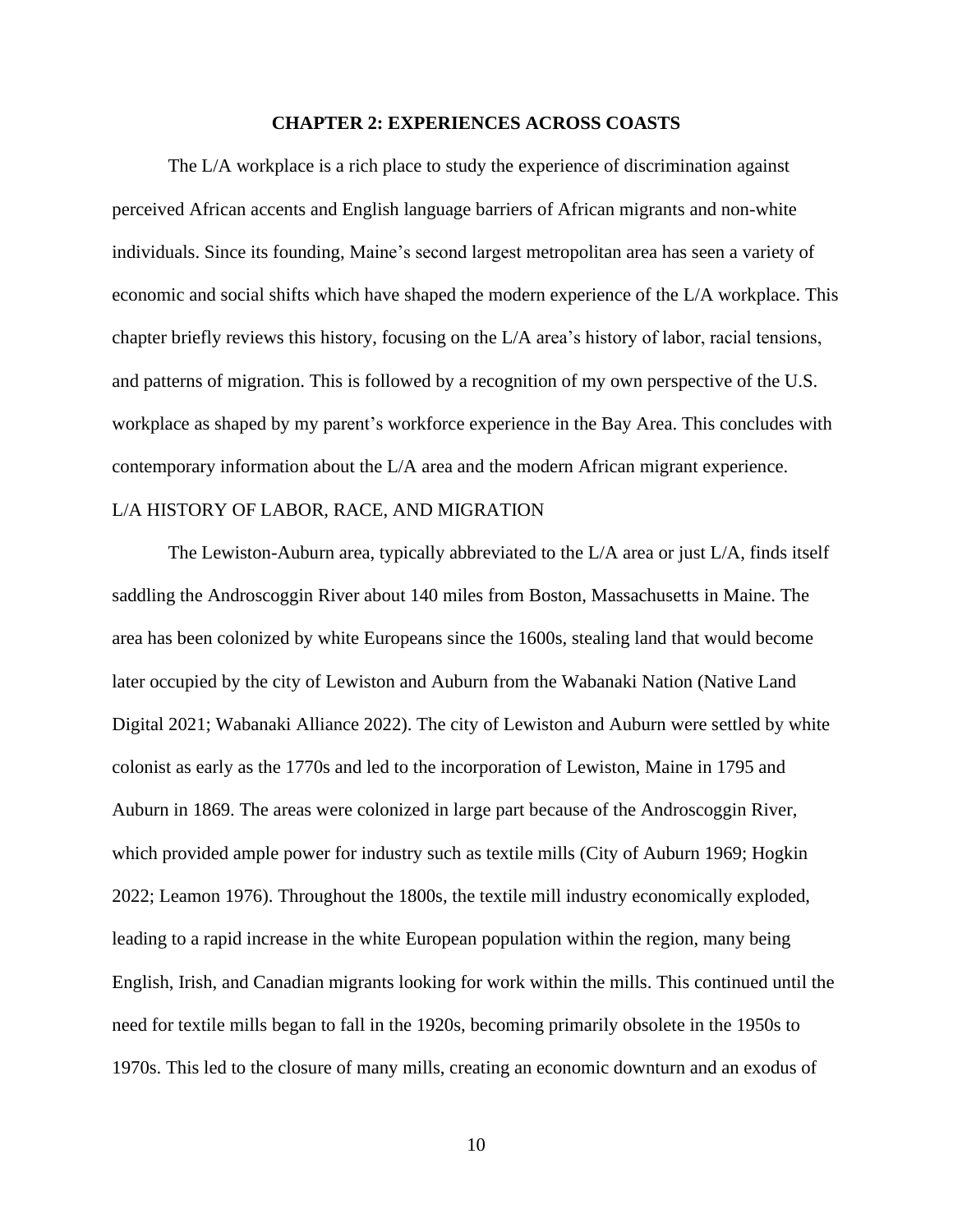many of the initial migrants who came to the area that continues to impact population numbers today (Leamon 1976; New American Economy 2016).

This population decrease has however started to shift as in 2001, thousands of Somali and Somali Bantu Refugees, among other African migrant and refugee groups, began moving to the L/A area. Many of these individuals moved to the L/A area from other United States cities, citing L/A "as an affordable and livable small city with good public housing, safe schools, a very affordable cost of living, more financial support than in other cities, and the familiarity of a growing Somali community" (Besteman 2016:108). This influx of immigration to L/A has been credited by some city officials to have reinvigorated the L/A area, leading to the creation of new businesses, especially in the downtown; a growth in the local economy; a decrease in the local crime rate; and the presence of a younger and increasingly diverse population of Mainers (Besteman 2016; New American Economy 2016).

Despite social and economic benefit, this wave of immigration fell victim to a historic pattern of xenophobic sentiment from the previously settled migrants of the L/A area. Since the 1800s, L/A migrants have experienced harmful and discriminatory treatment from the previously established residents. Historically, both Irish and Franco-Canadian immigrants experienced discrimination when arriving to the Lewiston-Auburn area. The Irish began to migrate to the Lewiston-Auburn area in the 1850s following the Irish Potato Famine. Due to their poverty, many Irish migrants lived in shacks created on vacant lots within the city which were perceived to be dirty and disease ridden. This depiction was not helped by the Irish being perceived as morally harmful to the city, stereotyped as heavy drinkers and committers of petty crime. This prejudice culminated in the burning of an Irish Catholic Chapel by an anti-Irish mob in 1855, exemplifying the anti-Irish sentiment the previous residents of L/A had developed. However, by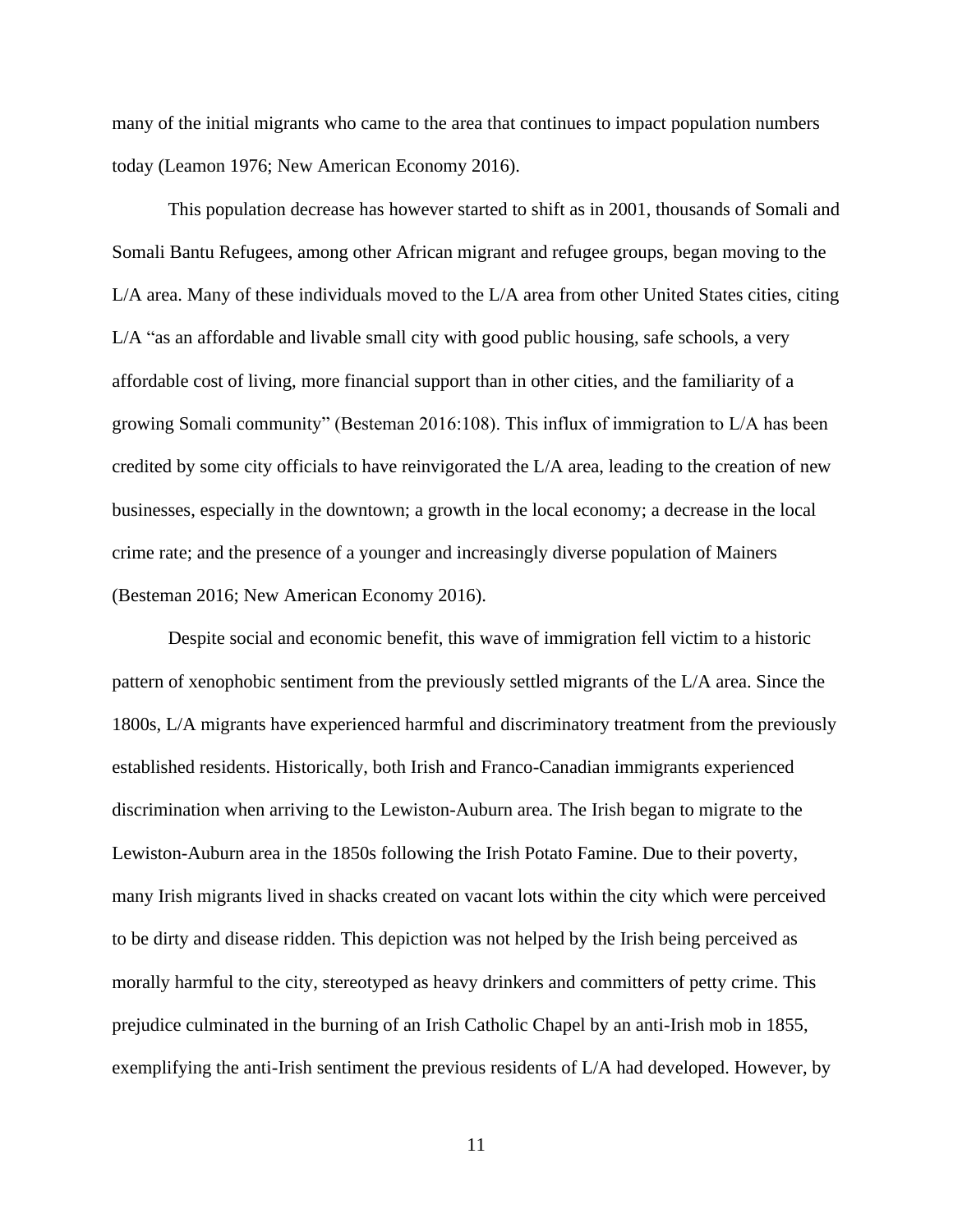the time the U.S. Civil War started, the Irish began to be assimilated into Lewiston, being allowed to work in the mills and experienced much less discrimination (Leamon 1976).

French-Canadian migrants came to Lewiston about a decade later, many being recruited to labor in the mills as they were believed to be a hard-working group. French-Canadian migrants would become the largest migrant group to come to L/A during the second half of the 1800s and with them brought not only a new culture but also a new language, French (Leamon 1976; Myall 2022). French-Canadian migrants experienced consistent ethnic-based discrimination from the previously settled English and Irish population. With the addition of the French language, Franco-Canadian migrants were segregated into an area known as Little Canada, cut off from the perceived fluent, English-speaking population by canals and the Androscoggin River. When Franco-Canadians attempted to move out of Little Canada, they were often met with resistance from the Irish and English. This anti-Franco-Canadian sentiment primarily targeted their language, with jobs and schools not allowing French to be spoken and parents attempting to have their children learn how to speak and write in English as a means for social mobility. This culminated with the 1919 passage of a law which made it illegal to speak French in Maine public schools by the Maine State Legislator, not being repealed until about a half decade later. Starting in the 1970s, Franco-Canadians in Lewiston saw an increase in social mobility with the desegregation of Little Canada and many members of the community moving away from Lewiston (Myall 2022).

Discrimination against migrants continues to be pronounced in the Lewiston-Auburn area, with the African migrant population, and particularly the Somali and Somali Bantu Refugees, facing continued animosity and hate from residents. This migration was historic for Lewiston as for the first time, non-white individuals were the ones migrating into the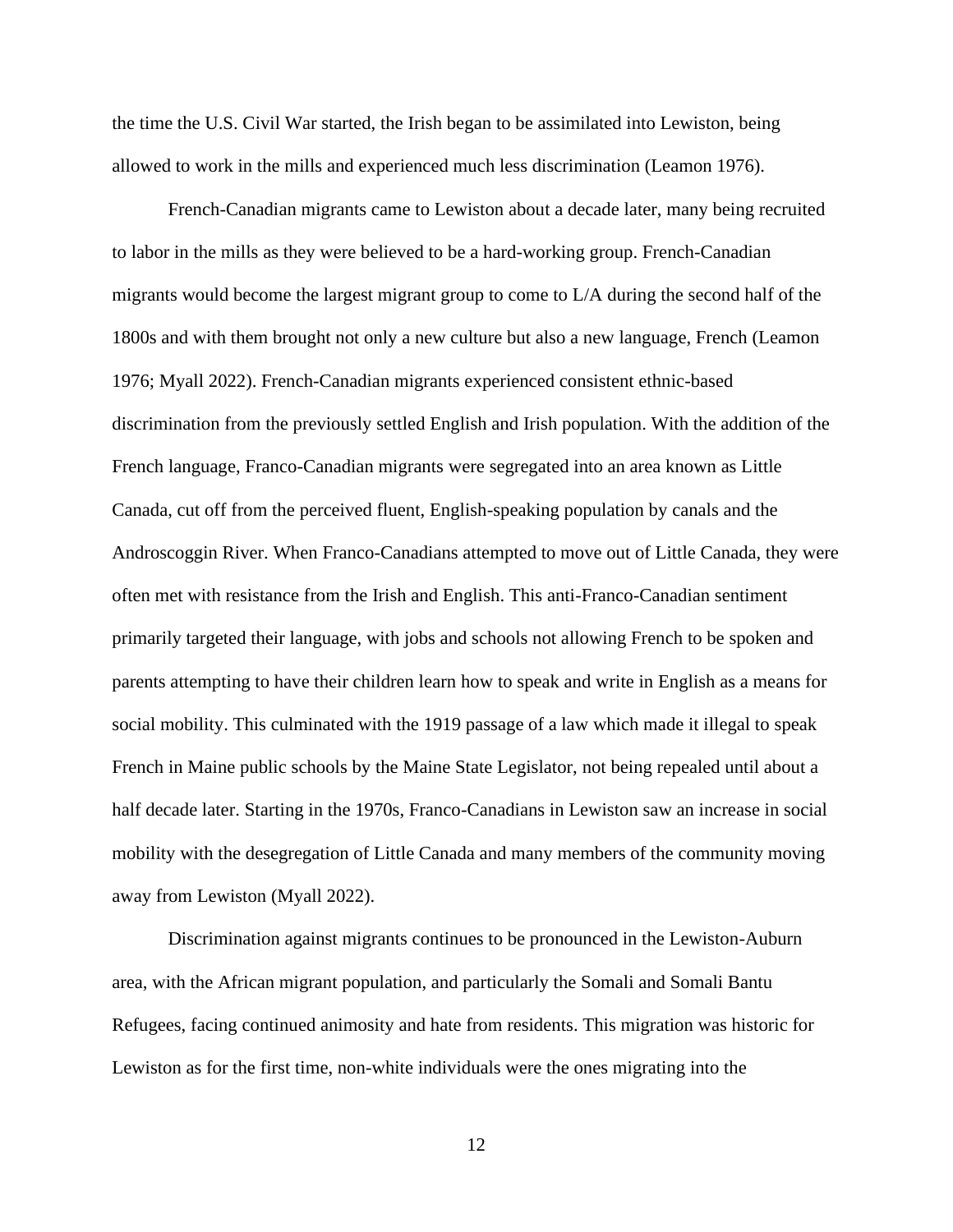community, leading to intersectional discrimination including xenophobia, linguistic discrimination, racism, and Islamophobia. White residents believed African migrants, and particularly Somali Refugees, were "suck[ing] off liberal Maine systems." Rumors spread that migrants and refugees received social welfare benefits such as free cars, air conditioning units, and clothing; having families which were over-populating the area; and were taking jobs from the previously established white residents (Besteman 2016:140). Rhetoric flooded online news and social media comment sections, particularly describing Somali and Somali Bantu Refugees to be "infest[ing]" Lewiston, "misfits," "drain[ing]" city resources (140-141). This rhetoric was of course false, as about 10 years after the arrival of Somali Refugees to L/A, they were found to have the lowest rate of welfare program use as compared to all other populations within the L/A area (146).

Despite this, anti-immigration politicians in Maine took the opportunity to push false rhetoric about the Somali and Somali Bantu refugees, playing into national narratives about the effect migrants have on the United States. Infamously, in 2002, former Lewiston Mayor Laurier T. Raymond wrote an open letter to the Somali and Somali Bantu community entitled "A Letter to the Somali Community." In it, Raymond requests Somali and Somali Refugees to partake in "a voluntary reduction of the number of new arrivals" and obligates "Somali elders and leaders" to "discourage relocation into the City." The former Mayor believes that the "large number of new arrivals cannot continue without negative results for all. The Somali community must exercise some discipline and reduce the stress on our limited finances and our generosity." The letter ends with a plea, "please pass the word: We have been overwhelmed and have responded valiantly. Now we need breathing room. Our city is maxed-out financially, physically and emotionally."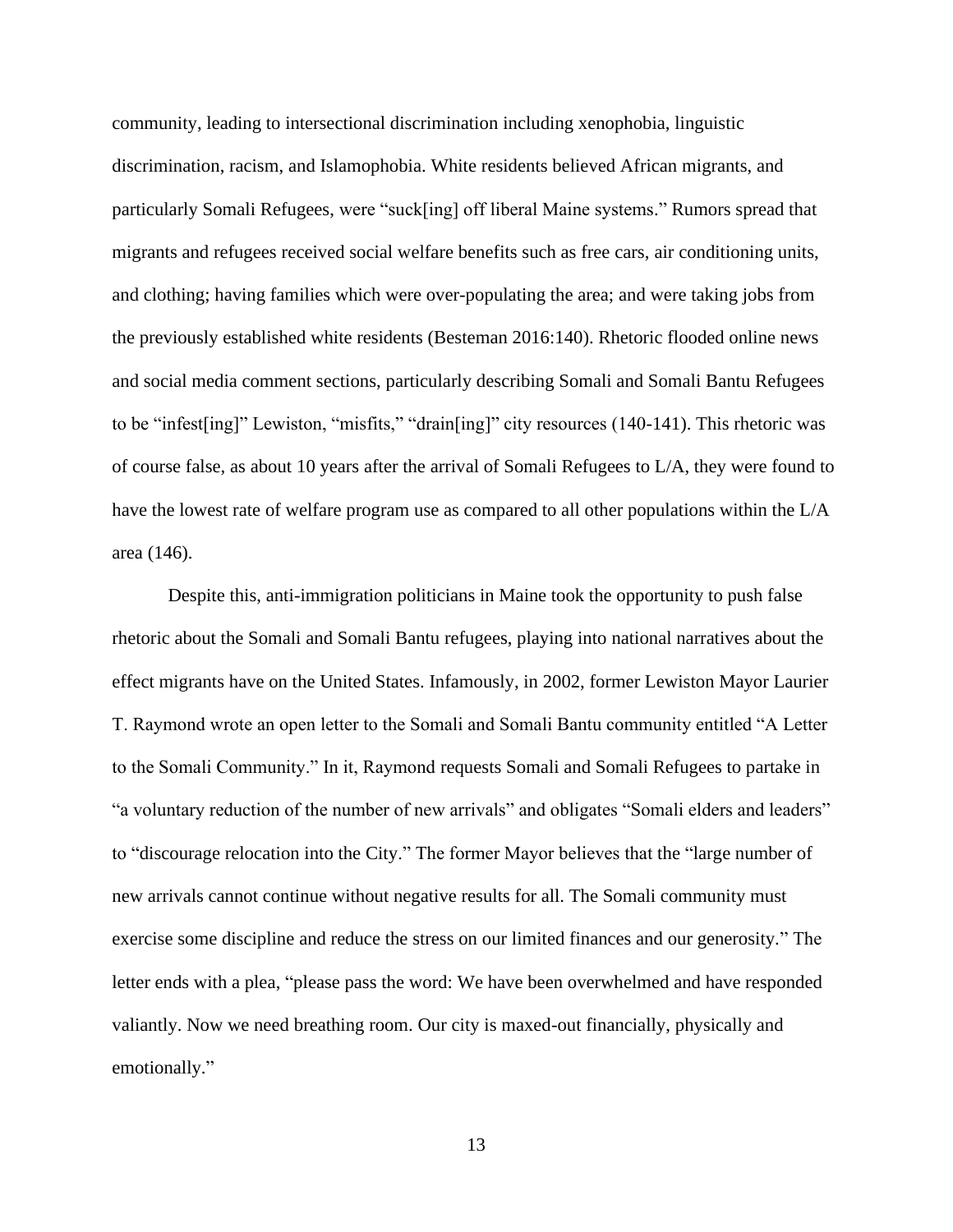This open letter was widely criticized by Somali Refugees and political leaders alike, calling out its clearly xenophobic and racist tone. Throughout much of his time in office, Mayor Raymond did not meet with Somali or Somali Bantu Refugees, only making an effort to meet after wide criticism of the letter (Belluck 2002). Former Mayor Raymond paints Lewiston as the victim, being abused by the 'undisciplined' Somali and Somali Bantu Refugees for being gracious enough to provide basic social services and not violate the universal human right to freedom of movement. Despite the letter being critically panned by many community and political leaders, it also emboldened the rhetoric espoused by many residents, leading to further harm and attacks against African migrants and refugees.

For example, in the summer of 2006, Brent Matthews rolled a pig head into a Lewiston-Auburn Islamic Center, a hate crime which he considered to be "a prank" (Zezima 2006). The incident would be investigated by the FBI as a hate crime, however the FBI decided not to charge it as such, and the civil suit brought against him did not conclude after Matthew's suicide during a police standoff in 2007 (Tice 2007; Williams 2006b). The incident demonstrated the intersections of racial, migrant, and religious discrimination which targeted the African migrant population. This tension continues to persist to this day, with examples like the 2019 release of racist text messages sent by disgraced Lewiston Mayor Shane Bouchard, disgustingly referring to elderly Black individuals in the community as "antique farm equipment." He resigned soon after the release of these racist texts and details about a workplace affair (Sharp 2019). Clearly, racial, religious, and immigration centered tension have come to intersect with one another, leading to intense hate and discrimination against African migrants. It is worth noting that compared to the initial arrival of Somali Refugees, community leaders do believe that there has been improvements and continuing acceptance for the range of African migrant groups who have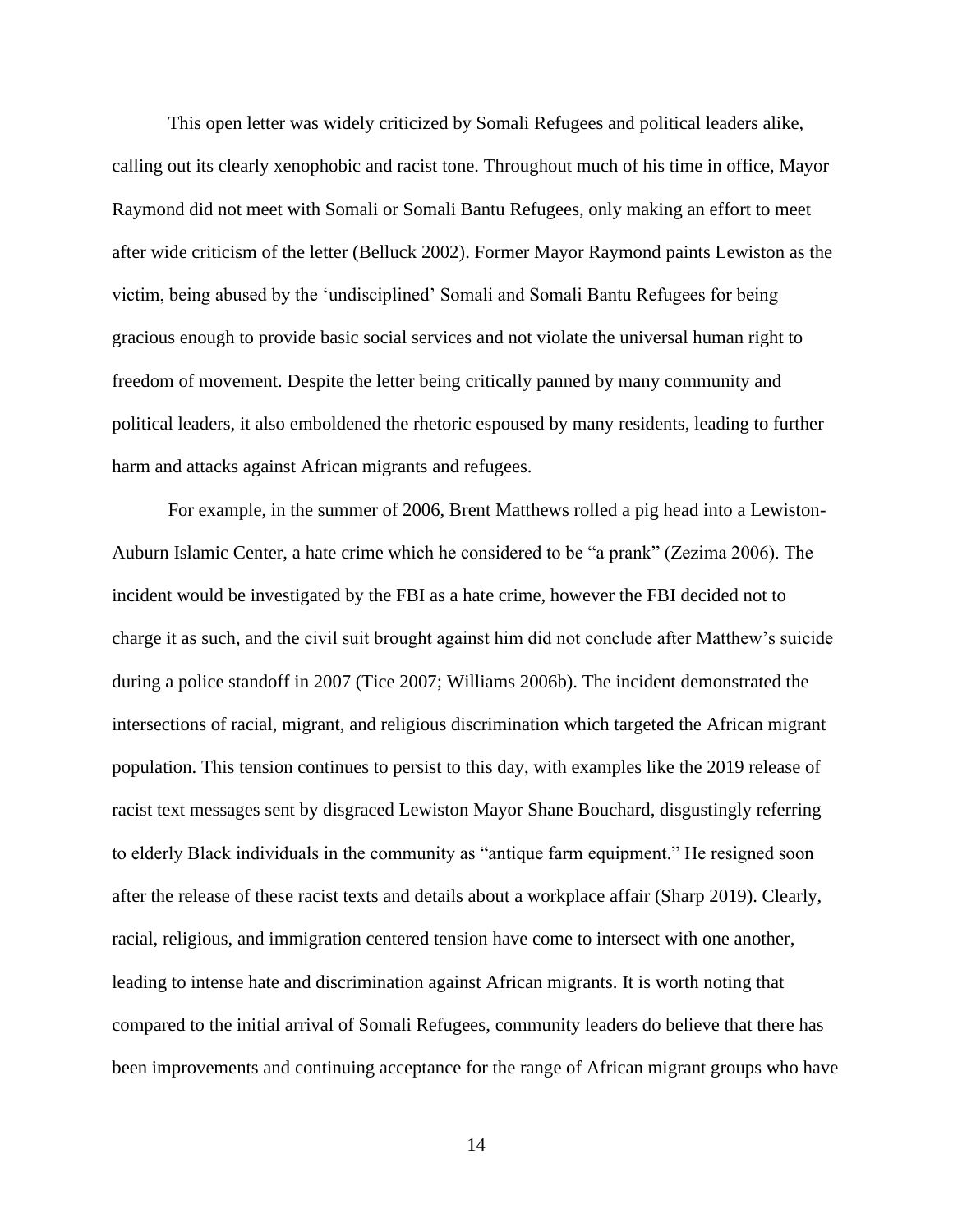come to call the L/A area their home; however, an analysis of L/A workplace discrimination against African migrants would be incomplete without recognizing this historic and continued tension (Washuk 2018).

## MY PERSONAL AND FAMILY BACKGROUND

In writing a thesis centered around the experience of identity within the workplace, it is important to establish my own identity as the researcher. As academics such as Bronwyn T. Williams (2006a) point out, identity is not separated from academic writing, instead it is always present and thus should be addressed. Considering that I am researching and analyzing experiences of individuals with a different background and identity than my own, it is important to establish my own identity as it can reveal my perspective and possible biases within how I analyze and present my findings. This section will do just that, establishing my identity and how the U.S. workforce experience of my parents has shaped my perspective on it.

When the first African migrants began to arrive in the L/A area, I was two years old more than 3000 miles away in Vallejo, California<sup>1</sup>. Before coming to Lewiston for college, I lived my entire life on the West Coast of the United States, living in different parts of the San Francisco Bay Area, California. My parents found themselves in Vallejo about five years before I was born to pursue a job my father received as an institutional research analyst at University of California,

<sup>&</sup>lt;sup>1</sup> Vallejo, California history shares some parallels with the history and contemporary experience of Lewiston, Maine. Vallejo has been in a period of economic downturn in part because the once booming Navy shipyard on Mare Island closed following World War II (National Park Service 2020). This leaving industry greatly impacted the city, leading to the city's filing for chapter 9 bankruptcy in 2008 after years of continued economic struggle (Jones 2008). Additionally, Vallejo continues to diversify racially, a pattern which began with the arrival of the Filipino migrants during the 1920s. This has led Vallejo to be one of the most racially diverse cities in the United States throughout the 2000s (Eligon 2017). Similar to Lewiston, this diversification of Vallejo was met with patterns of both racial discrimination and cross-cultural connection which continue to be mediated as the city recovers economically.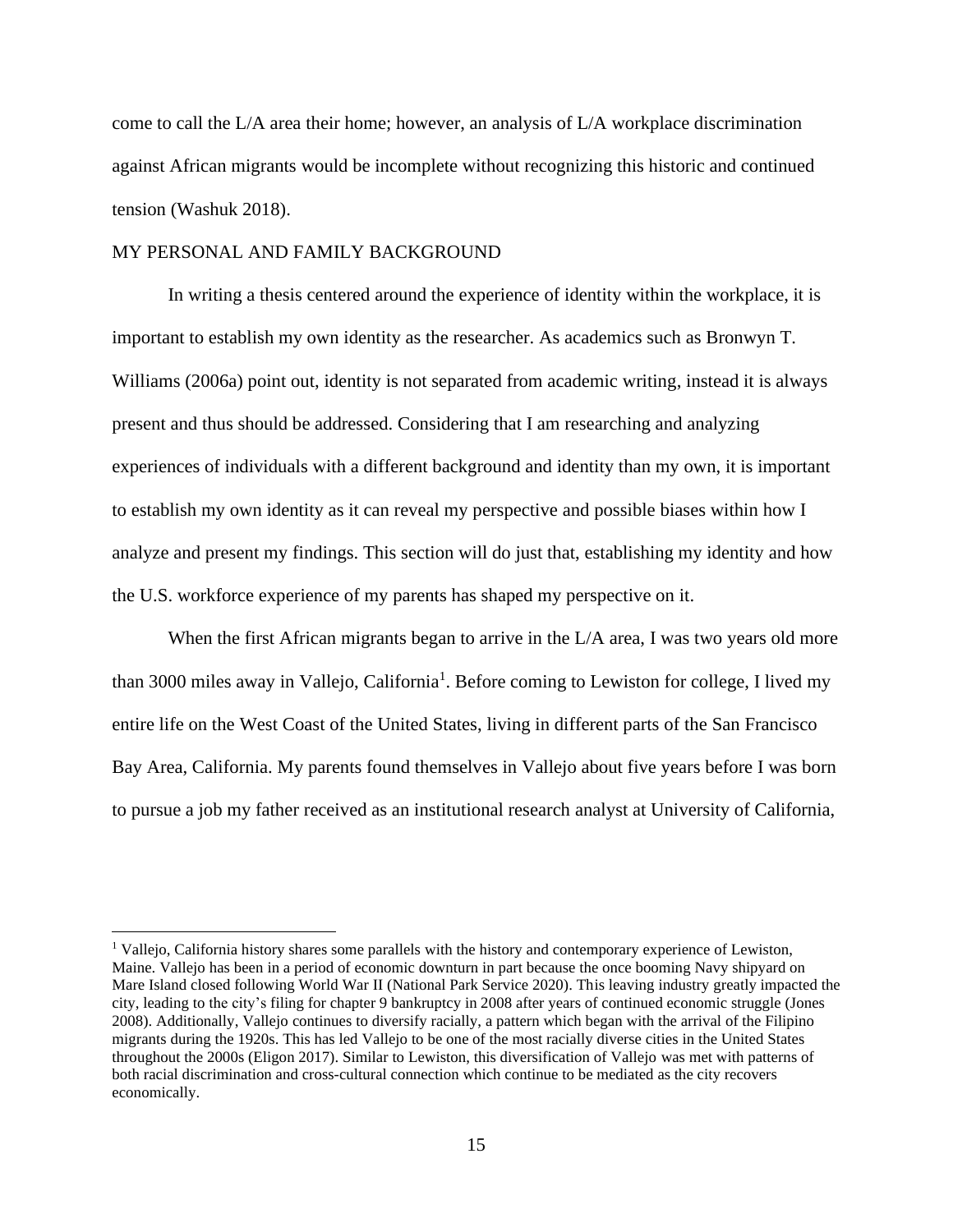Berkeley. They were attracted to Vallejo because of the relatively cheap housing prices for the Bay Area and its proximity to UC Berkeley.

Prior to moving to the Bay Area, my parents focused on academics, both receiving their PhDs from University of Wisconsin-Madison. This gave my family a large amount of social capital, especially in the education and academic world, something I advantaged from going through the California public school system and later when applying to elite liberal arts colleges. Throughout my childhood, the caretaking responsibilities for me and my younger brother fell primarily on my mother while my father worked, often travelling for academic conferences. This was not necessarily my mother's choice, prior to having children she worked as a paralegal, however my family found itself in a place where we had the privilege to be able to survive with a single income in a dual parent household, but not enough money to be able to afford a professional caregiver. Because of this, my family found itself in a model reminiscent of a middle-class, nuclear family which would be unintentionally conformed to throughout my childhood.

I say unintentionally in part because my mother had routinely attempted to gain employment however was unable to. This has to do with both our family structure and socioeconomic status. Like many U.S. families, once the 2008 recession hit, my father received a significant pay cut and the job market had scarce offerings. We also had the bad luck of moving to Lagunitas, California right before the start of the recession, meaning that our previous home was put on the market right as the 2008 market crashed, making our personal financial situation worse. While it was not ideal, we were still fortunate enough to be able to afford food and other necessities, making us a lot better off than many U.S. families at the time. About five years after the start of the recession, the market had begun to improve, and we were able to sell the house.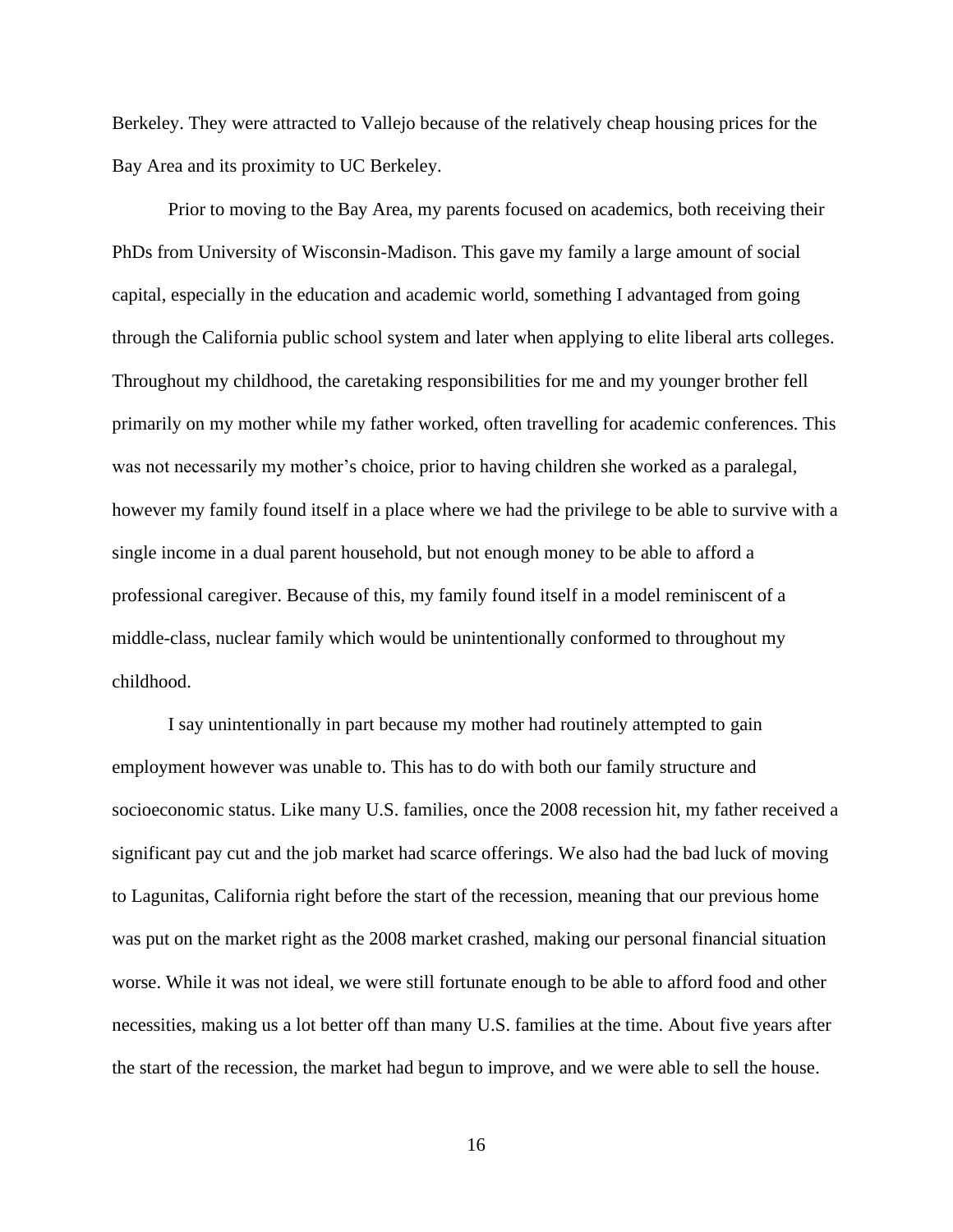This alleviated much of my family's financial stress, putting my family in what I would consider to be an upper-middle class family situation with enough money to pay off credit card and loan debt entirely for the first time in my parent's life.

As my family's situation and job market improved, my mother continued to look for work, going back to school to receive a Master's in Library and Information Sciences through an online program with San Jose State University. This however proved fruitless as jobs within library sciences were commonly looking for younger candidates, leading to years of applying with no avail. While I am certain my mother could have gotten many jobs, at this point in her life, she wanted a job which utilized her education and skills, a position our family had the privilege to pursue. Nowadays, she has decided to move on from finding a job as outside of her own passion, it is not necessary as my father's work is able to support the needs and lifestyle they would like to live. Me and my brother both attend elite liberal arts schools (Bates College and Bowdoin College) and are able to attend both because of significant financial aid grants we receive and the presence our parents, especially our mother, had throughout our lives and education which allowed us to navigate the barriers of getting into higher education.

I tell this background not as a story of missed workplace opportunity nor a heroic middle class tell of excellence despite challenges, because it is neither. Instead, it demonstrates how my perspective and understanding of the U.S. workforce has been shaped by one privilege-based pattern where primarily white, middle-class families find themselves able to have one parent stay at home to child rear while the other advances in their career. This is one class-based pattern noticed by sociologists such as Shows and Gerstel (2009) and in Kane's (2018) literature review of gender and family dynamics, noting that heteronormative families of a higher-class backgrounds tend to have greater discrepancy in the amount of childcare responsibility and time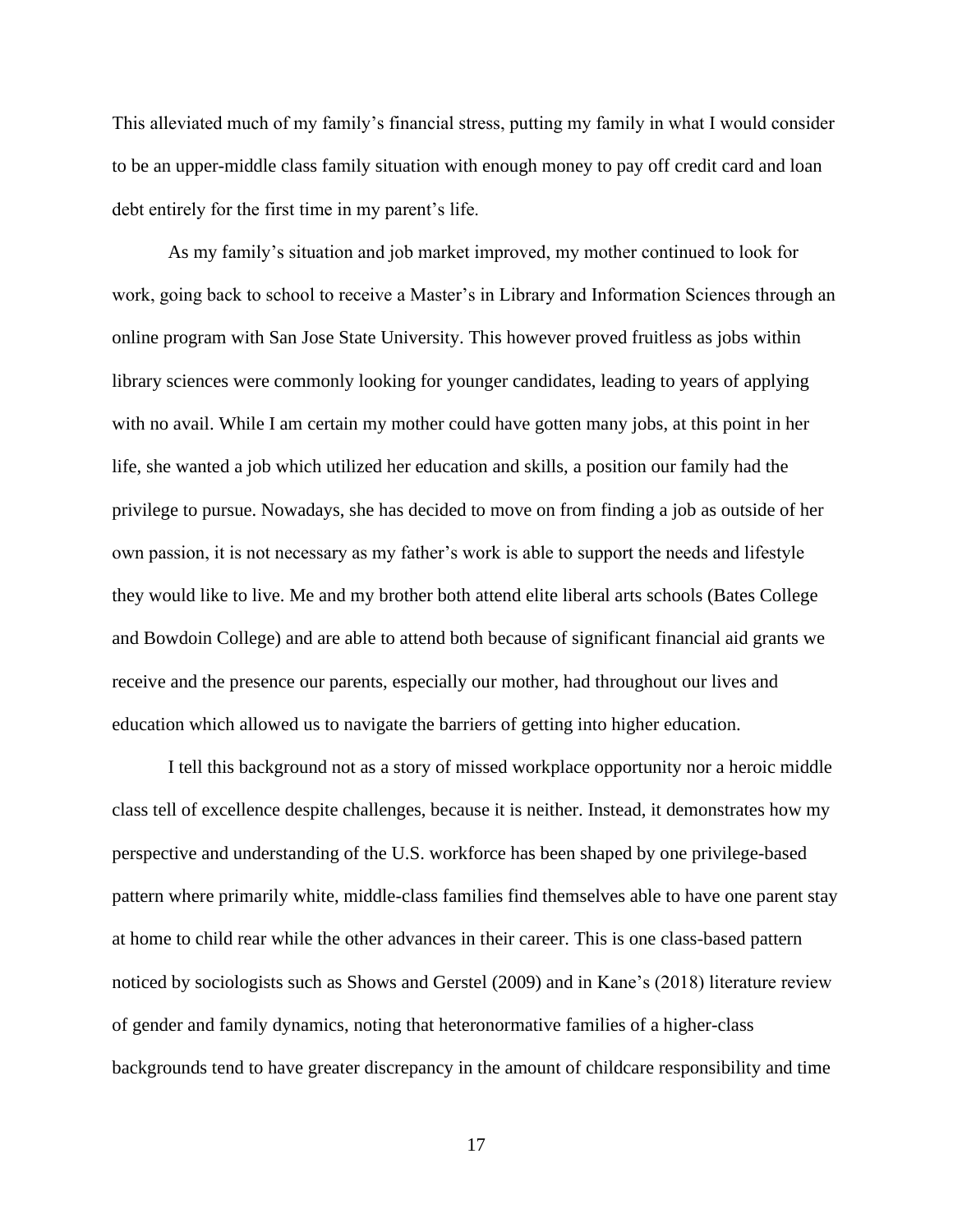between parents. This is a perspective on the experience of U.S. jobs which I have begun to expand and deconstruct throughout my time at Bates College, especially throughout my work on this thesis, something I discuss further in chapter four.

## LEWISTON IN THE CONTEMPORARY

Today, the L/A area continues to develop beyond its mill legacy. As of 2019, the Lewiston-Auburn metropolitan area is estimated to have a population of over 100,000 people and has continued to grow since the arrival of Somali and Somali Bantu Refugees in 2001 (Census Reporter 2019). As of the 2020 census, Lewiston continues to be the second largest city in Maine with a population of over 37,000. In Lewiston, 86.8% of the residents are estimated to be white, 5.9% estimated to be Black or African American, and 5.8% estimated to identify with two or more races. Auburn, Maine has a population of 24,061 as of 2020 and is estimated to be 91% white, 1.3% Black or African American and 5.7% individuals who identify with two or more races. The poverty rate in both cities is at or above the 2020 11.4% national average with Auburn at 11.3% and Lewiston at 18.1% of its residents' experiencing poverty (Shrider et al. 2021; U.S. Census 2020). Lewiston and Auburn have similar median household incomes, being \$44,523 and \$49,719, respectively, in 2019 (U.S. Census 2020). Most individuals in the L/A area are employed, with the U.S. Bureau of Labor Statistics (2022b) estimating an unemployment rate of 4.0-4.4% for the area throughout September 2021 to December 2021, the timing of this study.

Lewiston in particular has continuously looked for community development support from federal, state, and private grant money opportunities. This has included most notably a \$30 million grant from the U.S. Department of Housing and Urban Development for the Choice Neighborhood's project, making Lewiston the first city of its size to win the grant (Rice 2021). The L/A area also has a plethora of community organizations, many of them focused on the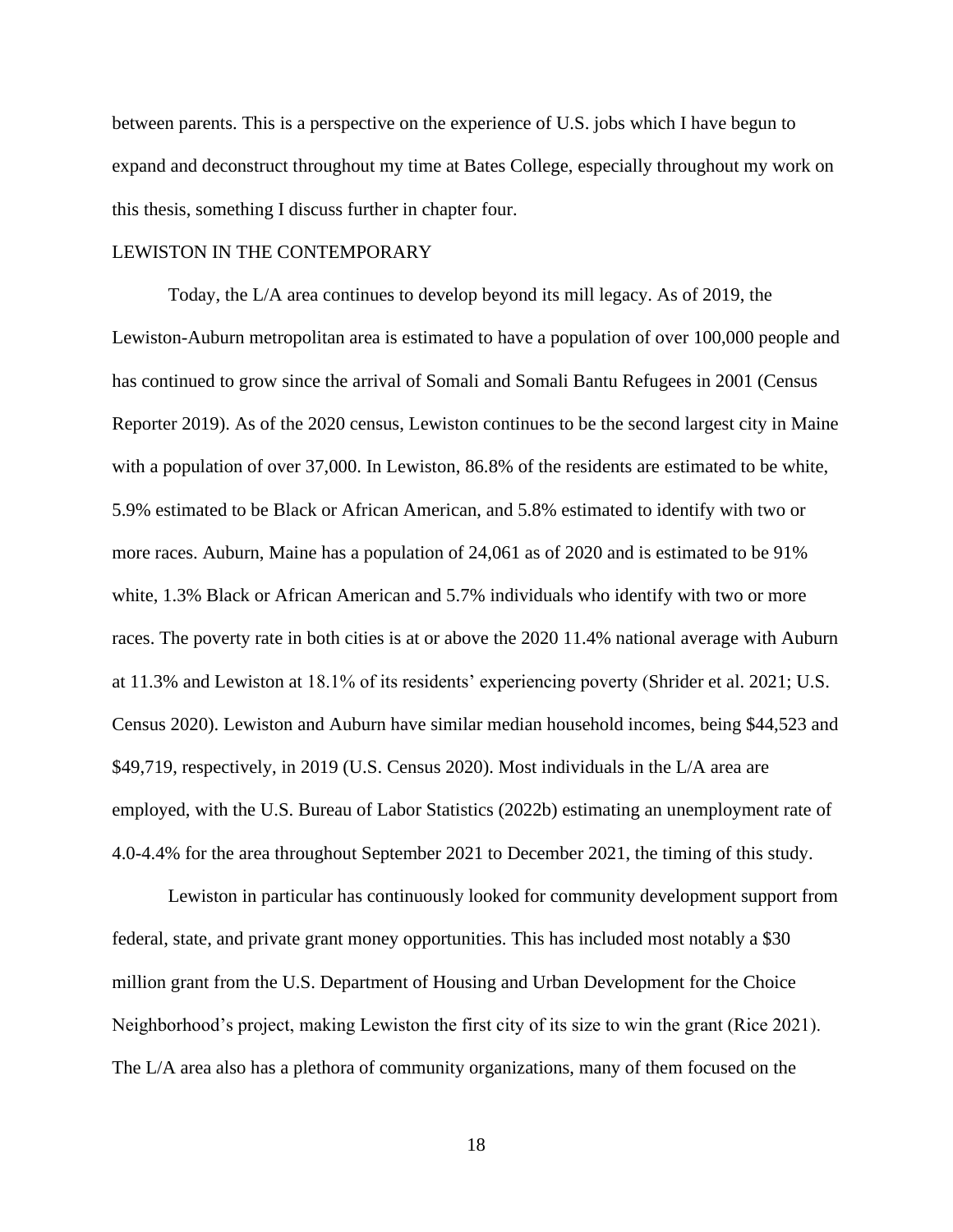African migrant population and job access within the L/A area. This includes immigrant focused organizations such as Maine Immigration and Refugee Services, Immigrant Resource Center of Maine, and Somali Bantu Community Association of Maine; and job access organizations such as Lewiston Trinity Jubilee Center, Community Concepts Inc, and R.E.S.T. As has been previously mentioned, this project itself is the result of research for the Maine Working Communities Challenge which tasks "Maine's towns, cities, and rural communities" with "[addressing] economic growth and [reducing] inequity of opportunity tied to race, ethnicity, and other aspects of identity and background" (WorkingPlaces 2022).

For many, these organizations are necessary for navigating and adapting to United States and local structures which have limited flexibility for the unique needs of African migrants and refugees (Besteman 2016). It is worth noting, however, that the practices of some of these organizations and school programs have been criticized as being a "containment" strategy rather than an effort for African migrant integration and leadership in the community<sup>2</sup>. For instance, Besteman (2016) points to how L/A area organizations were quick to establish accommodations such as translation services in schools and hospitals, however, did not make efforts to remedy the culture of hate and alienation experienced by African refugees and migrants. By not addressing the structural and social issues, African migrants were left in a place where they were managed and accommodated for but faced barriers to community integration and leadership opportunities. For example, Lewiston continues to have few Somali teachers within the public school system

<sup>&</sup>lt;sup>2</sup> As a Bonner Leader, I have heard varying opinions on the role that community organizations should play in the lives of African migrants. Some community leaders take a very structuralist view, believing that the L/A area should provide as much support as possible to breakdown structural barriers for migrants while others feel that the presence of numerous community organizations does not give African migrants the space to assimilate and integrate fully into L/A. For example, a leader in the Somali community recently shared their frustration with me about how they feel that L/A organizations are able to take care of everything for their community members, leaving them with no incentive to further assimilate into the U.S. culture through actions such as learning English. While there is likely no right answer to this debate, it is important to recognize the varying opinions on the role NGOs and government should play in L/A.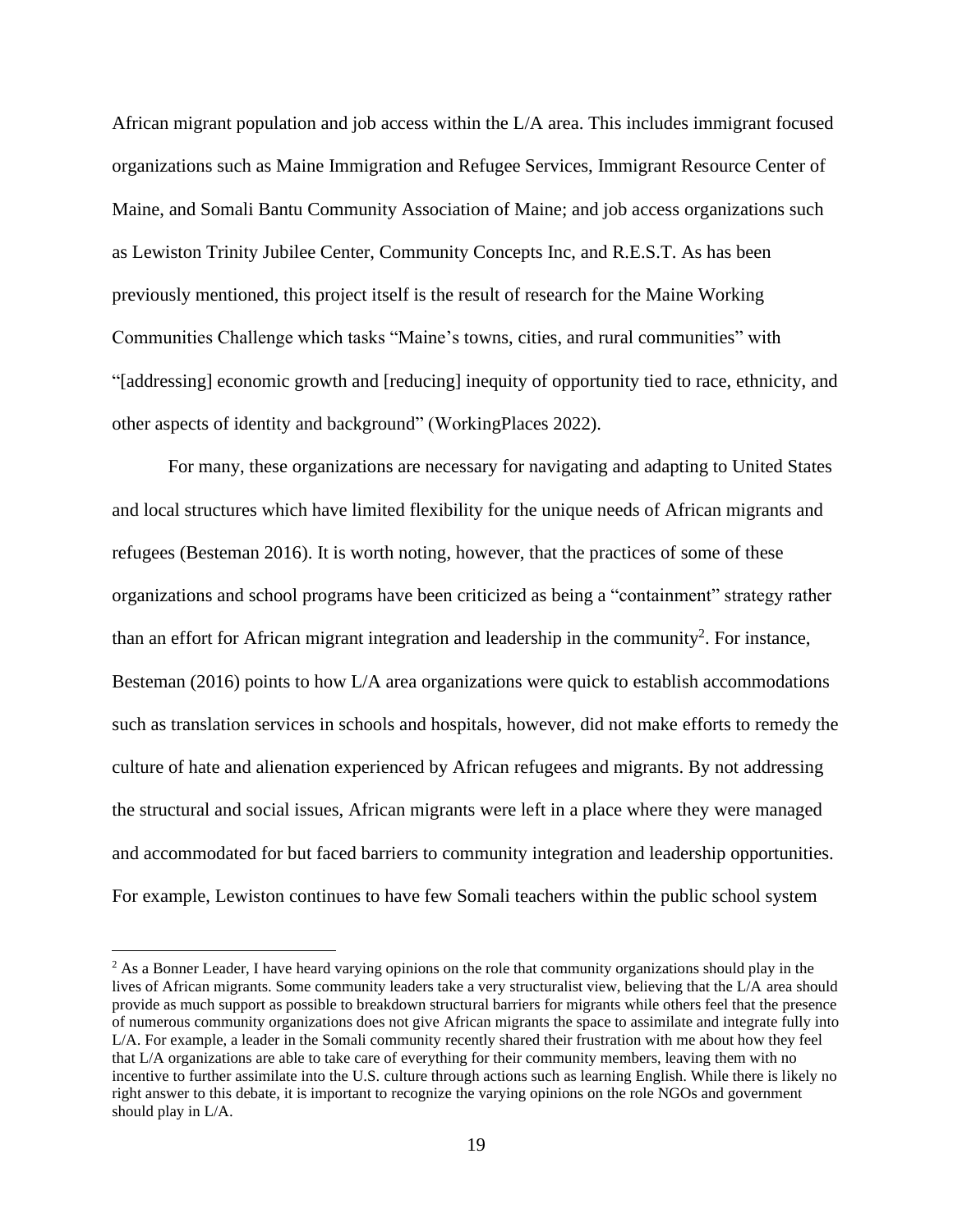despite an increasing amount of the student body identifying as Somali or Somali Bantu. Considering this context, it is important for this research to contribute towards not only job access but also workplace integration and opportunity for African and other non-white migrants in the L/A area.

I see focusing on the L/A workplace as incredibly important and pertinent for community-based research and program development. Not only for the social mobility jobs provide community members, but also for the need to question the neoliberal assumptions made about African migrant success in the L/A workplace and the 'accommodation' lens organizations take (Besteman 2016). For example, Erin Reed from Lewiston's Trinity Jubilee Center recently attested to the Lewiston Sun Journal that African migrants succeed in the L/A workplace because

their work ethic is stronger than whatever barriers they're facing. They are willing to work, they show up on time, they take extra shifts, they take on second jobs. They do jobs a lot of people won't do, like janitorial work, meat processing, working in group homes (Skelton 2021).

This thesis does not work to criticize this valuation of work ethic, nor this statement in particular, as there is likely a lot of truth within it. Instead, it questions the presence and proliferation of said workplace barriers, especially those which occur when someone is perceived to have an English language barrier, African accent, or experiences racism.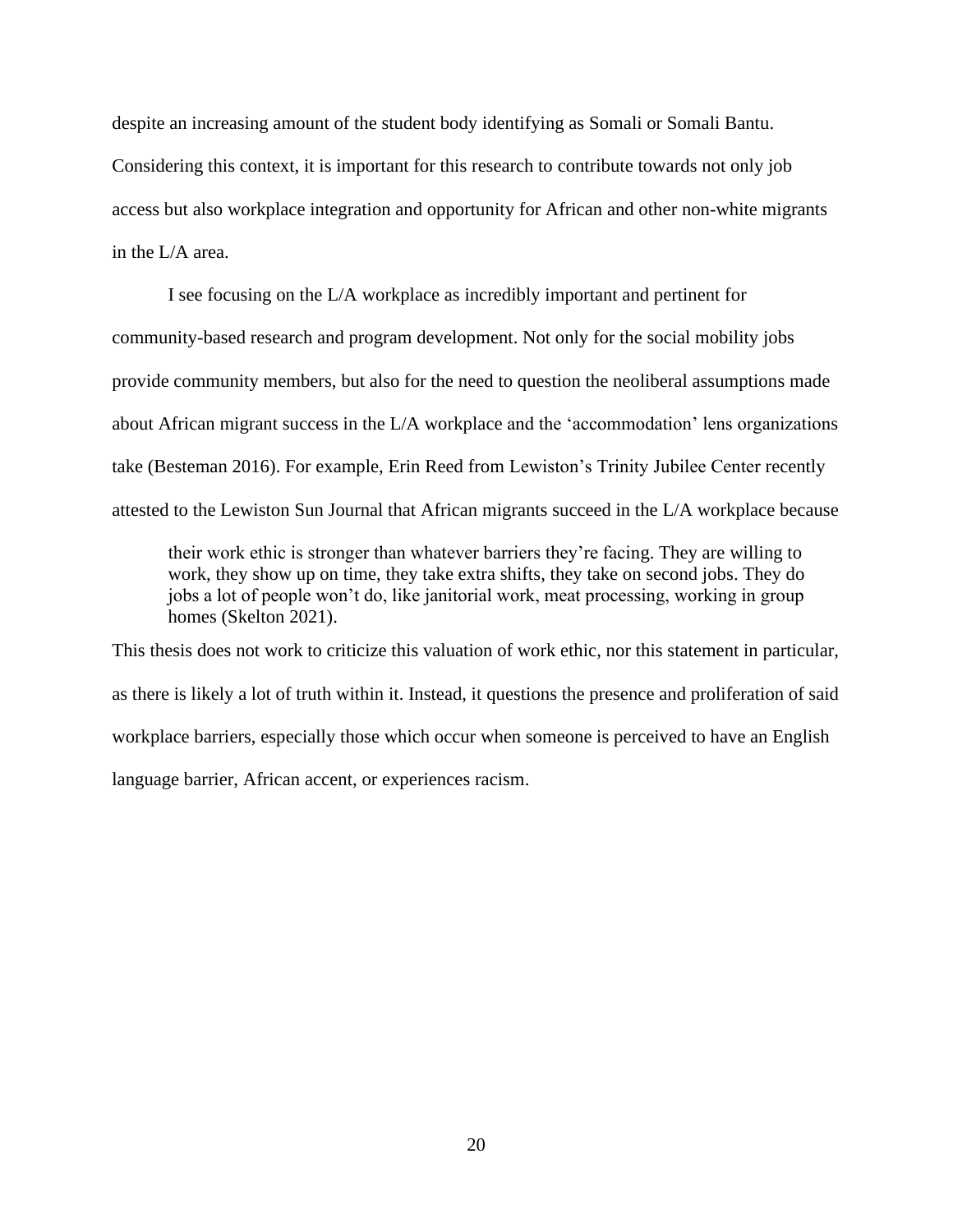## **CHAPTER 3: RACIOLINGUISTICS AND THE GOOD NEOLIBERAL CITIZEN**

Sociologists have commonly found that access to jobs, especially those of high quality, is in part predicated by the various aspects of one's identity such as gender, race, class, immigration status, sexuality, and disability, leading to vast inequality within the U.S. workplace (Harvard T.H. Chan School of Public Health 2017; Kane 2018; Kochhar 2020; Pager, Western, and Bonikowski 2009; Reich et al. 1995; Weller 2019; Williams 2021). Despite the passage of the Civil Rights Act about 58 years ago, labor market and workplace discrimination continues to be ubiquitous and define the experience of many non-white, low-income, disabled, migrant, and none-male identifying individuals (Kochhar 2020; Neumark 2018). Considering the massive scope that workplace discrimination encompasses, this literature review centers around the two theories used in the argument of this thesis. First, the raciolinguistic perspective will be explored, showing how race, language, and accent-based workplace discrimination is constructed and intersects with one another (Rosa & Flores 2017). This will focus on Black, African migrants, the primary group studied, however, it also makes reference to the experience of non-white individuals and migrants generally. Following this, the theory of the good neoliberal citizen is introduced and with it, the presence of a neoliberal culture within the U.S. workplace (Randles and Woodward 2018).

#### THE RACIOLINGUISTIC PERSPECTIVE

The theory of the raciolinguistic perspective is an incredibly useful tool for deconstructing the interactions between linguistics and race within the L/A workforce. The perspective "interrogates the historical and contemporary co-naturalization of language and race" (Rosa & Flores 2017:622). By analyzing the intersections of language and race, "a raciolinguistic perspective illuminates the importance of conceptualizing contemporary debates about racial and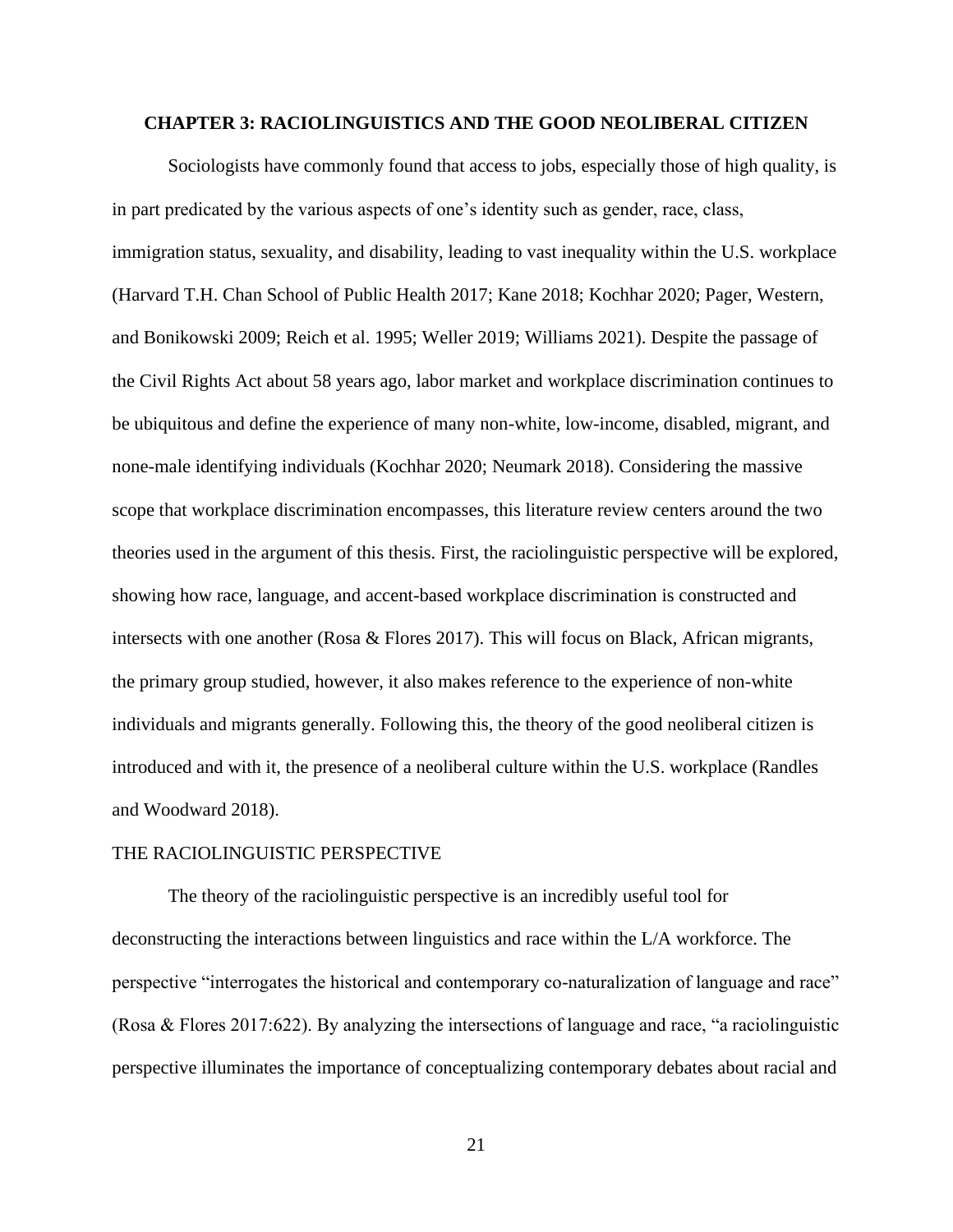linguistic authenticity in relation to colonial logics through which boundaries delimiting categories of race and language are co-naturalized in shifting ways as part of broader power formations" (626). Thus, the raciolinguistic perspective works to deconstruct relationships between language and race, particularly the way non-white individuals are considered "linguistically deficient even when engaging in language practices that would likely be legitimized or even prized were they produced by white speaking subjects;" a notion created by European colonialism and reinforced by white supremacy (628).

Deconstruction of this notion is done through identifying processes of raciolinguistic enregisterment, "whereby linguistic and racial forms are jointly constructed as sets and rendered mutually recognizable as languages/varieties and racial categories" (631). In this process, racial and linguistic features become emblematic of one another, leading to patterns such as Latinx/e individuals being assumed to speak Spanish even when they are perceived to speak with an American accent and only speak English (Rosa 2019:7). Put simply, the raciolinguistic perspective works to deconstruct how raciolinguistic enregisterment has led people to be perceived as "looking like a language, sounding like a race" (2). Application of this theory has the goal of understanding "how and why these categories have been co-naturalized in particular societal contexts, and to imagine their denaturalization as part of a broader structural project of contesting white supremacy on a global scale" (Rosa & Flores 2017:622).

Comprehending the goal and framework presented by the raciolinguistic perspective, it becomes possible to consider how workplace discrimination within the intersections of racial identity and perceptions of linguistics can become prevalent in the L/A workforce. To make this argument however, it first needs to be understood how racial and linguistic discrimination tend to present in the U.S. workplace. To accomplish this, the literature on patterns of U.S. workplace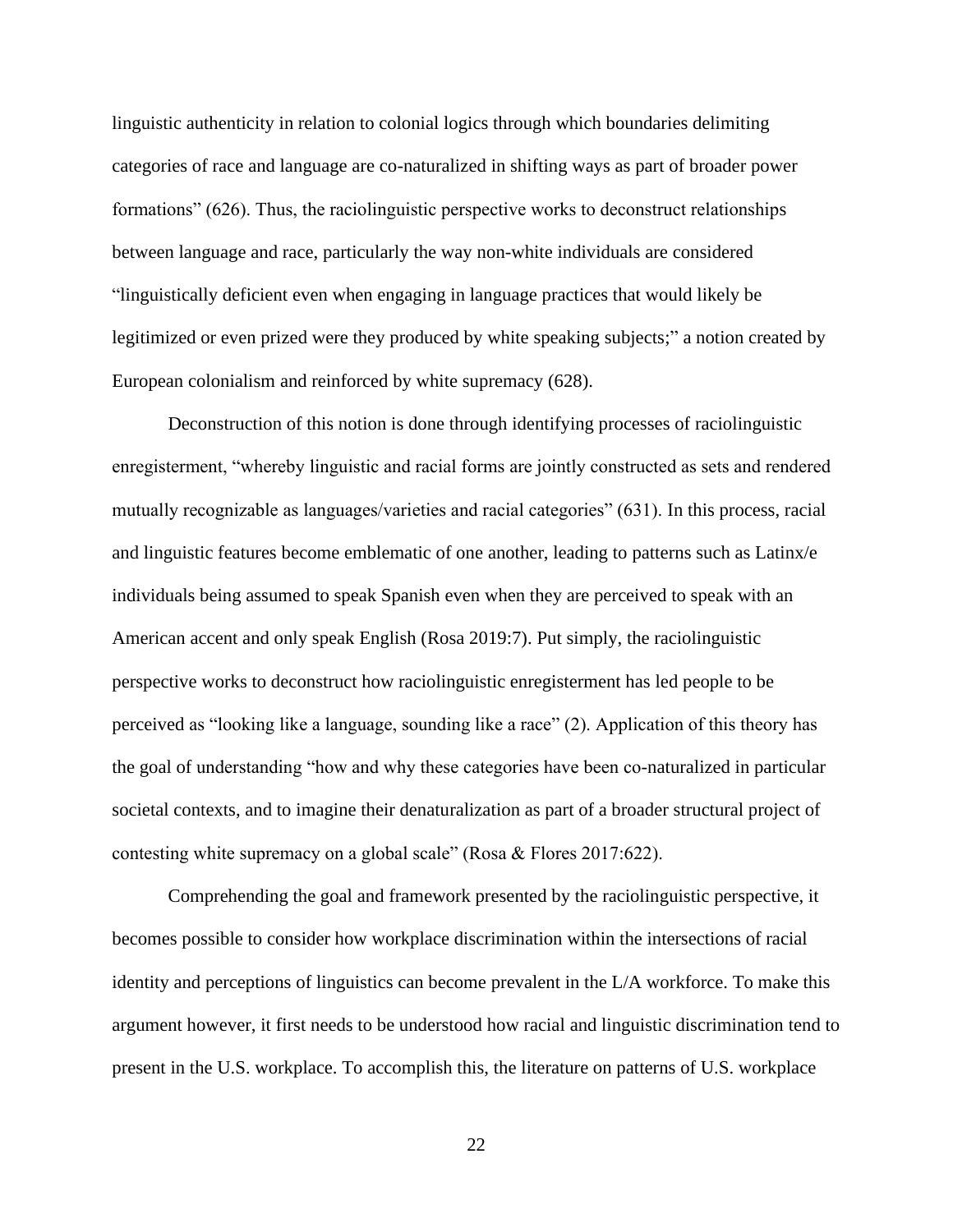discrimination on the basis of an individual's race, perceived accent, and perceived English language proficiency, will be briefly reviewed. This review will also provide context for the intersectional patterns of discrimination faced by Black, African migrants.

## *Racial Discrimination and White Supremacy in The Workplace*

Many of the non-white individuals within this study noted experiences of racial discrimination within the workplace, a pattern sociologists have documented for decades within the U.S. workplace (Williams 2021). Whether it is the discrimination faced on the basis of having a non-white sounding name when applying for jobs, inequal promotion opportunities within a workplace, or hiring committee's bias toward candidates considered to be culturally similar to committee members, non-white people commonly face barriers and exclusion in the U.S. workplace (Bertrand and Mullainathan 2003; Harvard T.H. Chan School of Public Health 2017; Pager, Western, and Bonikowski 2009; Rivera 2012). These patterns of workplace discrimination on the basis of race have led to long term financial and social impacts.

Persistent to this day, all but Asian men out-earn white men's median hourly wage, with Black men and Latinx/e men making about 73% and 69%, respectively, of what white men make. These disparities become starker on the lines of gender where Black, Asian, and Latinx/e women make 65%, 87%, and 58%, respectively, of what a white man earns as of 2016. These disparities stay consistent even when education level is controlled for, with white men 25 years and older making a median of \$32 an hour whereas Black and Latinx/e men and woman make \$22-26 an hour (Patten 2016). This pay gap has been one factor leading to the significant wealth disparity by race in the U.S., with white families having a median wealth of \$188,200, whereas Black families have a median of \$24,100, Latinx/e families have a median of \$36,100, and all other racial identities, including Indigenous and Asian, have a median of \$75,000. Despite some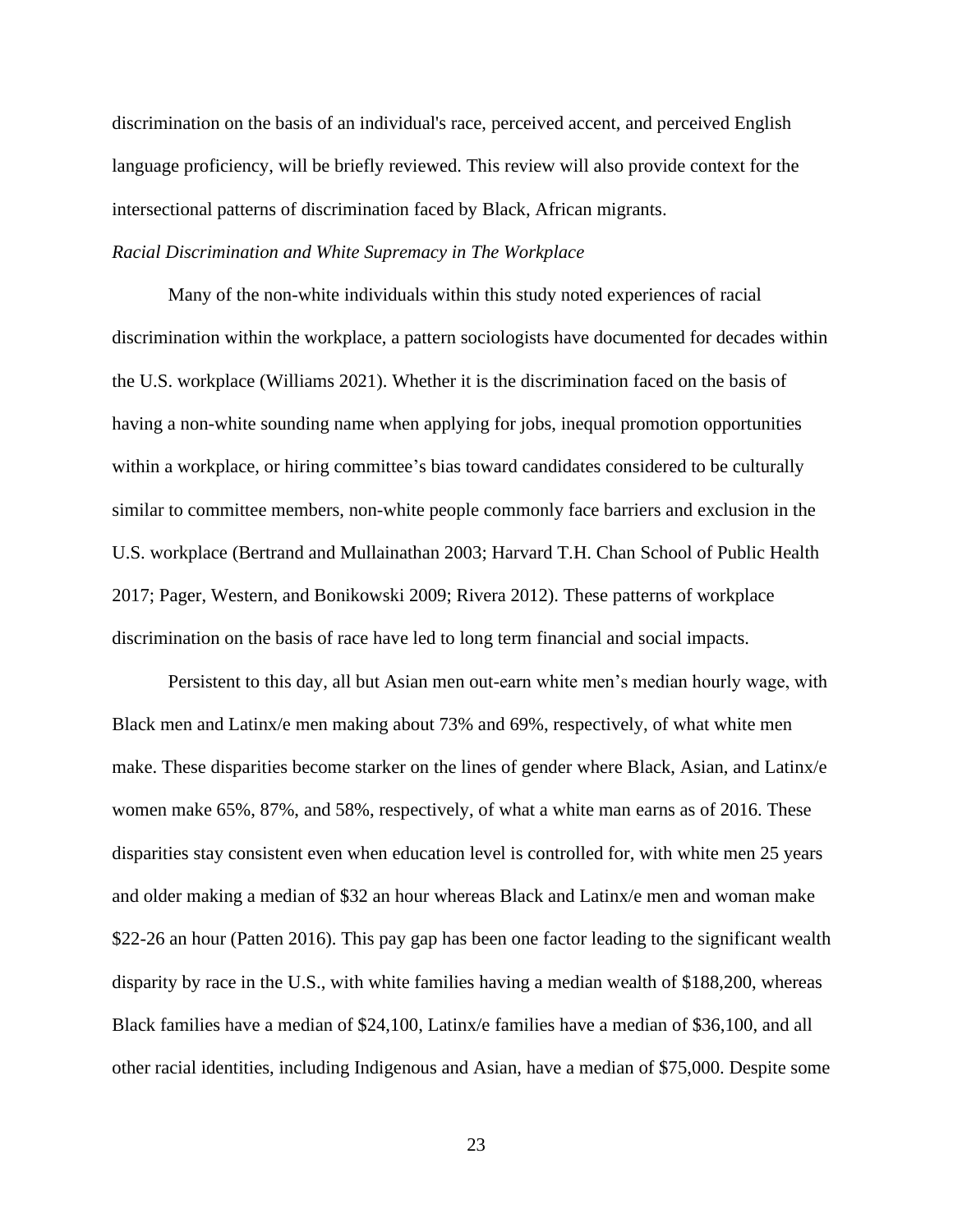recent wealth gains within Black and Latinx/e families, the wealth disparity proliferates, greatly impacting the social mobility of non-white families (Bhutta et al. 2020).

Beyond finances, workplace racism, micro-aggressions, and racial discrimination define the U.S. workplace experience for non-white individuals (Williams 2020). Pew Research found that 64% of Black people report that they believe Black people are treated less fairly than white people in the workplace, whereas only 22% of white people believe the same. In the same report, 21% of Black people and 16% of Latinx/e people identified that they were treated "unfairly in hiring, pay or promotion" in the last 12 months because of their race (Parker, Horowitz, Mahl 2016). Such prevalence of discrimination creates a hostile work environment for non-white individuals and harms workplace retention and productivity. As one meta-analysis of 79 studies on racial discrimination in the workplace found, experiencing any form of racial discrimination negatively impacts one's attitudes toward their job, their physical and psychological health, their feeling that their company supports diversity and their organizational citizenship behavior<sup>3</sup>. These negative impacts of racial discrimination are not only harmful to the individuals who experience them, but also harms the workplaces they work for as frequent racial discrimination creates high turnover; decreases employee effort; increases physical and mental illness; and leads to withdrawal of non-white employees (Triana, Jayasinghe, and Pieper 2015).

Lastly, race has been noted to have an impact on the job quality an individual can achieve. Kalleberg's (2011) book *Good Jobs, Bad Jobs,* identifies the modern workplace to be increasingly divided into what are considered "good jobs," jobs with good benefits, good wages, limited exploitation, and 'bad jobs" which experience poor hours, bad wages, and frequent

<sup>3</sup> Organizational citizenship behavior (OCB) "are employee behaviors that, although not critical to the task or job, serve to facilitate organizational functioning. Thus, examples of OCB include helping coworkers, attending functions that are not required, and so on" (Lee and Allen 2002:132).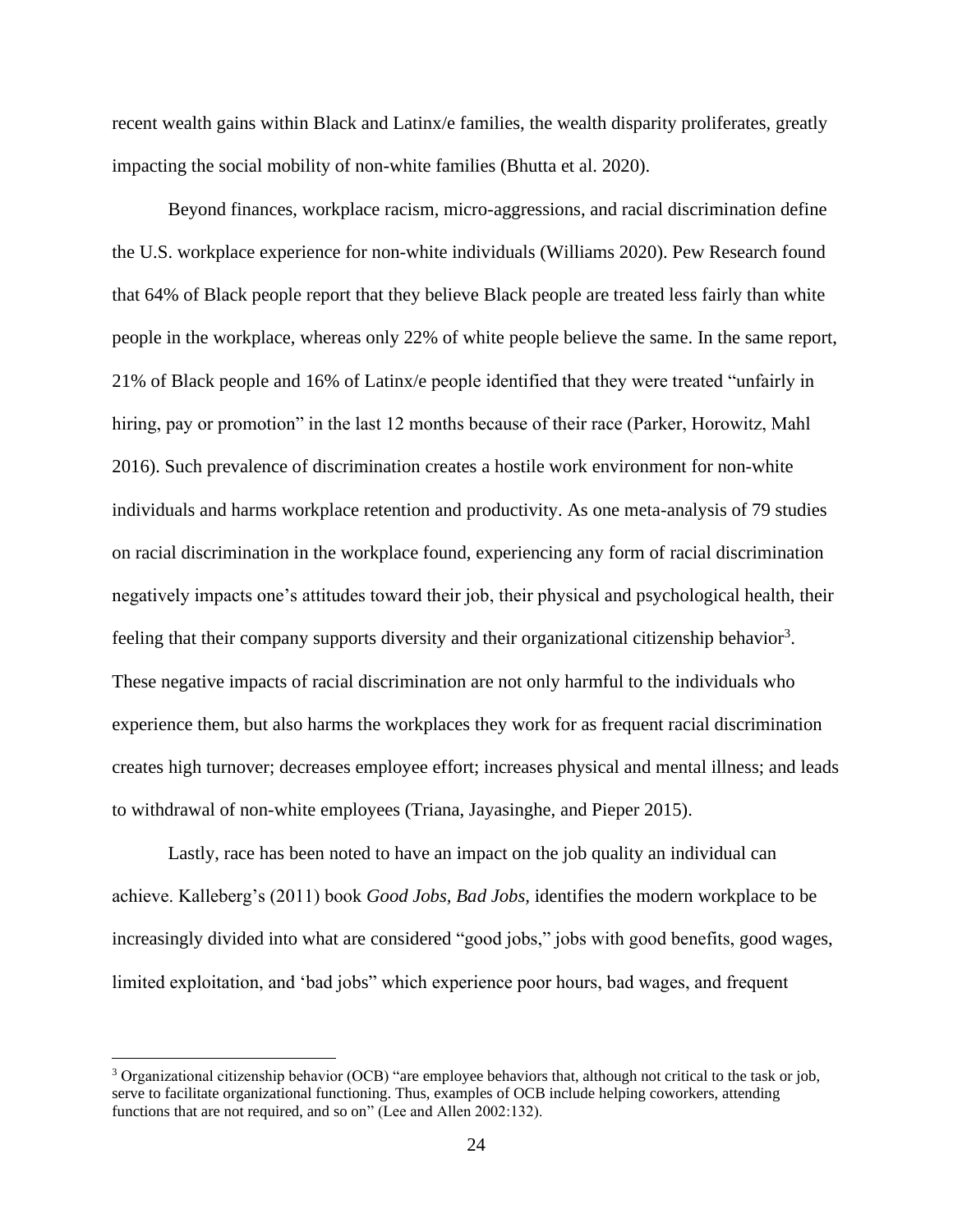workplace exploitation. The book finds that non-white people are disproportionately in these "bad jobs" due to structural discrimination within education, the carceral system, the workplace, and society as a whole. For example, Tomaskovic-Devey, Thomas, and Johnson (2005), finds that employers tend to value white educations over Black and Latinx/e educations, leading to wage disparities and workplace discrimination. Importantly, this discrimination in wage earnings becomes starker the higher the level of education held by a Black or Latinx/e person is, demonstrating clear workplace discrimination on the basis of race and thus creating one of many barriers to gain access to high quality jobs. Additionally, when non-white people achieve high quality jobs, they do not experience the same job security white people experience, often being disproportionately let go from managerial positions during periods of company downsizing (Kalev 2014).

Many of these patterns of workplace discrimination are proliferated by the continued presence of white supremacy within the U.S. workplace and work culture. Building upon the work of other scholars and organizations which study white supremacist cultures, Tema Okun (1999) writes about the many manners in which white supremacy is institutionalized and proliferated in the U.S. workplace. Organizationally, U.S. workplaces tend to centralize power, with power being help by few, with those individuals being assumed to be allowed to make 'objective' assumptions about what is best for other workers without consultation of what workers think is truly best. Without power, those not in power become subject to standards of fast, perfectionist production, with supervisors catching and punishing mistakes individually without consideration for the comfort or situation of the worker. These workplace norms, along with processes such as workplace cultural matching, allows for the reproduction of a white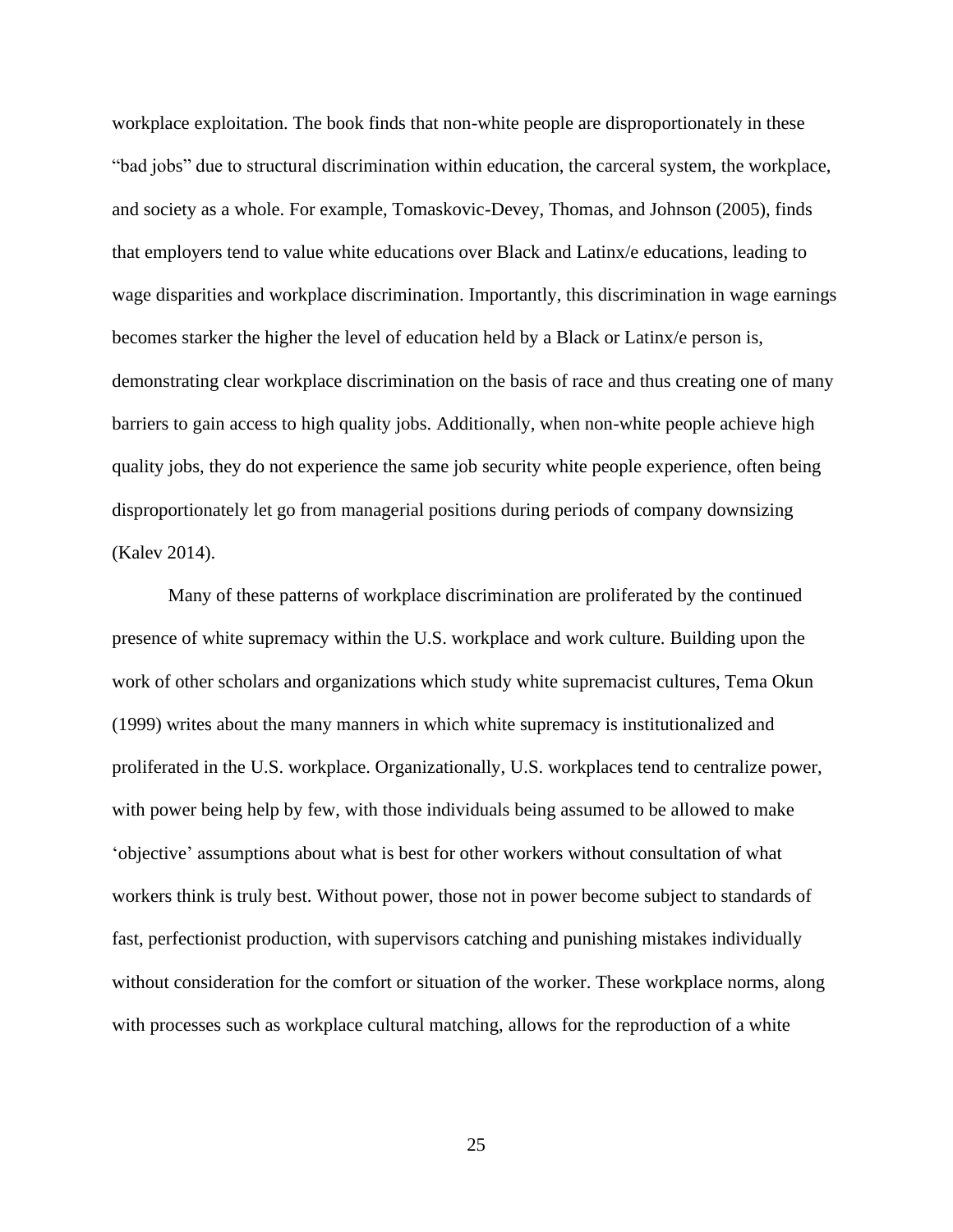supremacy culture within the U.S. workplace, creating harmful reproductions of power, especially against non-white individuals (Okun 1999; Riveria 2012).

## *The U.S. Workplace Experience of Black, African Migrants*

As chapter five will reveal, the most interviewed group were Black individuals who have migrated to the U.S. from an African country. As Hamilton's (2019) book *Immigration and the Remaking of Black America* demonstrates, despite Sociology's tendency to overlap the experiences of Black migrants and Black individuals born in the U.S., the two groups can have varied experiences and histories which lead to ranging social outcomes. This is true for the workforce experience of African migrants, who in the contemporary day, often have better workplace outcomes and participation than most other U.S. identity groups (Elo et al. 2015; Hamilton 2019). Despite this, African migrants, including in the L/A area continue to face assumptions that they are not active participants within the U.S. workplace, a false narrative created by U.S. laws which have discriminated against and exploited African migrants (Besteman 2016; Hamilton 2019). To understand the experience and discrimination faced by African migrants in the U.S. workplace, it is important to understand the history of Black, African labor in the United States. To accomplish this, this section will focus on the exploitative U.S. labor experiences for Black, African migrants from the following periods: The Transatlantic Slave Trade; the legal limitation of Black, African migrants from immigrating to the U.S.; and lastly, the contemporary workforce experience; all being connected together through Robinson's (1983) theory of racial capitalism.

Since the colonization of the United States, racial capitalism has been foundational to the development of the United States and the exploitation of Black, African migrants in the U.S. labor market. Robinson (1983) finds that "the development, organization, and expansion of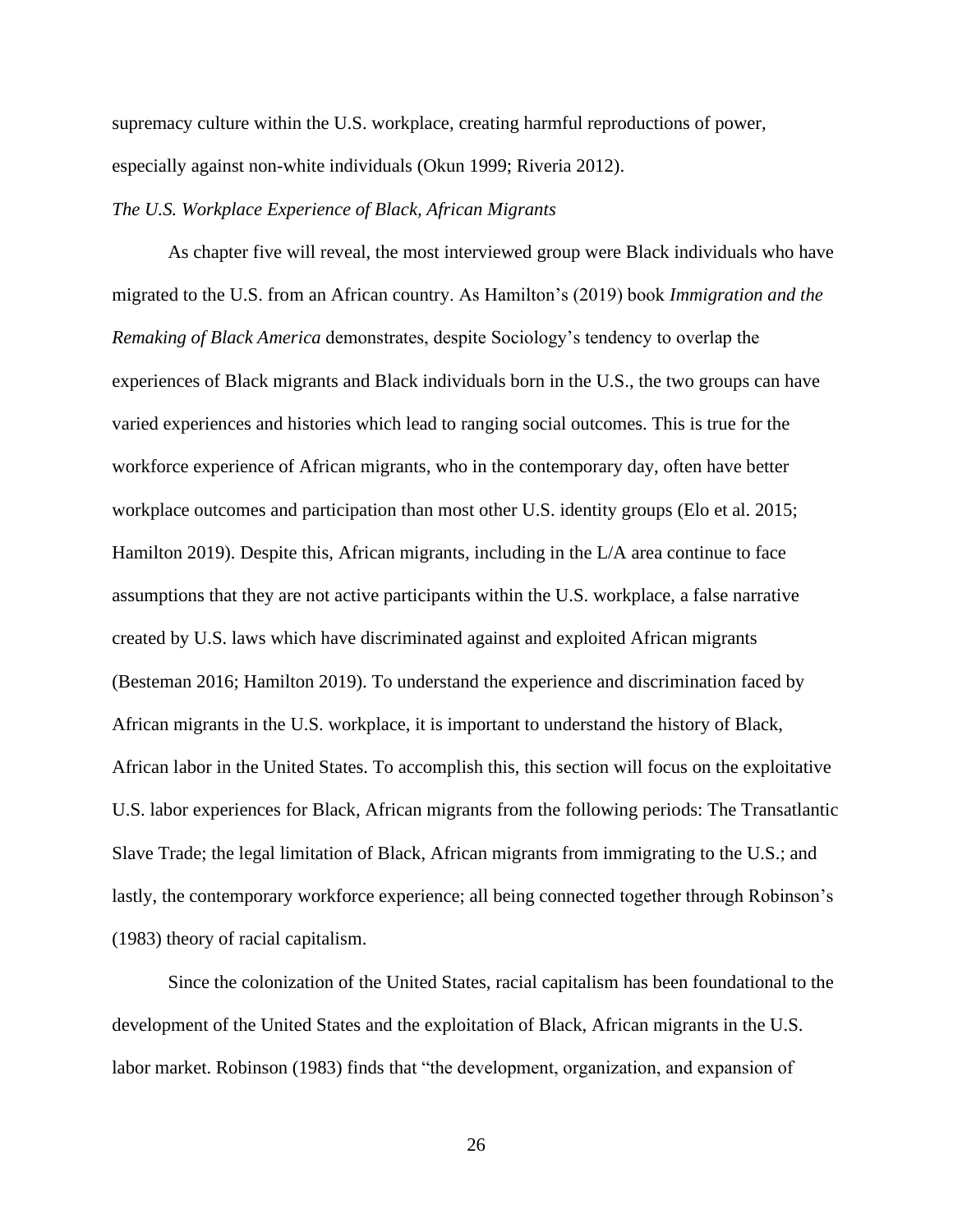capitalist society pursued essentially racial directions, so too did social ideology. As a material force, then, it could be expected that racialism would inevitably permeate the social structures emergent from capitalism" (2). As Leong (2013) further defined in their review of racial capitalism, it is "the process of deriving social and economic value from the racial identity of another person," whether that value be economic, such as the labor exploitation of non-white individuals, or social, such as the way that non-white individuals become tokenized in predominantly white spaces (2153). Throughout its history, the U.S. has profited from racial capitalism, continuing to commodify and exploit non-white people's labor and bodies through various laws, social norms, and institutions within the labor market and beyond.

The clearest example of racial capitalism and labor exploitation in the U.S. for Black, African migrants is the Transatlantic Slave Trade. Between the years 1518 and 1867, the U.S. partook in the violent enslavement of Black African people. An estimated 11-12.5 million Black Africans were stolen from their homes and forcibly migrated to the U.S. to labor (Eltis 2001; SlaveVoyages Database 2022). By 1860, 90% of the four million enslaved Africans in the U.S. were forced to labor on southern farms and plantations (National Humanities Center 2007). This abuse of Black African migrant labor through the brutal institution of slavery was significant in the economic development of the United States, with enslaved individual's labor accounting for an estimated 18.7-24.3% of the growth in national per capita commodity output of the U.S. between 1839 and 1859. Put in another way, this labor of enslaved individuals has been valued to range from \$5.9-14.2 trillion in 2009 U.S. dollars (Craemer 2015; Stelzner & Beckert 2021). Clearly, the United States economic and political prosperity was built upon the enslavement of Black Africans, an abuse which continues to go largely unrecognize in the United States.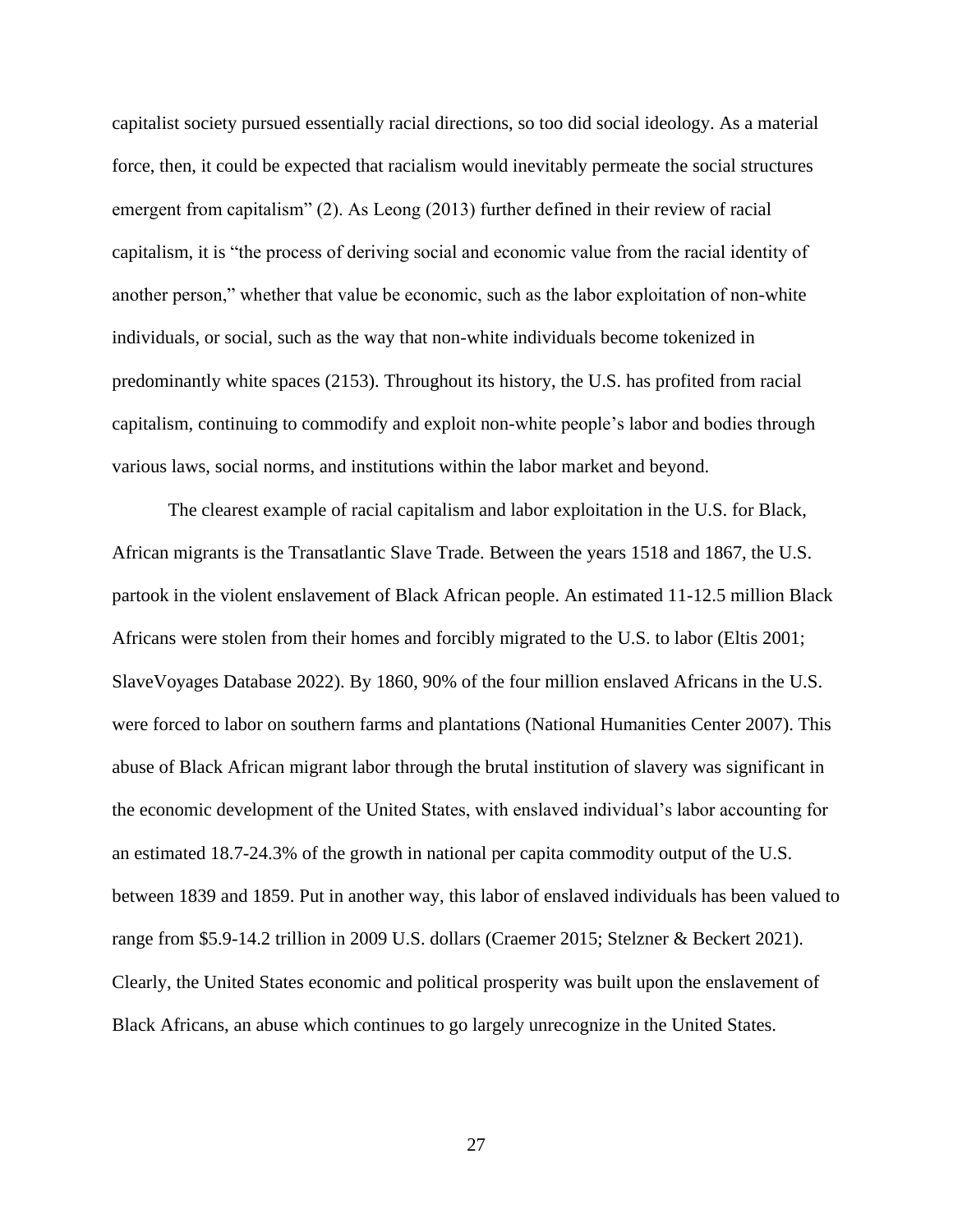#### *Post Slavery International African Migration*

Following the end of the U.S. Civil War, Black, African migrants domestically and internationally began to migrate within and to the United States. However, starting in the 1920s, migration was made structurally difficult as restrictive federal immigration policies were introduced in 1924, leading to a sharp decrease in Black African migration to the United States. This meant that throughout the 1950s, the majority of U.S. migration from Africa were white immigrants from Egypt, South Africa, and Morocco (Elo et al. 2015; Hamilton 2019). This continued until the 1965 Immigration and Nationality Act which decreased discriminatory migration practices and thus increased Black African migration once again (Hamilton 2019). This pattern of exclusion through laws continued to be in line with racial capitalism as it demonstrates that once Black African migrants were unable to have their body and labor exploited by U.S. capitalism, they became devalued and thus restricted from entering the United States.

While contemporary migration to the U.S. is less restricted for African migrants, they continue to experience a significant range in workplace outcomes predicated on one's identity and social capital. In 2019, it was estimated that about 2 million African migrants live in the U.S., with the majority of them immigrating to the U.S. post 2000 (Tamir 2022). Migration patterns have since decentralized from Egypt, South Africa, and Morocco, with individuals migrating from countries across Africa, leading to about 75% of these African migrants in 2011 identifying as Black (Elo et al. 2015; Tamir 2022). Currently, most African migrants immigrate to the U.S. through various visa programs with the biggest being family-based visas, employment-based visas, and refugee-based visas, demonstrating the diversity in reasoning for immigrating to the United States. The differences between and competitiveness of receiving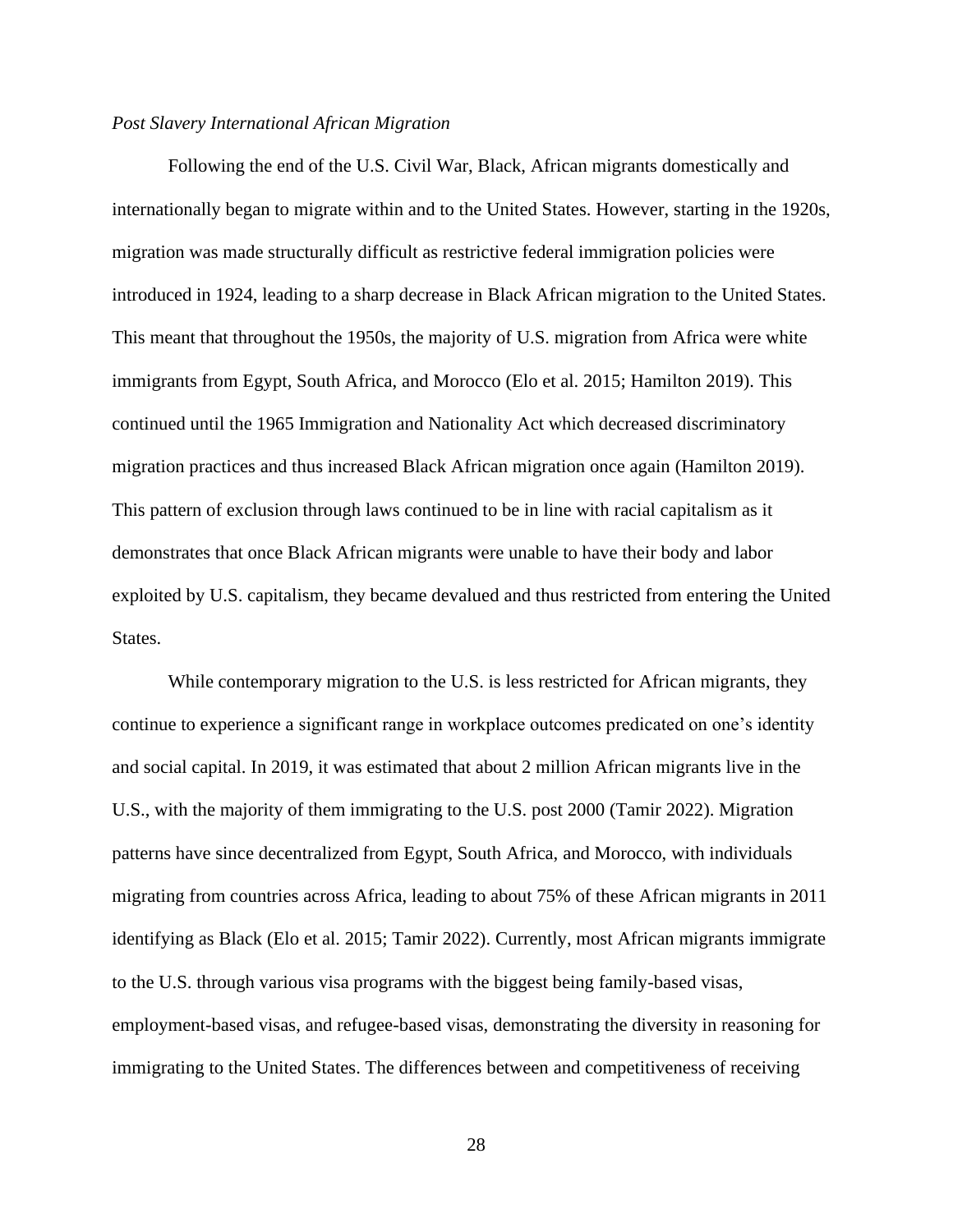these visas; along with the access to resources and social opportunities within a migrant's country of origin and the need for Black, African migrants to prove their value in the U.S. workplace; has made the workplace outcomes for Black, African migrants in the U.S. extremely varied (Elo et al. 2015; Hamilton 2019).

As a result, U.S. job market outcomes vary wildly for Black African migrants, being dependent on their identity, social capital, and migration history. For example, wage earnings tend to be predicated on the identity and migration history with African migrants tending to make a higher wage if: they identify as white as compared to Black; arrived in the U.S. as a child instead of an adult, and if they are male identifying. Education attainment is also important, especially for male identifying individuals, who see an average of 62% higher wages when they have obtained at least some post-college education as compared to those with less than a college education (Elo et al. 2015; Hamilton 2019). Additionally, naturalization has also been found to be particularly important for Black African migrants, being associated with a 6% to 7% average wage increase. Lastly, longer amounts of time after migration within the U.S. is also a predictor for success and higher wages within the U.S. workplace. Because of this variability, Black African migrants who tend to have less social capital in the U.S. labor market will turn to selfemployment for better outcomes, with some groups such as Liberian migrants earning 60% more on average when self-employed than their wage working counterparts (Elo et al. 2015).

It is also important to recognize the effect moving has for U.S. born Black people and Black, African migrants in the United States. Hamilton's (2019) analysis of past and current census data found that, in general, moving, whether it be migrating to or within the United States, leads to better workplace outcomes for Black individuals compared to those who did not move. Black Americans who moved within the United States often outperformed those who did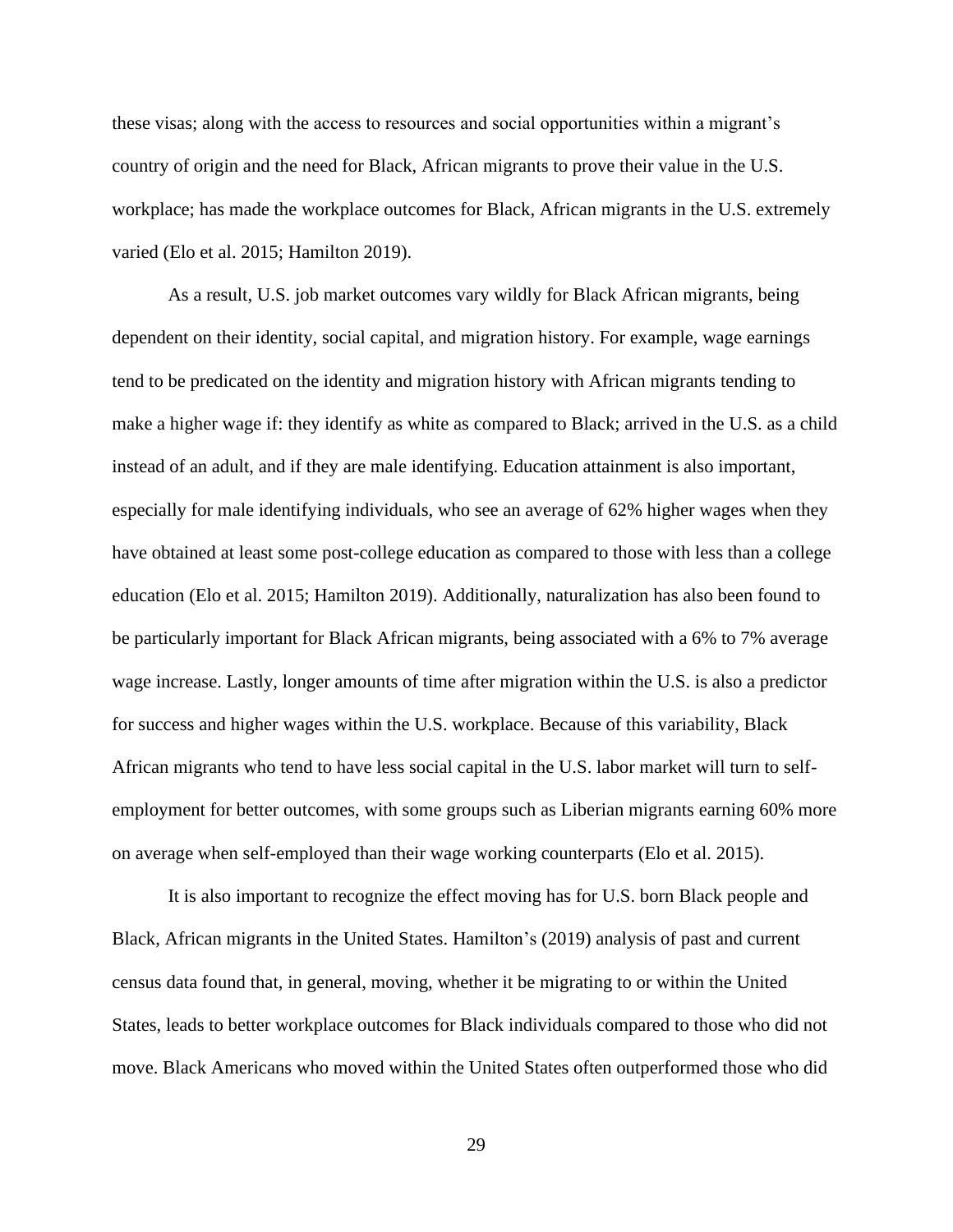not move and Black individuals who migrated from Africa often saw better or similar labor outcomes to Black Americans who moved. Differences between Black, African migrant and Black American workplace outcomes often comes down to increased educational attainment, access to resources in their country of origin, greater workplace participation, and higher rates of employment within Black, African migrant groups.

It is important to recognize that despite some claims from academics that this is a cultural deficit of Black Americans compared to Black, African migrants, data demonstrates that differences between these two groups come down to relatively better wages and working conditions. The wages and working conditions African migrants receive in the United States are often comparatively better than those in their country of origin, making these individuals more likely to take lower quality and worse paying employment. Because of this willingness, many Black, African migrant groups over time have surpassed the labor participation rates of both Black and white Americans, demonstrating how it is not the result of a "cultural deficit" within Black Americans (Robinson 2019:144-145). Similarly, it is important to see how this pattern of labor participation continues to be mediated by racial capitalism. Black individuals in the U.S. and especially those who migrated from Africa, tend to be structurally taken advantage of, being made to take lower quality labor through inequal education opportunities, limited job opportunities, and workplace discrimination (Kalleberg 2011). This allows the United States to continue to profit off and exploit the labor of Black individuals through making them work low paying and poor-quality jobs. This demonstrates how even if the structures which exploit Black bodies have changed, racial capitalism continues to manifest, mediate, and define the Black U.S. workplace experience (Leong 2013; Robinson 1983).

*Linguistic Discrimination in the U.S. Workplace*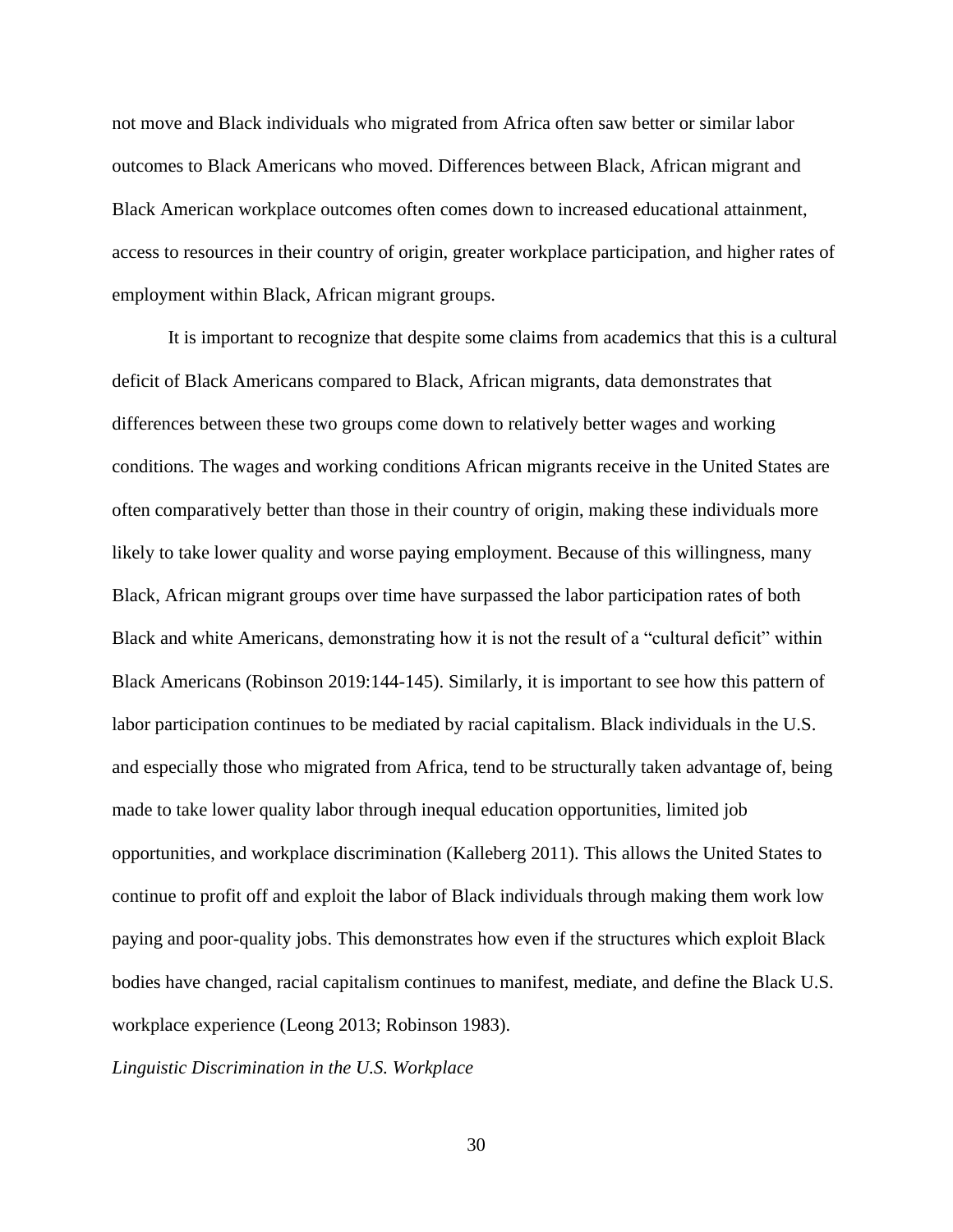As previously recognized, the raciolinguistic perspective centers the "co-naturalization of language and race" (Rosa & Flores 2017:622). This section reviews patterns of linguistic discrimination in the U.S. workplace as it becomes interwoven with race, perceived accent, and perceived language; a concept which is often referred to as "linguistic profiling" (Baugh 2002:155). As the name would imply, linguistic profiling "is based upon auditory cues that may include racial identification, but which can also be used to identify other linguistic subgroups within a given speech community" (Baugh 2002:158). In this model, structural privilege is given to those who are perceived to have an accent and speak in a manner which "sound[s] white," regardless of their true racial background (159). Similar to patterns of racial profiling, one's experience of U.S. structures becomes impacted by their perceived linguistic features. For example, those who do not sound white experience patterns of profiling such as housing discrimination during initial phone conversations with potential landlords, leading them to be more frequently denied. Ultimately, this section will begin to unpack experiences of linguistic discrimination in the U.S. workplace, demonstrating how individuals become perceived as "looking like a language, sounding like a race" (Rosa 2019:2). In doing so, this section recognizes that linguistic features such as language spoken and accent are not factual descriptors of an individual but instead perceptions put upon them by other individuals and social structures, something which can impact the experience of the workplace (Rosa 2019). *Discrimination Against Individuals Perceived to Have Non-American Accents in the U.S.* 

*Workplace*

As described above, being perceived to have a non-American accent, especially if the perceived accent is typically associated with a non-white group, can greatly impact your experience of U.S. institutions, including the workplace (Baugh 2002; Iheduru-Anderson 2020;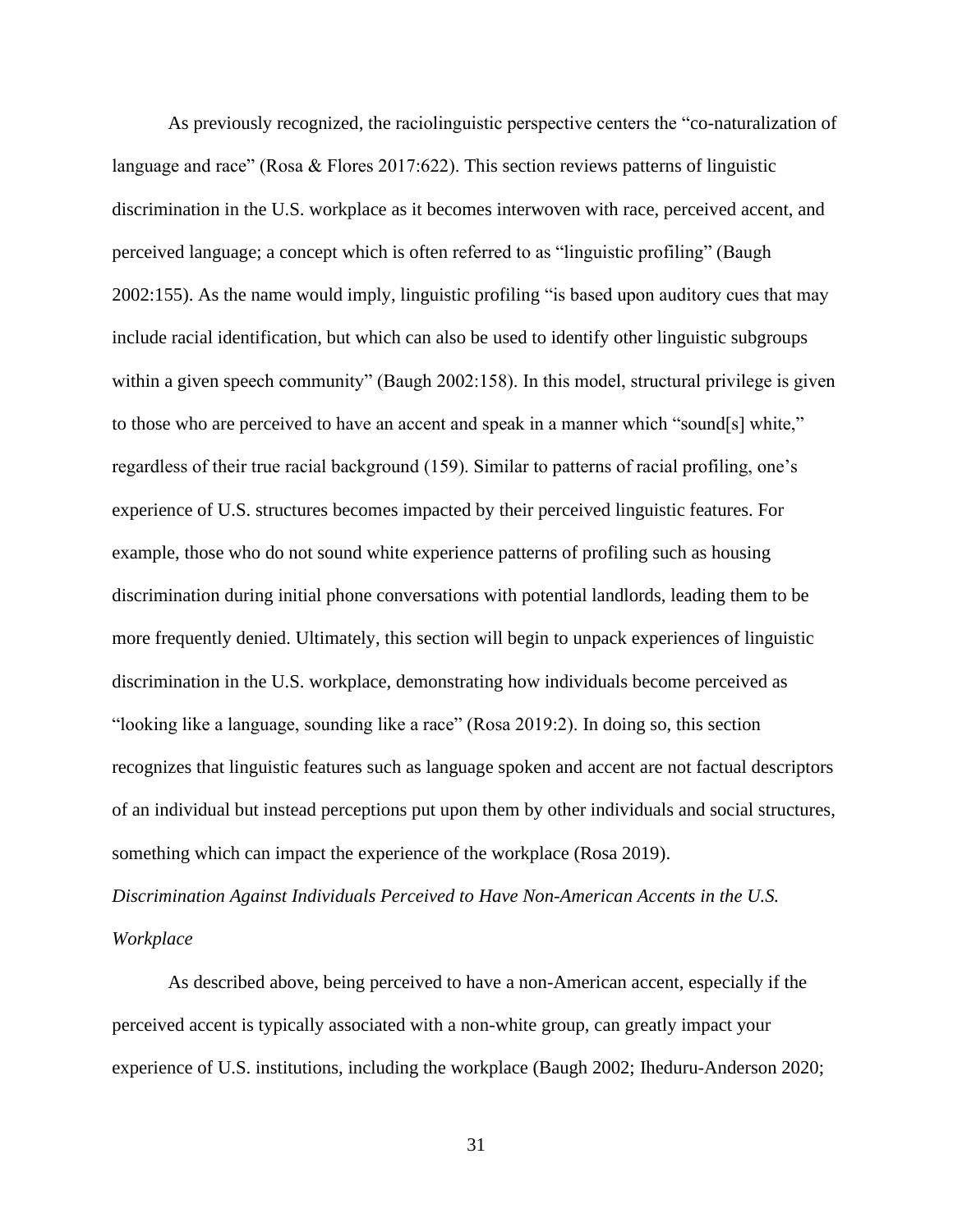Lippi-Green 2011; Rosa 2019). Part of this is based in U.S. civil rights law. Accents are treated somewhat differently under the Civil Rights Act, with the U.S. EEOC recognizing in 2016 that "Under Title VII, an employment decision may legitimately be based on an individual's accent if the accent 'interferes materially with job performance,'" a vagueness which has given employers leeway in how employee accents are treated in the workplace (Lippi-Green 2011; U.S. EEOC 2016).

Because of the legal ambiguity, but also stigmatization of certain perceived accents, there are plenty of examples of discrimination against certain non-American accents in U.S. institutions. For example, Rosa (2019) finds that for Puerto Rican and Mexican high schoolers in Chicago, their school puts a heavy emphasis on the importance of them developing 'unaccented' English, leading students and staff members to be stigmatized for their perceived non-English sounding accent. This ultimately stigmatizes non-European cultural and linguistic experiences and backgrounds; pressuring students to assimilate to white supremacist ideals of cultural erasure to avoid ridicule for their perceived accent and to be deemed a 'competent' English speaker. In the workplace setting, Lippi-Green's (2011) book finds numerous lawsuits and interview participant stories regarding accent discrimination. This includes barriers in the application process, interview process, and job retainment, with some individuals claiming to not be rehired because of their perceived accent.

A series of studies have demonstrated patterns of workplace discrimination on the basis of one's perceived accent both internationally and domestically. For instance, one study found that in Germany, those who inquired about a job to employers in what would be perceived as a Turkish accent, as compared to a German accent, were more likely to receive a negative response from potential employers, often being deceitfully informed that the job was no longer open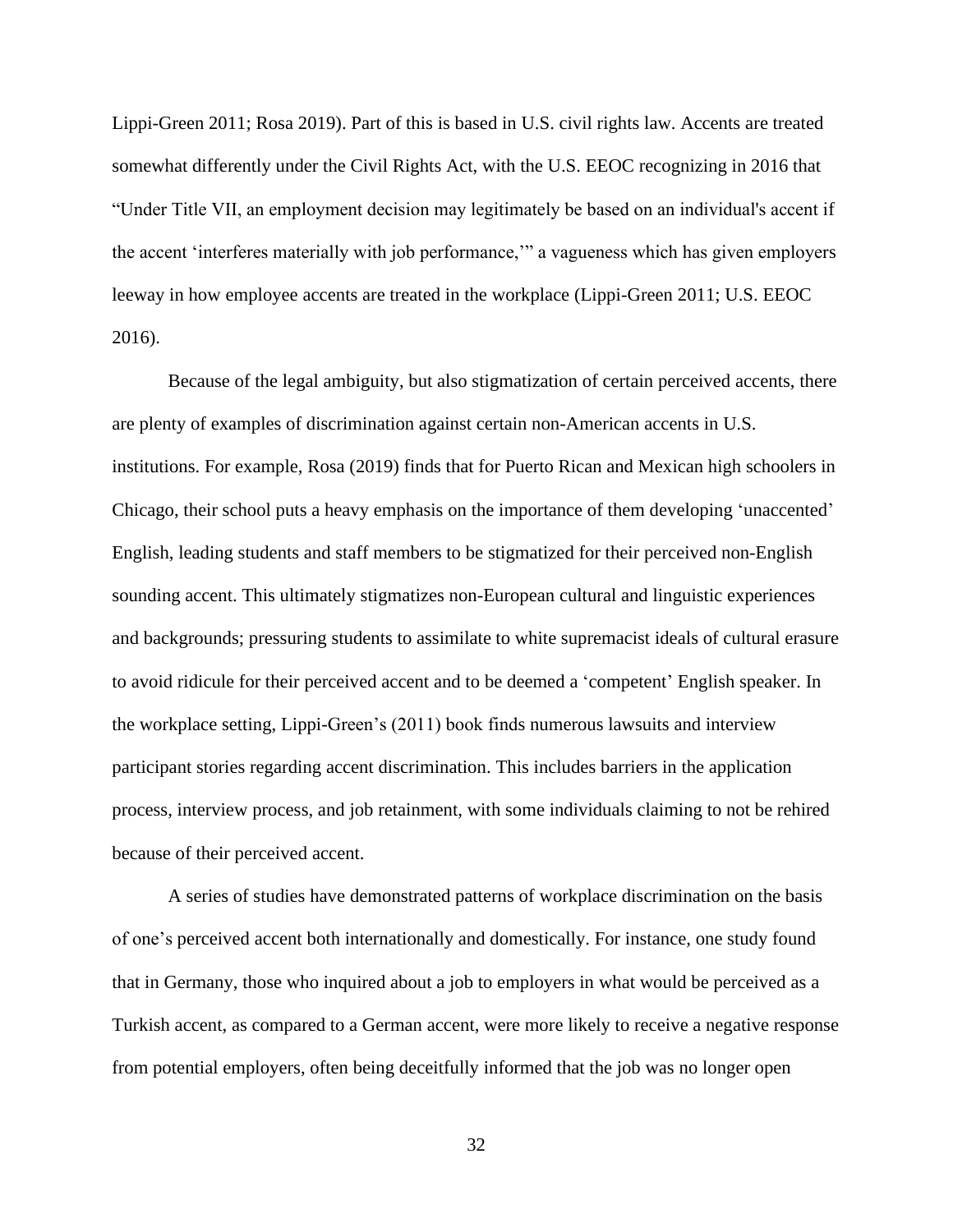(Schmaus & Kristen 2021). When in the workplace, discrimination against accents continues as some employees perceived to have non-American accents are forced to alter their speech to 'sound right.' Drawing on the work of others and their own, Ramjattan (2018) explains this process in Indian call centers.

As a result of complaints about having incomprehensible accents and racist backlash over their alleged stealing of jobs from workers in the Global North, Indian agents are often required to present themselves as non-Indian through specific language training. This training typically entails the 'neutralization' of various elements in their Indian-accented English, which often means learning American and/or British accents in particular (Ramjattan 2018:732).

Focusing on Black individuals perceived to have African accents in the U.S. workplace, nurses with African sounding accents have been found to be discriminated against; being perceived to be less intelligent, unsuitable to be a leader in the workplace, and less skilled compared to those who were not perceived to have an African accent. These perceptions were proliferated structurally and socially through hazing from co-workers who would make fun of their perceived accent, leading those labeled as speaking with an African accent to attempt to modify their accent to sound more 'American' (Iheduru-Anderson 2020).

Patterns of discrimination against accents can be explored through the raciolinguistic perspective, demonstrating how raciolinguistic enregisterment occurs within the perception of one's accent. For example, Rosa (2019) found that in the same previously referenced Chicago high school, students in the primarily Spanish speaking school were quick to call out and mock what was perceived to be 'accented' English. For example, students would regularly mock teachers who spoke in 'accented' English, with students posting online and gossiping about how they were unable to understand them regardless of the language they spoke, a possible critique of their intelligence. Those labeled as English Language Learner (ELL) students were also impacted, actively attempting to not speak when around other non-ELL labeled students because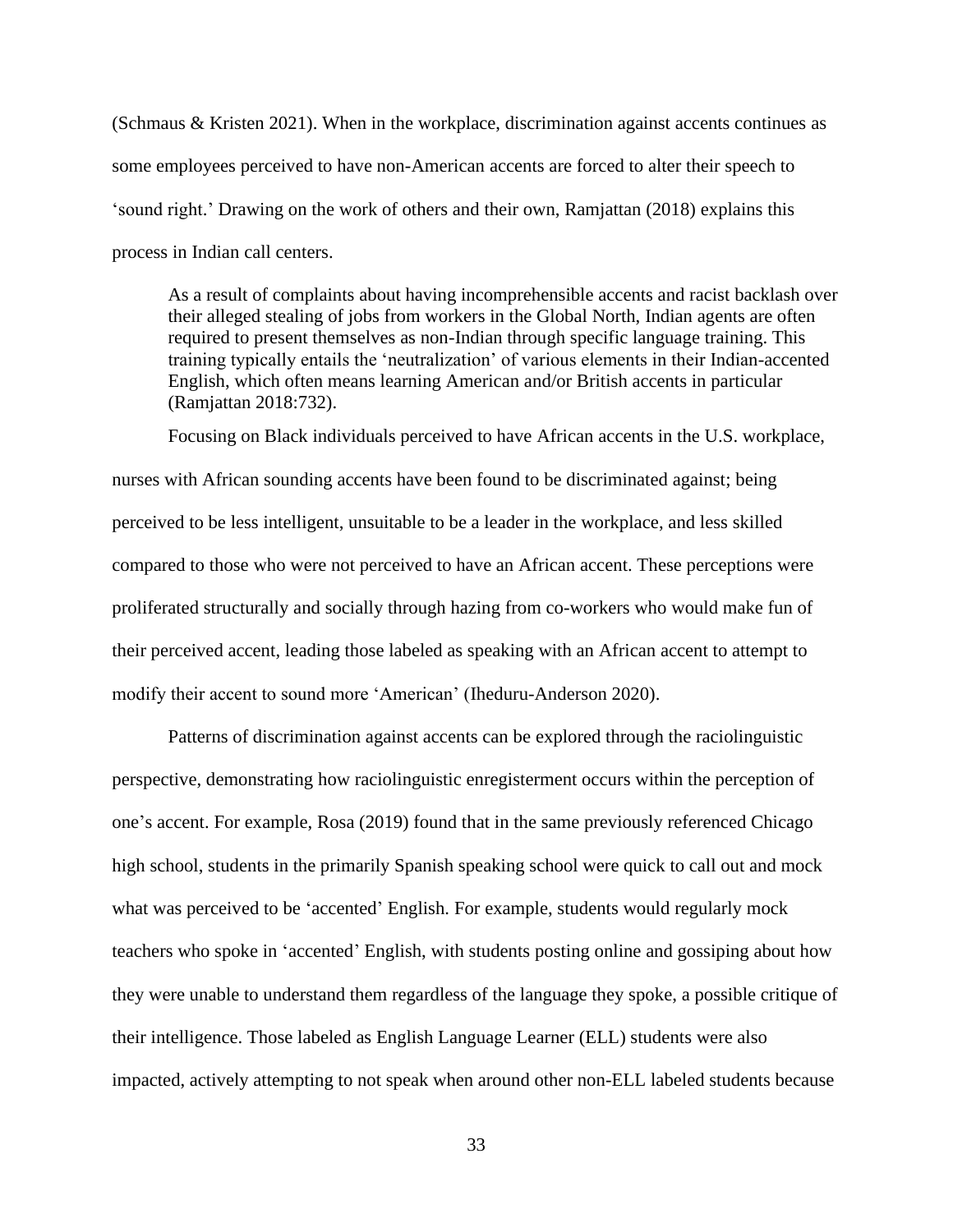of their 'accented English.' A student also reported feeling some jealousy towards those who spoke English in what was perceived to be an American accent, showing stigmatization and a negative connotation of speaking 'accented English' (150-153, 157). Lastly, perceptions of one's accent can become part of a process of raciolinguistic enregisterment, with one of the high schoolers describing how when they participate in Xbox live voice chats, they find themselves to be assumed to be Mexican because of their perceived accent when speaking English (149). *Perceptions of English Language Proficiency Within U.S. Workplace Discrimination*

Perceptions of an individual's English language proficiency can have a negative impact on the U.S. workforce experience. As with perceptions of accents, employers are permitted by the Civil Rights Act to 'test' individual's English language proficiency and to not hire an individual based on their perception of their English language proficiency as long as the decision is not made on the basis of the individual's national origin or other aspects of their identity (U.S. EEOC 2016). Like accents, this vagueness leads to forms of often unregulated discrimination on the basis of perceived language fluency (Lippi-Green 2011). This is true for African migrants, with one Australian study noting those perceived to have an English language barrier experiencing significant workplace barriers, making it difficult for African migrants to receive jobs, and when they do, they often receive low-quality employment (Udah, Singh, Chamberlain 2019).

Discrimination and exclusion on the perceptions of one's English language barrier is structurally proliferated in the United States. Despite the U.S. not having a universal language, the Cambridge English at Work Assessment found that vast majority of U.S. workplaces, especially top management and corporate jobs, require English language ability to some capacity. In the U.S., the majority of workplaces test for perceived fluency in English, primarily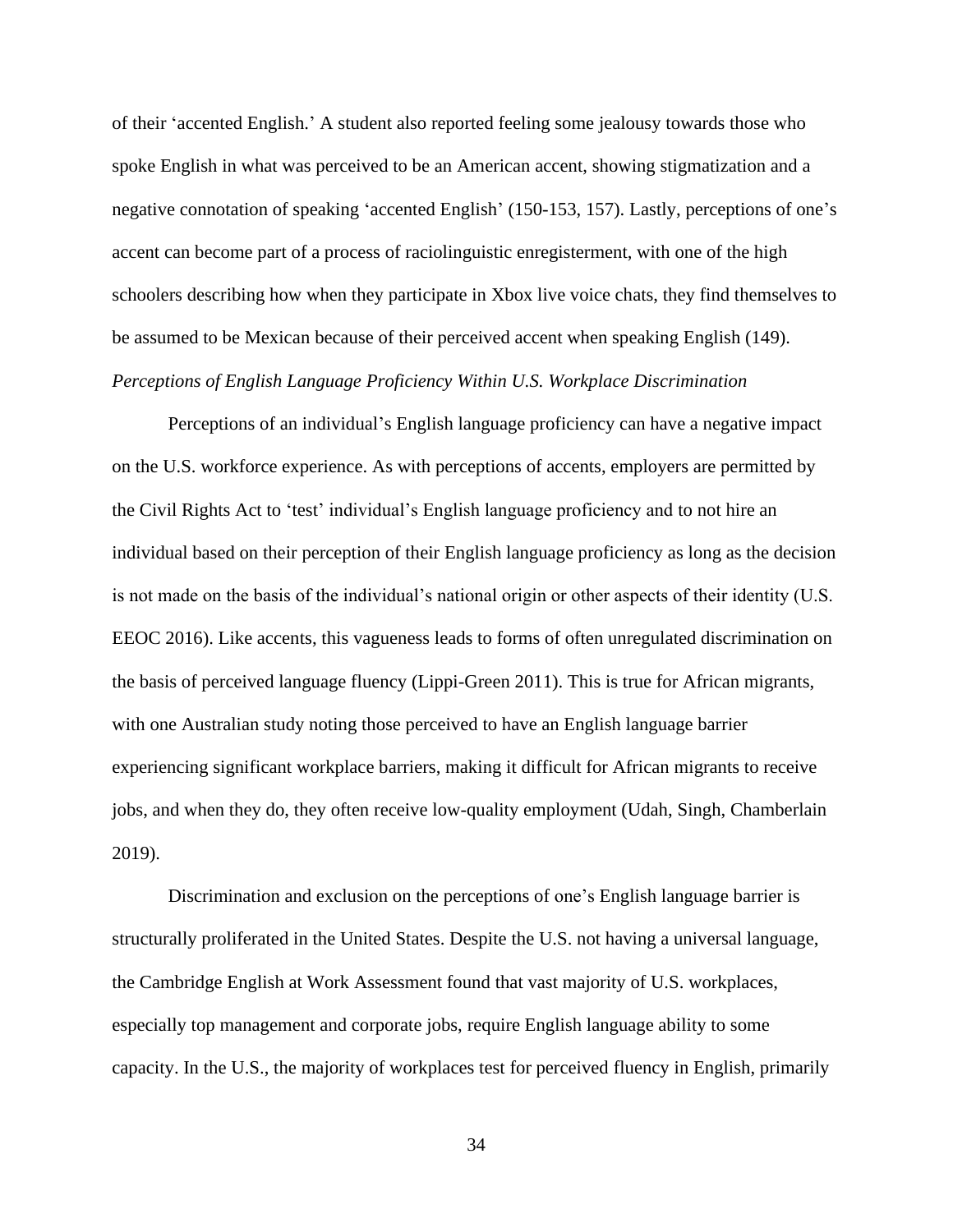done with English only interviewing in 75% of U.S. workplaces, making it hard for individuals with perceived language barriers to even begin to access a job. Beyond accessing the workplace, speaking English in a manner which is perceived to be an advanced or fluent level also provided benefits in some U.S. workplaces, with these English speakers receiving faster promotions, higher salaries, and higher-level roles in their workplace, demonstrating the important value to being perceived as a fluent English speaker in the U.S. workplace (Cambridge Assessment English 2016).

The importance of the English language in the U.S. workplace goes beyond just being able to speak it as U.S. workplaces also develop their own communications systems which can make it harder for nonnative speakers and migrants to adapt. Robert's (2010) literature review of language use in the workplace finds that workplaces become sites for language socialization which tend to homogenize communication styles to efficiency-focused and institutionally supported methods of communicating. Because each workplace develops their own specific communication style, workers have to go through both formal and informal processes of socialization where they begin to conform to and proliferate professional communications.

Communication within the workplace is almost always done in the dominant language and within the cultural standards of the country the workplace is located in, making it structurally difficult for migrants to enter the workplace regardless of fluency in the language (Roberts 2010). This is because for migrants, even when they are fluent in the dominant language, they often have not picked up the specific mannerisms of speaking, tone of voice, cultural context, and professional phrasing in the language of the new country (Robert 2010; Sicola 2014). This leads to a dynamic where especially English-speaking migrants are perceived to be an expert in the language in their country of origin but inadequate in the country they migrate to (Robert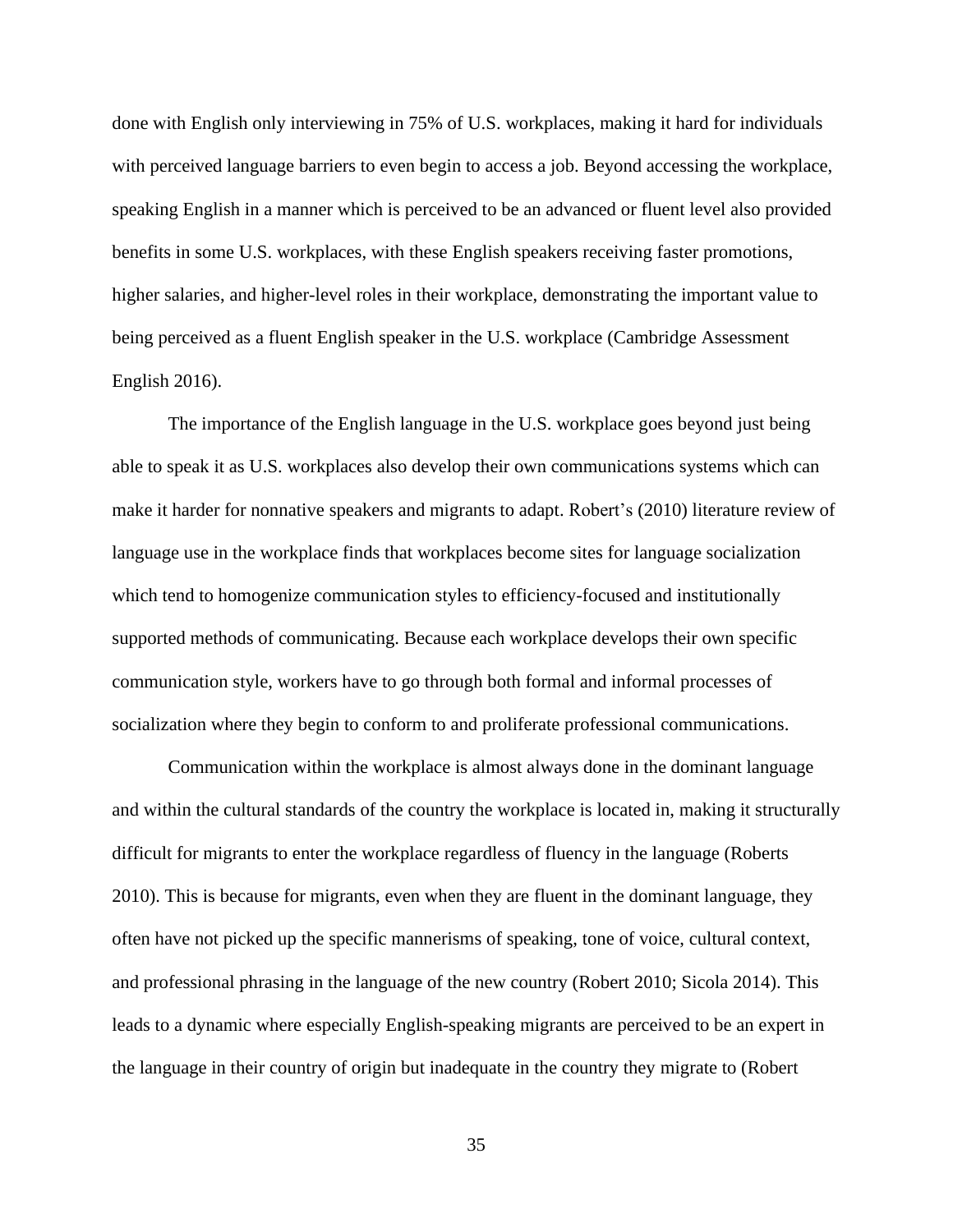2010). Because of this, migrants are often faced with linguistic penalties in the workplace, making them less likely to be hired or receive promotions along with being subjected to stereotyping by those perceived to be fluent English speakers in the workplace, which can lead to decreases in non-English speaking employee productivity, decreased workplace inclusivity, and higher turnover rates (Canagarajah 2020; Moron and Mujtaba 2018; Roberts 2010; Udah, Singh, Chamberlain 2019).

# NEOLIBERALISM IN THE U.S. WORKPLACE AND THE PURSUIT OF THE GOOD NEOLIBERAL CITIZEN

Labor in the U.S. is often seen through a neoliberal perspective (Randles and Woodward 2018; Randles 2013; Telford and Briggs 2021). Neoliberalism is thought of "as an ideological system that holds the 'market' sacred, born within the 'human' or social sciences and refined in a network of Anglo-American-centric knowledge producers, expressed in different ways within the institutions of the postwar nation-state and their political fields" (Mudge 2008:702). This definition, developed by Mudge's review of neoliberalism as a social science concept, emphasizes that neoliberalism is "rooted in a moral project, articulated in the language of economics, that praises 'the moral benefits of market society' and identifies 'markets as a necessary condition for freedom in other aspects of life'" (702). This market-based society leads to policies which reinforce "the autonomous force of the market; the superiority of market or market-like competition over bureaucracies as a mechanism for the allocation of resources" (724). The United States is a prime example of a market-based society, with many of its policies and social ideals being rooted in neoliberalism which lead workers to have to attempt to be a 'good neoliberal citizen' (Randles and Woodward 2018).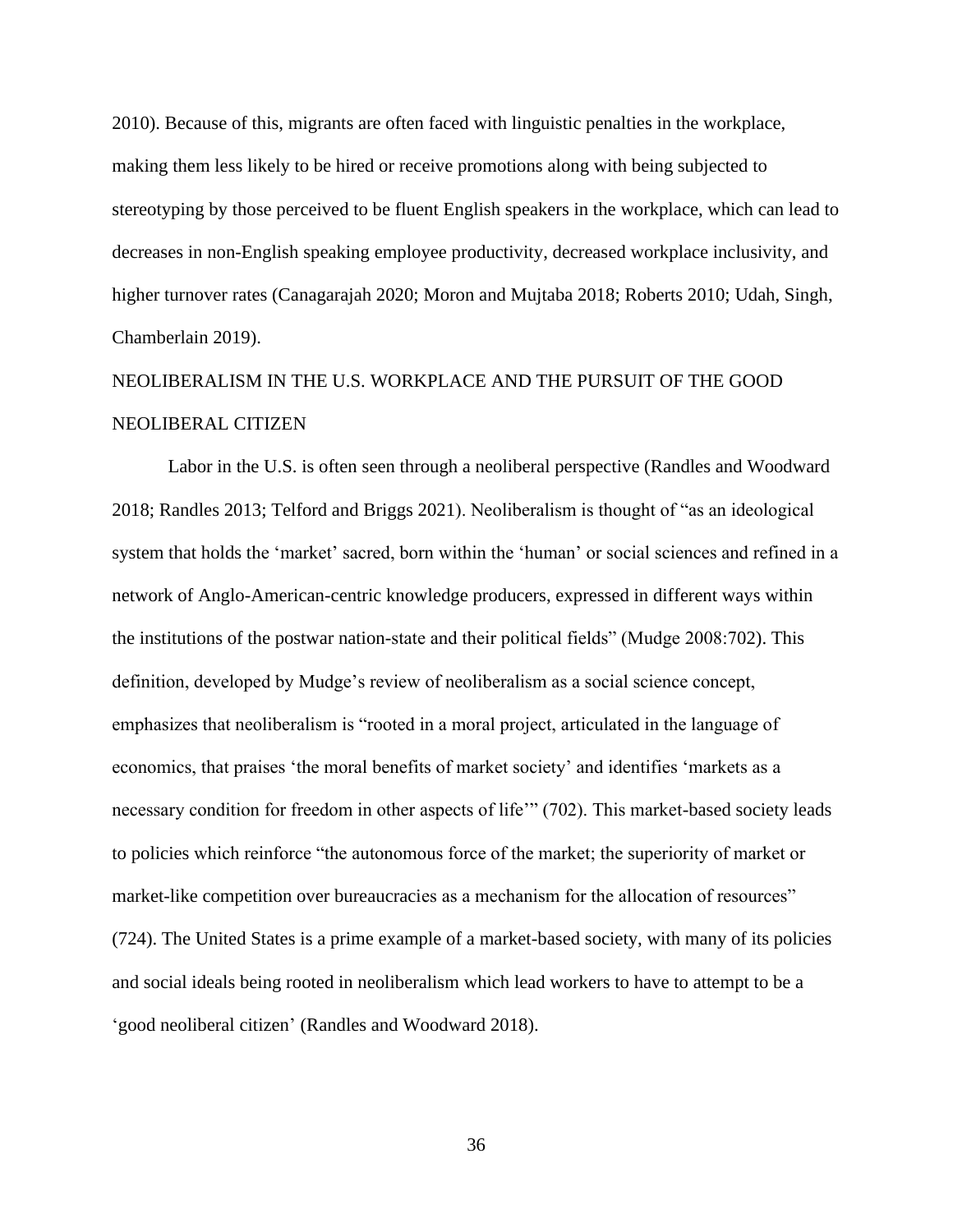Neoliberalism is seen through many facets of the U.S. workforce. This section will focus on two key aspects of neoliberalism in the U.S. workplace: The emphasis on hard work over health and social circumstance, and the need to take personal responsibility to succeed in the job market, regardless of social background (Randles and Woodward 2018; Telford and Briggs 2021). First, many workplaces have taken on a neoliberal profit maximizing, productivity first model, typically at the worker's expense. More than ever, workers are reporting overwork where increasing work hours and responsibilities are leading to burnout, exhaustion, and mental health concerns for employees (Murray 2020; Telford and Briggs 2021). Over working of the U.S. workforce has become a growing, neoliberalism driven issue. According to the U.S. Bureau of Labor Statistics (2019), a full-time employee works an average of 8.78 hours a day or 43.9 hours a week, assuming a 5-day work week. The average American worked 1767 hours in 2020, a decrease from the 1950s, which saw the average American work 1968 hours a year (OECD 2020). This however is an incomplete depiction of neoliberalism's impact because while it is true that the average amount of hours spent working has decreased, it has in no way been proportional to increases in U.S. workforce productivity. Since the 1950s, the labor productivity of the average business sector has quadrupled, going from 26 output per hour to 112 output per hour in 2021 (FRED 2021). This means that American workers have become about four times as productive while still working a similar amount to what they did in the 1950s, leading to burnout. Because of the neoliberal focus on profit maximization and productivity of the individual, a pattern of overworking has been actively encouraged to grow, primarily to the detriment of the health and wellbeing of U.S. workers (Murray 2020; Telford and Briggs 2021).

In addition to a productivity first model, neoliberalism has also emphasized an individualist view toward workforce achievement, access, and programs, ignoring the many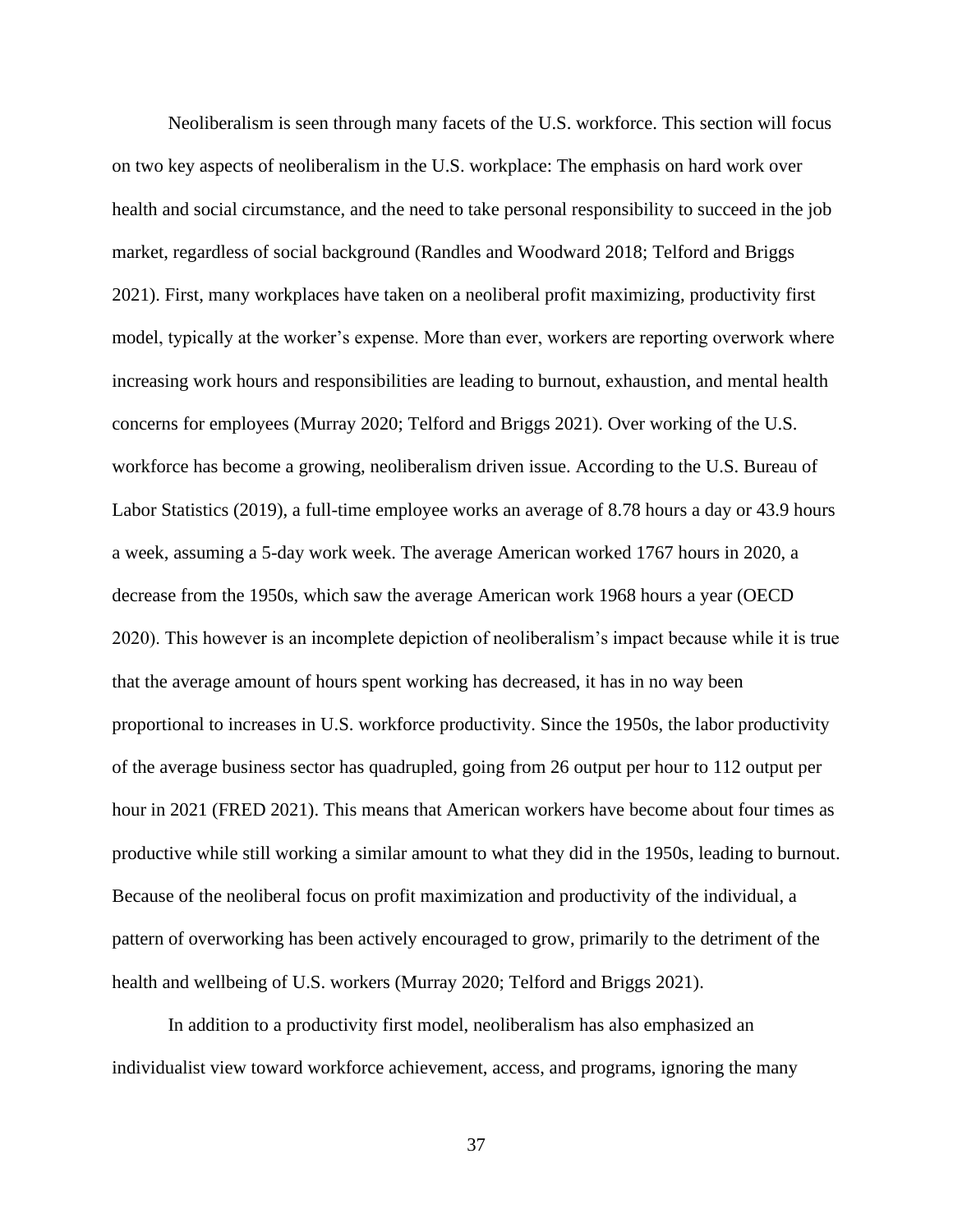structural aspects that impact job access and success (Ali et al. 2018; Kane 2020; Randles 2013; Randles and Woodward 2018; Rose and Baumgartner 2013). Most U.S. workplaces tend to subscribe to 'Bootstraps Ideology,' the belief that individuals need to 'pull themselves up by the bootstraps' and individually address their poverty (Brezina 1996). One example of this personal responsibility focus can be seen in the various job programs that have arisen to combat poverty and unemployment through teaching personal responsibility techniques instead of addressing structural and social barriers which can lead to unemployment and use of welfare programs (Randles and Woodward 2018; Randles 2013). By only addressing the individual causes of poverty, these programs attempt to assimilate and shame low-income, particularly nonwhite individuals, into taking personal responsibility for their poverty, despite a lack of resources to do so, ultimately setting these people and their families up for "continued failure" within the job market (Randles and Woodward 2018:54).

These two facets of neoliberalism within the U.S. workplace, among others, led Randles and Woodward (2018) to theorize 'the good neoliberal citizen.' The good neoliberal citizen is "a hard-working, self-regulating human abstraction, one that exists in a social vacuum devoid of race, class, and gender inequalities" (54). As the definition implies, the good neoliberal citizen is a socially desired but impossible to achieve conception of the ideal worker in the neoliberal workplace. It is a depiction which puts full responsibility on primarily marginalized individuals to achieve self-sufficiency, almost always leading to failure due to its complacency in not addressing or questioning structural barriers, such as white supremacy in the workplace. Neoliberal job markets like the one in the U.S. rely on these depictions in part because it allows for the reinforcement of structural barriers and emphasis on harmful productivity, all while blaming the individual for their failure in attempting to be a good neoliberal citizen. This makes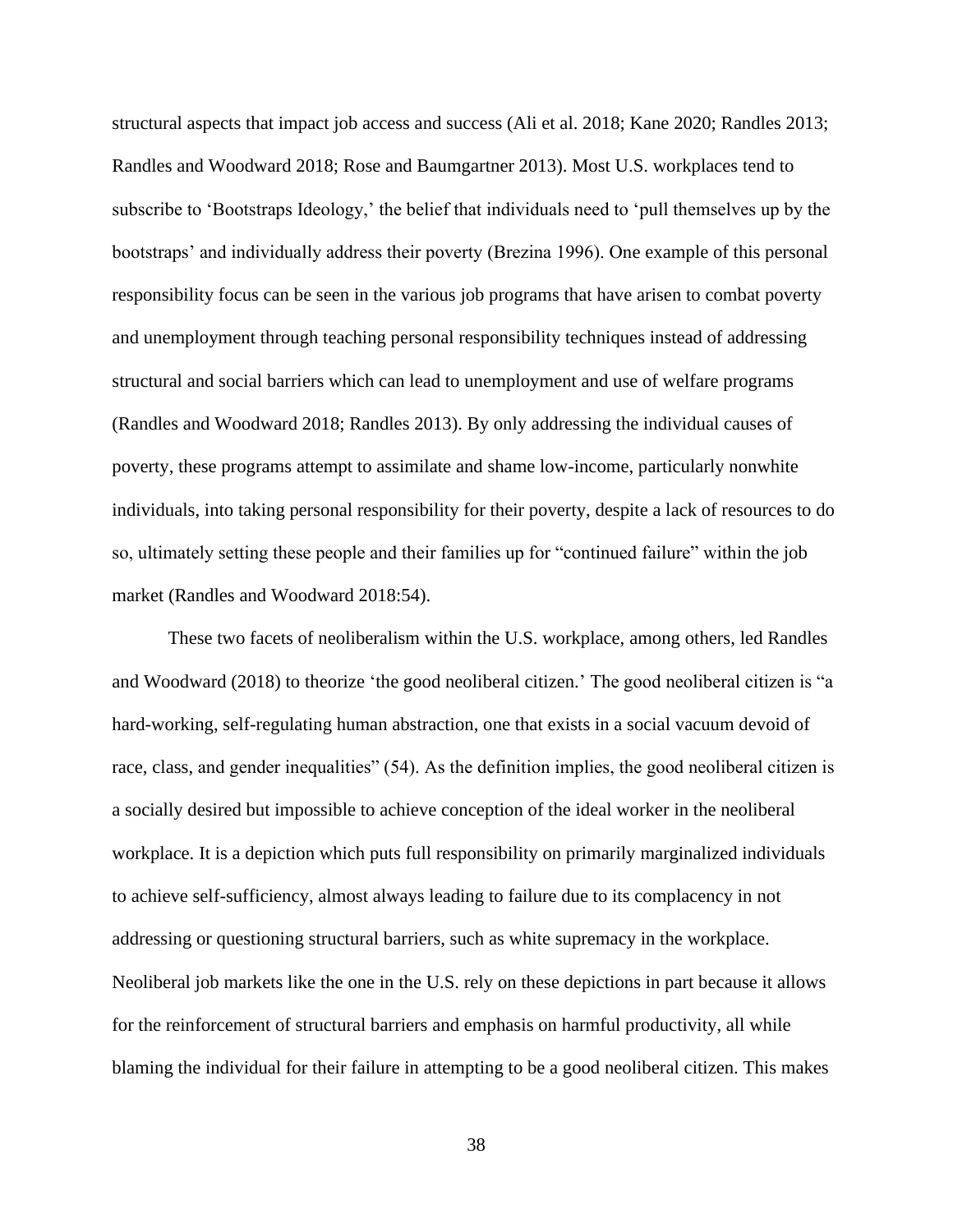it an important lens for understanding how discriminatory structures often proliferate unchallenged in the U.S. workplace, especially when against non-white individuals.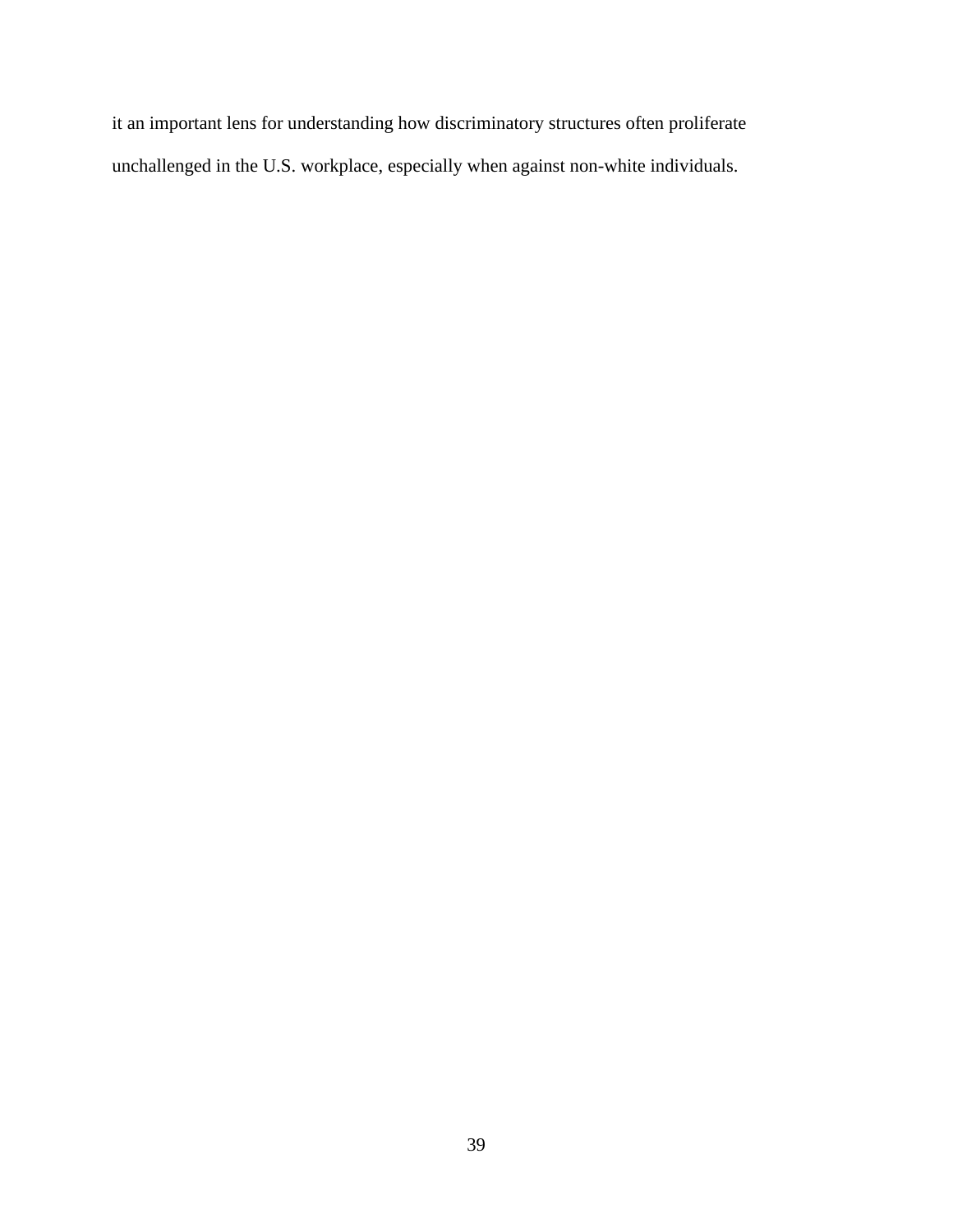## **CHAPTER 4: THE L/A WORKFORCE STORIES PROJECT**

This study utilizes a community-based research (CBR), semi-structured interview methodology to provide an in-depth perspective on the perceived workplace experience for nonwhite migrants in the L/A area. The initial study was done at the request of the Lewiston-Auburn (L/A) Working Communities Challenge Pilot Project Team throughout the months of September-October 2021 for their "L/A Workforce Stories Project"<sup>4</sup>. The team wanted to learn about the workforce stories of non-white members of the L/A community, working collaboratively with me to develop a 5-question interview study which I would conduct and analyze<sup>5</sup>. Ultimately, this data was collected for their application to the Maine Working Community Challenge Grant<sup>6</sup>. The team provided support in finding participants, funding the project costs, such as translation and transcription services, and provided a well-known, confidential, and centralized location for interviews to be conducted. Following the interviews and creation of a report for the Pilot Project Team, my research began to deviate from its initial goals, becoming focused on an unexpected pattern of perceived African accent and English

<sup>4</sup> The L/A Working Communities Challenge Pilot Project Team is a collective of community leaders which assembled in August 2021 to collect data and create an application for the Maine Working Communities Challenge. The group represents a variety of community organizations including Bates College, Coastal Enterprise Institute, Immigrant Resource Center of Maine, Multicultural Community and Family Support Services, Cooperative Development Institute, and Lewiston Youth Network. The group started the L/A Workforce Stories Project, leading to the interview study I conducted on their behalf.

<sup>5</sup> Per internal planning documents, the goal of the project was "to elevate and learn from voices and experiences that are often not heard or listened to in our community…Among other things, we hope to learn about the opportunities they pursued, the challenges they faced, and the personal and communal resources/supports they used, tried to use, or wish they'd had available to them in their attempts to achieve their workforce goals. These learnings will inform the development of a proposal for a grant to help create more equitable workforce outcomes for our community."

<sup>&</sup>lt;sup>6</sup> The Maine Working Community Challenge Grant was a two-phase grant opportunity with the goal of increasing "economic growth and reduc[ing] inequity of opportunity tied to race, ethnicity, and other aspects of identity and background" (WorkingPlaces 2022). The first phase of the grant was a pilot grant which paid for the study I conducted and other costs of the design phase which would become an application towards the Implementation Grant. In March 2022, the L/A area was announced to be one of six recipients of the Implementation Grant, receiving a \$375,000 to create the proposed program over the next three years (Office of Governor Janet T. Mills 2022).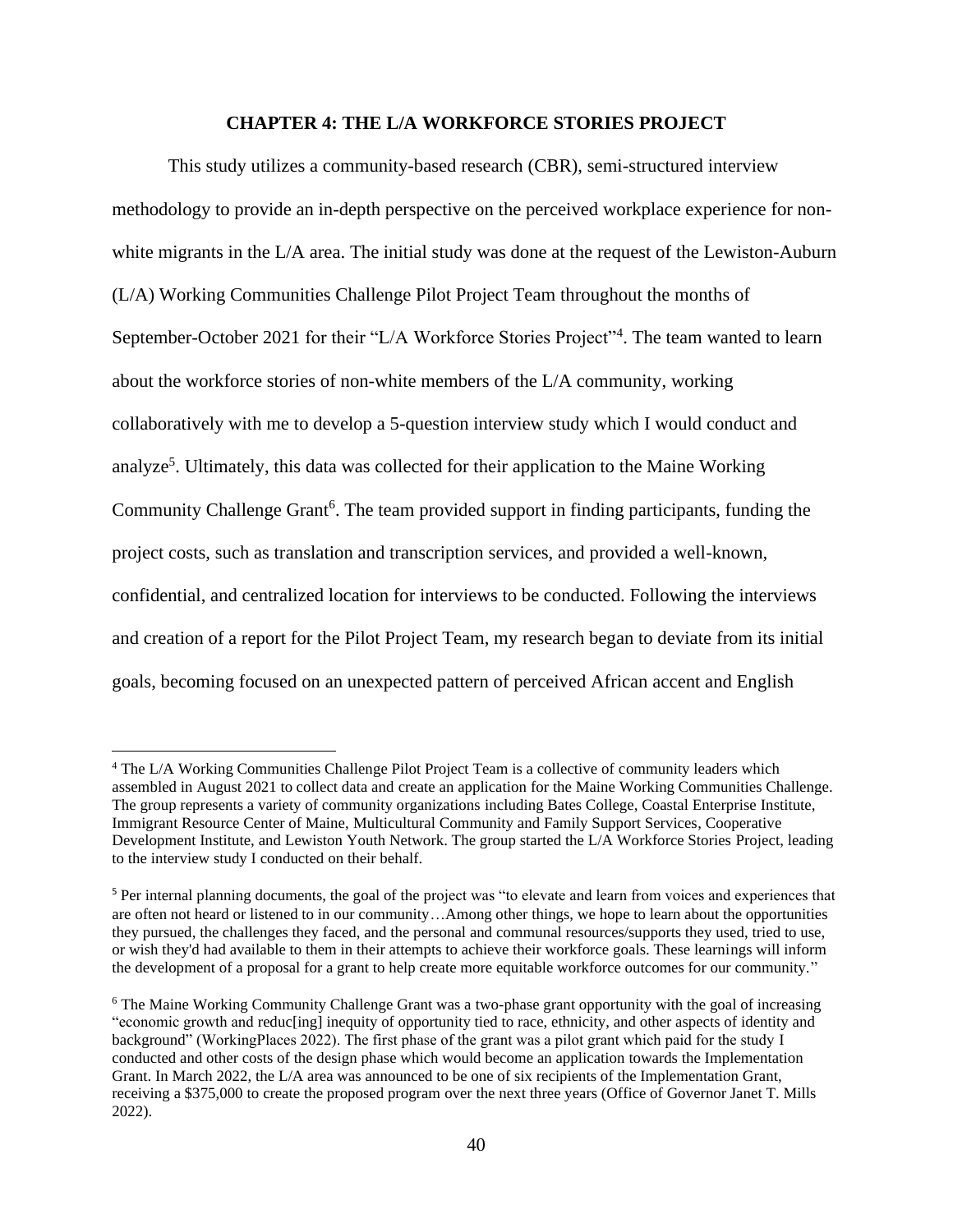language barrier-based workplace discrimination. This chapter reviews the interview methodology and process of analyzing the data, along with an overall discussion of the justification for, and limitations of, this methodology.

The CBR, semi-structured interview method was decided on because it allows for the yielding of community centered, first-person data on opinions and values of the participant in a detailed and genuine manner (Chambliss and Schutt 2016:215). It was incredibly important to use CBR methods as this study was ultimately done for the benefit of the L/A community. CBR methods are perfect for this as it creates "a partnership of students, faculty, and community members who collaboratively engage in research with the purpose of solving a pressing community problem or effecting social change" (Strand et al. 2003:3). Thus, a non-CBR methodology would be unnecessarily exploitative and extractive of the L/A community, proliferating a concentration of knowledge and power in higher education institutions.

## SAMPLING AND PARTICIPANT RECRUITMENT

The study yielded a sample comprised of 24 non-white members of the Lewiston-Auburn community, all of whom were 18 years of age or older and have made a serious effort in the last five years to obtain work that aligns with or progresses their career interests, skills, or plans. Participants were recruited using a purposive sampling method facilitated by the L/A Working Communities Challenge Project Team who provided study information and a sign-up form to over 50 L/A community organizations and coalitions to share with community members who use their services. A purposive sampling method was employed as the team wanted to ensure they heard from community members of a variety of backgrounds and workforce experiences. With the interview information shared, community organizations recommended individuals interested in interviewing to the team. Those recommended were reached out to by phone to see if they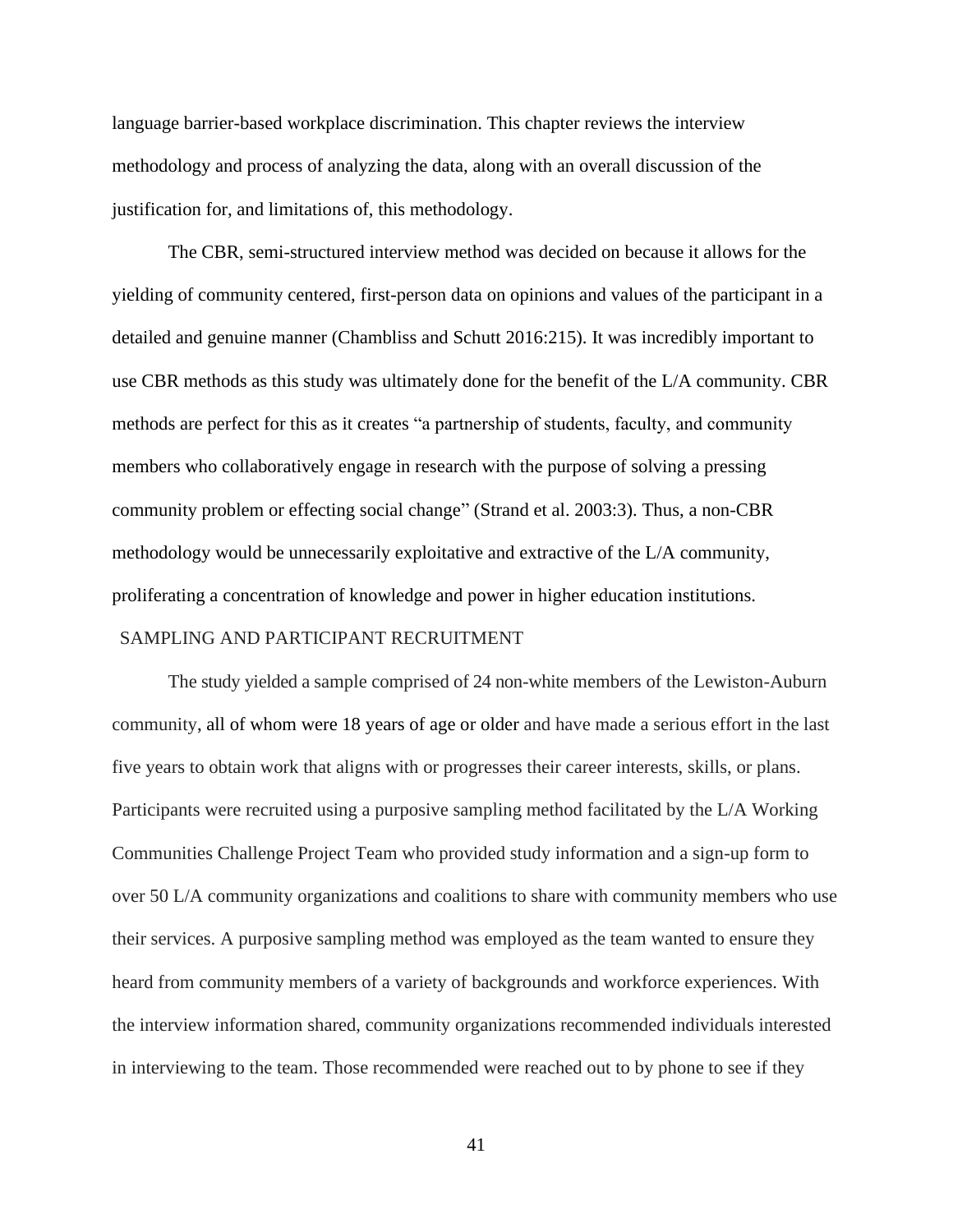were still interested in participating; providing those who agreed with the interview location, compensation details, a timeslot for interviewing, and translator information, if needed. Organizations involved with recruitment were reminded and expected to inform participants that access to their services is not dependent on one's participation in the interview study and that any recommended person's participation is fully voluntary. To ensure proper representation of the L/A Community, a quota of desired participants was employed by the team with the following identity groups sought for: 5 refugees, 5 asylum seekers, 5 migrants, 5 African American individuals, 2 Indigenous individuals, 3 Latinx/e individuals, along with an effort to find a range of ages, genders, religions, and disabilities. This recruitment method yielded the 24 individuals interviewed in the study.

# DATA COLLECTION

Interviewees were given 90-minute timeslots to complete their interview. To ensure accessibility, I provided a range of times on all days of the week ranging from as early as 7 am to as late as 11 pm. Interviews were conducted over the course of two weeks in September-October 2021. The interview process was designed with strict COVID-19 precautions to mitigate the risk of spreading, at the time, the Alpha and Delta variant. This included proper six feet social distancing, face masks, ventilation through opening windows in the interview space, disinfecting of the space after every interview, hand sanitizer, and the full vaccination, along with regular (2 times a week) PCR COVID-19 testing of the interviewer. Interviews were held at a L/A community organization known well by community members and centrally located within the city of Lewiston. The space was toured prior to conducting interviews to ensure it was COVID safe, confidential, accessible, and comfortable for participants. Neighboring organizations were informed of the project and timing of interviews to further ensure confidentiality and a curtain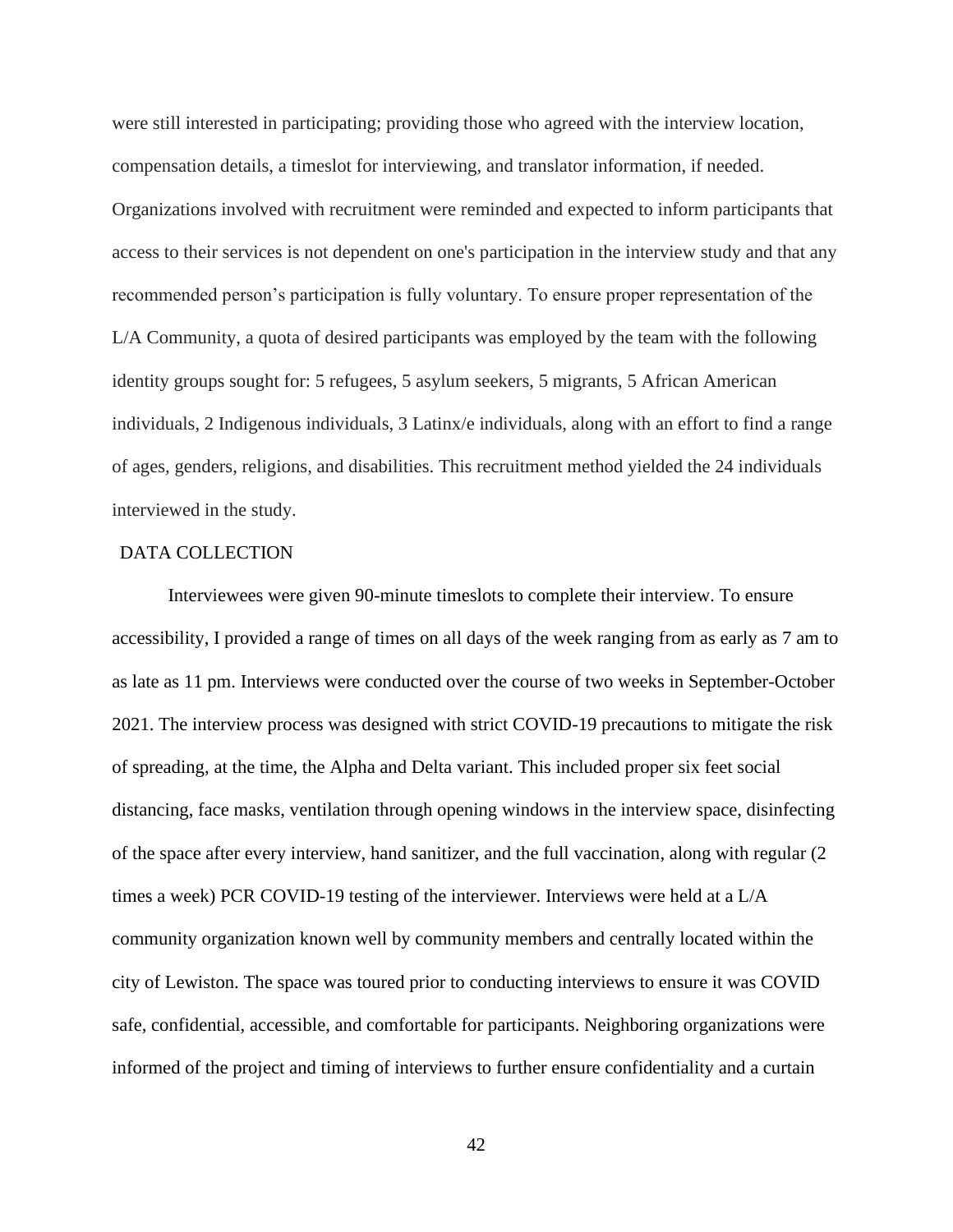within the interview space provided extra privacy in-case a building tenant accidently walked into the interview space.

Despite the risk of COVID-19, this study necessitated in-person interviews for a couple of reasons. First, many of our prospective participants did not have a stable internet connection or access to good cell phone service, creating a technological barrier which could have lost valuable perspectives. Second, participants were sharing experiences deeply personal to them and thus needed to have a space which was controlled and confidential, something that remote interviews likely could not guarantee as many prospective participants live in multi-person households and apartments. Third, some of the participants required Somali and Portuguese language translation to participate in the interviews. While translation could have been done remotely, translators could also lack a confidential space or good internet connection and could translate more effectively when in-person as compared to online. Because of these considerations, the Bates College IRB provided an exception to their remote interviewing COVID-19 policy for this study.

Outside of COVID-19, it was also important to be in person to ensure that I developed authentic rapport with the individuals I interviewed. This was accomplished throughout the interview process with intentional conversations before and after the interview, giving participants the opportunity to learn more about myself, personal background, and ask questions about my research process and intentions. I made sure to be clear about my identity and background, informing individuals of how I identify and discussing my relationship with Bates College. This included a variety of discussions with participants, ranging from my identity and background growing up in California; the positionality of Bates College in the L/A area; and discussions of how individuals feel community-based research and projects can be done best.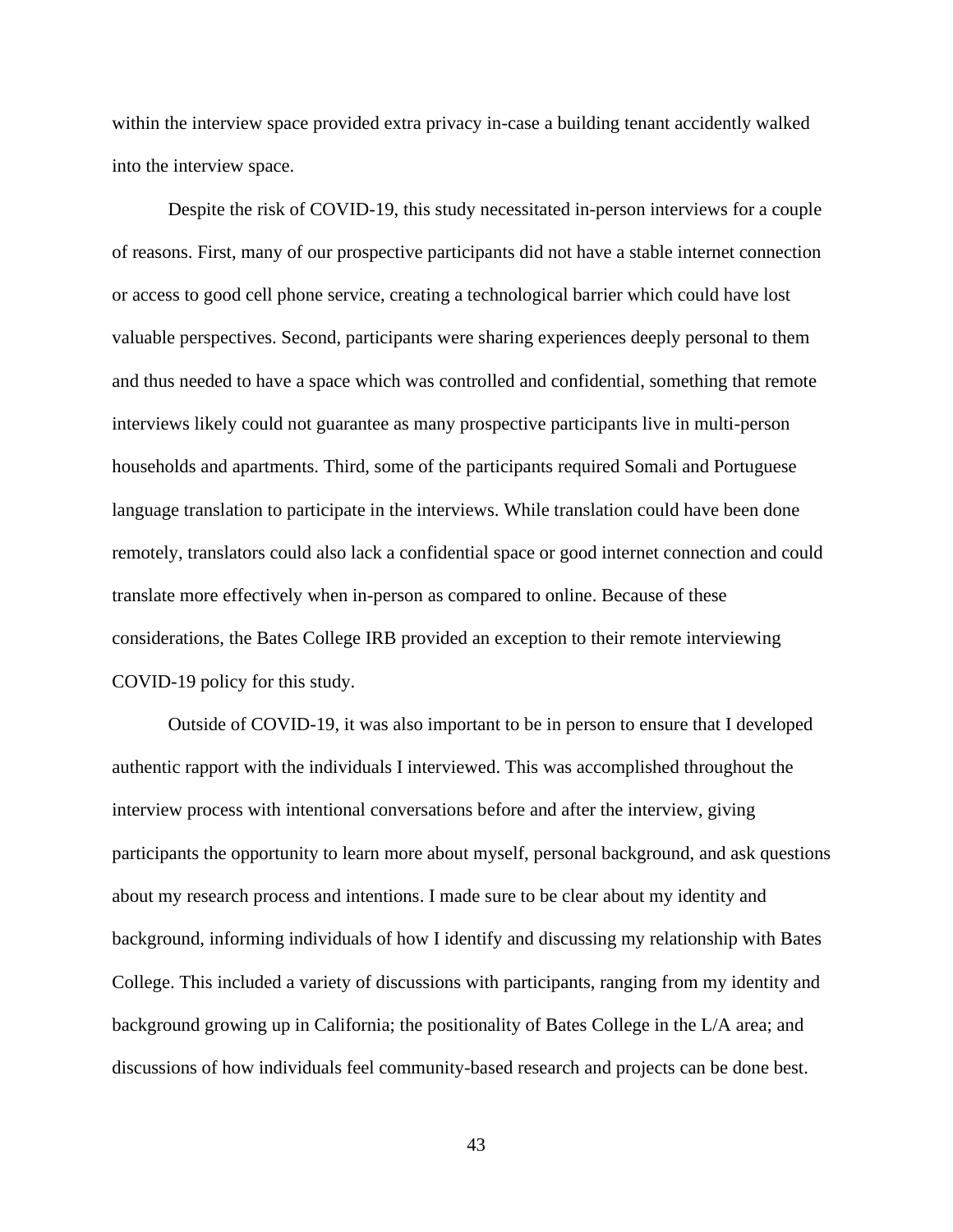This process allowed me to connect with the participants in what I felt was an authentic manner, ideally leading to participants being more open and honest with me as they answered their interview questions, something I believe I achieved based on the authenticity in the responses of the participants. This rapport building was incredibly important for the success of me as a researcher on this project as I was being invited to learn about a community and experience which I am not a part of nor have experienced. Being a white, cis-gendered male from Bates College especially necessitated that I made clear my intentions and reasoning for asking personalized questions about my interviewee's identity and how it interacts within the L/A workforce. Through these efforts, I believe I was able to have open and honest conversation with the majority of individuals interviewed.

Outside of informal conversation, prior to the start of all interviews, participants, and the translator, if present, were asked to review and sign an informed consent form. The form covered the purpose, risks, and benefits of the research; obtained their permission for audio recording of the interview, under the stipulation that it would be deleted once the audio was transcribed; and identifies the manners in which their confidentiality would be held, along with the confidentiality standards expected from them. After translators signed this consent form, they verbally translated the participant's informed consent into their preferred language, having the participant sign it once they fully understood the form. No interview was conducted without the signing of this form and both the participants and translators were given an extra copy of their respective form with my contact information in case future questions arose. Once signed, I provided interview instructions, answered any further questions, and then started the audio recording (See Appendix A for translator and interviewee consent forms).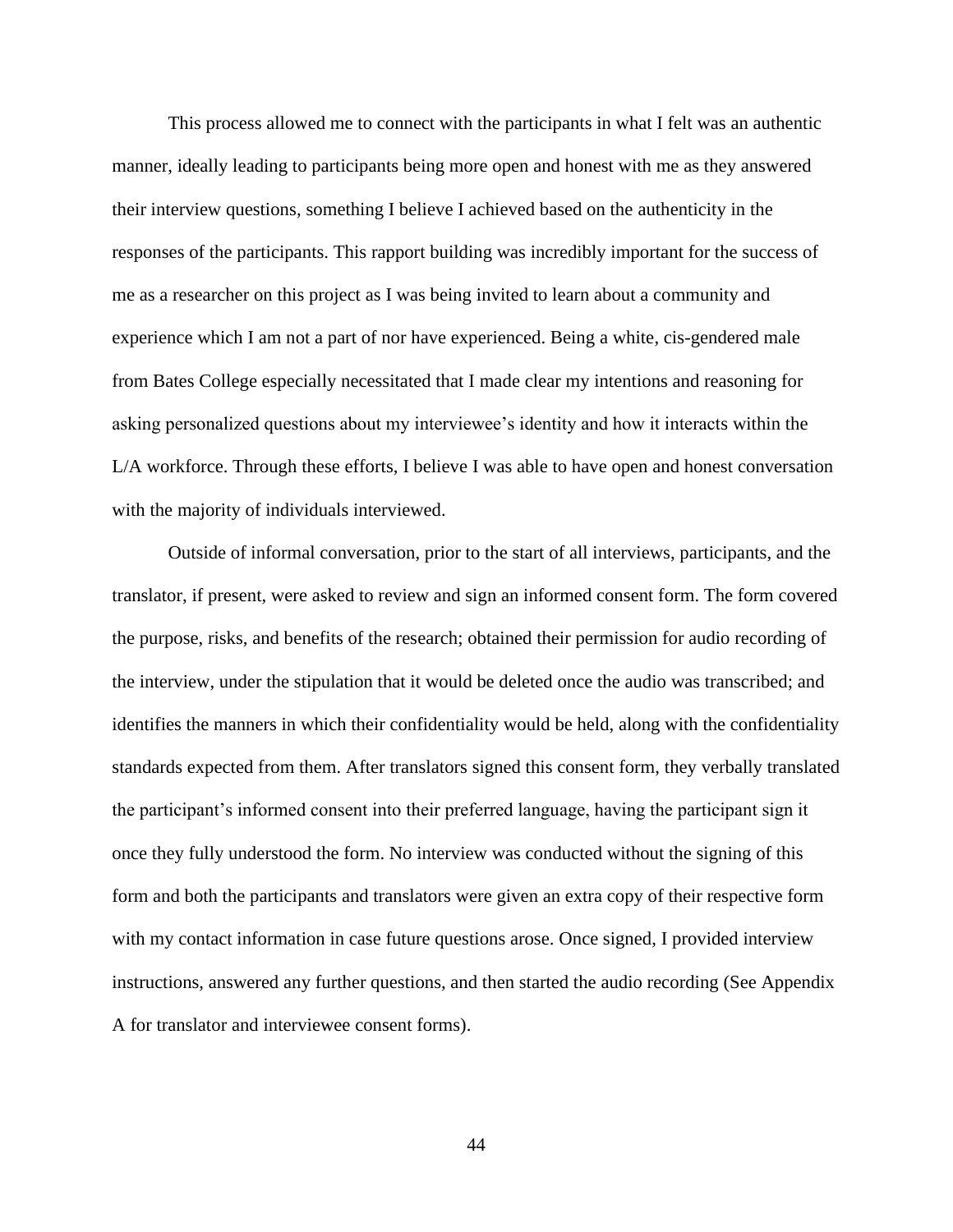As requested by the Maine Working Community Challenge Pilot Project Team, an interview schedule was utilized (See Appendix B). All participants were informed that for any questions they are asked, they can answer them in the amount of detail they are comfortable with and could skip any question they wished not to answer (see Appendix C for detailed interview, compensation, and data practices).

# DATA ANALYSIS

Interview transcripts were hand coded in NVIVO using Rubin and Rubin's (2005) steps for defining categories (216-217). Initial coding categories were developed from themes in the literature on workplace discrimination such as discrimination on the basis of gender, race, and immigration status. These codes were then reviewed and refined, identifying a pattern of workplace discrimination on the basis of one's perceived African accent, perceived English language barrier, and race, which were coded through the lens of the theories of the raciolinguistic perspective and the good neoliberal citizen. This allowed for the identification of patterns and quotes which supported or did not support these patterns of workplace discrimination and their application to the two theories previously noted. Additionally, perceived accent, language, and race demographic data were coded to respondents, allowing for the identification of patterns within the interview cohort through quantitative data.

Similar to the data collection, during data analysis, I was intentional to consider how my own perspective on the U.S workplace could impact my findings. Through this process, I was intentional to deconstruct and disconnect my personal perspective on the workplace experience, instead relying heavily on quotes instead of assumptions to analyze identified patterns. This process of deconstruction began with my Bates College education. As a first-year student, I took my first sociology classes and began to expand my primarily white, middle-class centered view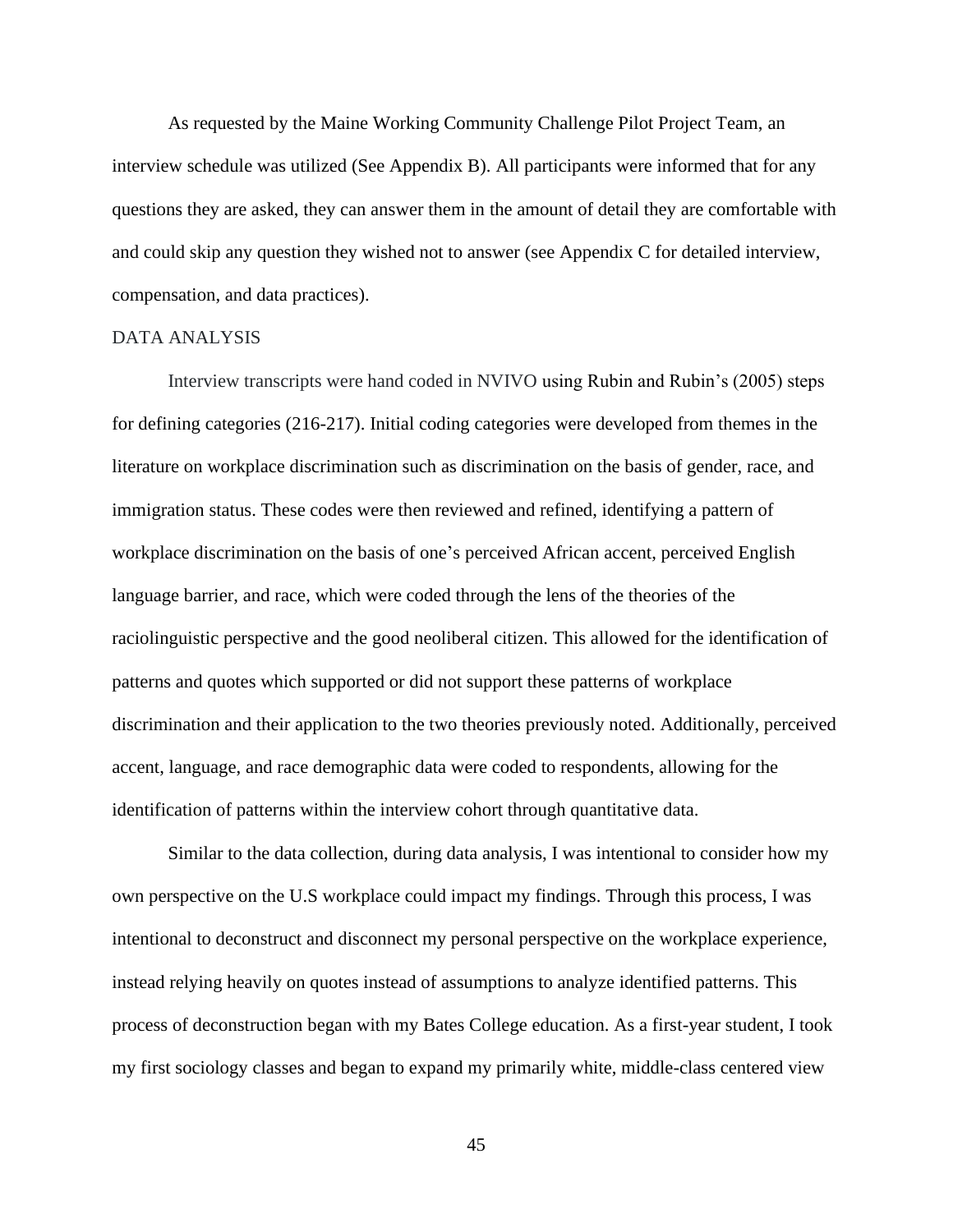of the U.S. workplace. While I was of course aware of identity-based workplace discrimination, my courses at Bates College have allowed me to explore these topics with a critical lens. I have been able to begin to critically question why someone like myself: a white, cis-gendered, maleidentifying, agnostic, perceived English language fluent, perceived American accented, highly educated individual receives identity-based privileges within the workplace while those with identities different than my own are met with barriers created by institutionalized white supremacy and inequality within the U.S. workplace. This has been further explored through my four years as a Bonner Leader with the Harward Center for Community Partnership<sup>7</sup>. The center has afforded me the opportunity to do consistent community engaged work and projects within the L/A community, providing me insight into the diversity of workplace experiences present. This continuing process of deconstruction was necessary for the accurate, respectful, and critical analysis of the interview data.

Once the report for the Maine Working Community Challenge Pilot Team was completed in October 2021, all members of the committee received access to it. The report was about 15 pages, providing a general overview of workplace barriers, supports, and stories as revealed by interviewees. Additionally, a brief presentation of the findings were provided to members of the team during December 2021. With completion of the thesis, findings will be made into flyers and briefings in an easy to comprehend format for community members and organizations. Presentations will also be given to community members on the findings to ensure adequate opportunity for the community to access and benefit from the research. These interview methods were approved by the Bates College IRB on 9/14/2021.

 $<sup>7</sup>$  The Bonner Leader Program is a four-year, paid position focused on providing students with consistent community</sup> engagement opportunities and education on the social issues within the L/A area. Throughout my time in the program, I have had the opportunity to do a variety of projects ranging from organizing and acting in a haunted house for the Boys and Girls Club to creating a L/A public art map and tour for L/A Arts.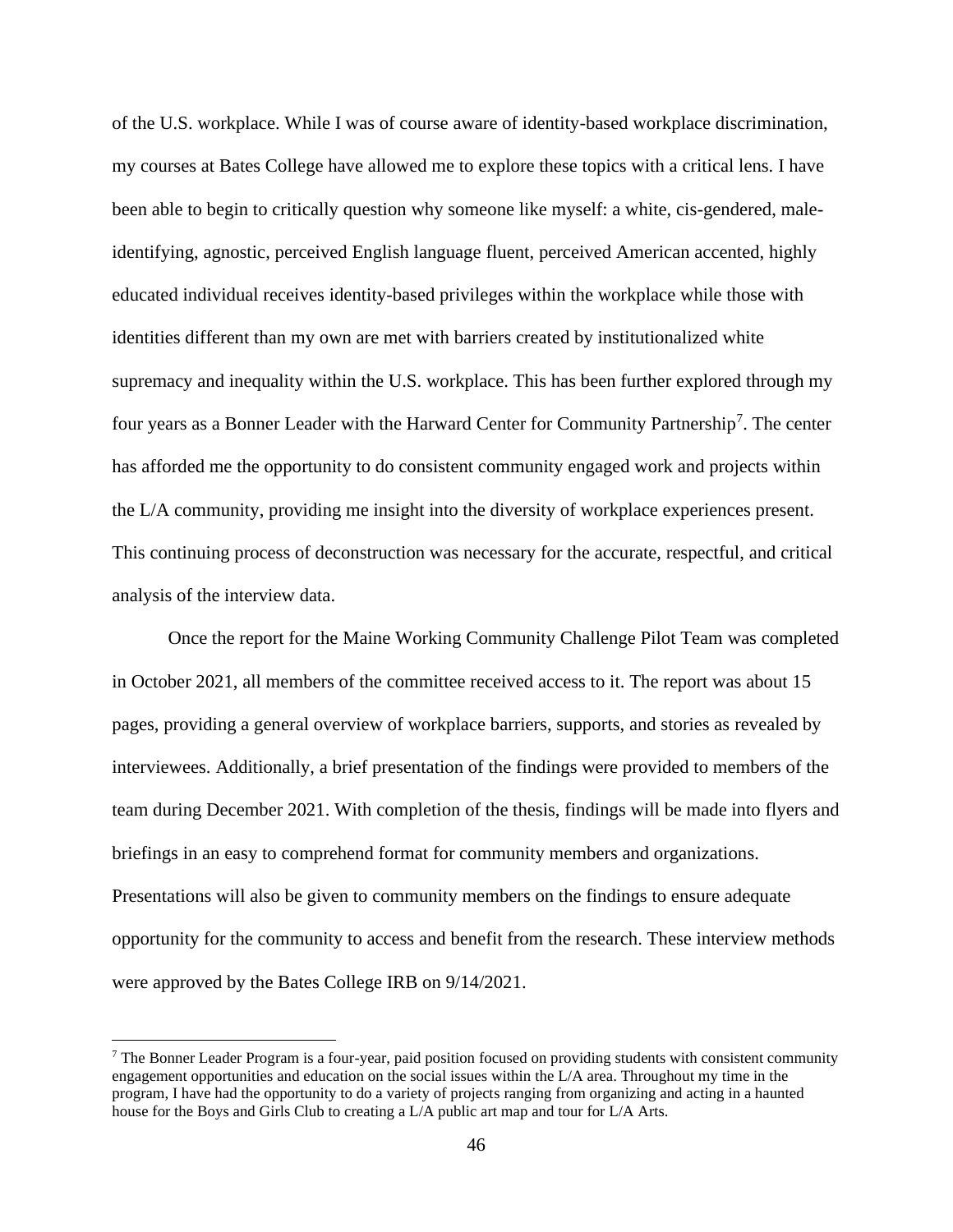# LIMITATIONS

The interview methodological framework had some limitations. First, since a purposive sample was used, the cohort I interviewed is not fully representative of the entire L/A workforce experience. For example, members of the community who do not regularly utilize the resources of the collaborating community partners were inadvertently excluded from the interview. Secondly, because of the small sample size, the data provided from these interviews is not generalizable past the experience of some members of the L/A workforce. While this data is still incredibly valuable, especially for the community partners collaborated with, its findings lack the generalizability which can often be achieved with other sociological methods like an online survey. Thus, when given the opportunity to do a yearlong honors thesis, I decided to attempt to address these two weaknesses while further exploring the workforce experience of members of the African migrant community in L/A by creating and distributing an online survey in February and March of 2022. This follow-up methodology unfortunately failed, only yielding four responses during a two-month data collection period. Appendix C describes this methodology indepth along with hypotheses for why it failed.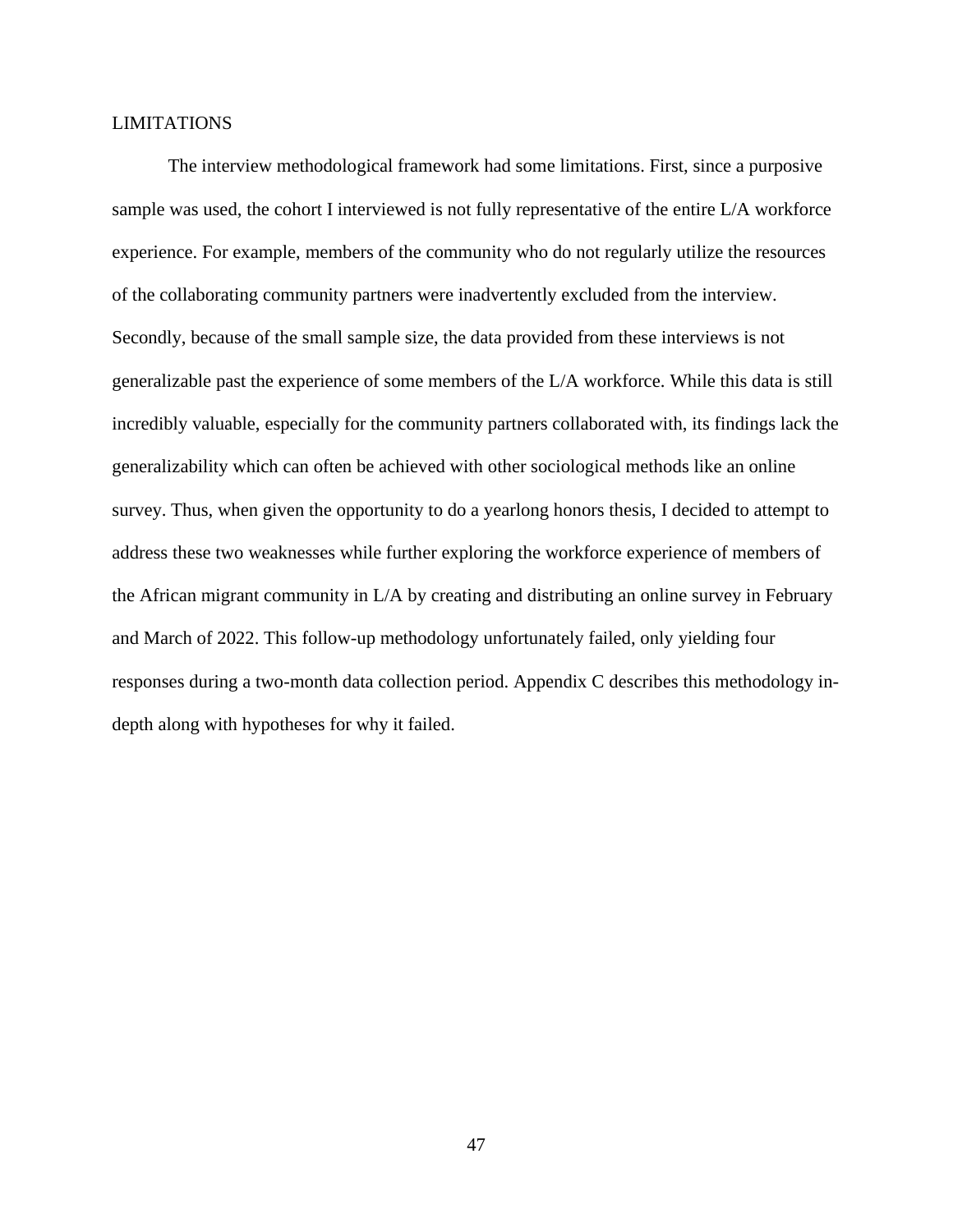# **CHAPTER 5: "THIS CEILING IS BRICK"**

This chapter reviews the data collected and analyzed from the 24 interviews conducted on the Lewiston-Auburn (L/A) workforce experience of non-white individuals. This begins with an overview of the general sentiment surrounding the L/A workforce experience and the study demographics. This is followed by an in-depth review of the patterns of racial, perceived African accent, and perceived English language proficiency-based discrimination identified by participants to be ubiquitous throughout the L/A area and Maine.

| Race/ethnicity               | Refugee,<br>Immigrant, or<br>Asylum Seeker<br>(African<br>Diaspora) | African American                      | Indigenous/Native<br>American   | Arabic/Middle<br>Eastern                | Two or<br>More<br>Racial<br>Identities |                      | Total  |
|------------------------------|---------------------------------------------------------------------|---------------------------------------|---------------------------------|-----------------------------------------|----------------------------------------|----------------------|--------|
|                              | 14                                                                  | 5                                     | $\mathcal{D}_{\mathcal{L}}$     |                                         | $\overline{c}$                         |                      | $N=24$ |
| Gender<br>identity           | Male                                                                | Female                                | Transgender<br>(Female to Male) |                                         |                                        |                      |        |
|                              | 10                                                                  | 13                                    |                                 |                                         |                                        |                      | $N=24$ |
| Socio-<br>economic<br>status | At or below<br>poverty line                                         | Low-income                            | Working-class                   | Middle-class                            | Upper<br>middle-<br>class              | Decline<br>to state  |        |
|                              | $\overline{c}$                                                      | 5                                     | 6                               | 8                                       |                                        | 2                    | $N=24$ |
| <b>Religion</b>              | Islam                                                               | Christianity<br>(Protestant/Catholic) | Christianity (all<br>others)    | Other religion or<br>spiritual practice | No religion                            | Declined<br>to state |        |
|                              | 6                                                                   |                                       | 6                               | $\mathcal{D}_{\mathcal{L}}$             | $\mathfrak{D}$                         |                      | $N=24$ |
| <b>Disability</b>            | None                                                                | Cognitive                             | Physical and<br>cognitive       |                                         |                                        |                      |        |
|                              | 21                                                                  | $\mathcal{D}_{\mathcal{L}}$           |                                 |                                         |                                        |                      | $N=24$ |
| <b>Citizenship</b><br>status | U.S. Citizen                                                        | Asylum seeker                         | Undocumented<br>migrant         | Green card                              | Work visa                              |                      |        |
|                              | 15                                                                  | 3                                     |                                 | $\overline{4}$                          |                                        |                      | $N=24$ |

## **Interview Participant Demographics**

*Table 1: Self-identified Demographics of the 24 Interview Participants*

# PERCEPTIONS OF THE OVERALL L/A WORKFORCE EXPERIENCE

Participants had a variety of answers regarding their experience in the L/A workforce. Participants anecdotally noted work experience ranging from a couple years to about 50 years within the L/A area and Maine. Generally, participants had mixed perspectives on the difficulty of finding jobs within the L/A area and Maine as non-white individuals. Some participants felt that jobs were out there and easy to find, reporting no difficulty in securing a job. For example, one participant noted: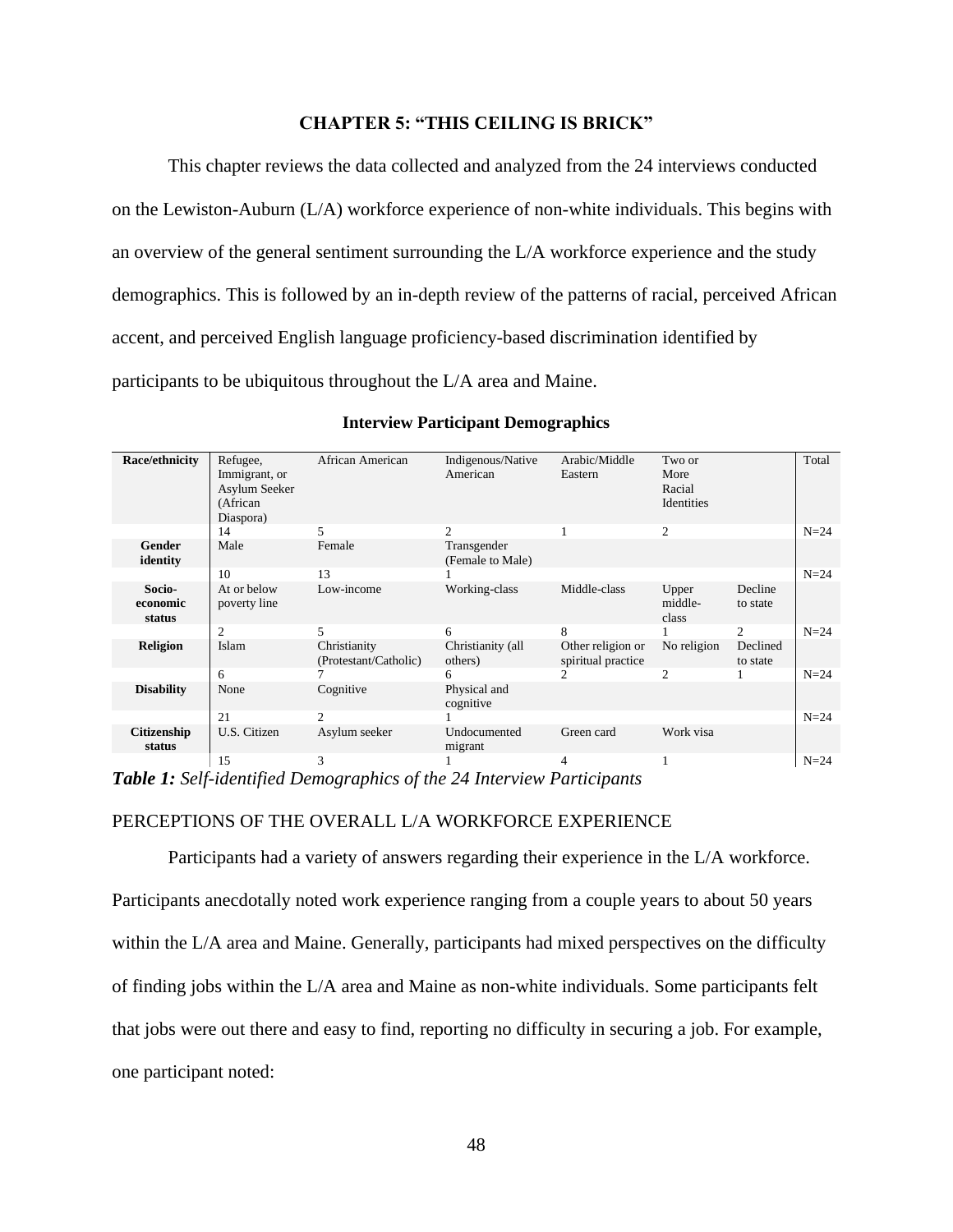It's not that hard finding a job, honestly, there are a lot of resources. You just have to make sure you follow up on people because I think that is a big thing. People just make an application, apply for a job and then not follow up…all you have to do is give a call.

Many other participants noted difficulty finding work, often attributing this to aspects of

their identity or personal barriers such as their immigration status, lack of knowledge about U.S.

jobs, racial identity, educational achievement, lack of childcare, lack of transportation access,

perceived limited English language proficiency, or being perceived to have an African accent

(Chart 1). For example, one participant who immigrated to L/A in the 1990s noted many of these

difficulties in her overall work experience:

[Moved] to Lewiston-Auburn, and it was almost impossible to find a job here. The only thing I could do was substitute teaching because I was a teacher in Ghana, in Nigeria, and in Turkey, where I lived before coming here. And when I got here, I was interested in going into teaching, but I was told I had to get certified here...

...I knew if I did not take some classes to upgrade my education, what I brought from Ghana, I would not be able to get other jobs. So, I decided to go back to school and to get a degree. And because I had three children who were in primary, middle, high school, I said the best way for me to do is to take classes locally so that I do not have to travel far. So, I took classes at the [university] here in social behavioral sciences.

Lastly, some participants noted a fluctuation in the ease of accessing work over time,

especially in the context of COVID. One participant described this well:

Interviewee: Well, right now it is pretty easy because of course, with COVID everybody is understaffed. So right now I would definitely describe it as easy. In the past, depending on the type of job, meaning entry level, senior level, whatever level I am applying to, it is a little difficult to get the higher-level jobs. So, I mean, that is of course based on experience as well. So that is a barrier, but yes.

Interviewer: Great. And out of your time in the workforce, would you say right now has been the easiest to get a job in your experience?

Interviewee: Yes.

Regardless of the ease of obtaining work in L/A, every participant reported at least one

identity-based, structural, or logistical barrier to their ability to access, keep, or advance in jobs

within the L/A area (Chart 1).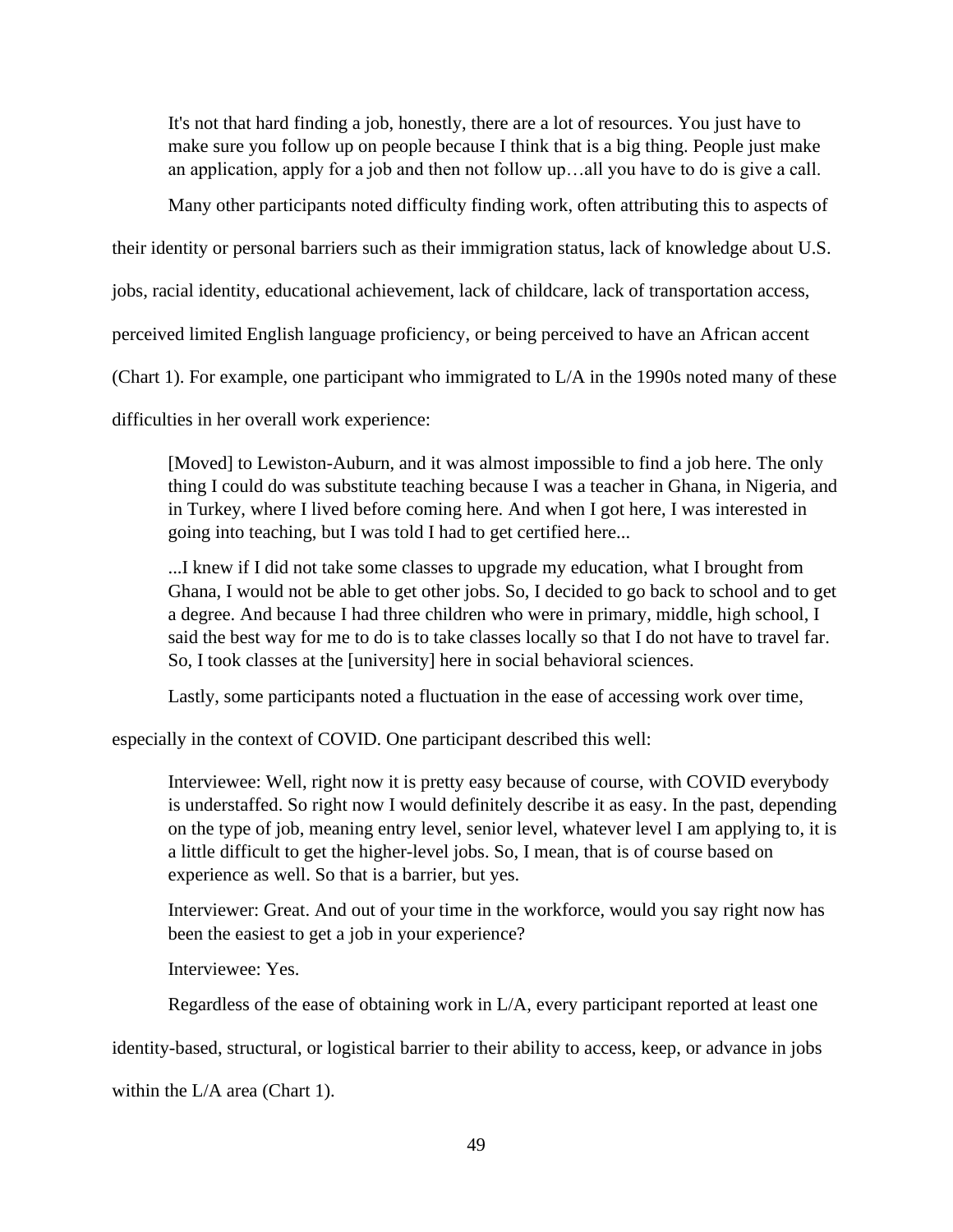| <b>Structural</b>                                                                                                                                                                                                                                                                      | <b>Identity-Based</b>                                                                                                                                                                                                     | Logistical                                                                                                                                                                       |
|----------------------------------------------------------------------------------------------------------------------------------------------------------------------------------------------------------------------------------------------------------------------------------------|---------------------------------------------------------------------------------------------------------------------------------------------------------------------------------------------------------------------------|----------------------------------------------------------------------------------------------------------------------------------------------------------------------------------|
| Poor workplace<br>culture/conditions<br>Inadequate support from<br>٠<br>or knowledge of<br>community organizations<br>Lack of recognition of<br>$\bullet$<br>degree from another<br>country<br>Minimal job opportunities<br>Lack of workplace<br>diversity<br>Biased promotion process | Race<br>Perceived African accent<br>Age<br>Immigration status<br>Educational attainment<br>Minimal job experience<br>Way hair/clothing is worn<br>Religion<br>٠<br>Perceived English<br>$\bullet$<br>language proficiency | Childcare expenses,<br>access, and quality<br>Lack of knowledge of how<br>$\bullet$<br>to apply for a job<br>Inadequate wage<br>Poor public and private<br>transportation access |

*Chart 1: Reported structural, identity-based, and logistical barriers from interview participants. Keep in mind that what is here is not mutually exclusive from one another as many of these topics intersect. For example, poor public transportation access is both a structural and logistical barrier in accessing the L/A workplace. The three categories do demonstrate the manners in which workplace barriers are proliferated in the L/A workplace.*

The sheer diversity and number of patterns of inaccessibility and discrimination within the L/A workplace is important to contextualize, however is far too much to review in this thesis. Additionally, much of the sociological literature on workplace discrimination and access, including some of which is cited in chapter three, have deeply explored patterns of workplace discrimination and exclusion through structural, identity-based, and logistical means (Williams 2021). To ensure that this thesis does not solely state what is already known by both L/A community members and the sociological literature, this analysis section will focus on three commonly noted patterns of discrimination in the L/A workplace within the intersection of race, perceived accent, and perceived English language proficiency. First, non-white English speakers perceived to have American accents noted common experiences of racial discrimination in the workplace while non-white individuals perceived to have an African accent or lacking English language proficiency rarely noted race to be a barrier (Table 4). Second, only Black, African migrants who spoke English with a perceived African accent attributed specific forms of workplace discrimination and barriers to their perceived accent (Table 2). Third, non-white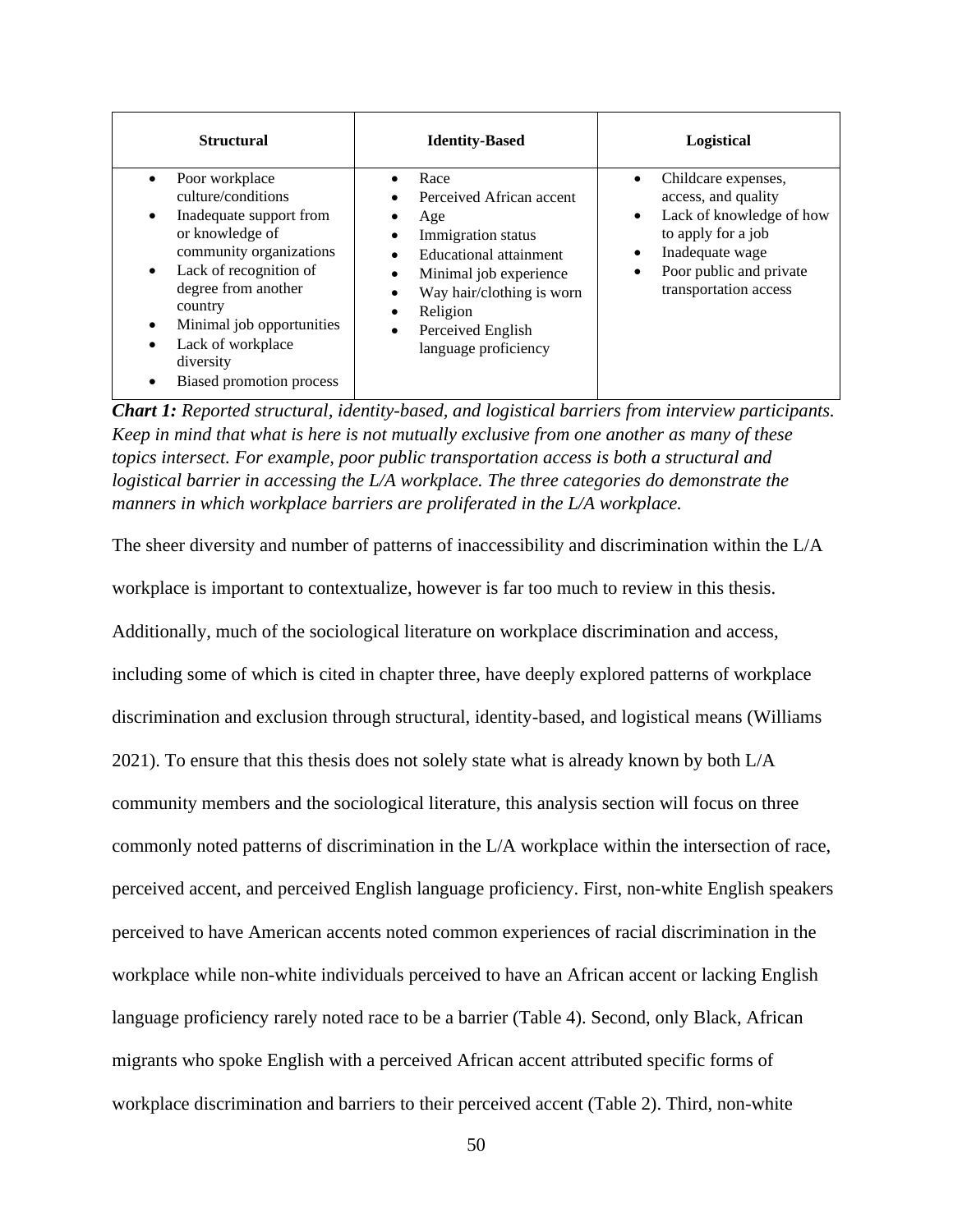individuals perceived to have limited English language proficiency identified experiences of discrimination and barriers solely based on their perceived English language ability (Table 3).

These patterns become apparent when looking at the quantitative data. For those perceived to have an African accent, 6 of the 8 individuals identified experiencing some form of difficulty or discrimination within the Lewiston-Auburn workforce because of it (Table 2). Similarly, participants perceived to be a non-English speaker, of which there were four, all identified their perceived lack of English language proficiency as a significant barrier to the L/A workplace (Table 3; 4). This is further intriguing as those perceived to have an American accent, which made up 11 of the participants, 8 participants reported their race or workplace racism as a barrier to their ability to access or keep work in the L/A area (Table 4).

**Perceived Accent as a Workplace Barrier for Perceived Fluent English Speakers**

|                                   | <b>Perceived as Having</b><br>an American Accent | Perceived as Having an<br><b>African Accent</b> | <b>Perceived as Having Other</b><br><b>Non-American Accent</b> | <b>Total</b> |
|-----------------------------------|--------------------------------------------------|-------------------------------------------------|----------------------------------------------------------------|--------------|
| Identified their perceived accent |                                                  |                                                 |                                                                | $\mathbf b$  |
| as a barrier                      |                                                  |                                                 |                                                                |              |
| Did not identify their perceived  |                                                  |                                                 |                                                                | 14           |
| accent as a barrier               |                                                  |                                                 |                                                                |              |
| Total                             |                                                  |                                                 |                                                                | 20           |

*Table 2: Perceived fluent English speaking participant's identification of their perceived accent being a barrier in the L/A workplace. Whether a participant was perceived to have an American accent was identified by comparing their accent to both the researcher's perception of American accents and a 2021 video series panel of linguistic experts discussing the various accents perceived to be from the U.S. (WIRED 2021a; 2021b). Whether a participant was perceived to have an African accent or not was determined by participant self-identification of their accent, participant country of origin, and perceived sound of their accent.*

|                                                                         | Perceived as Proficient in<br>English | <b>Perceived as Not Proficient in</b><br>English | <b>Total</b> |
|-------------------------------------------------------------------------|---------------------------------------|--------------------------------------------------|--------------|
| Identified perceived English<br>language proficiency as a barrier       |                                       | 4                                                |              |
| Did not identify perceived English<br>language proficiency as a barrier | 20                                    |                                                  | 20           |
| Total                                                                   | 20                                    |                                                  | 24           |

**Perceptions of English Language Proficiency as a Workplace Barrier**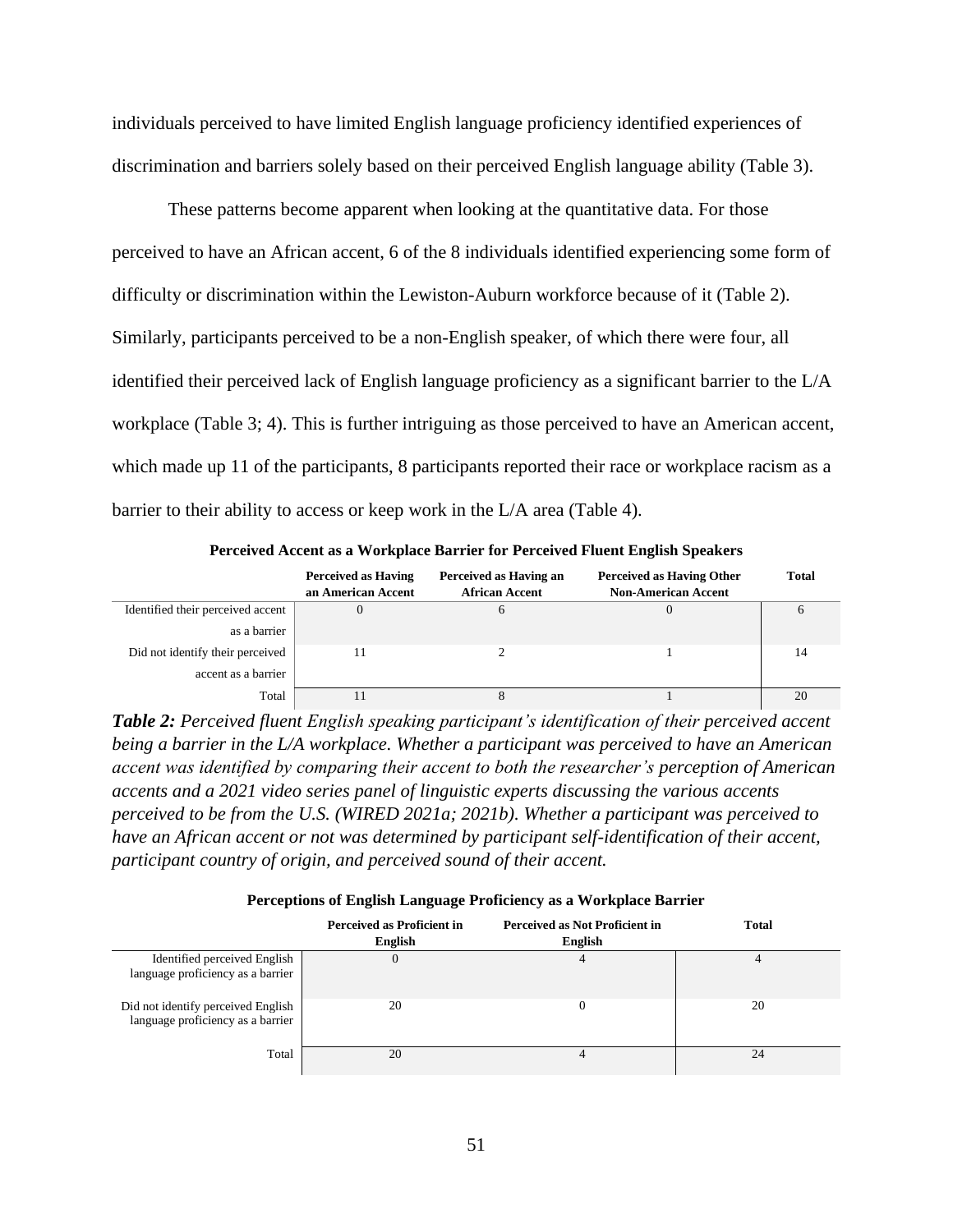*Table 3: Participant identification of their perceived English language proficiency being a workplace barrier. Perceived English language proficiency was identified by whether a participant requested a translator for their interview.*

|                                    | Perceived proficient in<br><b>English, perceived</b><br><b>American accent</b> | Perceived proficient in<br><b>English, perceived</b><br>non-American accent | Perceived as not<br><b>Proficient in English</b> | <b>Total</b> |
|------------------------------------|--------------------------------------------------------------------------------|-----------------------------------------------------------------------------|--------------------------------------------------|--------------|
| Identified race as a barrier       |                                                                                |                                                                             |                                                  |              |
| Did not identify race as a barrier |                                                                                |                                                                             |                                                  | 15           |
| Total                              |                                                                                |                                                                             |                                                  | 24           |

### **Race/Racism as a Workplace Barrier**

*Table 4: Participant identification of their race or racism being a workplace barrier based on their perceived accent and English language proficiency. Racial identity was self-identified by participants as part of the interview demographic questions.*

These patterns within the intersections of race, language, and perceived accent were unexpected and intriguing. To begin to understand how these perceived patterns of workplace discrimination and barriers have arisen, the rest of this chapter will identify and analyze perceptions of the L/A workforce experience on the basis of race, perceived African accent, and perceived English language proficiency. This will be followed by a chapter six discussion of how these patterns apply to the theories of the raciolinguistic perspective and the good neoliberal citizen, along with the history and culture of discrimination against migrants in the L/A area (Besteman 2016; Randles and Woodward 2018; Rosa & Flores 2017; Rosa 2019).

# RACE AND RACISM IN THE L/A WORKPLACE

Experiences of racism in the L/A workforce and beyond were commonly identified by Black, Latinx/e, and Indigenous participants. 8 out of the 24 participants explicitly noted experiencing racism within the L/A workplace while others noted racism in other aspects of their daily life, attesting to a racially prejudice environment in the L/A area and Maine in and out of the workplace (Table 4). Regarding the general racial prejudice against non-white people in the L/A area, participants noted experiences of being profiled, seen as non-productive members of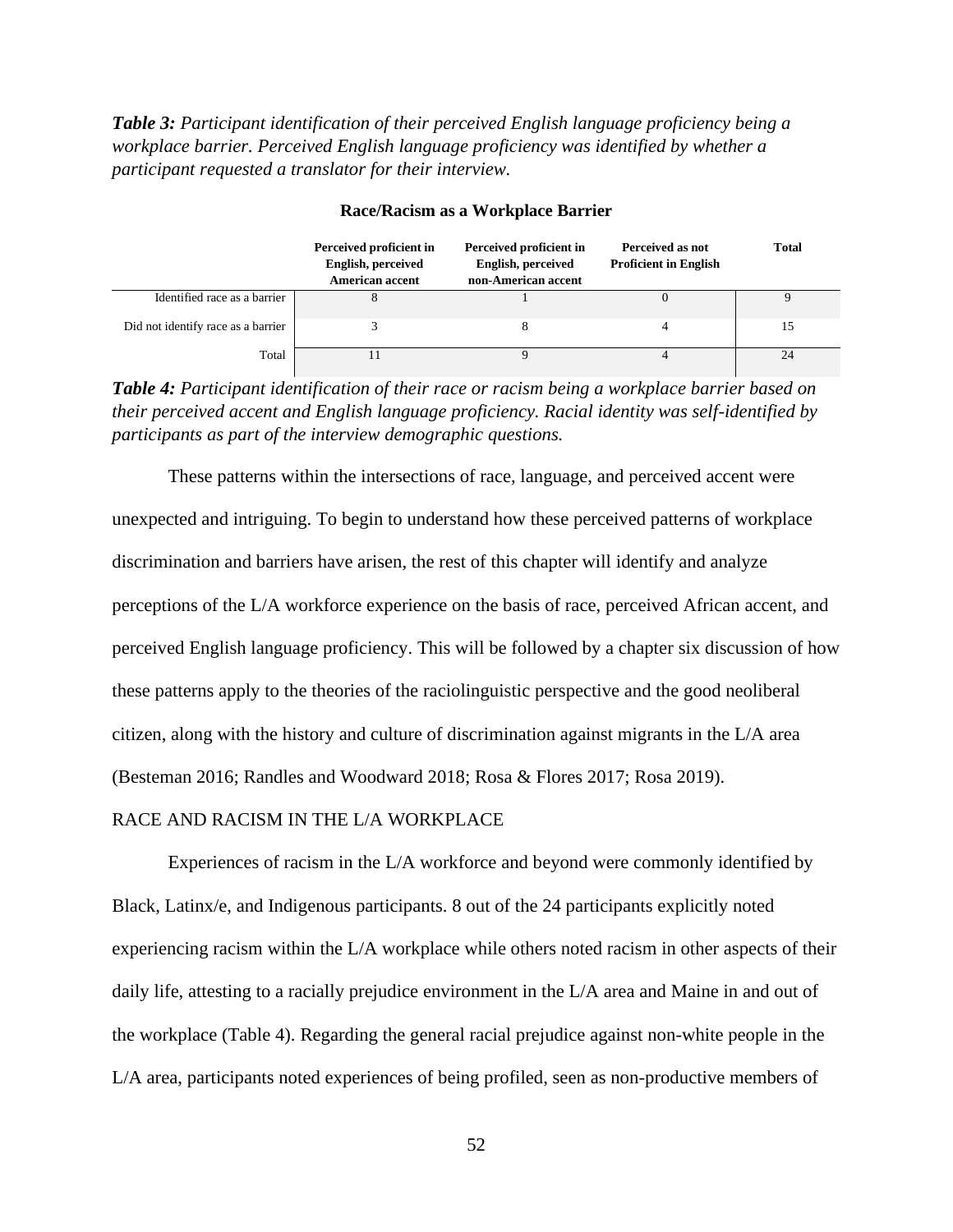society, assumed to be partaking in criminal activities, and being subjected to racist comments from white community members. As one African American participant noted

particularly here in Maine, there is a lot of discrimination when…you are not white and having a high income, it seems like it is an issue. You get harassed, more bothered...The main view on any person that makes a lot of money in Maine and [is] colored is that you are either selling drugs and so on, so definitely the view will be you're doing something illegal.

This clearly racist assumption, made by "mostly white people" within the L/A community, is rather telling of the sediment surrounding race. Non-white people are seen to only exist in the L/A community in a deviant and harmful manner, being assumed to sell drugs or being involved in other illegal activities, regardless of their actual income and intentions.

Another African American participant expands on these assumptions and their origins saying

I mean we are super diverse [in] Lewiston and everybody knows what they call Lewiston, the "dirty lew." And they just assume that people are not educated here and that people are more a part of the regression of Lewiston instead of the progressive parts.

This quote helps to further show the sentiment that much of the white population has towards the non-white population in the L/A area. Non-white people are seen as part of a "regression" in the area. This is noted to be a widely held belief by community members as the nickname for Lewiston, the "dirty lew," is used as a way to stigmatize Lewiston, particularly its large African migrant population. Thus, racism and fear of diversity leads community members to stigmatize non-white people, despite the increasing diversity benefiting the area such as introducing new businesses, decreasing the crime rate, and decreasing the vacancy rate (New American Economy 2016). Yet, despite benefiting the L/A area, this hostile environment proliferates, making it very hard for non-white people to establish themselves as they face a variety of barriers that one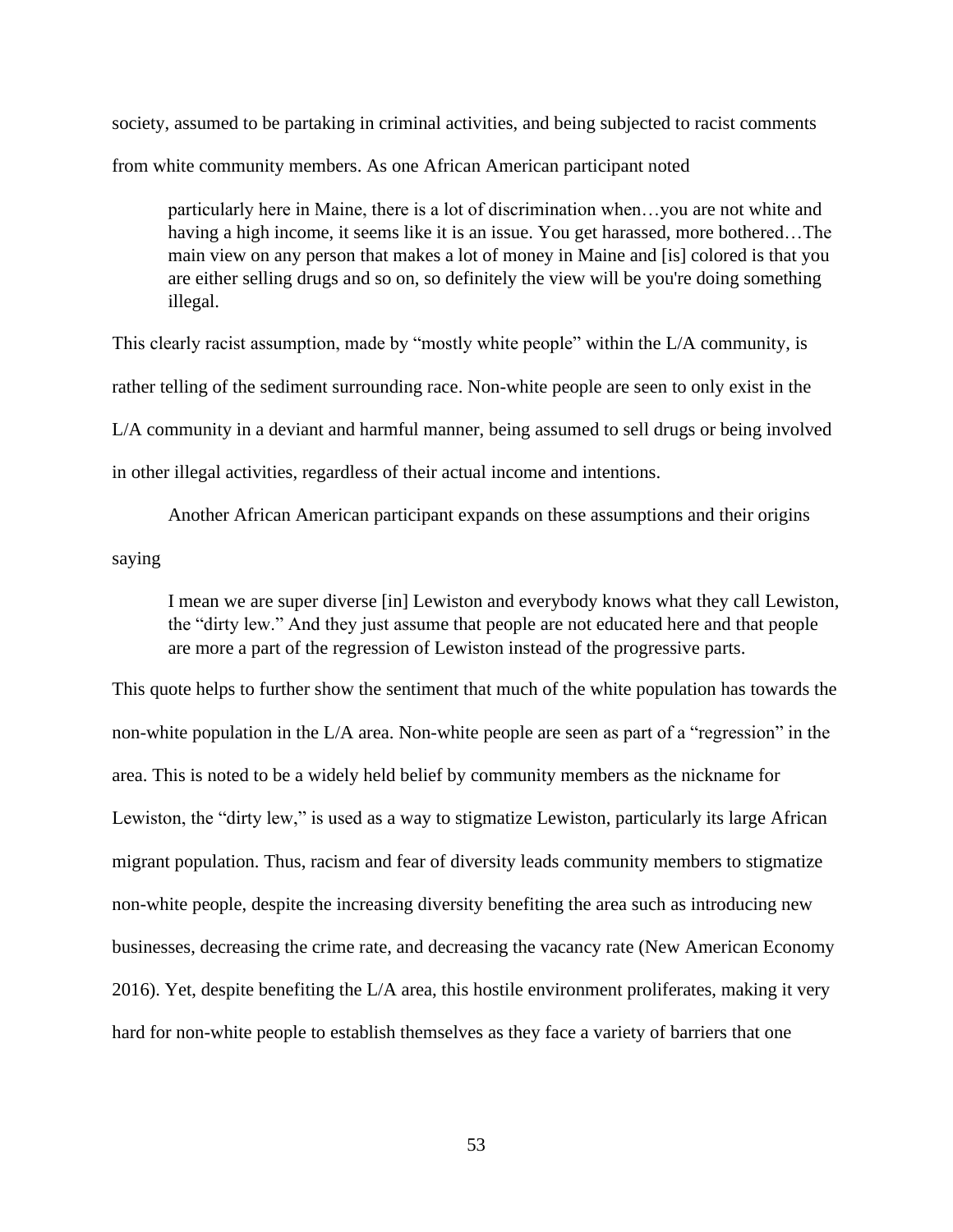African American participant describes as "not even a glass ceiling. It is like this ceiling is brick…There's just a barrier."

Many participants noted experiences of bias, racism, and discomfort due to the way their racial identity is treated in the L/A workplace. Experiences of racial bias differed between workplaces, but overall participants found them to create a hostile and unwelcoming environment. In one workplace, an Indigenous participant reported that there was "one gentleman I worked with who was very clearly a white supremacist. He did not overtly say or do anything, but he puffed himself up a little bit more when he walked by me." This participant did not report this behavior because they feared retaliation and being viewed as a problem by their employer. Another African American participant reported a similar experience of racism and microaggressions by their co-workers:

The expectation of me, I guess, proving that I fit the job is a lot harder than my coworkers would endure...The last 10 years I have gone into workspaces that are predominantly white. And so I have to kind of appear to be a certain way. And it is just odd because there will be certain things that come up in discussion if we are talking just casually and about—maybe, for example—something that happens in our home life, and my environment is so different than everybody else's environment...So if I say something, it is like a joke…people find the different terminology that is used at home or the foods that we eat, they just find it, I guess, odd…So it is kind of something that they laugh at…It is a really strange reaction.

Experiences of microaggressions like these led some participants to feel unwelcome and uncomfortable in the workplace because of bias against their race, making them feel that they have to act in a certain manner to be accepted in their predominately white workplaces.

Instances of racism were not limited to co-worker relationships as participants also noted experiences of racial discrimination during the job interview process. Black, Latinx/e, and Indigenous participants felt that they had to fight judgement and assumptions through the job interview process. For example, one African American participant describes their need to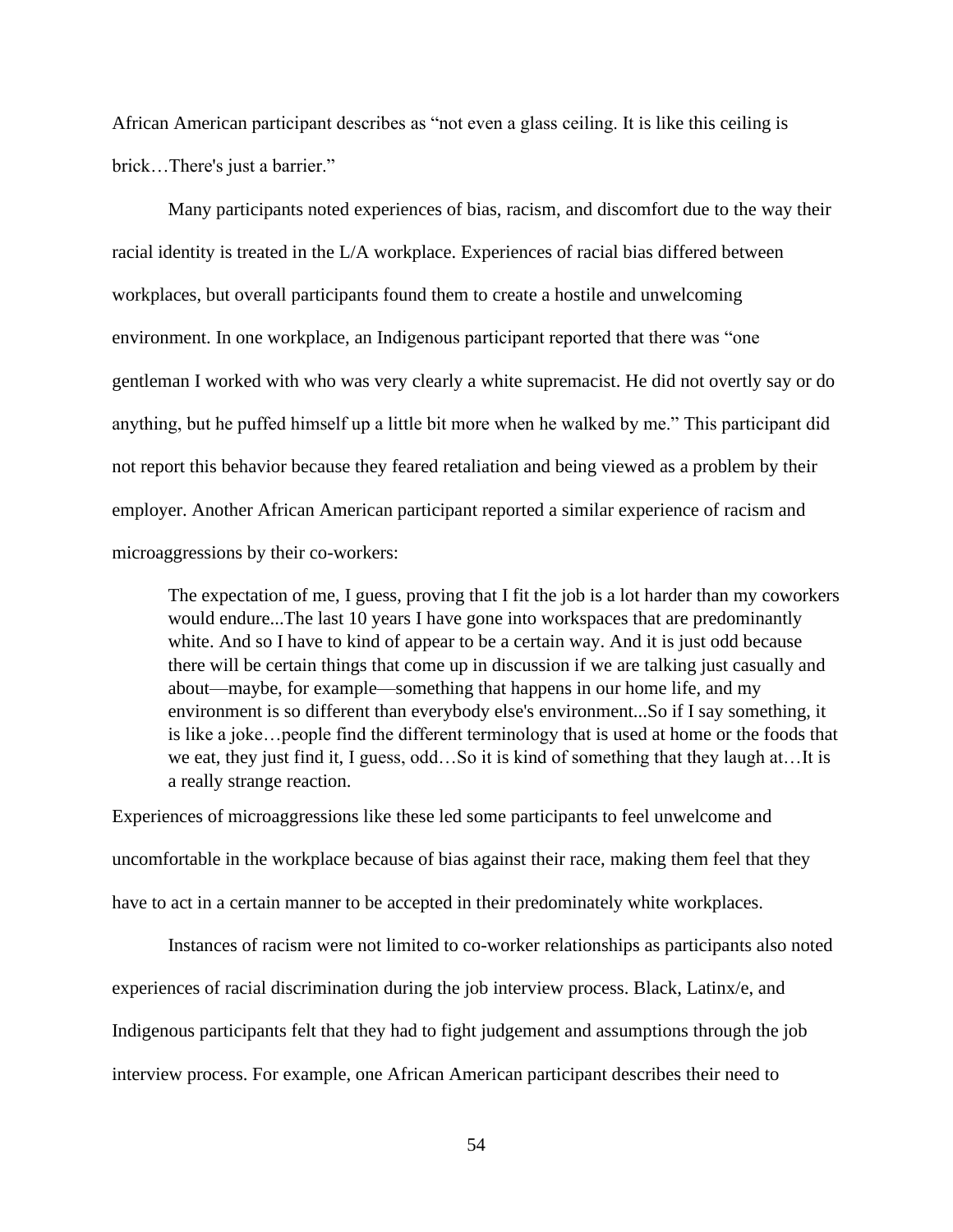"overcompensate when explaining [their] confidence in [their] versatility or confidence in [their] experience with the work that [they] might be applying for." This participant goes on to recognize the structural aspects which influence their employment as a Black individual, stating it is "really up to the interviewer or the company to decide whether or not that is good enough," showing the critical role racial discrimination plays in access to jobs within the L/A community.

Another African American participant expands on racial discrimination within the

interview process, detailing a common experience:

Oftentimes going into the interview process, I almost felt like I was being attacked or interrogated…What I feel like other people did not have to do because it was on their resume. Like my paper version of myself was always in question once they saw...My outwardly presentation because my name and the way that I sound on the phone was not like this indication that I was a person of color. So when I would show up and then it was obvious that it was not expected. And then the tone of the person interviewing would often change. So, it was both the fear of 'Is this person going to have a problem with a person of color?' And then the sense that 'Oh my gosh, they do.' When I got there. So, it was like either I am going to have to work really hard or this interview really is over before it even starts.

As this experience demonstrates, non-white people are often immediately stigmatized, believed to be lying about their ability and qualifications when interviewing for jobs within the L/A area. This leads this participant to observe that many of their opportunities to receive a job are "over before it even starts," creating a significant issue accessing the L/A workforce.

This pattern of racism is noted to lead to the underemployment of some non-white

members of the L/A community and in Maine. One African migrant witnessed that

They are minorities, apply for the positions opened, they apply for them like assistant principal, and they are highly qualified. I know someone who was qualified to be a superintendent and would apply for just assistant principal positions and [they were] never hired in Portland. Now, they have a Somali man who is a principal, but in the '90s, early 2000s, no. As a minority person, it was difficult for you to progress or to advance in any way. That is one of the issues with us here. We want to be really part of the community, but all these obstacles.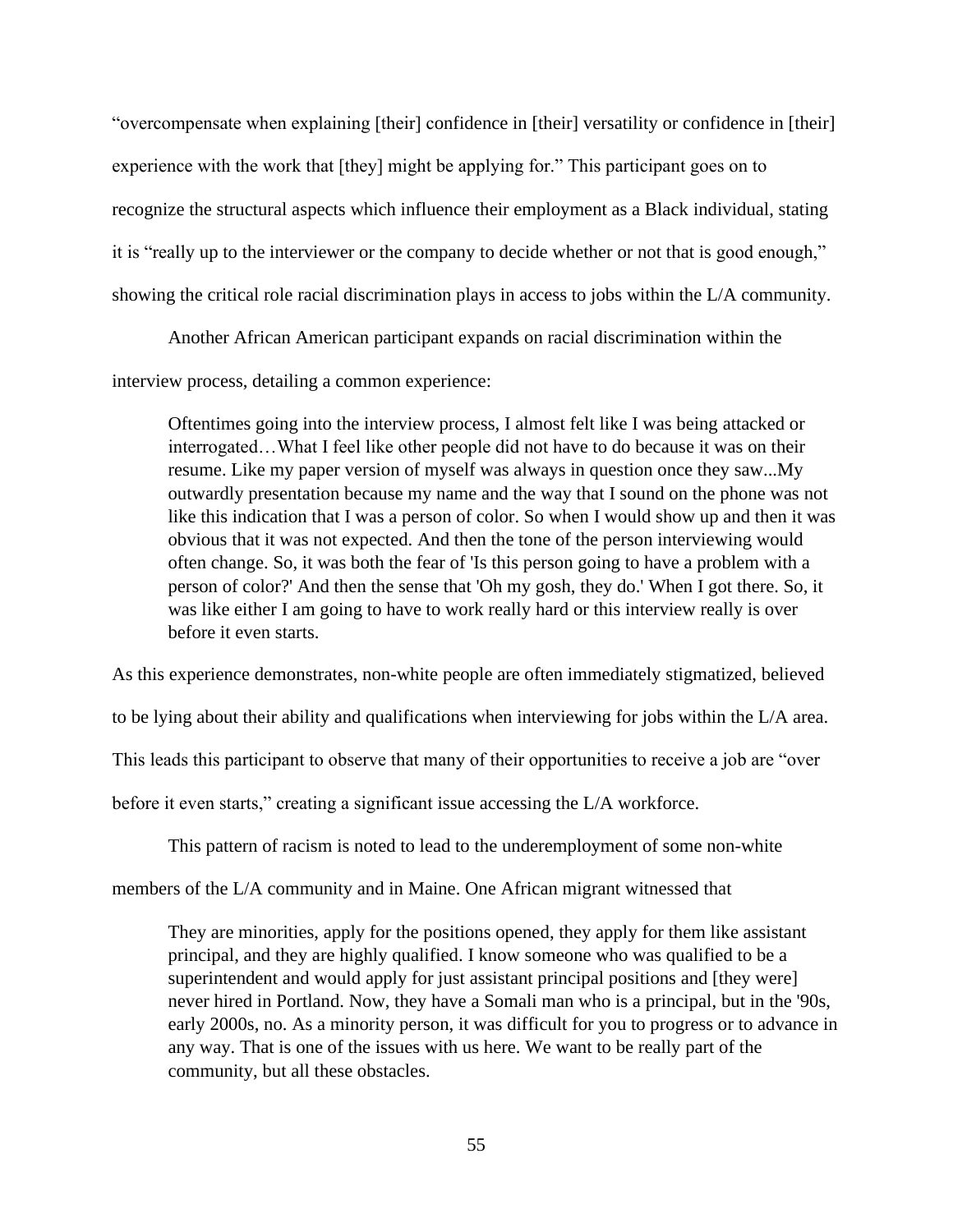While this participant notes some improvement overall, they have seen a general pattern of nonwhite individuals being underemployed because they are a "minority." This is obviously concerning as it not only limits job opportunities for non-white people in Maine, especially highquality jobs, but also shows how racism within Maine and L/A hiring practices are reproducing whiteness and thus white supremacy in the workplace instead of attempting to find the best candidate.

Some participants believe that part of the reason there are limited job opportunities for non-white people has to do with tokenism of these individuals by employers. For instance, an African American participant noticed a pattern that

the main idea [for employers], is to push people up and then oppress some. It is like a way of saying, "Oh, now we have got somebody from your people." It is a way to cover up the way of racism in a way and satisfy the general view of things, like saying, when somebody say mentioned, "Oh, this person or this politician is racist," but then they all say, "Oh, but he got this Spanish person and this African-American and this Asian, how can we be racist?"

Another African American participant identifies a flagrant example of this tokenism

I had a friend that moved to Orono as well and they also wanted to work [where I worked]. When they applied, one of the hiring managers there, she was just, "Yeah, it is not going to work." "We needed [you and your relative] here for diversity and now that both of you guys are both here, then we do not need any more diversity."

Both observations of tokenism demonstrate another barrier faced by non-white people in the L/A area, specifically, that some employers believe non-white people do not belong in the workplace. When they are in it, their presence should uniquely benefit their workplace, such as being a token for diversity, devaluing the humanness of non-white employees and demonstrating a presence of racial capitalism in the L/A workplace (Leong 2013; Robinson 1983).

Overall, racism in the workplace was frequently reported by Black, Indigenous, and Latinx/e participants, leading to barriers in accessing, and hostility within, the L/A workplace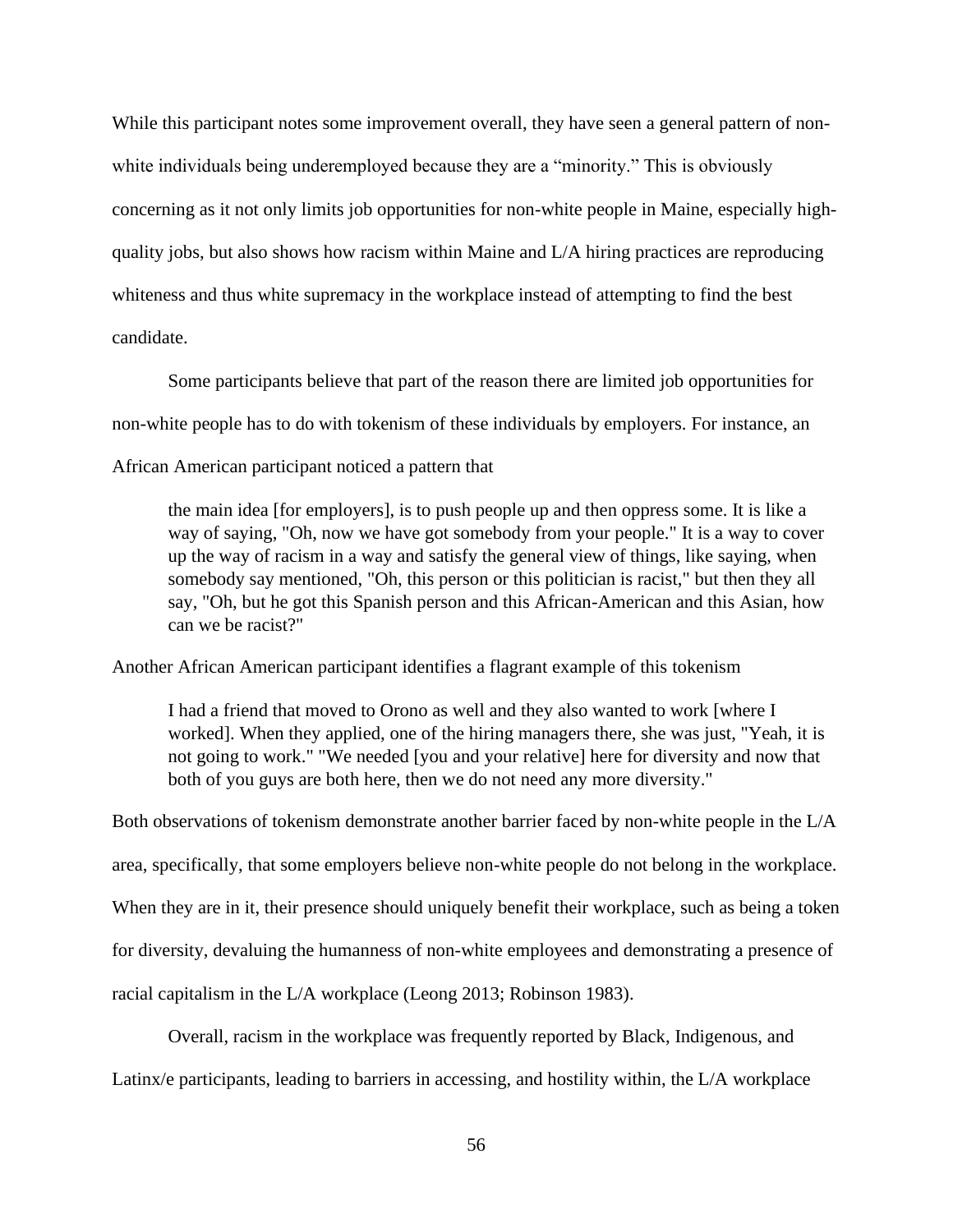through discrimination in the hiring process, workplace microaggressions, unequal promotion opportunities, and tokenism of non-white people by employers.

# THE L/A WORKPLACE EXPERIENCE FOR THOSE PERCEIVED TO HAVE AN AFRICAN ACCENT

Those perceived to have an African accent were observed to experience a significant, discriminatory impact throughout the L/A workforce experience. Starting with the hiring process, multiple participants reported negative experiences because of their perceived African accent. For example, a Black, African migrant who spoke with a perceived African accent describes a telling experience after their employer heard their accent and assumed them to be an African migrant:

[Employers] like really to check if [African migrants] know how to print a paper, how to write on [it], even my first interview on my professional job, I had to finish up the interview. Then they were like, here use a computer. If you can type just like one sentence, just to check on me. So I can do that job, I did it, but at the end of the day...the frustration is there.

This stigmatizing experience not only shows the challenges of being perceived to have an

African accent in the Lewiston workplace but also reveals the specific assumptions employers

make about those they perceive to be African migrants, believing them to be incapable of tasks

such as typing or using a printer.

This same participant described how these patronizing experiences continued after

getting hired, telling the following story:

Interviewee: Even my boss was trying to see if I can even turn on the computer. Like, the very, very basic. Not even trying to show you that you do not know, but that really trust was not there...And that is really frustrating, because it is like, can I just show you that I know much [more] than this.

Interviewer: Absolutely. And do you have any insights? Why do you think employers did not trust you? Or why employers would not think that you knew how to do basic things like turning on a computer, for example?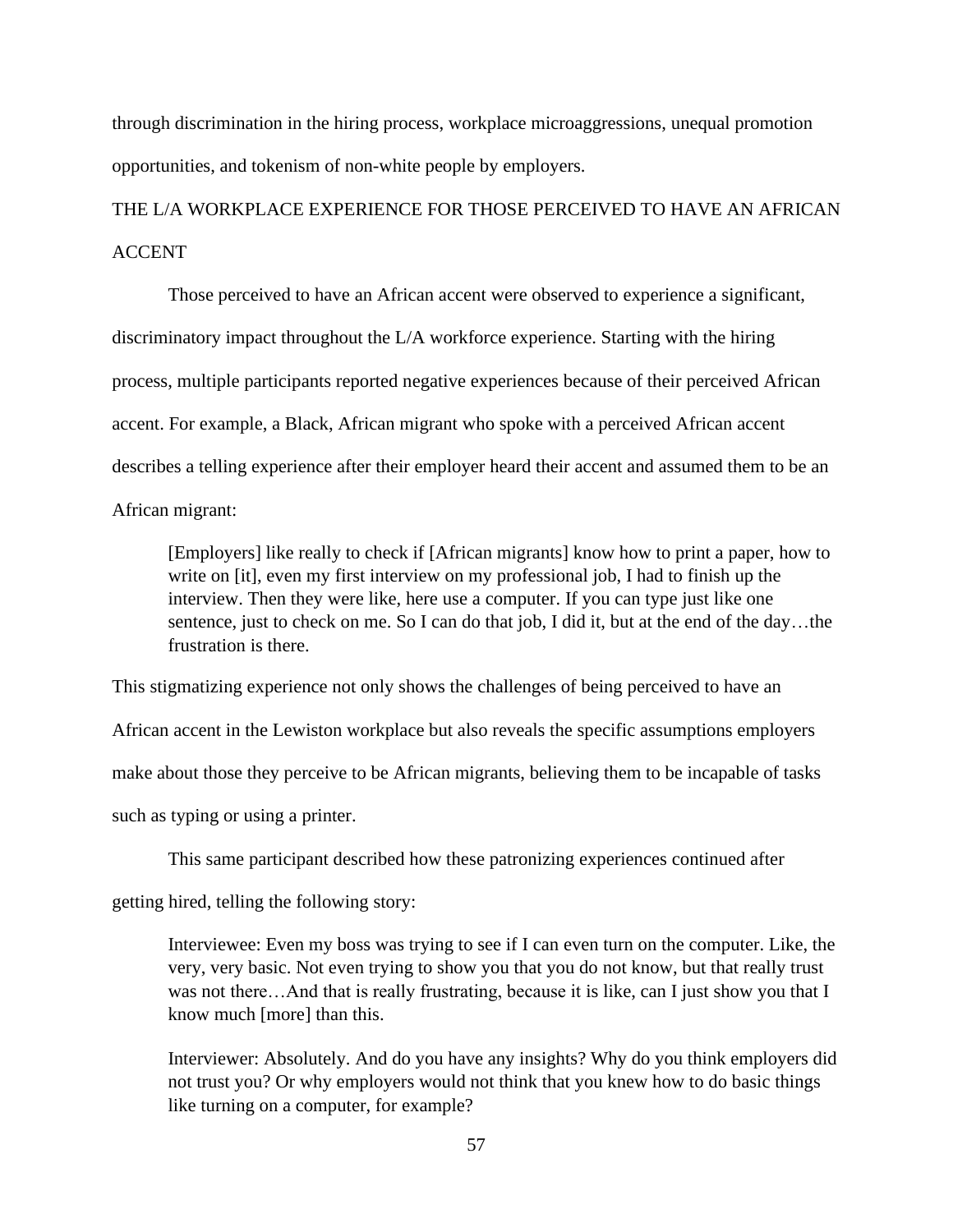Interviewee: I mean, for that, I'm not going to say on their behalf. I do not know. But if like I do understand that seeing a person for the first time...it is one issue. Maybe not really talking like the American accent English, that is the second, because many, many people really confused, it is like not having American accent [relates] to the intelligence that you have.

This passage demonstrates a revealing pattern of the effect of being perceived to speak with an African accent has on the L/A workforce experience. There is a feeling that employers do not trust those perceived to speak with 'non-American' accents, creating a frustrating and discriminatory work environment which associates a perceived 'non-American' accent, such as the African accent, with a lack of intelligence.

This association of one's intelligence in relation to their perceived accent was noted by multiple participants. Another Black participant perceived to speak with an African accent found that

Not having English accent [is related] to your knowledge, or your smartness. Like even the colleagues, the work colleagues, they feel like you are not really equal to them. It is like, I am not going to call it racism kind of, but you feel like you are under them because they feel like you are not really equal to them.

When asked which individuals in the workplace feel they are better than the those perceived to have non-English accents, the participant revealed that it is anyone perceived to have an American accent in the workplace, but you can avoid the stigma so long as you "show them that you are capable" despite your perceived non-American accent. This quote is interesting both because it gives further perspective on the perceived relationship between the African accent and intelligence but alludes to this pattern being considered somewhat separate from racism. Perceived African accents are observed to be directly related to intelligence, meaning that when their colleagues perceived them to be speaking with an African accent, they tend to think they are smarter and more "capable" than them.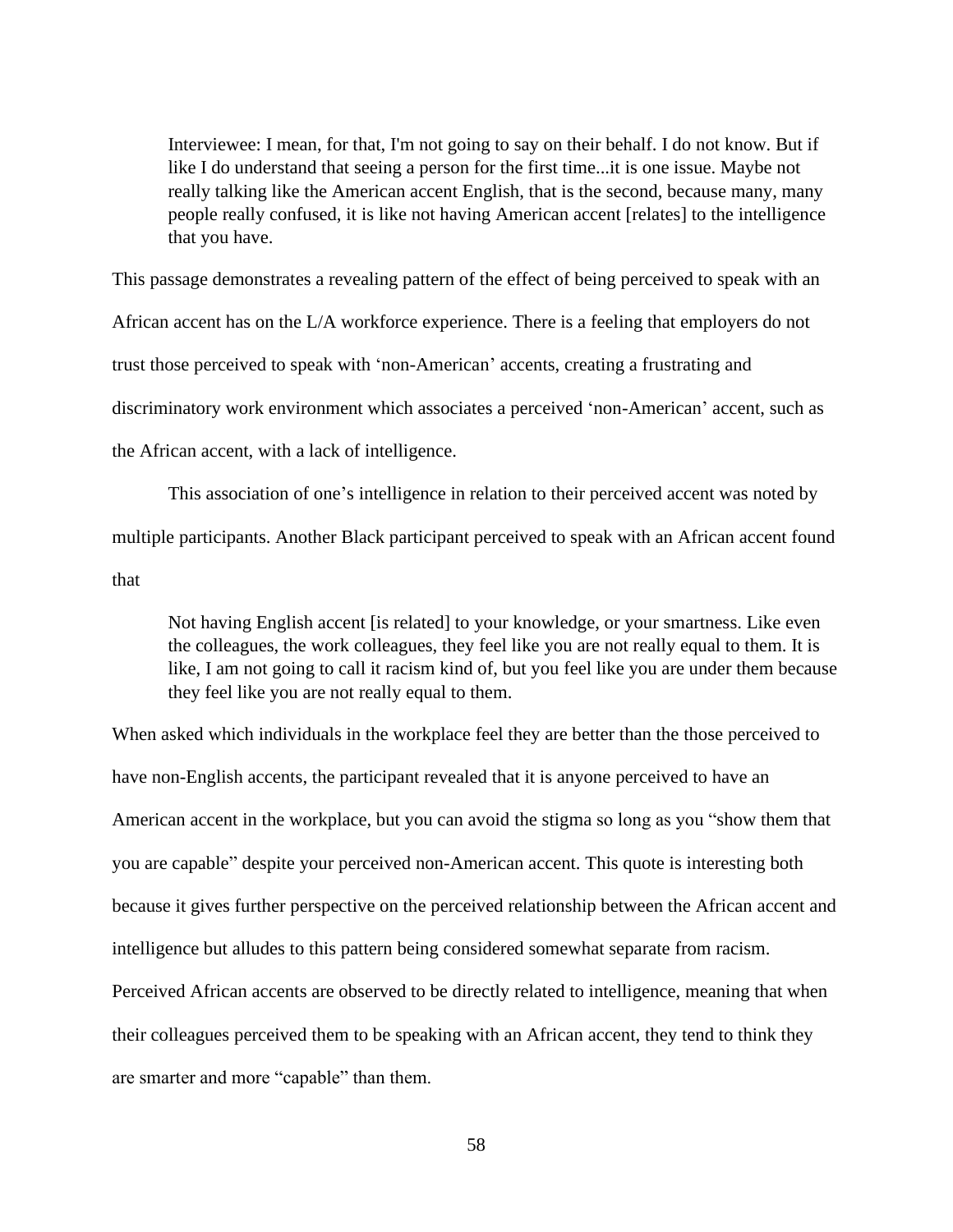This pattern is especially interesting in the context of the participants stating they are "not going to call it racism kind of," as it shows that discrimination against those perceived to have an African accent may go beyond just being a covert pattern of racism. As a Black, American-born participant noted, being a "Black person" and being a Black African migrant in the community is seen as different, stating "we are really separated and divided within the [L/A] population. And so, as a Black person, it is hard for me to say African-American because I am treated different." This separation between patterns of discrimination of those perceived to have African accents and those with a non-white race can be additionally identified by only 1 of the 8 participants perceived to have an African accent mentioning racism as a workplace barrier whereas 6 of the 8 mentioned their perceived African accent (Table 2; 4).

Discrimination on the basis of one's perceived African accent is also noted to be present within the job search process. A Black African migrant perceived to speak with an African accent recalled the following experience with a L/A job placement agency:

Interviewee: Because when they hear your accent, they just classify you as someone who is looking for this hard work, like working in the factories. So, they think that you do not have any other qualification...even though you can speak English. But the accent is, they just classify [you] as someone who cannot do anything else other than working in factories.

Interviewer: Do you have a story about that for yourself, as to when you were maybe classified as someone who could not do anything but work in a factory?

Interviewee: Right, right, right. So, the same [job] agency that I told you about, they gave me the exam and I did an interview. And I never got an outcome regarding the position I was applying for. So instead of giving me the outcome, they start sending me emails about some other positions in factories.

This story reveals an important aspect of being perceived to have an African accent as it is not only assumed to be a reflection of a person's intelligence, but also of their education and workplace skills. This assumption of lacking qualifications is extremely apparent as this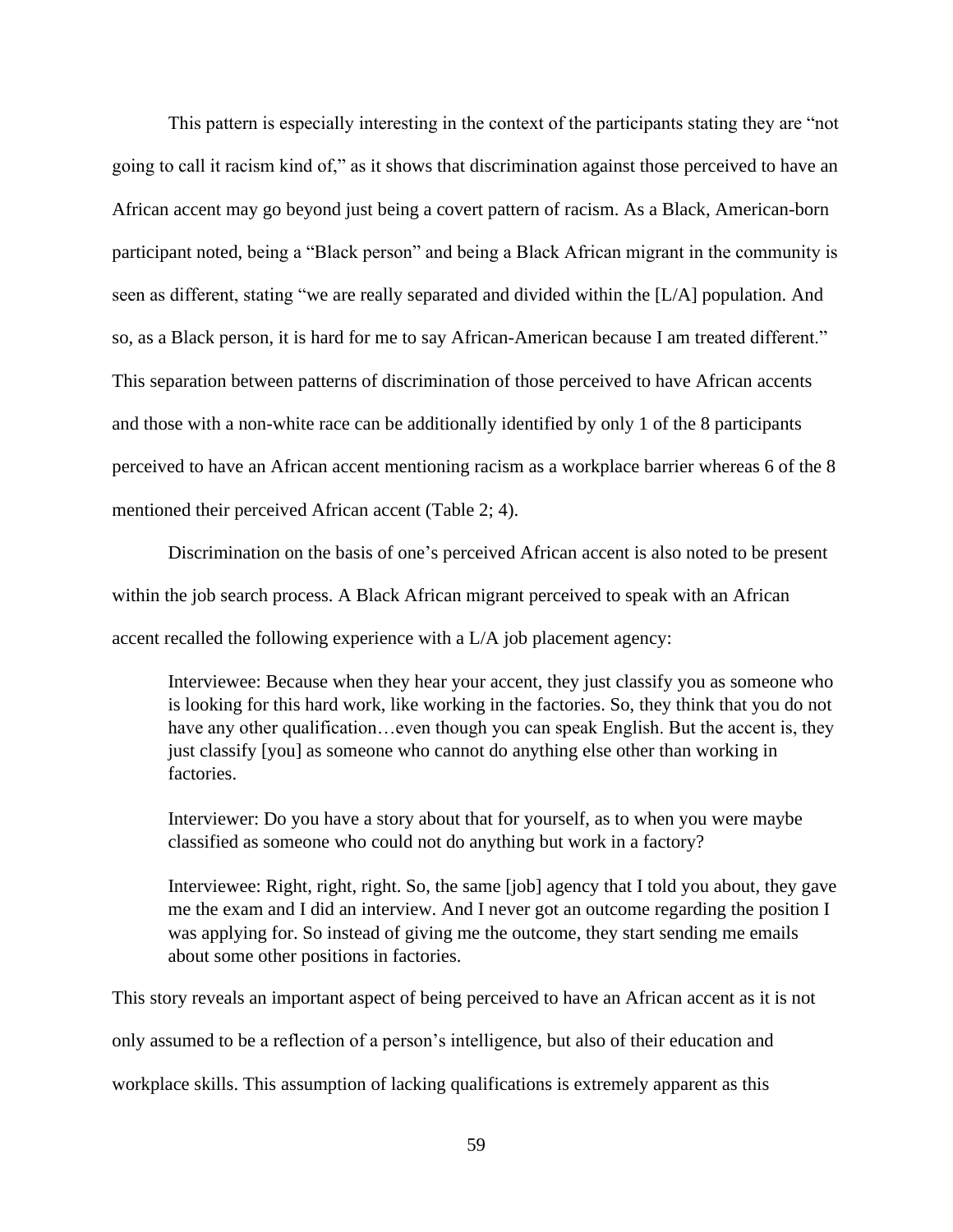participant was both well-educated and had many years of experience in IT work, both things that this agency was informed about and actively chose to ignore. This pattern is concerning as it shows that individuals are being given limited access to high quality jobs in the L/A workforce because of their perceived African accent and the stereotypes that are associated with it.

The experience of being perceived as speaking with an African accent in the L/A workforce is not limited to just assumptions about one's intelligence and ability, it is also seen as an invitation for workplace hostility from both colleagues and customers. One Black, African migrant with a perceived African accent noted difficulty with their accent leading to poor treatment from customers.

My accent is different than someone that is born here in the United States. And sometimes on the job, if peoples notice that you are not from here, they can be rude…I personally sometimes feel like they take advantage of us.

People in the L/A area feel not only frustrated by but emboldened to mistreat and take advantage of those they perceived to speak with an African accent in the workplace. Another Black, African migrant who is perceived to speak with an African accent identified an instance of disrespect because of their perceived accent, leading to a shocking and discriminatory outcome:

I got one of those calls, and there was this person asking some questions that were not related to work. And I said, "We are getting calls from all over, so if you want to have this conversation with me, you are taking my time from getting calls from other people." Then she just went into, "You speak with an accent, why [at a state agency] of all places? There are Americans who can do a better job than you sitting here with an accent." So I hang up on her... I did not want to be rude to her so I just hung up. And within hours, I was written up. I had to go to a hearing, and I knew it was a setup by people working at [the state agency] to get [rid of me]...they did not want me there.

This powerful quote about workplace discrimination needs no explanation for what it

implies toward the experience and discrimination faced by those perceived to speak with African accents in Maine. Customers and clients feel justified in creating a hostile work environment by criticizing those they perceived to have African accents while employers feel empowered to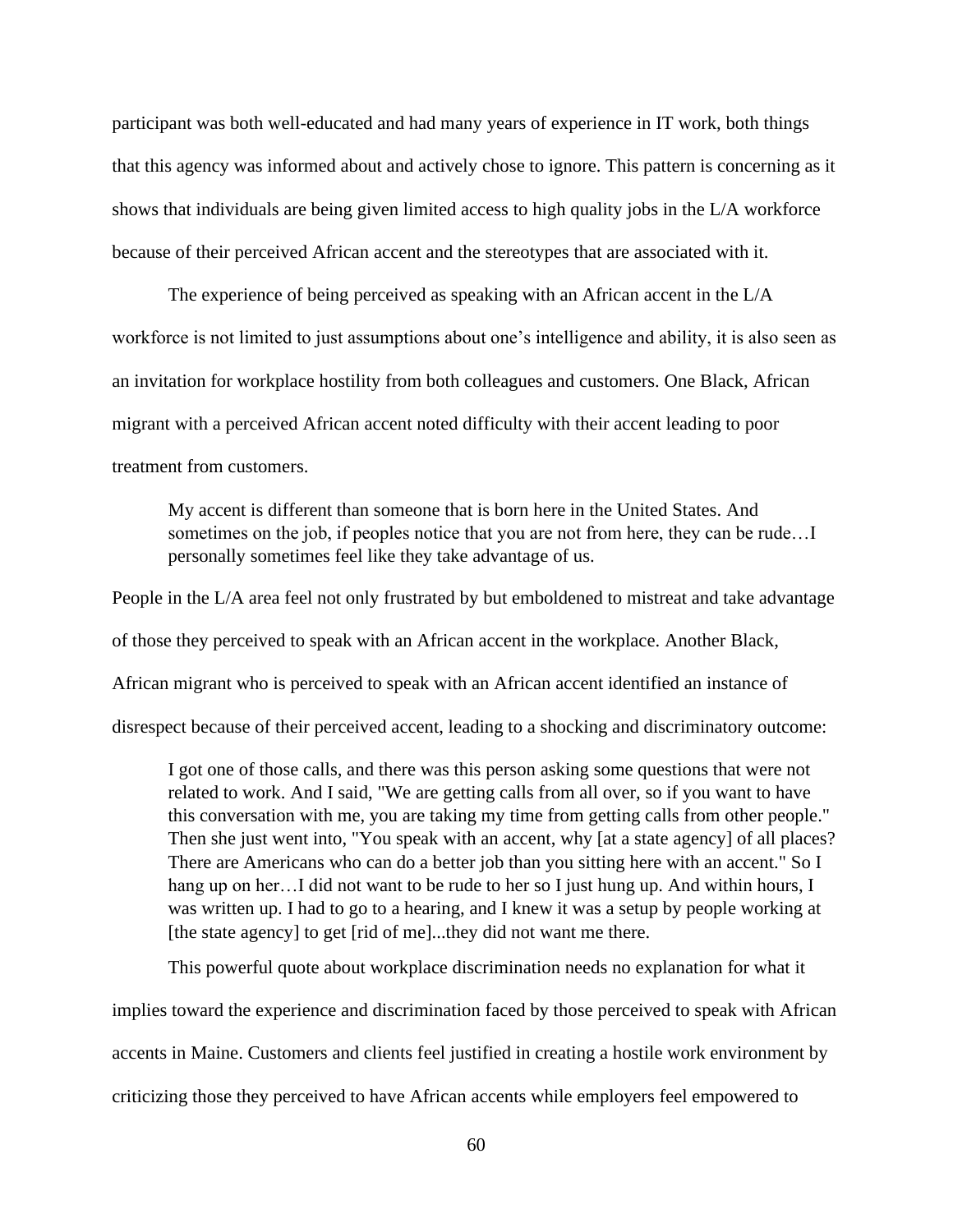punish those who justify their existence, creating an impossible situation for those perceived to speak with an African accent to defend themselves. Experiences like these led this person to develop the perspective that their perceived African accent is something they need to change:

Interviewee: If we find that we are deficient in something, if it is like this woman told me of my, what is it called? Accent. It is very easy, we are working. If you organize a training to train you on how you can improve your accent, if you are working you can pay to take such classes. I did some work at and there were some Indian women ... people from India and Asia, they were taking classes from Americans [so] they could lose their accent, and they were paying for it. It was not paid for by the [their employer] ... if we have good employment, we have the money, we can kill some of [these] deficiencies ourselves…like the accent.

Interviewer: And may I just ask you, do you feel like your accent is a deficiency?

Interviewee: I do...so many times when I work with the [state government], when LePage became the governor, I would get calls, people just insulting me. "How did you get this job? How did you get this job?" So I kept reporting it to Augusta and it got to a point Augusta just told me do not take such calls. So people started leaving them on my phone. They would leave horrible messages for me on the phone.

Considering this experience, it is hard to not see why this conclusion would be made,

however disheartening it may be. It appears that this is not an isolated experience either, as migrants perceived to have African and other non-American accents in Maine are willing to pay money to attempt to rid of their perceived accents since their employers and clients see them as a deficiency. This need to rid of their perceived non-American accent is structurally reinforced by the passiveness of the State of Maine, stating that this participant should ignore the constant negative messaging, instead of attempting to prevent or mediate the harm caused by it.

Overall discrimination against those perceived to speak with an African accent is a clear and concerning pattern within the L/A and Maine workplace. While this is not universally agreed upon by participants, for example, one participant who is perceived to speak with an African accent attests that "finding a job as an English speaker is not like a challenge to me," there is a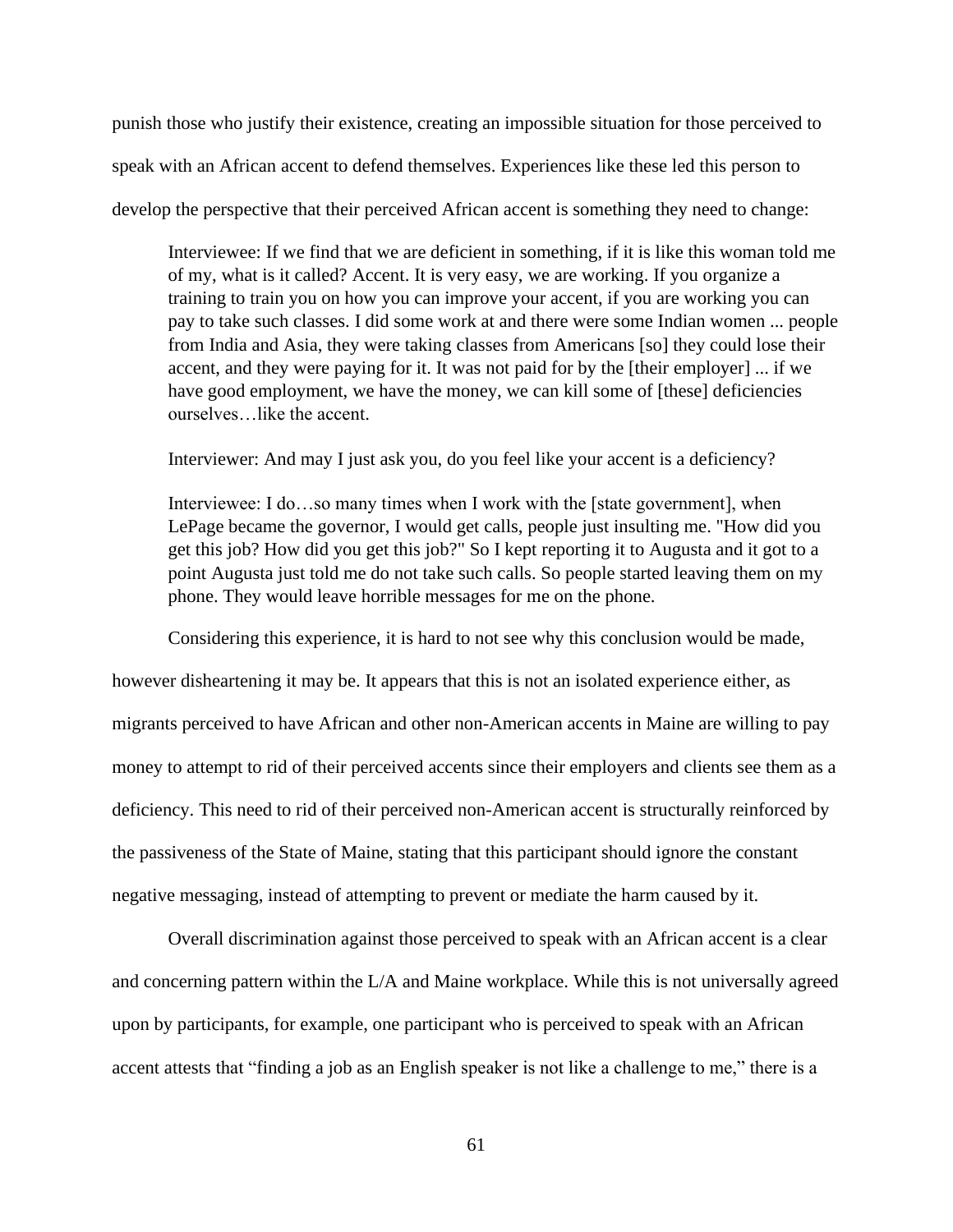clear pattern of discrimination and harm to many who are perceived to have an African accent. This discrimination appears to be explained by more than just workplace racism, however race is likely still an important factor in explaining why this bias is observed against only individuals perceived to speak with African accents.

# THE L/A WORKPLACE EXPERIENCE FOR THOSE PERCEIVED TO HAVE LIMITED OR NO ENGLISH LANGUAGE PROFICIENCY

Four participants reported only speaking a language other than English, two being Somali speakers and two being Portuguese speakers. Regardless of the specific language, all of these participants found that their perceived English language-based barriers made it hard for them to achieve and advance in their employment. For example, when asked about the barriers they had experienced in their effort to find work, a Black, African migrant, Somali speaker gave me the simple response of "language barrier." When asked to expand on this, the participant stated through a translator, "in terms of communication. Sometimes I see things I can do where I have skills for it, but I cannot communicate to the employer that this is what I can do." This barrier led this participant to have consistent difficulties securing work as they are often unable to communicate with employers during interviews or job training, an experience shared by other participants who were perceived as not proficient in English.

Being perceived to have an English language barrier has tangible impacts on the work experience in L/A, leading to substantial difficulty securing work, obtaining high quality jobs, and keeping employment. Many participants who learned English as a second language and all participants who do not speak English reported their perceived English language barrier making accessing work in L/A extremely difficult. For instance, a Black, African migrant, Somali speaker through a translator, stated that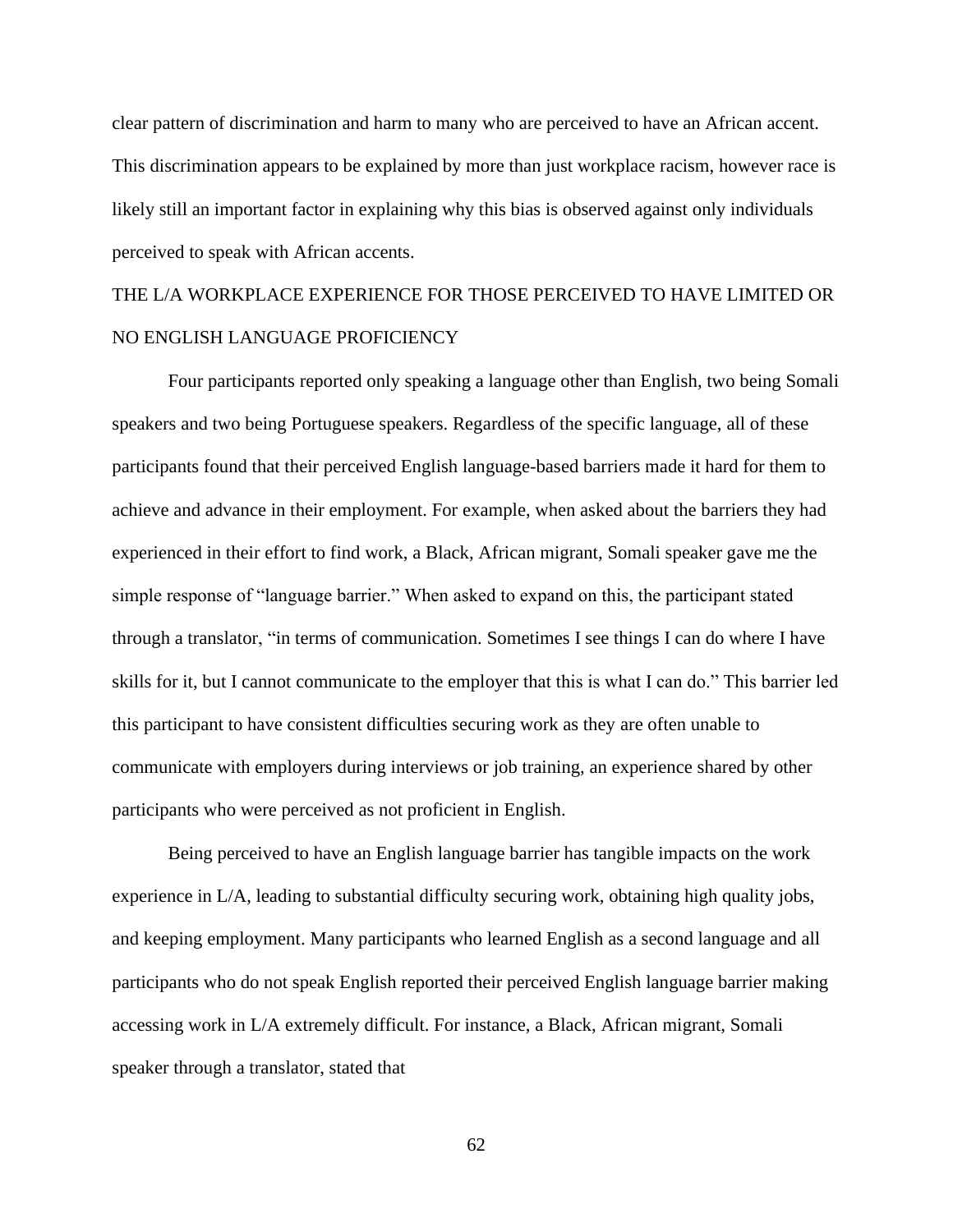it was not easy, because of how [I have] a barrier in language. [I do not] speak English. But [I] never gave up. [I] applied through many agencies, and then [I] was not hired. Then, [I] applied for a [job at a local hospital organization], and [I] was hired.

While it is ultimately good that this participant was able to achieve employment despite their perceived English language barrier, it does demonstrate the great lengths that those with perceived language barriers must go for employment. Similarly, one Middle Eastern participant who learned English as a second language noted one of their biggest barriers being

The interview and the applying. English is not my first language by speaking, But when they saw me [as] unable to speak clearly, they [were] like, "We are not going to hire him." That is how I feel. So then they just say, "We are going to call you back." And they never call. That's the most hard thing.

This quote expands well on the bias that employers have against those they perceived to have an English language barrier and the frustration which comes from being seen as unemployable for not being able to "speak clearly." This same participant also revealed they got fired from a job because they asked too many questions during training, showing how perceived English language proficiency can be a substantial barrier to holding stable employment.

This perceived difficulty by L/A employers of working with those with English language barriers is felt by some participants to be largely constructed, especially considering the need for labor within the Lewiston-Auburn area post COVID-19. One English speaking, Black, African migrant shares their frustration with this construction, pointing out that

There is always another [co-worker] who will speak both language[s]…who will do the orientation on the first day, this person can just tell you, 'Okay, your role here will be just to check the bottle…So it is like something simple, an interpretation of 10 minutes will allow [the non-English speaker] to understand…And the safety questions is like easy to understand. There are signs, people can use their common sense to understand safety. And also during the training, you can tell people what is safe, what is not unsafe. So the job should not require people to speak English, but I saw many employers refusing to give to people, this kind of job, sending them back…[but] because of the workforce shortage, I have seen a lot of change. Like these companies who are like very strict about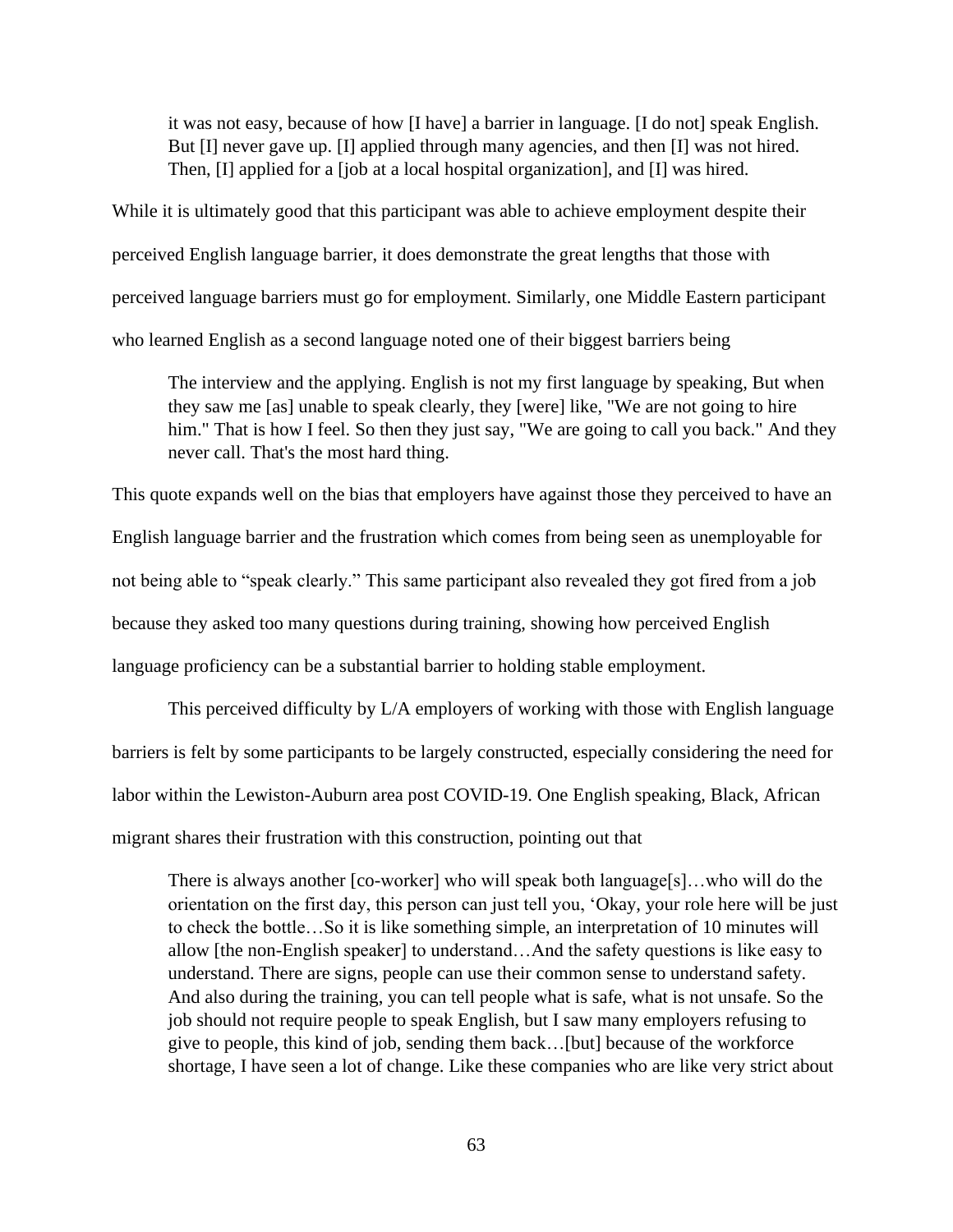the language, but [are now] a little bit open, like even someone does not speak English [can get hired].

This quote breaks down the construction of the amount of English language proficiency needed to work certain jobs in L/A, emphasizing that there are easy routes for allowing those perceived to lack English language proficiency to work. It also shows that jobs in the L/A area are starting to deconstruct this requirement themselves by amending their English language requirement to accommodate for a local labor shortage. This emphasizes at least some bias employers have against those they perceived to have English language barriers.

This perceived need for proficiency in English for L/A jobs is observed to be detrimental for the overall success of the L/A area as worker's talents are going unutilized because of it. For example, an English-speaking, Black, African migrant believes that

there is a lot of talents within communities, but people do not have any information or maybe they are scared. They say, okay, so who can I talk to? Maybe my English is not good. So how can I go and find a job? And there is some even if you are electrician, you do not need to know the language.

This belief that jobs are being unfairly exclusive on the basis of perceptions of English language proficiency is shared by other participants and appears to lead to underemployment in the L/A community. As another English speaking, Black, African migrant attests: "We may have some people who are nurses and doctors—is something they would love to do here, but because they do not speak English, they cannot be hired in these jobs." This shows the long term and frustrating impact that perceived English language barriers have created for effective employment for non-English speaking members of the L/A community. This is disheartening for the community because those with perceived language barriers "have a passion, a love to help [people], but because of the language barrier, they cannot get [work]." This notion of unemployability is harmful and saddening to those with these barriers and a loss of skilled labor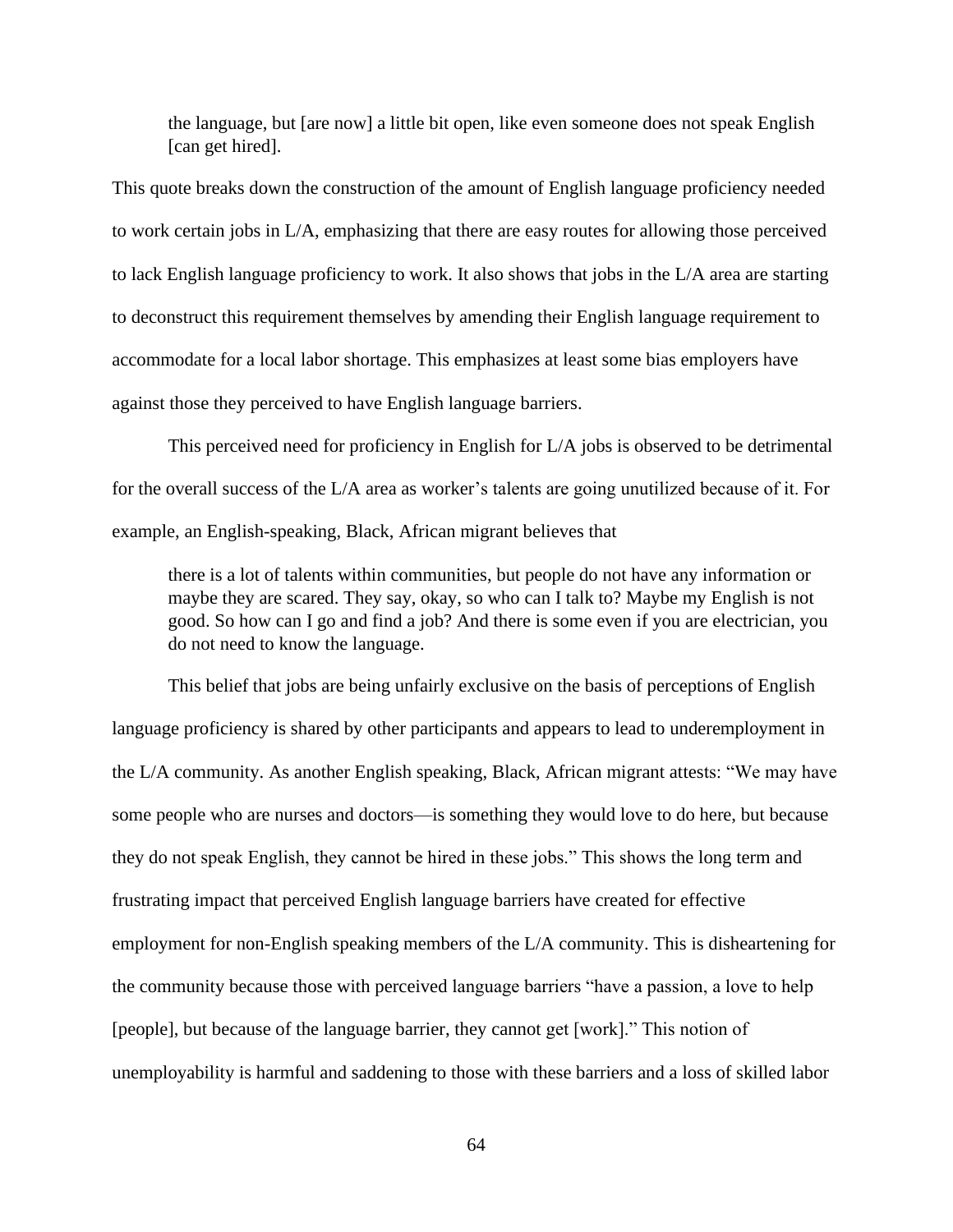for the entire L/A community. Clearly, perceived lacking English language proficiency is leading to substantial and discriminatory impacts on non-white, non-English speakers' L/A workforce experience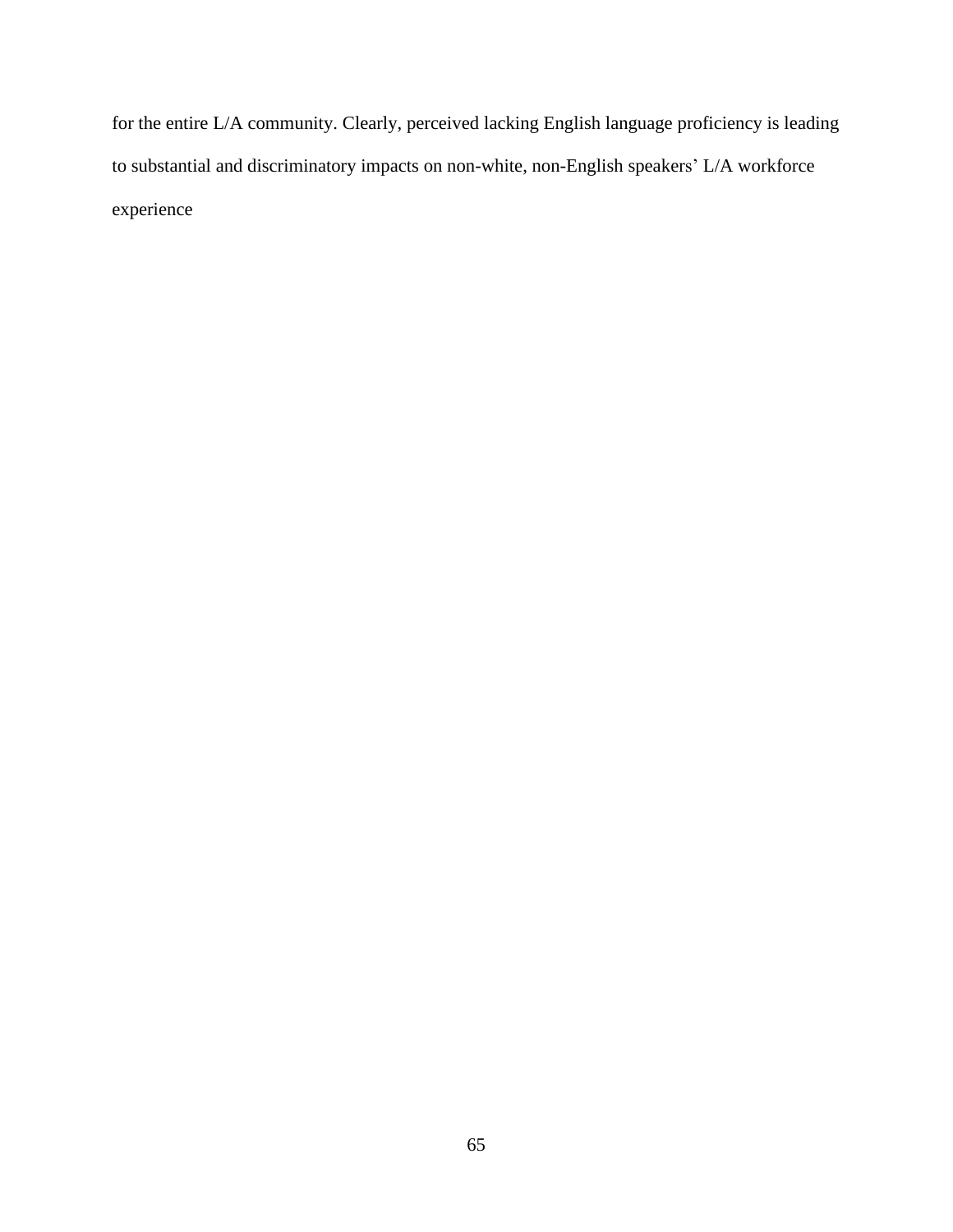## **CHAPTER 6: THE FOREVER MIGRANT**

The previous chapter provided an overview of three identity-based forms of discrimination and the intersection between them as perceived by non-white members of the Lewiston-Auburn (L/A) workforce. This revealed ubiquitous workplace discrimination on the basis of an individual's race, perceived African accent, and perceived lack of English language proficiency, each with a specific pattern of discrimination. Racial discrimination in the L/A workplace was aligned with past sociological literature on racial discrimination and white supremacy within the U.S. workplace, patterns which were briefly reviewed in chapter three (Williams 2021). While patterns of racial discrimination were to be expected, the manifestation of perceived English language proficiency, and African accent-based discrimination was not expected, especially its perceived separation from racial discrimination. Considering this, the following chapter uses the raciolinguistic perspective and theory of the good neoliberal citizen as a lens to understand how this pattern of perceived English language proficiency and perceived African accent-based discrimination came to be in the L/A workforce. This will be followed by a discussion of how perceived accent and language-based discrimination allows for the covert proliferation of white supremacy in the L/A workforce and community through the archetype of 'the forever migrant.'

By utilizing the raciolinguistic perspective, this chapter claims that through a process of raciolinguistic enregisterment, those perceived to speak with an African accent begin to "sound like a race," being stereotyped by the primarily white, L/A area perception of what it means to be an African refugee and migrant, being assumed to have little education, job skills, intelligence, and to lack trustworthiness (Rosa 2019). This false depiction of African migrants and refugees is what I call 'the forever migrant.' Those perceived to have English language barriers, while not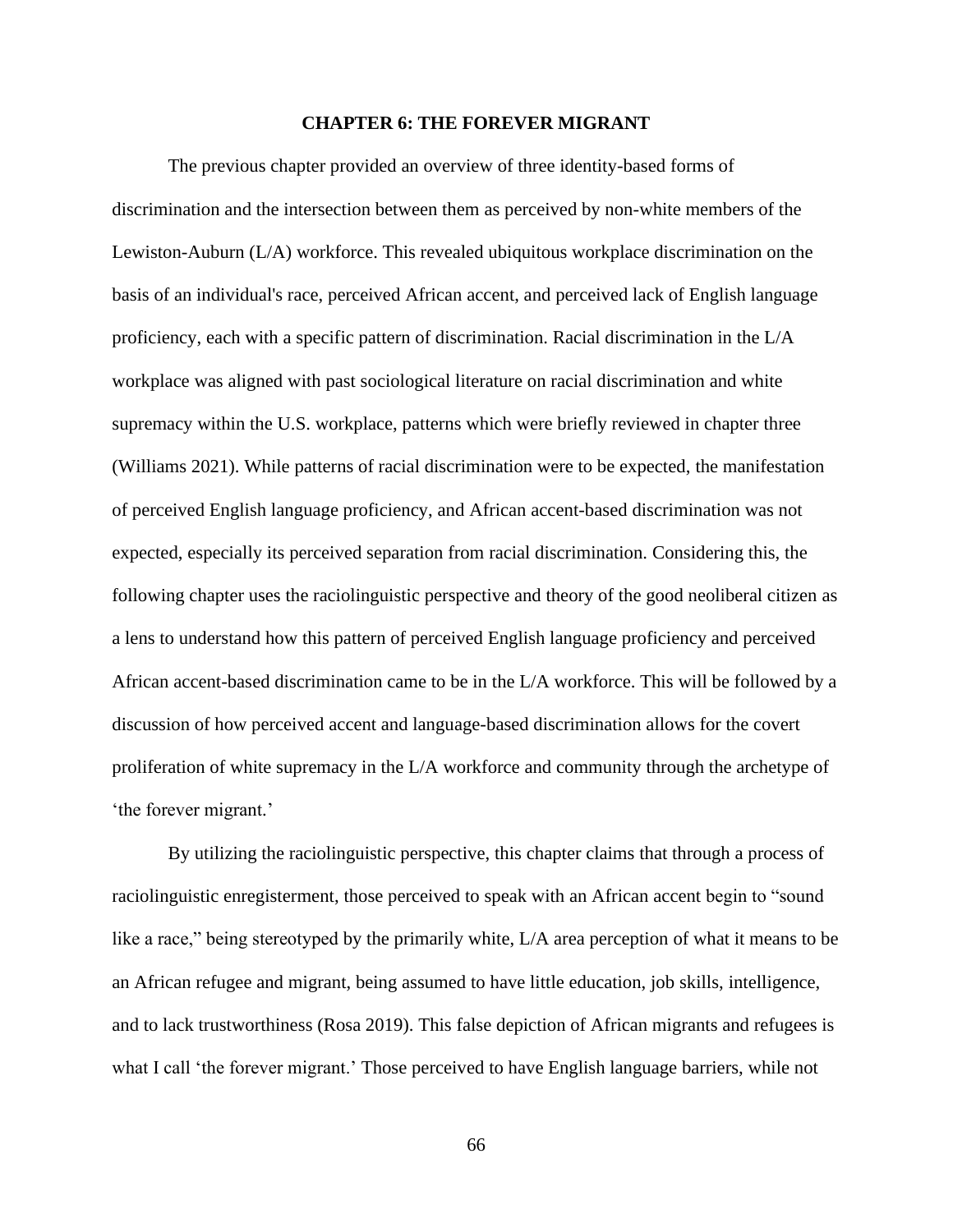always stereotyped as an 'forever migrant,' find themselves to be perceived as incapable within the L/A workplace, experiencing language-based, structural barriers. This leads non-white migrants perceived to have African accents and/or English language barriers to feel that L/A employers are making assumptions about them as employees, leading to workplace discrimination and barriers to accessing the workplace.

This discrimination proliferates in part because individuals perceived to have African accents and English language barriers assume responsibility to be a "good neoliberal citizen" through individually attempting to acquire an 'American' sounding accent or by learning English, ignoring the structural barriers which require individuals to assimilate to 'Americanaccented' English to experience L/A workplace success (Randles and Woodward 2018). This process ultimately allows white supremacy to proliferate in the L/A workplace, giving those perceived to have an African accent and English language barrier an ultimatum: Either assimilate to whiteness by ridding of their perceived African accent and native language or face harmful linguistic discrimination, limiting their access to and mobility within the L/A workplace. THE CONSTRUCTION OF THE 'FOREVER MIGRANT'

# Prior to applying the raciolinguistic perspective and good neoliberal citizen, it is important to establish what it means to have migrated from an African country to the L/A area and how these individuals become perceived as a 'forever migrant.' During the interviews, participants were able to identify a clear stereotype of what it means to be an African migrant or refugee in the L/A area. One Black African migrant expressed how they believe some individuals from L/A perceive everyone who emigrated from African countries:

if someone from here did not know anything about Africa, they may see or maybe met…some people who did not go to school. They may…[generalize] everybody [from Africa] saying they did not go to school. They live in camp for a long time, they do not even know how to write.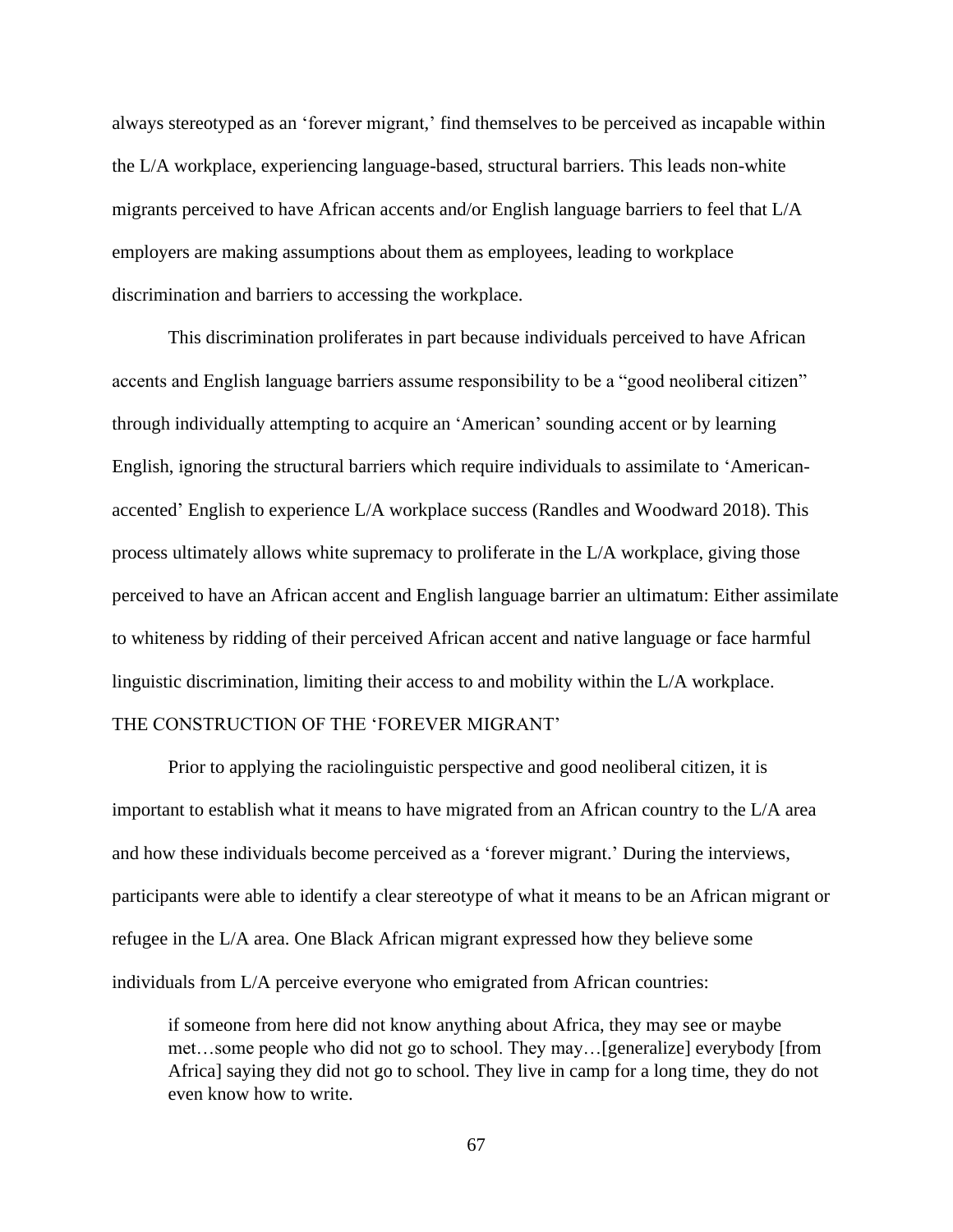This harmful stereotype of African migrants and refugees plays both into a United States and local understanding of individuals who emigrate from African countries. Historically, global north countries like the United States harmfully stereotype Africa and the Black individuals who live in it to be uncivilized, less intelligent, violent, and to live in worse conditions than compared to countries in the global north, a perception which developed during, and persists from, European colonization and imperialism of the African continent (Besteman 2016; Corbey 1990; Helg 2000; Wiley 1991).

In the L/A area specifically, the most well-known groups of African migrants are the Somali and Somali Bantu refugees, a group who had to flee conflict from the Somali Civil War, spending often years in Kenyan refugee camps awaiting relocation with little access to resources and educational opportunities (Besteman 2016). While this lack of job, education, and English language fluency may have been initially true for the arrival of Somali and Somali Bantu refugees, it is an extremely inaccurate assumption in the modern context of African migration to the L/A area. Many of the African migrants interviewed in this study came from well-established countries with robust educational systems, job markets, and lifestyles. Those who did not often took advantage of the educational and job opportunities they could obtain within the L/A area. For instance, while it was not specifically asked for during the interview, five participants who identified as African migrants revealed they hold some form of a graduate level degree.

Yet despite the inaccuracy of this perception, primarily white members of the L/A area continue to proliferate racist and negative assumptions about the African migrant population. A 2017 Associated Press report investigating why the L/A area voted for then President Trump found that many members of the white population falsely believed that African migrants continue to rely on state welfare programs and feel that the L/A area has received too many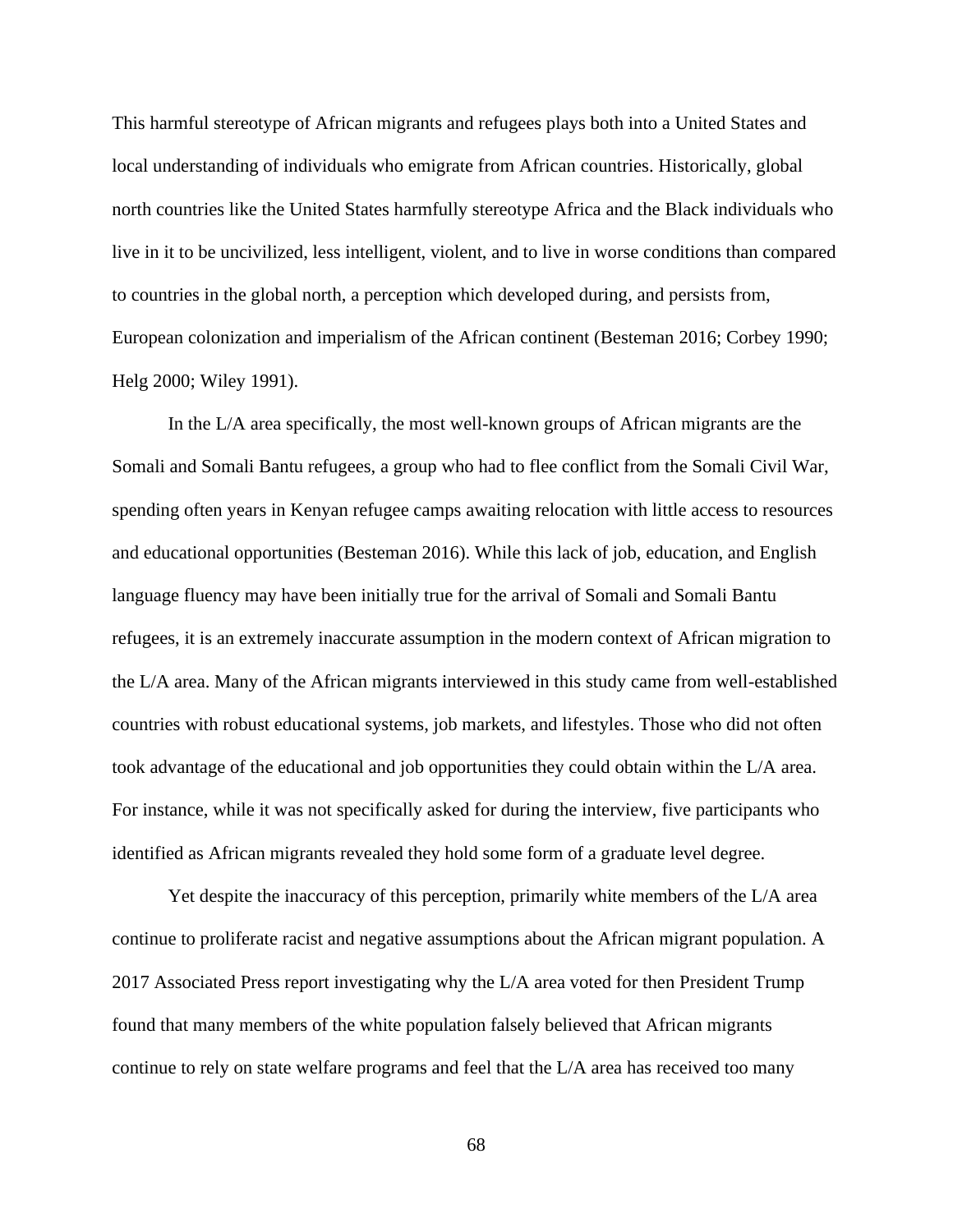African migrants (Galofaro 2017). The report additionally found that African migrants continue to find themselves labeled as outsiders, being identified synonymously as "refugees" by the white population despite their near 15-year presence in L/A as "Americans," ultimately creating and legitimizing 'the forever migrant' archetype. As this discussion chapter will lay out, these stereotypes of African refugees have permeated the L/A workplace, creating a false perception and thus barrier for African migrants accessing the L/A workforce, especially the high-quality jobs within it.

# THE RACIOLINGUISTIC ENREGISTERMENT OF INDIVIDUALS PERCEIVED TO HAVE AN AFRICAN ACCENT TO MEAN 'A FOREVER MIGRANT'

It is important to understand the L/A stereotype of African migrants because it provides an explanation as to why those perceived to have an African accent, a marker of an African refugee/migrant within the community, could lead to specific forms of workplace discrimination. As chapter five revealed, many Black African migrants perceived to have an African accent attributed specific workplace barriers and discrimination to the stigmatization of their perceived African accent. Participants articulated their perceived African accent being associated with "smartness;" a lack of "trust" towards their ability to accomplish basic workplace skills such as being tested on if they can "type just one sentence" or "turn on the computer;" a feeling that "you are not really equal to" "work colleagues" with a need to demonstrate that you are "capable" within your job to receive respect; customers and clients feeling righteous in being "rude;" and job agencies assuming that they have no job "qualifications" and only want to "[work] in factories."

All individuals who identified these barriers were Black, African migrants perceived to have an African accent. All other participants, whether they were Latinx/e, Indigenous, Middle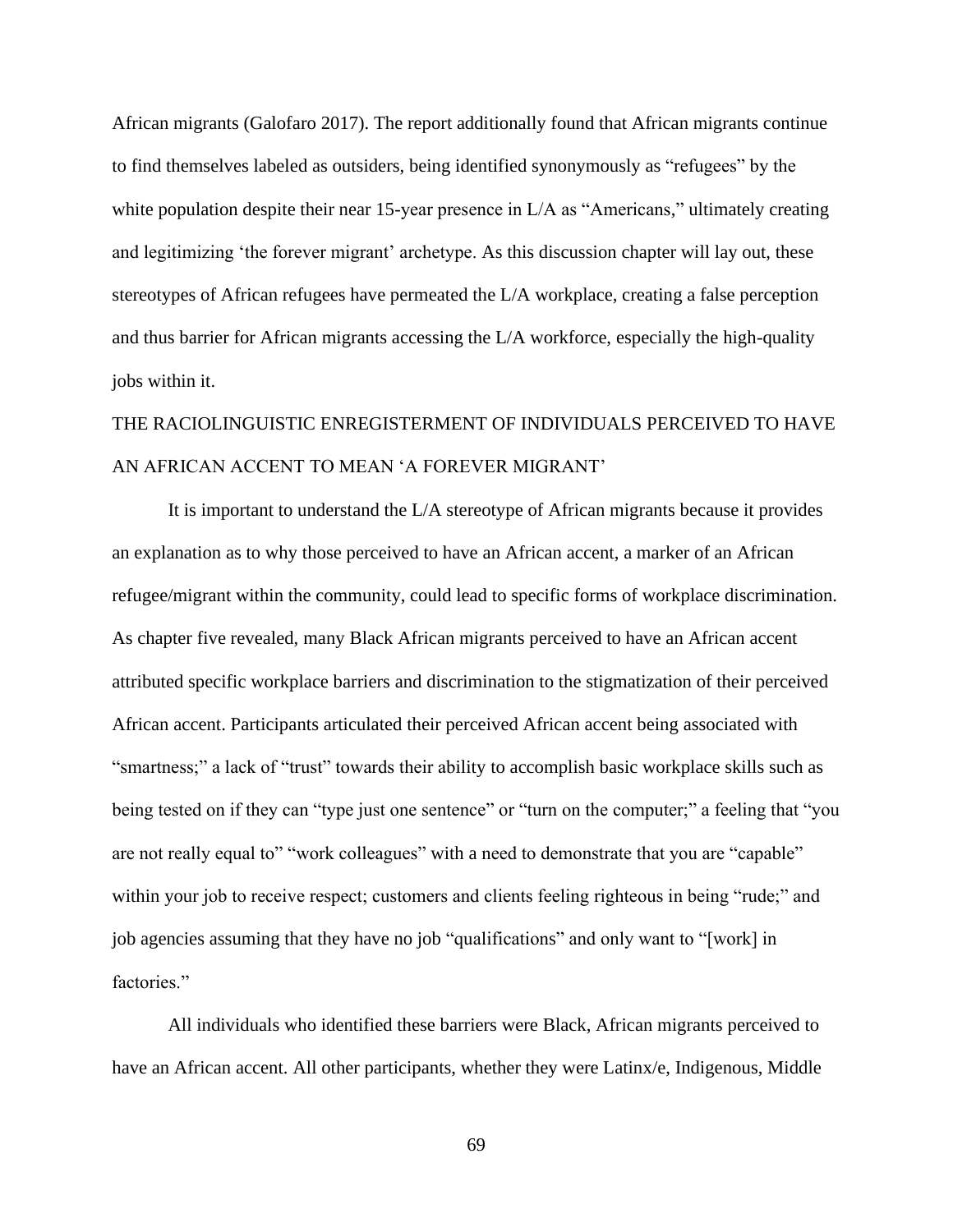Eastern, or an African migrant who were perceived to speak English with an American accent did not report this specific pattern of workplace discrimination. Considering the already perceived notion that Black Americans and African migrants are "treated different" in L/A, it seems that being perceived to have an African accent does lead to a process of raciolinguistic enregisterment where Black individuals perceived to speak with an African accent sound like African migrants/refugees and specifically a 'forever migrant.' This association is further justified by the previously identified case of discrimination against a participant over the phone, showing that being perceived to speak with an African accent alone is enough to be seen as a 'forever migrant.' Considering this pattern of discrimination and the stereotypes that are often applied to all African migrants and refugees in the L/A area, I hypothesize that individuals that present as Black with a perceived African accent are assumed to be 'a forever migrant,' regardless of their true migration, educational, and workplace background.

I believe this application of raciolinguistic enregisterment is a justifiable explanation for the process of workplace discrimination against those perceived to speak with an African accent. This pattern was clearly seen through the experience that Black, African migrants perceived to speak with an African accents shared about the L/A workplace. When in the L/A workforce, their "smartness" is questioned, being tested on trivial tasks and are assumed to be unfamiliar with the U.S. workplace. Their skills and job experience are disregarded to the point that job agencies with only refer them to positions at factories, even went informed about their previous education and job skills. Lastly, their intention and trustworthiness are questioned, with employers being skeptical of their ability to accomplish their job while having to endure insult and rudeness from customers, receiving limited support from their work to combat this.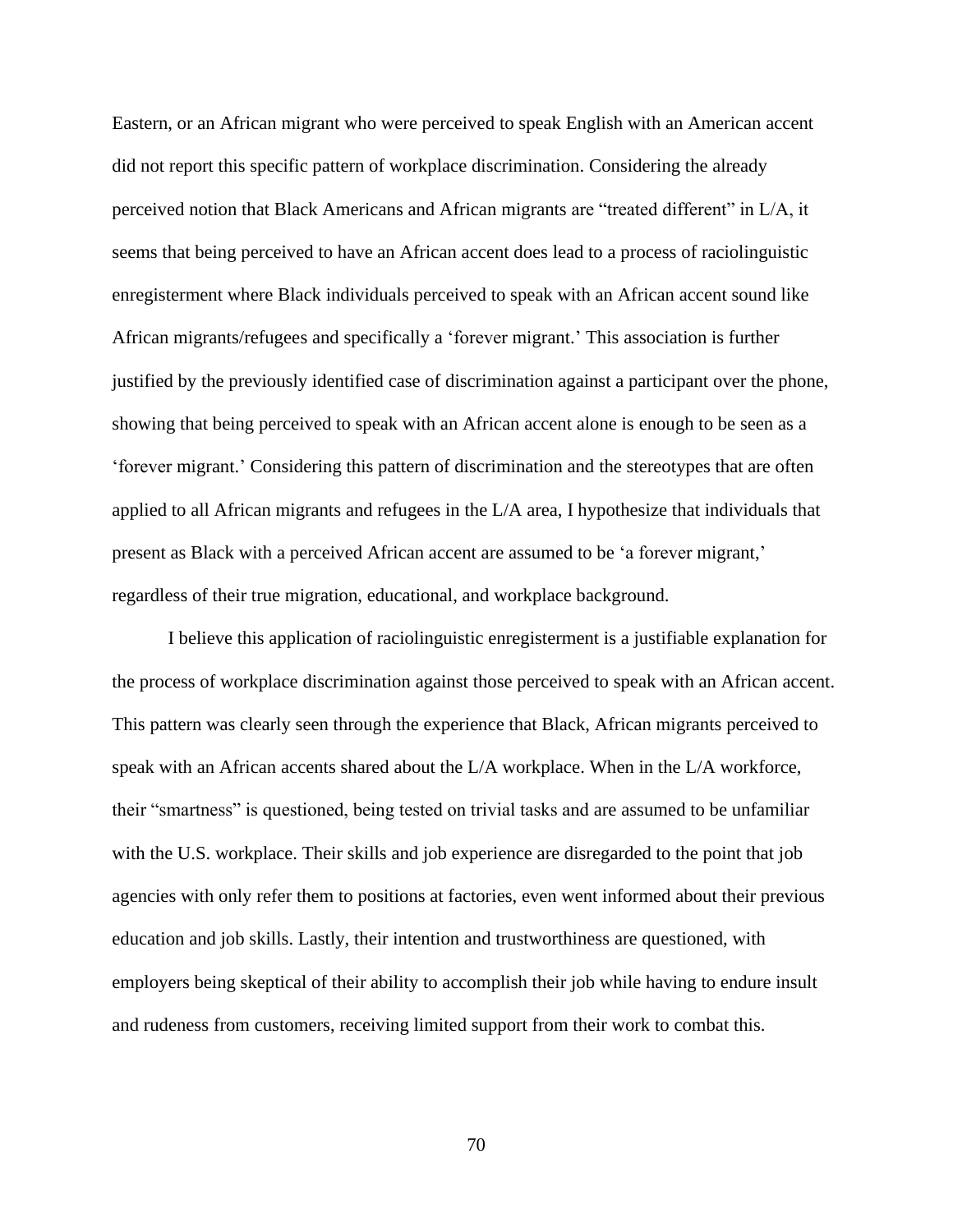Once labeled as such, Black African migrants perceived to speak with an African accent experience discriminatory treatment in their workplace as employers, co-workers, and customers apply their internalized beliefs of what African migrants/refugees, and specifically, 'a forever migrant,' looks and sounds like. This perception put upon Black individuals perceived to have an African accent is a perfect example of raciolinguistic enregisterment. The perception of what makes someone a 'forever migrant' has become widespread enough in the L/A area that Black individuals that fit the stereotypical linguistic and racial identity traits of 'a forever migrant,' regardless of true personal heritage, are assumed to be and treated like one. Considering that raciolinguistic enregisterment works as a process of white supremacy, it makes sense why the assumption made about Black employees perceived to speak with an African accent would be predicated on the white-shaped, racist view of Africa, and specifically of Somalia, which gets depicted as a country which is uncivilized, uneducated, and devoid of morals (Besteman 2016; Corbey 1990; Helg 2000; Rosa & Flores 2017; Wiley 1991). This proliferation of white supremacy in the workplace for those perceived to be 'forever migrants,' creates an unequal, discriminatory, and hostile environment for Black individuals perceived to speak with an African accent which goes beyond the discrimination already present because of workplace racism. APPLYING THE RACIOLINGUISTIC PERSPECTIVE TO PERCEPTIONS AND STANDARDS OF ENGLISH LANGUAGE PROFICIENCY IN THE L/A WORKPLACE

Workplace discrimination on the basis of perceptions of English language proficiency as a non-white migrant in the L/A workplace appears to have a different explanation than raciolinguistic enregisterment. While individuals experience discrimination on the basis of their perceived lacking English language proficiency, the interview data did not reveal strong evidence for a process of raciolinguistic enregisterment as was observed with those perceived to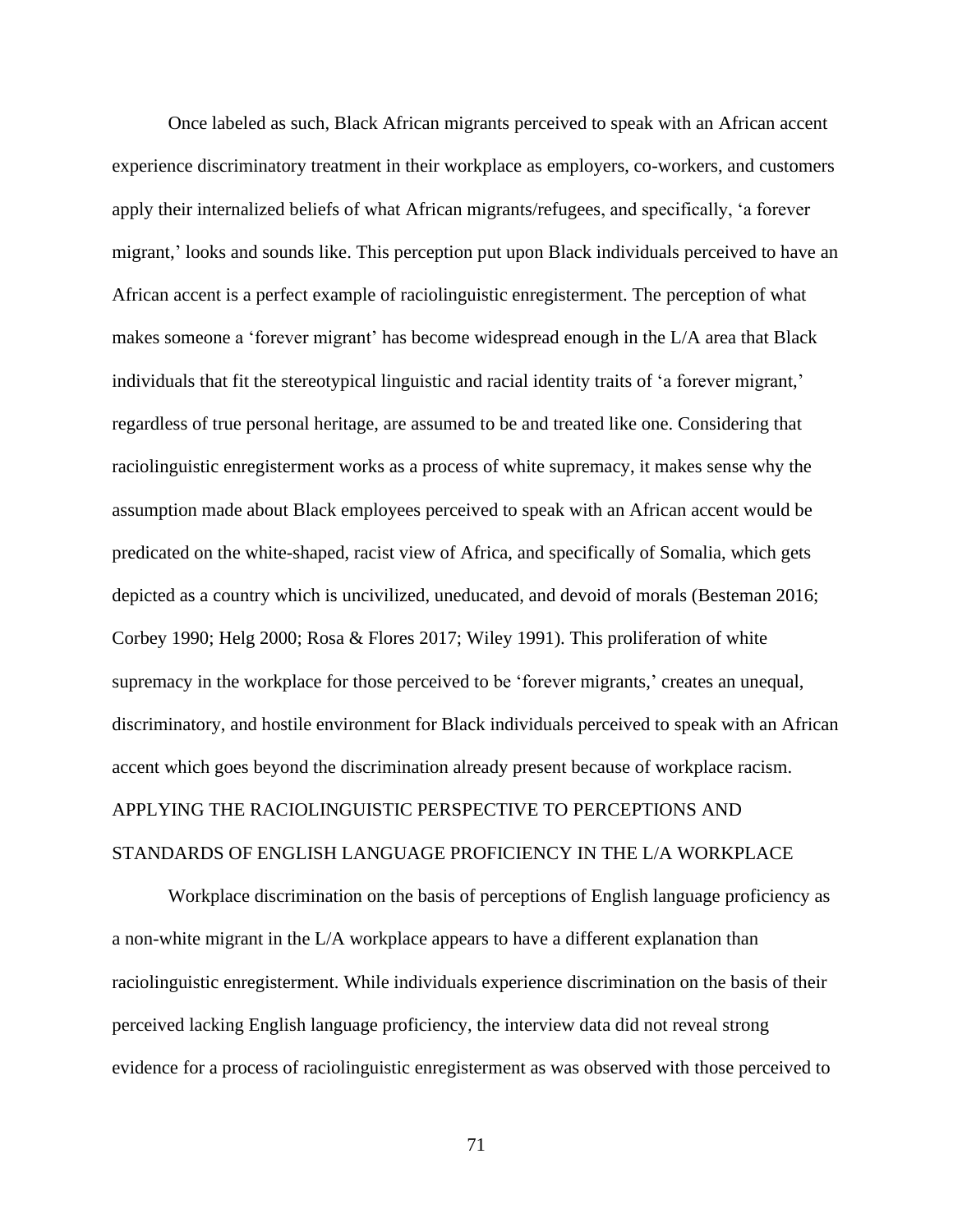speak with an African accent<sup>8</sup>. Those who did not speak English or continue to be perceived to lack English language proficiency identified their perceived language barrier leading to increased difficulty finding jobs; experiences of not being hired because they are perceived to not speak English proficiently; underutilization of their job skills and education such as medical licenses; and in one case, losing a job because of their perceived English language barrier being seen as too difficult to work with. Those who did not identify having a perceived English language barrier also noted that L/A jobs will sometimes exclude non-English speakers from jobs that do not require English, demonstrating a monolingual job culture in the L/A area.

The connection to the raciolinguistic perspective within language discrimination is not as apparent in this context as it was with perceptions regarding African accents. Part of this has to do with the small sample size and the diversity within it. Four of the interviewees perceived themselves to not be proficient in English, two of which were Portuguese speakers who migrated from South America and the other two which were Somali speakers who migrated from Africa. Additionally, there was one Middle Eastern individual who identified themselves as proficient in English but continuing to be perceived as having difficulties with the language. Within this, there were some limited examples of the process of raciolinguistic enregisterment. For example, those who were perceived to have an English language barrier were assumed to be incapable or unhirable for most jobs, often finding themselves only able to receive jobs which are stereotyped as

<sup>8</sup> For patterns of language-based discrimination to have been identified as a process of raciolinguistic enregisterment, there would have needed to be a clear and assumed link between certain racial features and certain linguistic features. While the L/A workplace structurally creates a standard where English language fluency is needed to work, there was no clear indication that those interviewed became associated with or expected to speak a certain language because of their racial identity and vice versa. For example, though participants did say they had trouble accessing the L/A workplace because they only speak Somali, there was no indication that they or other African migrants were being assumed to only speak Somali regardless of the language they actually speak. Because of this, while the English language requirements in the L/A workplace are related to the raciolinguistic perspective, I do not have the evidence to support it being an example of raciolinguistic enregisterment like how it is with perceived African accents.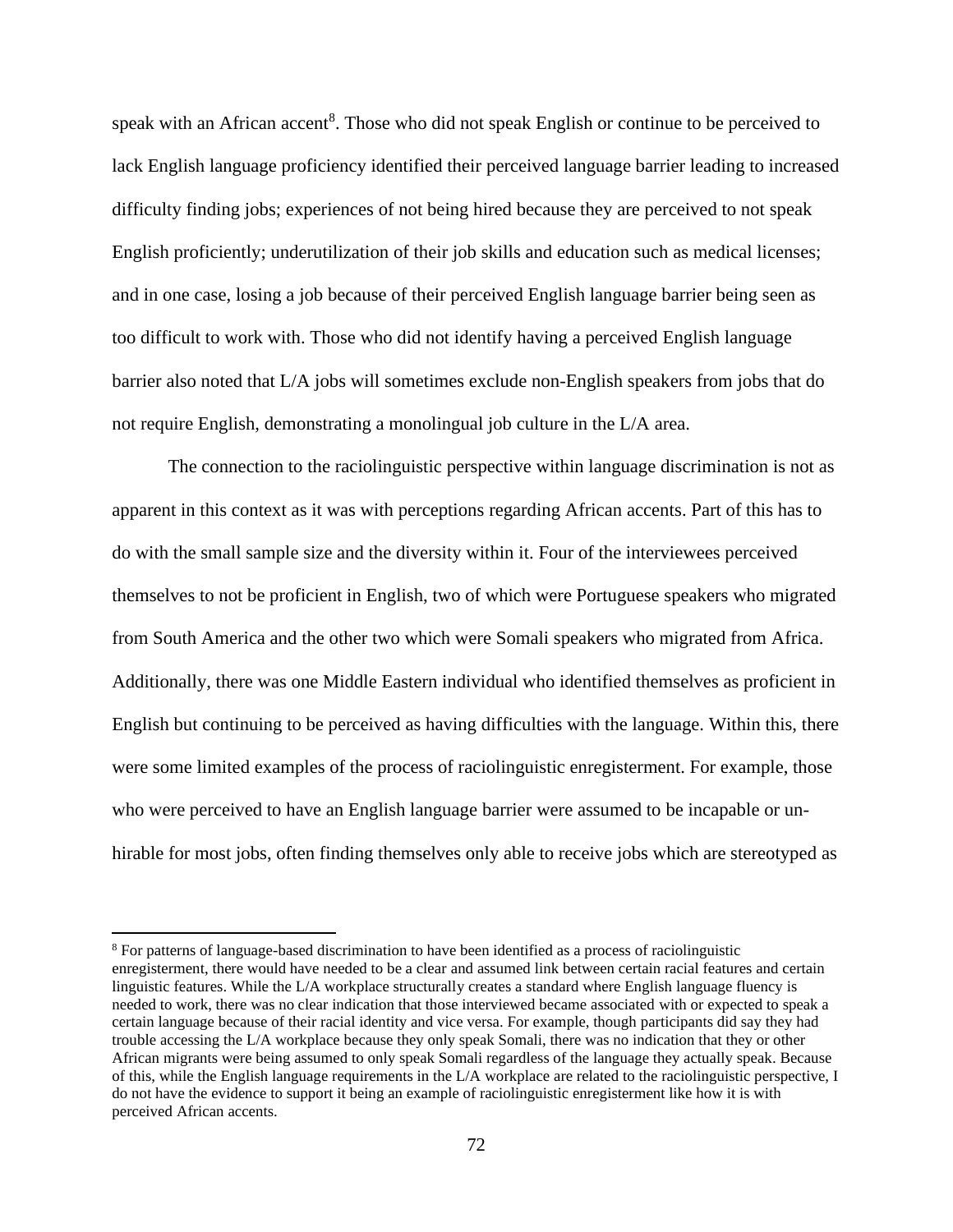jobs migrants work such as construction and custodial positions. This pattern does play into the previously established notion of migrants in the L/A area being unskilled and uneducated, however this does not prove that a process of raciolinguistic enregisterment is what leads to language-based discrimination in place of structural patterns which enforce English language use in the U.S. (Roberts 2010).

This is not to say that the need to assimilate by speaking what is perceived to be fluent English to access the L/A workforce is justified or that structural language restrictions are unrelated to the raciolinguistic perspective. Rosa (2019) writes extensively about institutions enforcing the need for non-white individuals to speak "unmarked English," devaluing their perceived native language and natural accent (152). In the workplace, raciolinguistic enregisterment of language tends to occur through the actors that interact with said institution. For example, Rosa describes the experience of a monolingual Puerto Rican English speaker who works at a home improvement store. Despite only speaking English, this individual found themselves frequently assumed to know Spanish by customers, especially as the teenager's skin darkened in tone during the summer months. Additionally, their white boss frequently asked them to help individuals who were perceived to be or were Spanish speakers, despite knowing he was monolingual. Thus, this teenager found themselves "looking like a language," a process of raciolinguistic enregisterment (152). Patterns of raciolinguistic enregisterment such as this were minimally expressed by participants perceived to have English language barriers in the L/A workplace, instead having patterns of discrimination for the most part resulting from monolingual workplace structures (Roberts 2010). This nuance in the experience of one's perceived English language proficiency and African accents for non-white individuals, especially African migrants, can be seen in diagram 1 below.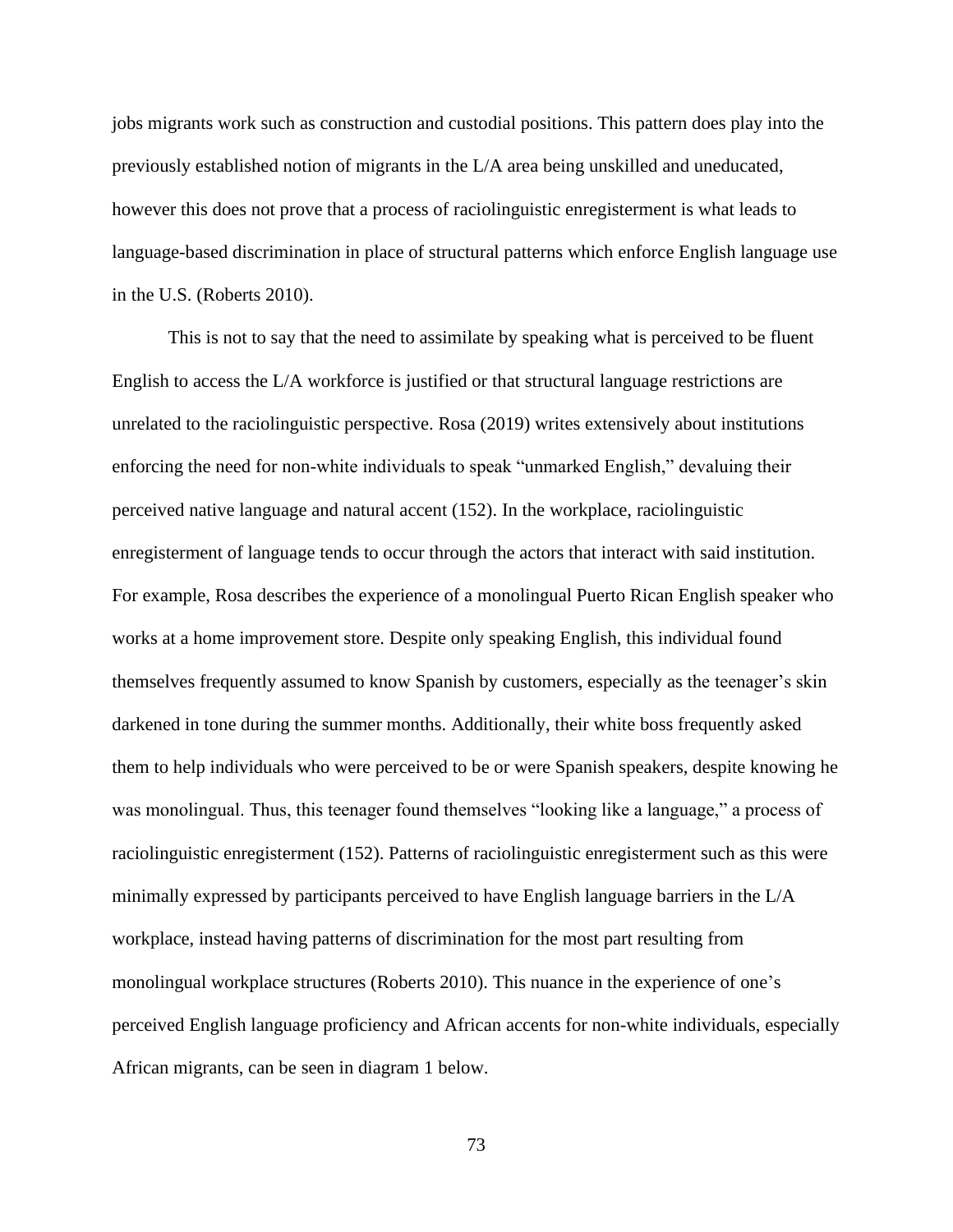

*Diagram 1: The raciolinguistic perspective and process of raciolinguistic enregisterment in the L/A workplace in regard to the archetype of 'the forever migrant'*

While not directly a process of raciolinguistic enregisterment, the raciolinguistic perspective is still applicable as it is critical in questioning the structural need to speak English to gain access to the L/A workforce, recognizing this requirement as a pattern of white supremacy and European colonization. In its current structural form, workers who are perceived to lack English language proficiency are made to either experience consistent job insecurity or to need to assimilate to whiteness by ridding of their native language to access the L/A workplace. THE GOOD NEOLIBERAL CITIZEN: THE PERSONAL RESPONSIBILITY IN ASSIMILATING TO THE L/A WORKPLACE

While many participants were able to identify experiencing discrimination on the basis of their perceived accent and language, the structural reasons as to why this occurred were rarely questioned. Regarding those perceived to speak with an African accent, of the six participants who identified their accent as a barrier, none of them questioned the structural reasons as to why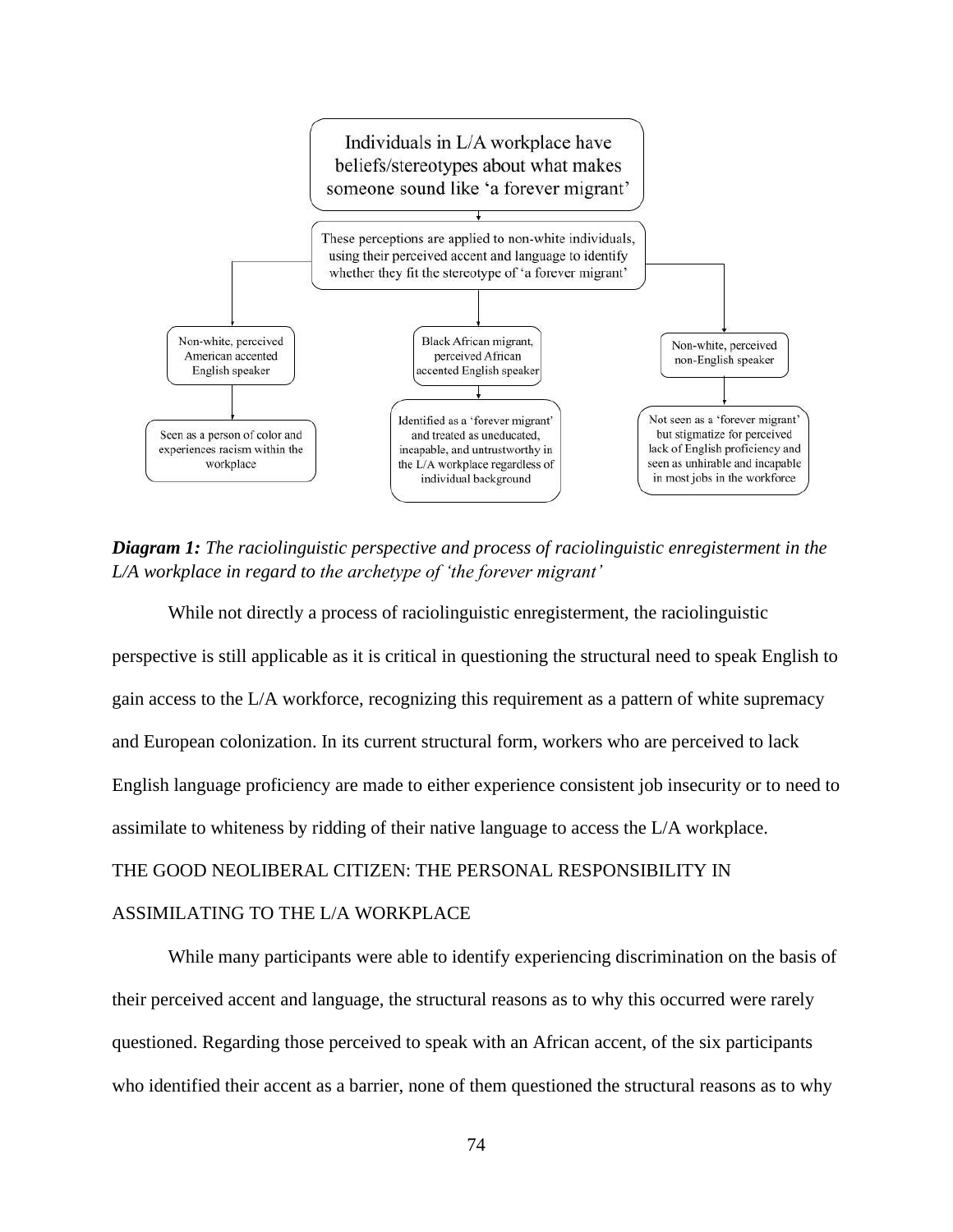their perceived accent was considered an issue. When asked about what support they wish they had in the L/A workforce, no one wished for structural solutions such as employers to receive education or training regarding their bias against their perceived accent. Instead, those perceived to speak with an African accent identified their accent as a "deficit" which needed to be personally addressed. For example, as quoted in chapter five, a participant with a perceived

# African accent stated

If we find that we are deficient in something, if it is like this woman told me of my, what is it called? Accent. It is very easy, we are working. If you organize a training to train you on how you can improve your accent, if you are working you can pay to take such classes. I did some work at and there were some Indian women...people from India and Asia, they were taking classes from Americans [so] they could lose their accent, and they were paying for it. It was not paid for by the [their employer]...if we have good employment, we have the money, we can kill some of [these] deficiencies ourselves…like the accent.

As described, this participant sees themselves as personally responsible for ridding of the 'deficiency' caused by their perceived African accent, a perspective that other migrants conform to, going as far as to spend their own money to attend 'American accent' classes.

A similar assumption of personal responsibility was identified for those perceived to lack English language proficiency. Only a couple of the participants questioned the structurally required need to be perceived to speak English fluently for L/A jobs. Most individuals who were perceived to have an English language barrier, either did not question why their perceived lack of English language proficiency should make it structurally difficult to receive work or they assumed personal responsibility for learning the language/finding strategies to work around the English language requirement. For example, one Somali speaking participant stated that

if I have difficulty understanding a word [at my department store job], I [would] ask them to write it for me, so that I [would] come home and ask my kids. Little by little, I learned...[and] I understood my obligation more. Things got easier and easier.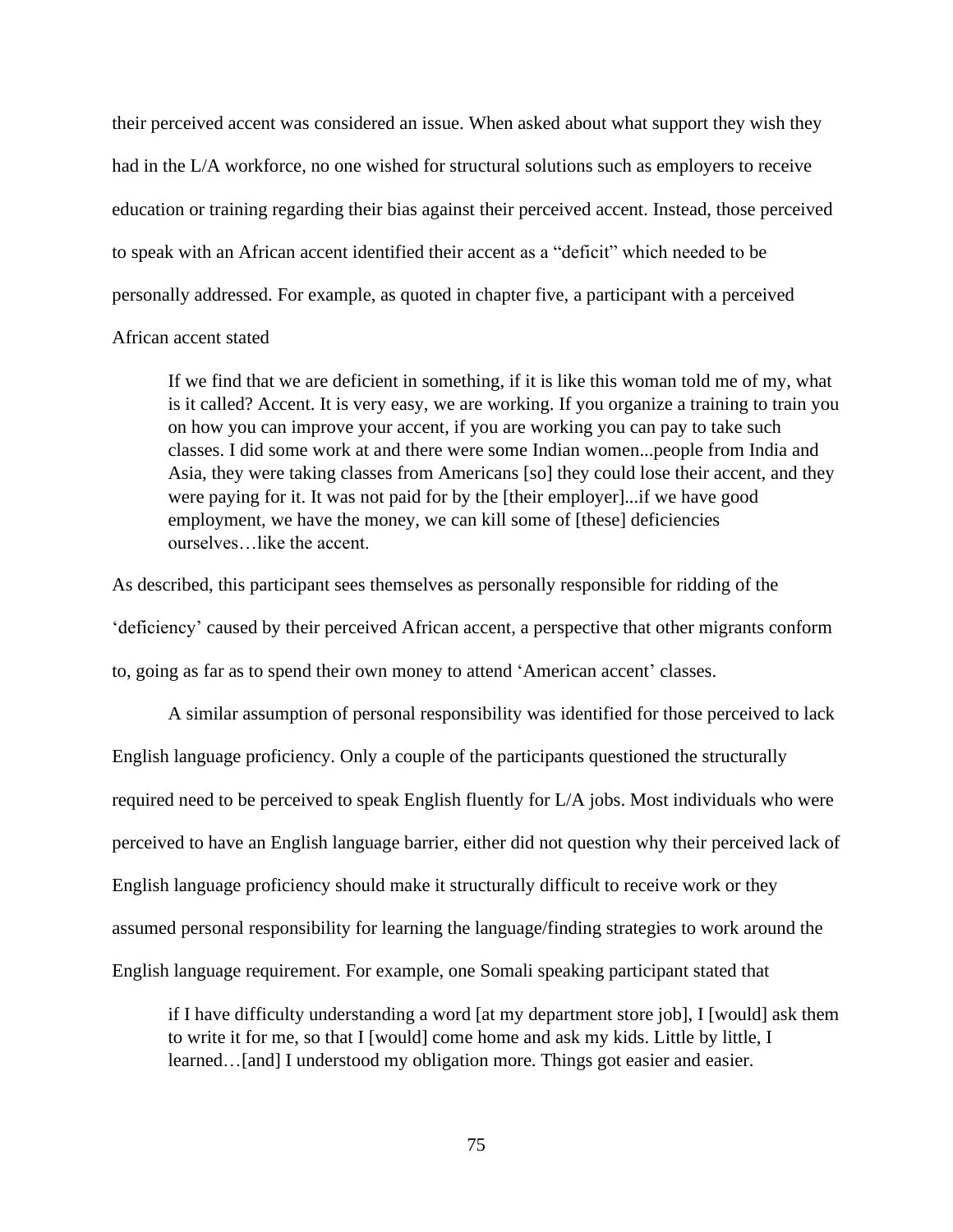Similarly, another participant discussing their experience and the experience of other migrants, wished that they had more time to practice their English.

I would say time…to improve my English…When I am saying this is of course [I mean] going back to school. And going back to school [requires] time…For example at adult education, they have the [English] program. So that you can improve your English, but [the] time does not work with [the] time that you need to work. And what happen[s]...to the most of us is we have to [give] up on school because we need to pay our bills. But if they had, for example, like night school [it would be easier].

In both these cases, participants are taking personal responsibility for learning English and wishing for tools which would allow them to take on this responsibility, not addressing the structural need to speak fluent English to access the L/A workforce. This unfortunately creates a harmful standard for those perceived to have English language barriers as regardless of the need for English language fluency in the L/A workplace, when they "apply for [a] job, [they will tell] them, 'Okay, you don't speak English. You have to go back to adult education, learn English and come [back in] three months."

This assumption of personal responsibility was not true across all non-English speaking participants. For instance, one participant wished there was a job resource center that could "understand your language barrier and they can fit you in the kind of jobs that will hire you." However, this same participant did also identify personal responsibility for learning English fluently, stating that "the most important thing is to get school where you can sharpen your language skills and to get to advance [your English]," demonstrating a belief of personal responsibility within learning English.

Between those perceived to speak with an African accent and those perceived to lack English language proficiency, participants tend to take personal responsibility for altering these aspects of their linguistic identity, rarely questioning the structures which lead L/A employers to discriminate against them. This pattern aligns with the theory of the good neoliberal citizen, as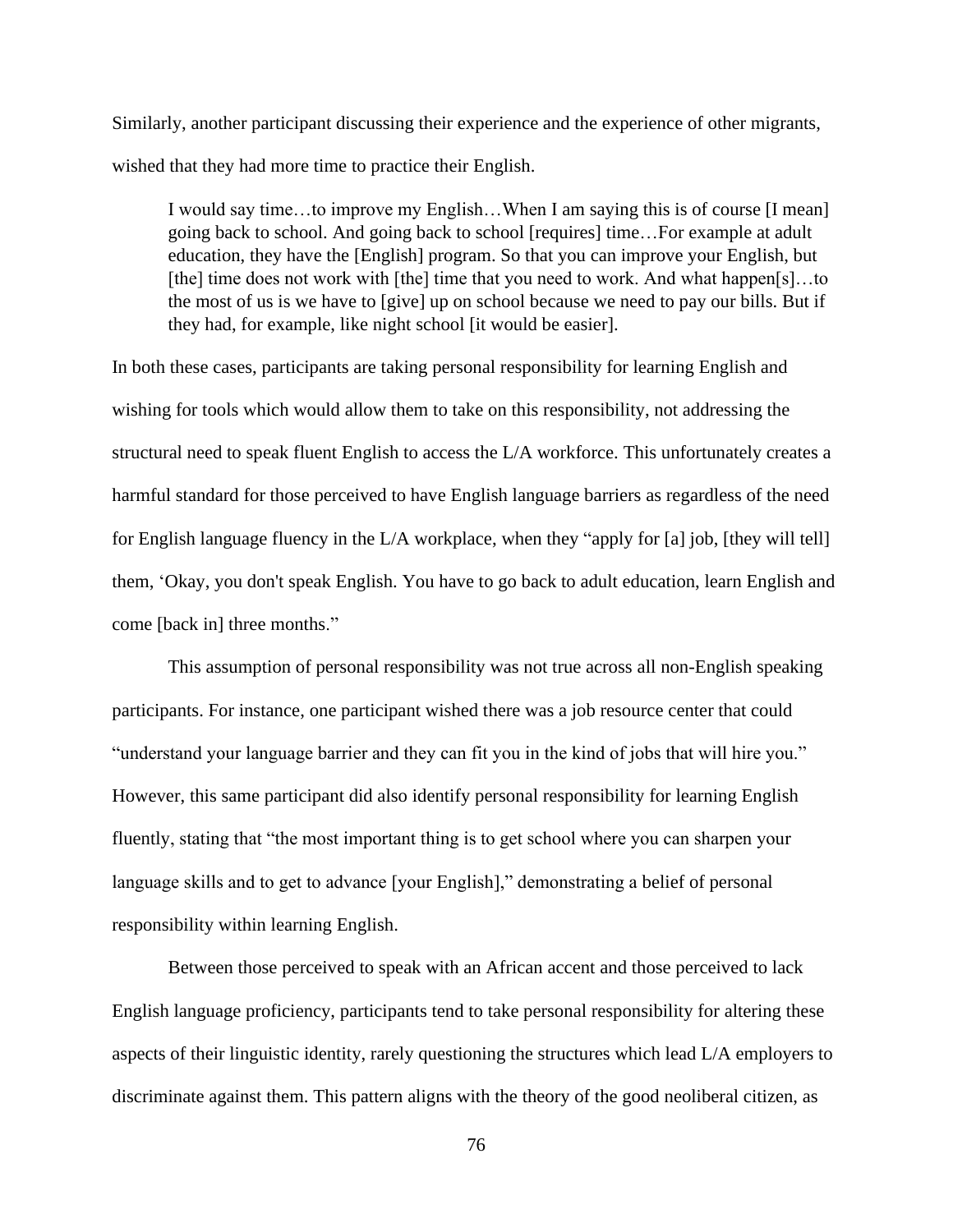those perceived to have an African accent and English language barriers take on unrealistic personal responsibility to address these "deficit[s]," while the structures that enforce this assimilation through discrimination proliferate unquestioned. This is of course not an observation meant to blame these individuals for taking on personal responsibility. By taking English language classes or attempting to rid of their perceived African accent, these individuals are adapting to a structure which devalues them to the best their situation allows.

Instead, this application of the good neoliberal citizen is meant to explain why oppressive and white supremacist workplace structures can proliferate without question in the L/A area. These linguistic structures rely on the U.S. workplace culture of neoliberalism to convince individuals that they are the problem, not the institutions which benefit from their discrimination. In the case of L/A employers, they proliferate white supremacy in the workplace by blaming individuals for "deficiencies" in their perceived accent and language ability. This allows L/A workplaces to create an unquestioned standard of whiteness in their cultures and policies, making anyone who is not white or does not attempt to assimilate to whiteness experience difficulty accessing the workplace and avoiding experiencing discrimination. Because of its coded nature, the good neoliberal citizen has become a powerful tool for white supremacy in the L/A workplace.

## THE PROLIFERATION OF WHITE SUPREMACY IN THE L/A WORKPLACE

White supremacy exists throughout U.S. society, including the U.S. workplace (Okun 1999). This thesis uses the definition and understanding of white supremacy from Ansley's (1997) chapter in *Critical White Studies: Looking Behind the Mirror*, which states:

[by] 'white supremacy' I do not mean to allude only to the self-conscious racism of white supremacist hate groups. I refer instead to a political, economic, and cultural system in which whites overwhelmingly control power and material resources, conscious and unconscious ideas of white superiority and entitlement are widespread, and relations of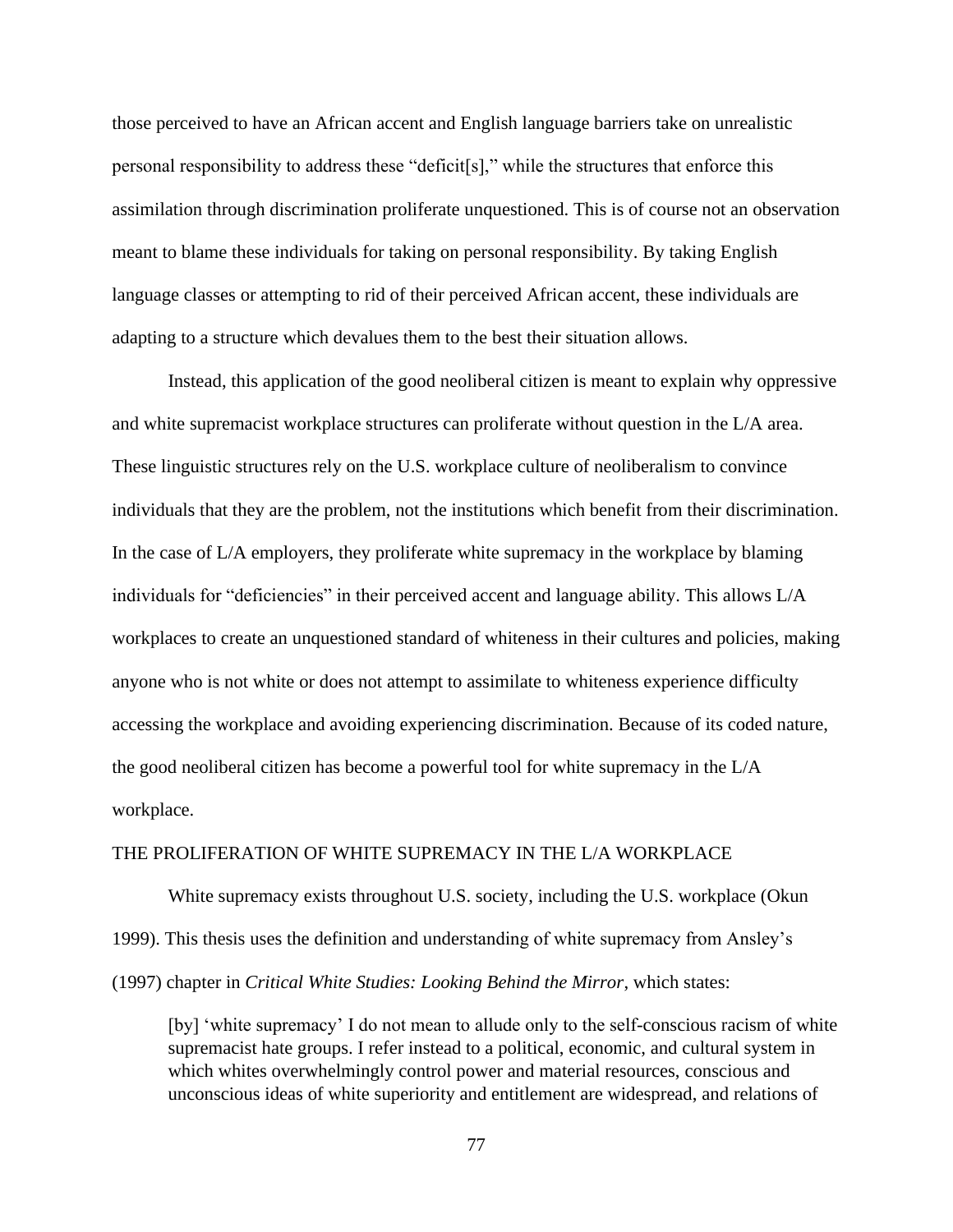white dominance and non-white subordination are daily reenacted across a broad array of institutions and social settings (Ansley 1997:592).

As the quote demonstrates, the system of white supremacy permeates many institutions, including the U.S. workplace, creating them into spaces that give power to whiteness through the subordination of non-white people. In contemporary U.S. society, white supremacy continues through the intention and conformity of white individuals and institutions, proliferating it in a subversive manner. As Bonilla-Silva (2017) describes in *Racism Without Racist*

The United States does not depend on Archie Bunkers to defend white supremacy. Modern racial ideology does not thrive on the ugliness of the past or on the language and tropes typical of slavery and Jim Crow…Today most whites justify keeping minorities from having the good things of life with the language of liberalism ("I am all for equal opportunity; that's why I oppose affirmative action!"). And today, as yesterday, whites do not feel guilty about the plight of minorities (blacks in particular). Whites believe that minorities have the opportunities to succeed and that if they do not, it is because they do not try hard. And if minorities dare talk about discrimination, they are rebuked with statements such as "Discrimination ended in the sixties, man" or "You guys are hypersensitive" (242).

The proliferation of white supremacy through liberalism powerfully allows white people to benefit from white supremacy by ignoring structural benefits their race receives. Through liberalism, white individuals can claim personal responsibility and equal opportunity for their successes, denying the advantages afforded to them by living in a white supremacist society. This appeal to liberalism and by proximity, neoliberalism, demonstrates one of the manners that white supremacy is proliferated in the U.S. workplace. This connection between neoliberalism and white supremacy is made well by Ahlberg et al. (2019) whose argument for researching racism in healthcare identifies a modern pattern in which

the neoliberal restructuring and silencing of racism has resulted in an ideology of colorblindness which makes racism even more invisible because it removes any suggestion of white supremacy or white guilt from personal thought and public discussion while legitimizing the existing social, political, and economic arrangements which privilege whites  $(3)$ .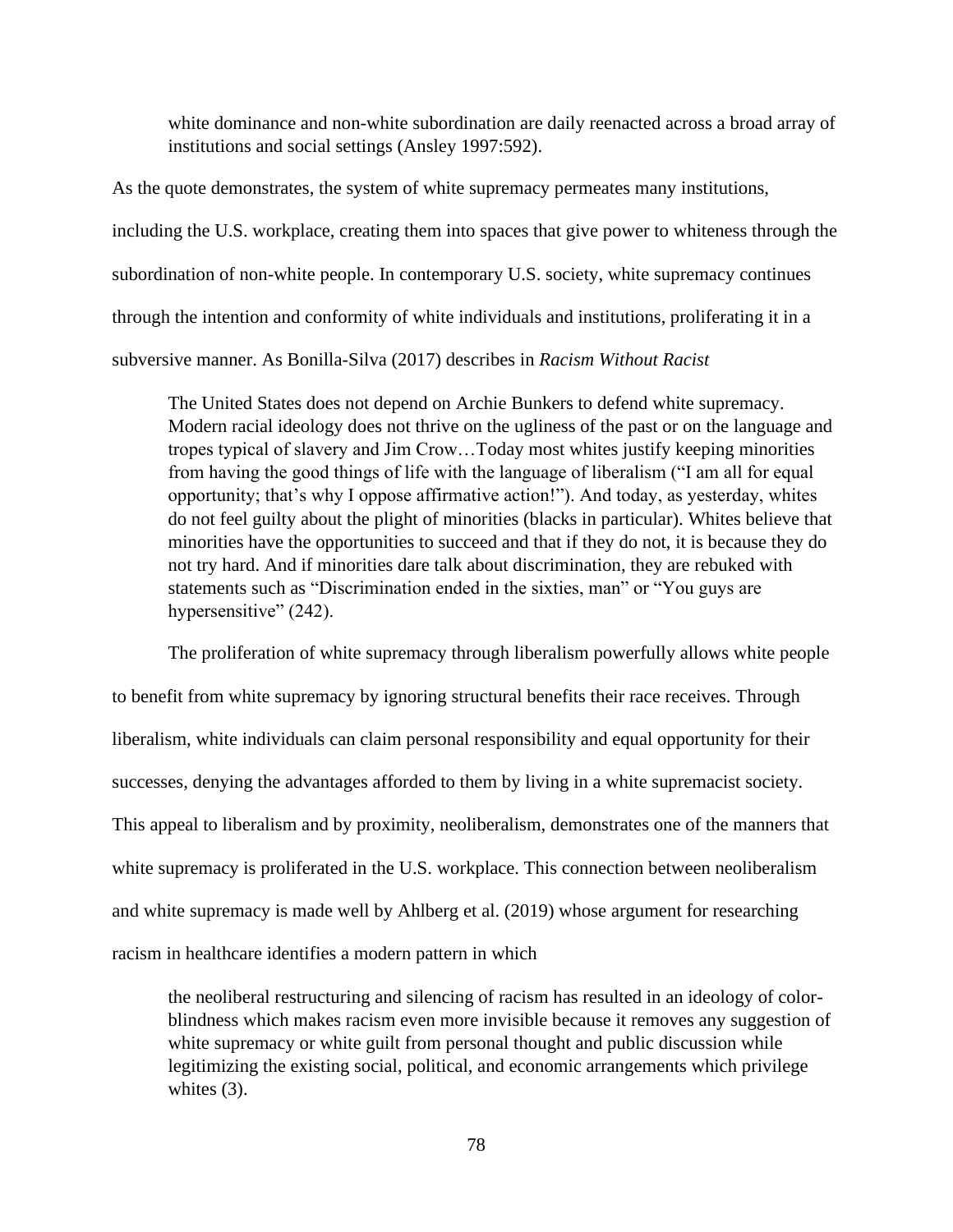As Randles and Woodward (2018) shows, "neoliberal restructuring" is present within the U.S. workforce, occurring in part through the construction of the "good neoliberal citizen." Randles and Woodward find through their observations of required job classes for welfare recipients that

In this neoliberal configuration of the state, economic well-being is believed to be the result of skilled individual behavior rather than structural conditions. Gender, race, and economic status are officially irrelevant and thus obscured by the programs conceived in the wake of neoliberal welfare reform (53).

As this finding shows, neoliberalism has constructed a workplace environment where individuals are valued through structural processes such as white supremacy while simultaneously having their success attributed to their individual behavior. This neoliberal standard creates the impossible archetype of the good neoliberal citizen. Individuals who experience structural barriers within the workplace on the basis of their identity are asked to ignore these structures, instead being required to embrace this "hard-working, self-regulating human abstraction" to see workplace success (54). By applying the lens of the good neoliberal citizen to this study, we can see both how non-white individuals in the L/A area came to take personal responsibility for structural barriers and reveal how linguistic-based discrimination in the L/A workplace becomes a tool for proliferating white supremacy.

Beyond the presence of neoliberalism, white supremacy in the L/A workforce is also revealed, and critically deconstructed, by the application of the raciolinguistic perspective. As put by Rosa & Flores (2017) the raciolinguistic perspective has the goal of deconstructing the proliferation of white supremacy caused by raciolinguistic enregisterment. To do this

Rather than taking for granted existing categories for parsing and classifying race and language, [the raciolinguistic perspective] seek to understand how and why these categories have been co-naturalized in particular societal contexts, and to imagine their denaturalization as part of a broader structural project of contesting white supremacy on a global scale (622).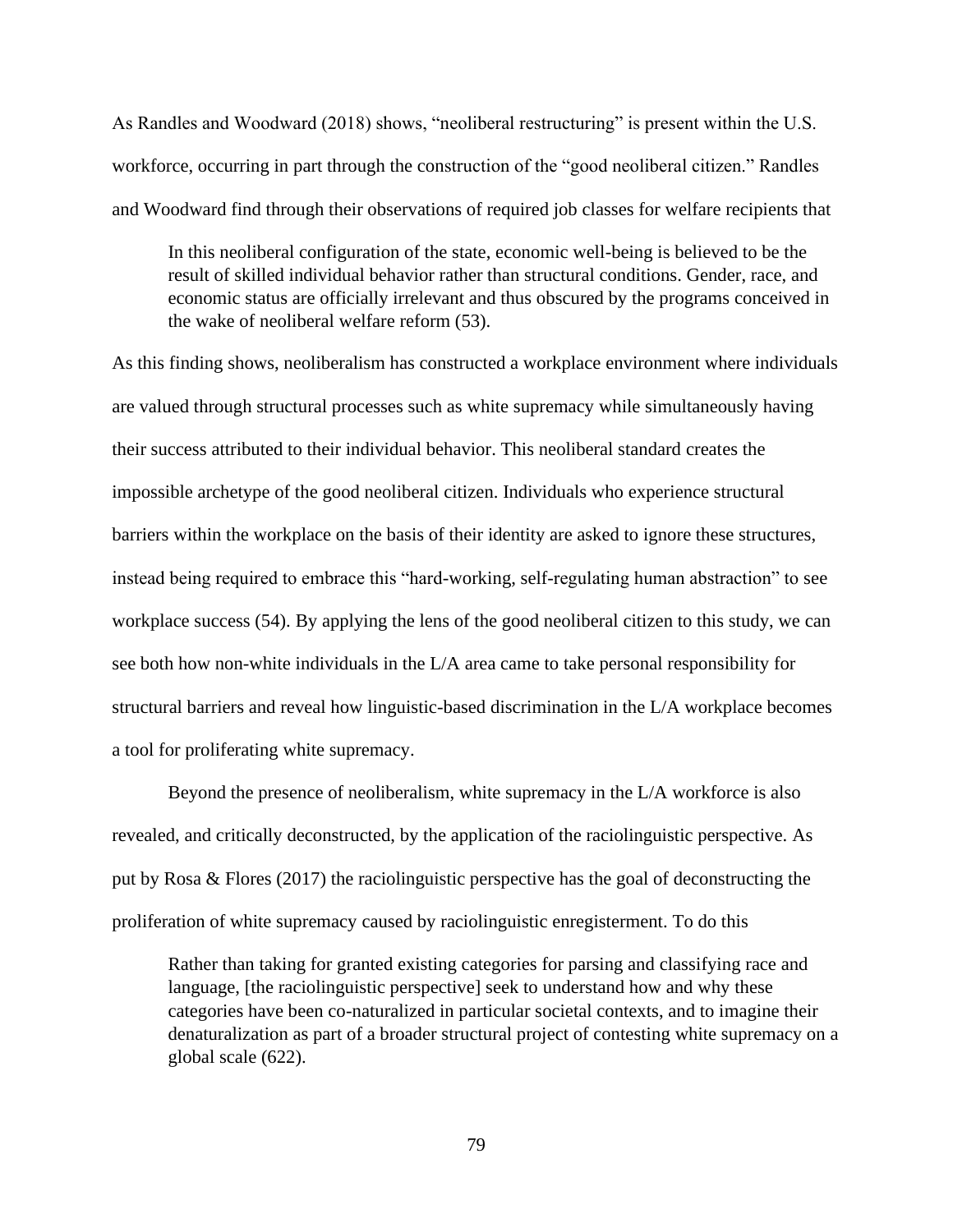The raciolinguistic perspective accomplishes this through its ability to "[refocus] our theory of social change away from the modification of the linguistic behaviors of racialized populations toward a dismantling of the white supremacy that permeates mainstream institutions as a product of colonialism" (637). Thus, by applying the raciolinguistic perspective as a tool for identifying the process of language and accent discrimination of non-white, and particularly, African migrants within the L/A workforce, the presence and process of said discrimination can be critically challenged. White supremacy within the L/A workplace continues in part through linguistic discrimination against those perceived to speak with an African accent or who are labeled as having an English language barrier. By discriminating against and creating workplace barriers for these individuals, the white supremacist notion of what a non-white migrant, especially an African migrant, can be in the L/A area is structurally reinforced. This white supremacist workplace structure is allowed to continue unquestioned as individuals with linguistic "deficiencies" are made to blame themselves, taking neoliberal responsibility for a structure designed to exclude them.

While this pattern of linguistic workplace discrimination is likely not present within every L/A employer, what this research demonstrates is the culture of L/A workplace white supremacy is reinforced beyond workplace racism. This finding aligns with Lewiston's historic and modern immigrant sentiments which demand that migrants either assimilate to whiteness through ridding of their perceived accent and English language barrier or face continue linguistic discrimination and stereotyping, such as being considered a 'forever migrant.' This is a perception which proliferates white supremacy in the L/A workforce. Understanding the power of the raciolinguistic perspective to deconstruct processes of white supremacy within linguistics,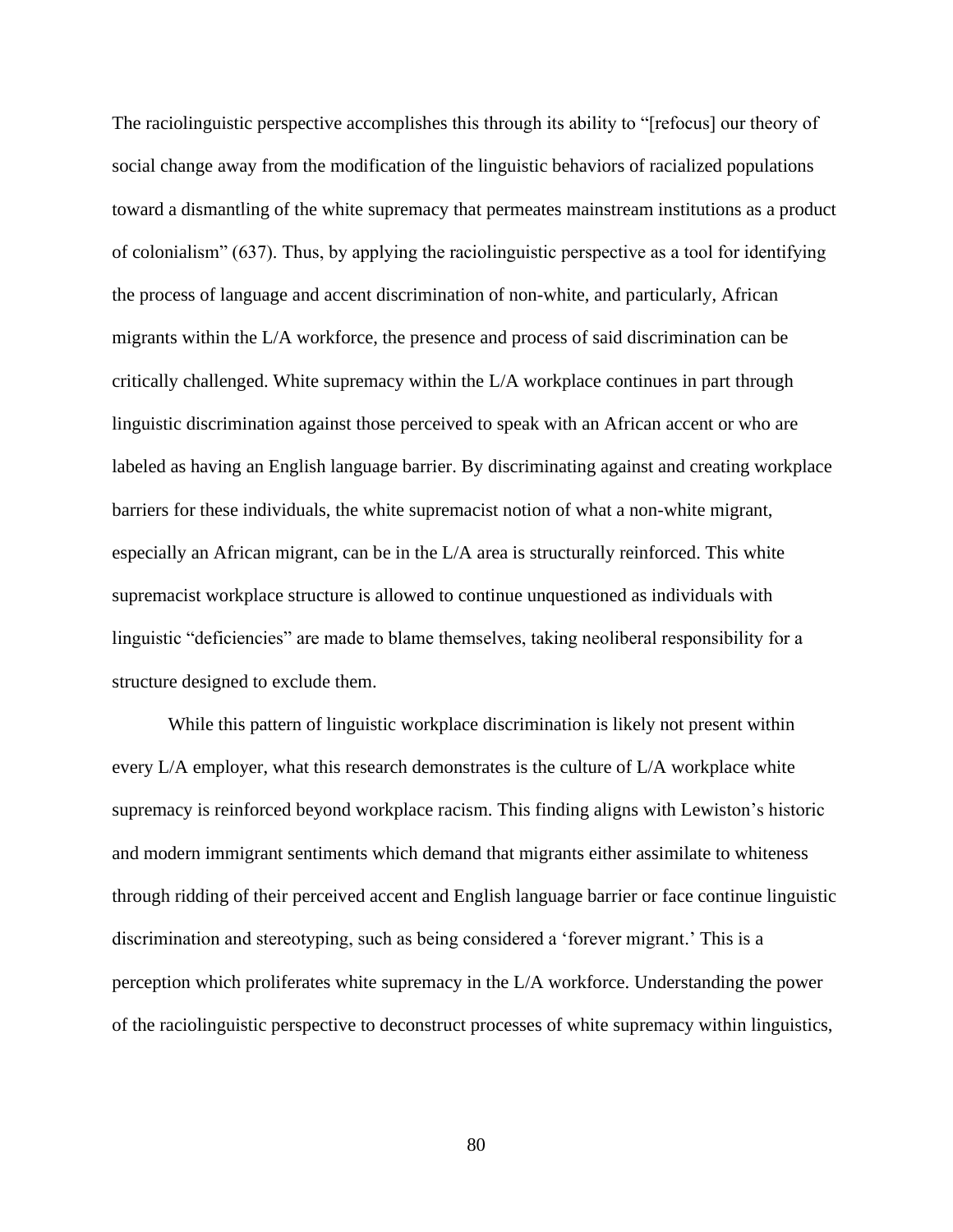the final chapter of this thesis will suggest manners in which this deconstruction of linguistic discrimination, and thus white supremacy, could locally occur.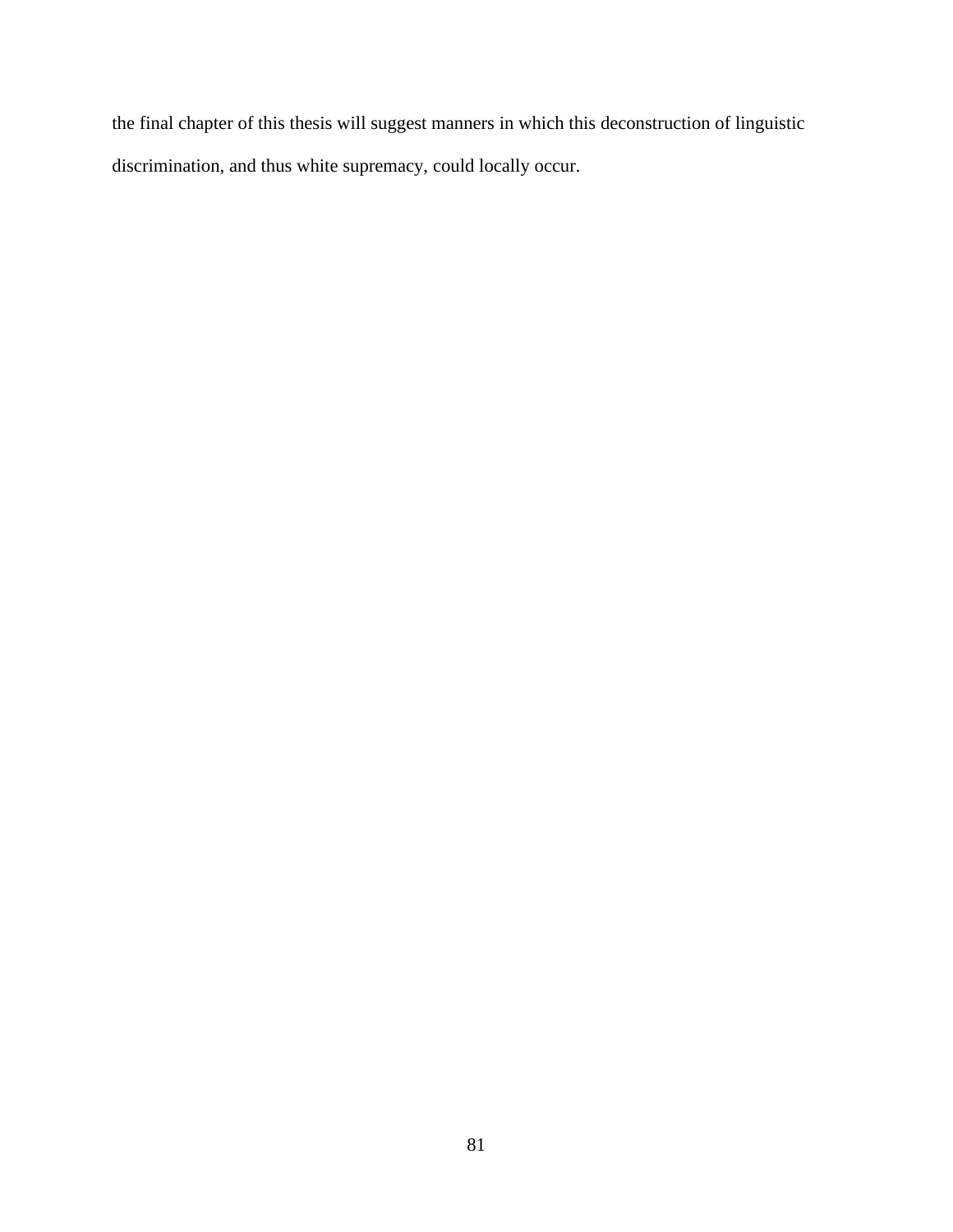## **CHAPTER 7: "UTOPIAN THINKING"**

As I conclude this thesis, I find myself both disheartened by the proliferation of white supremacy in the Lewiston-Auburn (L/A) workplace through linguistic discrimination but also invigorated by the implications of these findings as a way to begin to deconstruct it. In this concluding chapter, I will first summarize the methodology and argument of the thesis. This will be followed by a discussion of the research limitations along with its implications. As part of this discussion of implications, I will apply Gray's (2019) framework for deconstructing white supremacy in the workplace; utilizing the raciolinguistic perspective's ability to "seek to understand how and why these categories have been co-naturalized in particular societal contexts, and to imagine their denaturalization as part of a broader structural project of contesting white supremacy on a global scale" (622).

This thesis finds itself in a growing literature which uses the raciolinguistic perspective to identify and deconstruct patterns of white supremacy proliferated through the intertwining of linguistic features and racial characteristics by primarily white individuals and institutions (Flores 2020; Ramjattan 2019; Rosa 2019). By interviewing 24 non-white individuals in the L/A area about their workforce experience, evidence of linguistic-based discrimination became clear, targeting those perceived to speak with an African accent and those who were labeled as lacking English language proficiency. Black individuals perceived to speak with an African accent were found to experience a process of raciolinguistic enregisterment where they become assumed to fit the L/A area archetype of a 'forever migrant;' perceived to be unskilled, uneducated, unintelligent, and untrustworthy in the L/A workplace. Non-white individuals who were perceived to lack English language proficiency were found to experience structural barriers, experiencing substantial difficulty achieving work because of English language requirements,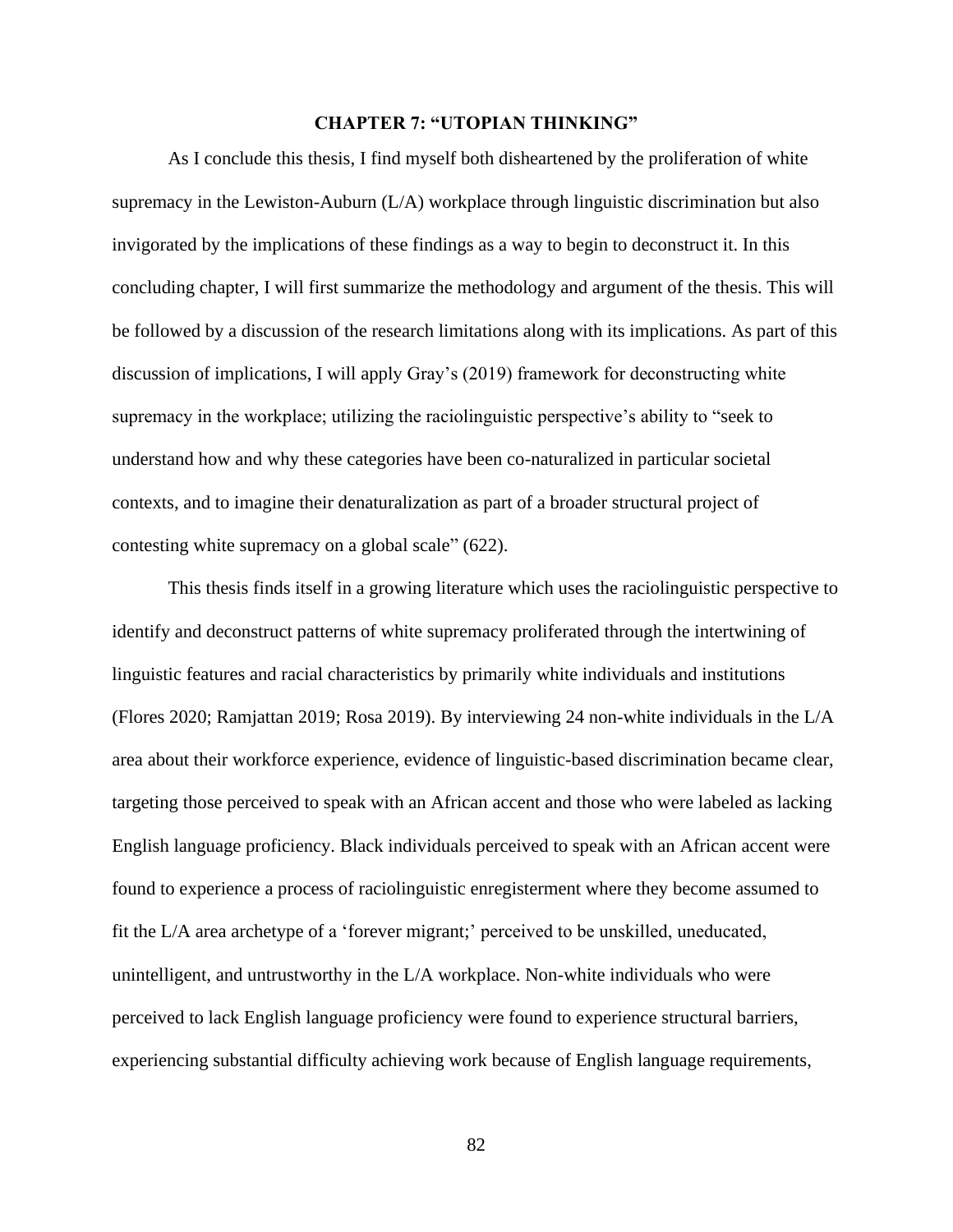demonstrating that non-white individuals perceived to have English language barriers are seen as 'deficient' in the L/A workplace (Hunter and Robinson 2016; Rosa and Flores 2017).

These patterns of linguistic discrimination proliferate unquestioned in part because a culture of neoliberalism is present in the L/A workplace, asserting that non-white individuals identified to have linguistic "deficiencies" must take personal responsibility to rid of said perceived "deficiencies" to be a "good neoliberal citizen" (Randles and Woodward 2018). In doing so, the primarily white structures and individuals which proliferate linguistic workplace discrimination can blame individuals for their inability to assimilate to this near impossible, structurally created, linguistic standard. This pattern of linguistic discrimination, and the neoliberal proliferation of it, allows white supremacy to violently continue in the L/A workforce. This has created a standard where non-white migrants in the L/A area either have to assimilate to whiteness by ridding of linguistic "deficits" to gain access to the workplace or face ubiquitous linguistic discrimination, limiting their access and power within the L/A workplace.

Within this argument and study, there are many notable limitations. First is the limited sample size and method of sampling. Being a community-based research project, the committee I worked with wanted to conduct a purposive sample where community organizations would be asked to recommend non-white individuals who were interested in being interviewed. I believe this method is justified as it was important for yielding a diverse group of individuals and necessary for gaining access to a sometimes hard to reach community. However, I cannot overlook some of the limitations which come with this method, most important of which is the possible bias within the sampling. Anyone who was sampled for this study had to be recommended by a community organization, meaning that they are a person who seek such community resources. This type of person could have an incredibly different experience than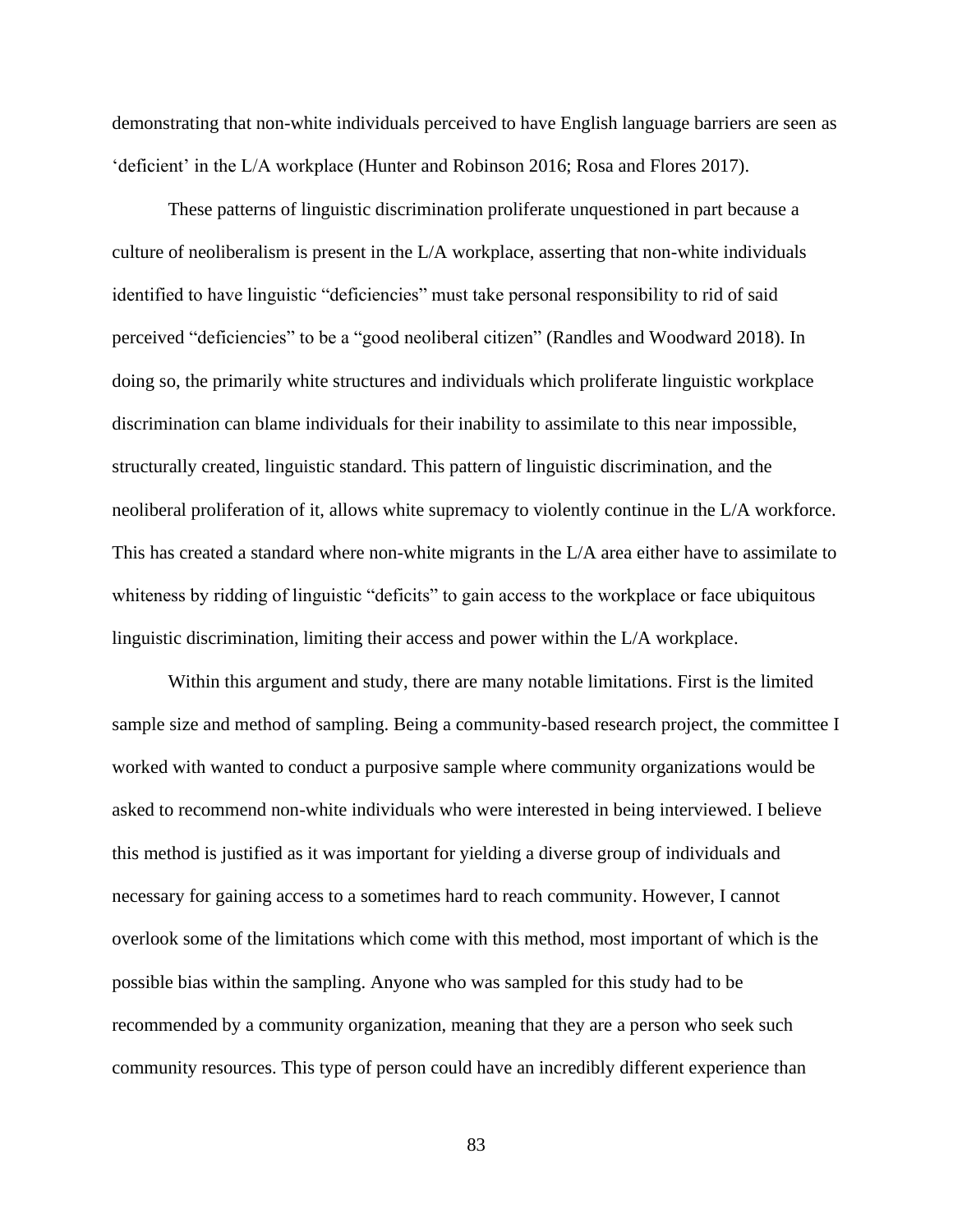someone who does not seek such help for jobs, an important group that the scope of this project does not cover.

Additionally, community organizations may have reached out to and recommended individuals who were either workplace 'success stories' for their organization or who have had a particularly difficult time achieving work. While I did not have control over this as the researcher, I do believe that the Maine Working Community Challenge Pilot Project Team did a good job limiting this kind of sampling bias as participants provided a variety of workforce experiences ranging from individuals who only identified one minor barrier to individuals who saw their entire workforce experience as defined by societal barriers. Considering the relatively small sample size of 24 individuals, it is also important to contextualize that these findings are not representative of the entire L/A workforce experience, but instead a collective of individual experiences which demonstrate some patterns which may be present in the L/A workforce.

Another limitation of this study is its generalizability. Considering that everything was contextualized to the L/A area, a somewhat unique region considering its migration history and being in Maine, it is possible that these patterns are isolated to the L/A area instead of being indicative of a nation-wide pattern. Since this study only interviewed individuals with experience working and living in Maine, I can only be confident in saying that these patterns are likely generalizable to the L/A area and throughout Maine. This is not to say that linguistic discrimination is not present in other aspects of the U.S., it certainly is, but the specific patterns of how it occurs in the L/A area may not be generalizable past the state of Maine. Similarly, since this study focused on non-white individuals within the L/A community, it is unclear if perceived accent-based or non-English speaking workplace discrimination is isolated to just the non-white population or if similar experiences are seen in other L/A migrant populations such as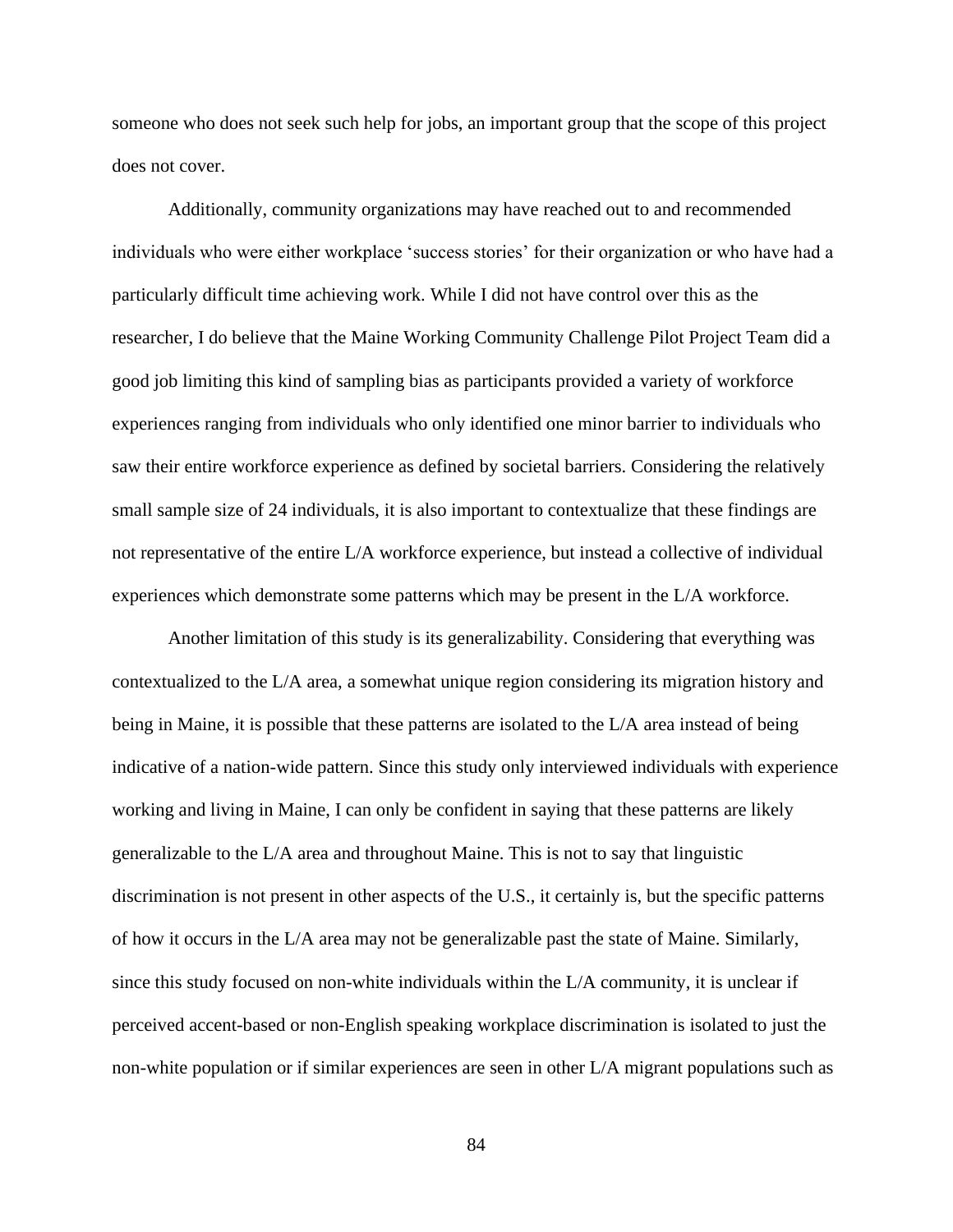Franco-Canadians. While the raciolinguistic perspective and intersectionality would suggest that the experience of linguistic discrimination in the workplace is different for non-white individuals than white ones, since white individuals were not interviewed, it is impossible to say for certain in the L/A area. Lastly, generalizability can also be limited by the virtue of L/A employers not being interviewed or surveyed, only workers. Thus, this thesis can only make claims about the L/A workplace and its employers based on employee perceptions.

Considering these limitations, there are many opportunities for further research. A couple of questions for further research include:

- Is linguistic-based discrimination isolated to L/A's non-white migrant population or do groups like Franco-Canadians, who once did experience linguistic-based discrimination, also experience it in the L/A workplace?
- What is the employer's perspective on linguistic-based discrimination? Do L/A employers see themselves as discriminating against those they perceived to speak with an African accent or an English language barrier?
- Are perceived African accents the only accent which experience stigmatization in the L/A workplace, or are there others?
- Are these patterns of linguistic discrimination seen in other U.S. communities which have a large non-white migrant population, especially African migrant populations?

While there are many exciting avenues to develop this research further, I believe that this research in its current form provides an important perspective to the on-going discussion in the L/A area and U.S. of how migrants, particularly Black, African migrants, are being integrated or prevented from entering the U.S. workplace. This research provides a look into how perceived linguistic features such as accent and English language proficiency become tools for proliferating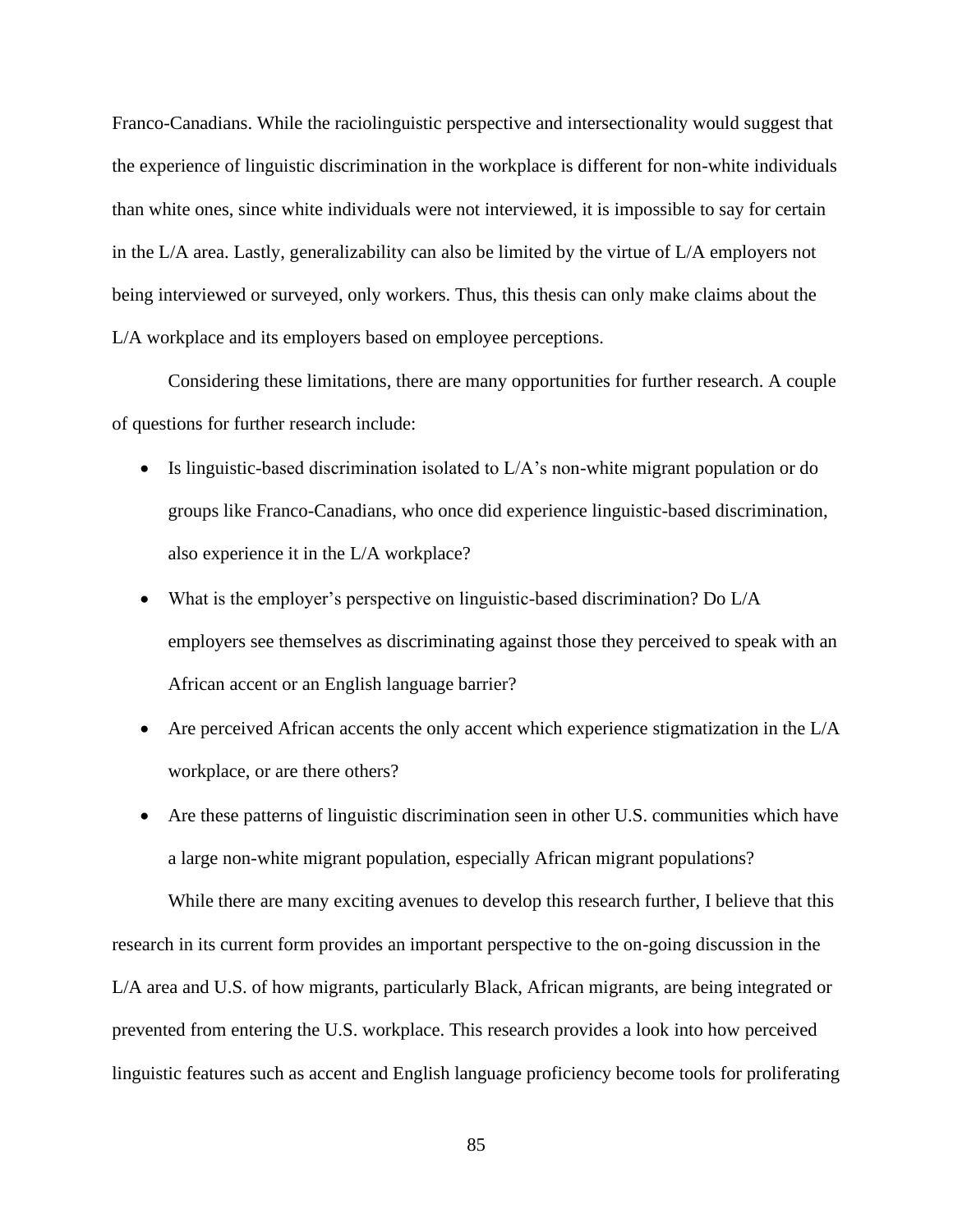workplace white supremacy. Considering this identification of a pattern of raciolinguistics within the L/A workplace, it is important to consider how it can be used as a tool to locally deconstruct white supremacy within the L/A workplace. To do this, I will imagine this deconstruction from a denaturalization perspective, identifying how employers can structurally dismantle linguistic discrimination in the L/A workplace.

Deconstructing white supremacy in the workplace is a monumental task, however through concerted effort in the L/A community, I believe it can be done or at least begun. Aysa Gray (2019) provides a good framework to begin this process of deconstructing white supremacy in the workplace. In her Stanford Social Innovation Review article, she lays out the following framework, stating:

I've come up with an initial framework for equitable workplace standards. It allows workers from ethnic and racial backgrounds to co-create shared work environments based on the following tenets that elevate historically marginalized people:

- 1. Do seek out renowned process facilitators to foster awareness of implicit bias and white supremacy culture in professional, managerial, and workplace cultures.
- 2. Don't expect a one-time implicit bias workshop or panel to undo years of inequity. Do ongoing work with consultants who specialize in white supremacy culture to create human resources policies and procedures that at a minimum: embrace cultural differences in dress, speech, and work style; evaluate traditionally accepted professional tenets of workplace success, such as timeliness, schedules, leadership style, and work style; center traditionally marginalized voices in assessments; and examine hiring, firing, promotion practices, and work culture in real time. Don't expect this work to be cheap or quick (Gray 2019).

I like this framework a lot as it recognizes the time, thought, care, and intention it takes to

create meaningful structural changes away from white supremacy within the U.S. workplace.

Utilizing this framework, we can begin to imagine a process for deconstructing patterns of

linguistic discrimination within the L/A workplace. The first step would be to make entities in

the community aware of the presence of linguistic discrimination. This can be done through

further research but also public presentations about these patterns in an accessible format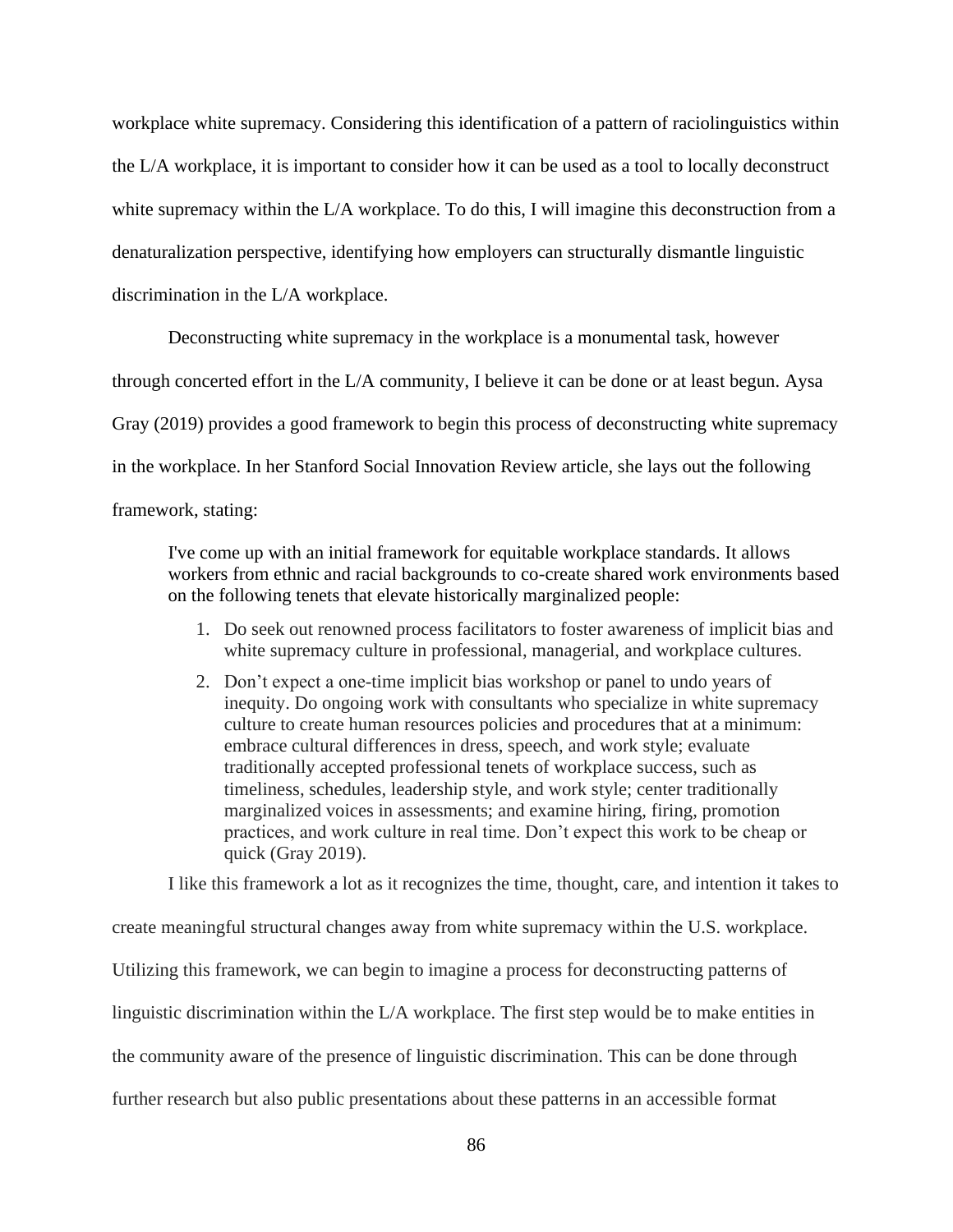available to all community members. With increased public knowledge, the first step of the framework can begin to be accomplished. Facilitators could come from many sources, for example, it could be job access focused NGOs, employer sought out consultants, or a city government hired group who could offer services to a variety of L/A workplaces. Regardless of the source, it is crucial that this burden does not fall upon impacted members of the community unless they actively want to be in a consulting role, receiving compensation for their efforts and time.

With consultation, workplaces can begin to develop human resource policies that combat workplace white supremacy. In addition to what Gray (2019) lists as required within these policies, the context of linguistic discrimination of non-white migrants also needs to be addressed. This can be done through creating workplace policies which recognize and properly value linguistic differences in the L/A community, deconstructing the harmful notion of them being deficits (Hunter and Robinson 2016). In doing this, it is important to recognize once again that the linguistic features of a person are perceived and thus labeled upon people by other individuals and institutions. Consequently, any workplace policies instituted must not take for fact the ways an individual's linguistic ability or sound becomes perceived and thus intertwined with specific identities, instead finding ways to mitigate and prevent the harmful impacts which come from these perceptions (Rosa 2019). While I am not an expert on how this may be done, based on my research findings I would suggest policies which:

- Assess how much English language fluency is truly needed to work a position
- Allow for free and easy access to translation services for employees not fluent in English
- Recognize and increase the pay of multilingual employees who are willing to provide translation services on the job to employees who do not speak English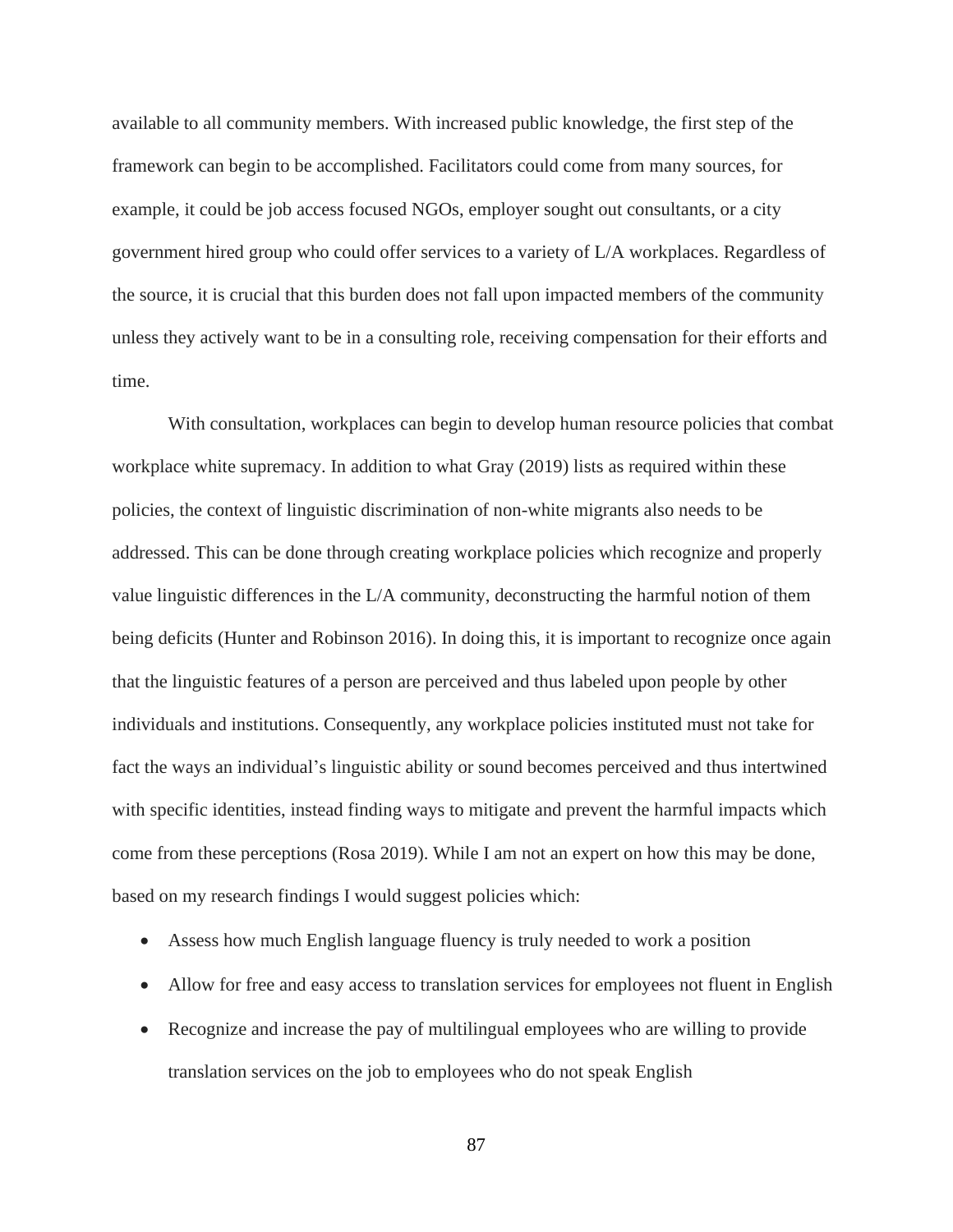- Require that all workplace materials be translated into locally spoken languages such as French, Somali, English, and Portuguese
- Conduct regular, internal assessments of how employees perceived to have an African accents or English language barrier are treated and progressed through the workplace compared to those with 'American' sounding accent and/or are perceived fluent English speakers
- Protect employees against linguistically intolerant clients/customers
- Treat linguistic discrimination on the same level as other forms of discrimination fully protected in the Civil Rights Act.

While this process of structural change is admittedly lofty and oversimplified, the recognition and deconstruction of linguistic discrimination within the L/A workplace is an important step in dismantling white supremacy within the community. Non-white individuals, especially non-white migrants, do not face workplace barriers out of a lack of effort, despite what some community narratives may suggest. Instead, the proliferation of white supremacy in the workplace has been valued over the full utilization of the immense skills and talent which non-white individuals can provide to the L/A workplace. Until linguistic discrimination, among other forms of workplace discrimination, are addressed, the L/A workforce will continue to suffer, losing out on the full benefits all members of the community can provide.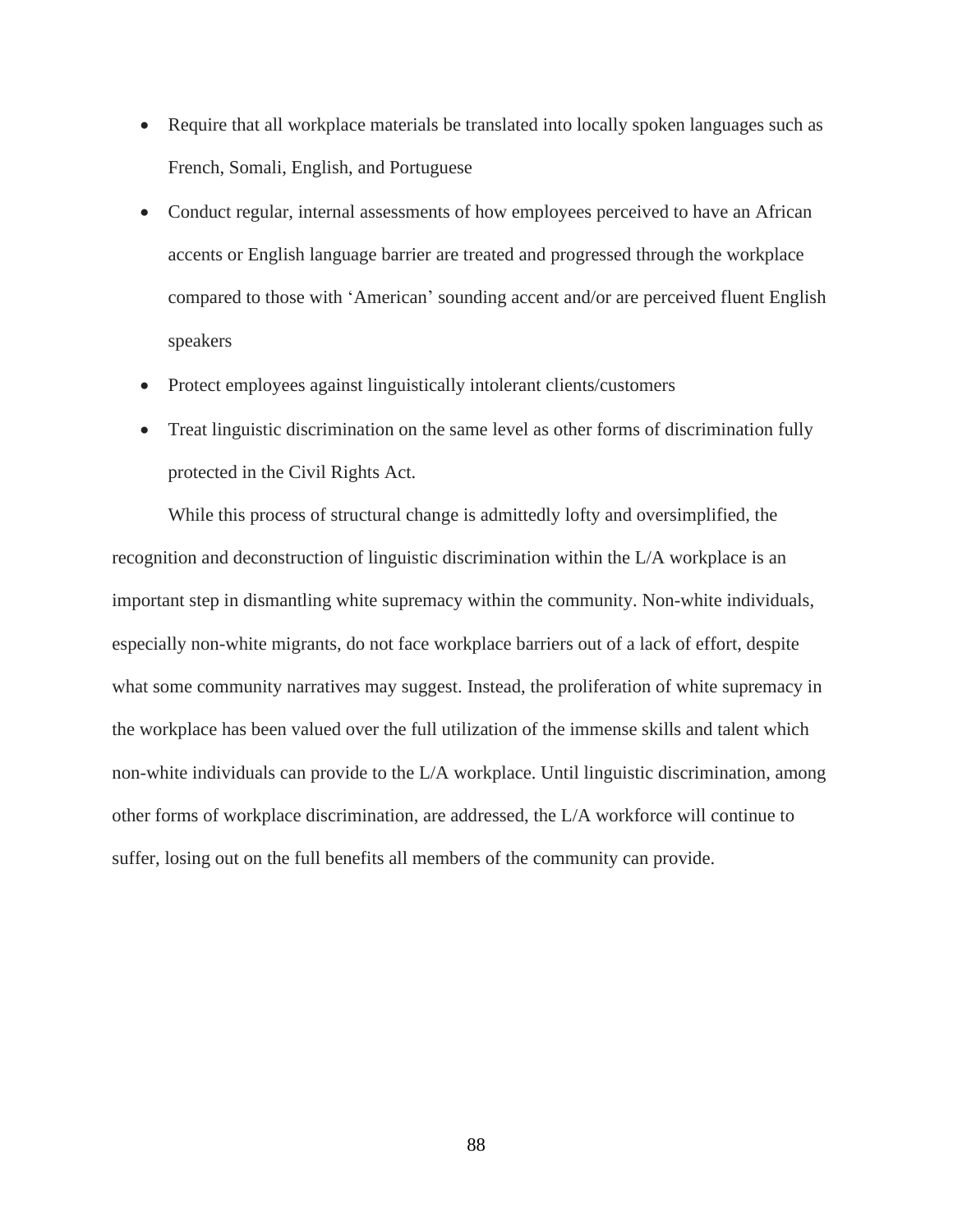### REFERENCES

- Ahlberg, Beth M., Sarah Hamed, Suruchi Thapar-Björkert, and Hannah Bradby. 2019. "Invisibility of Racism in the Global Neoliberal Era: Implications for Researching Racism in Healthcare" *Frontiers in Sociology* 4:1-9.
- Ali, Samira, Carolina Ohls, Gary Parker, & Robert Walker. 2018. "Rationalizing poverty in New York: Tales from the middle class." *Journal of Poverty*. 22(4):10-333.
- Ansley, France L. 1997. "White Supremacy (And What We Should Do about It)." P. 592-595 in *Critical White Studies: Looking Behind the Mirror* edited by R. Delgado & J. Stefancic. Philadelphia: Temple University Press.
- Baugh, John. 2002. "Linguistic profiling." P. 155-168 in *Black Linguistics: Language, Society and Politics in Africa and the Americas* edited by S. Makoni, G. Smitherman, A. Ball, and A. Spears. London: Routledge.
- Belluck, Pam. 2002. "Mixed Welcome as Somalis Settle in a Maine City." Retrieved February 21, 2022 (https://www.nytimes.com/2002/10/15/us/mixed-welcome-as-somalis-settle-ina-maine-city.html).
- Bertrand, Marianne, and Sendhil Mullainathan. 2003. *Are Emily and Greg More Employable Than Lakisha and Jamal? A Field Experiment on Labor Market Discrimination*. Boston: National Bureau of Economic Research. Retrieved September 9,

2021(https://www.nber.org/system/files/working\_papers/w9873/w9873.pdf).

- Besteman, Catherine. 2016. *Making Refuge: Somali Bantu Refugees and Lewiston, Maine*. Durham: Duke University Press.
- Bhutta, Neil, Andrew C. Chang, Lisa J. Dettling, and Joanne W. Hsu. 2020. "Disparities in Wealth by Race and Ethnicity in the 2019 Survey of Consumer Finance." Retrieved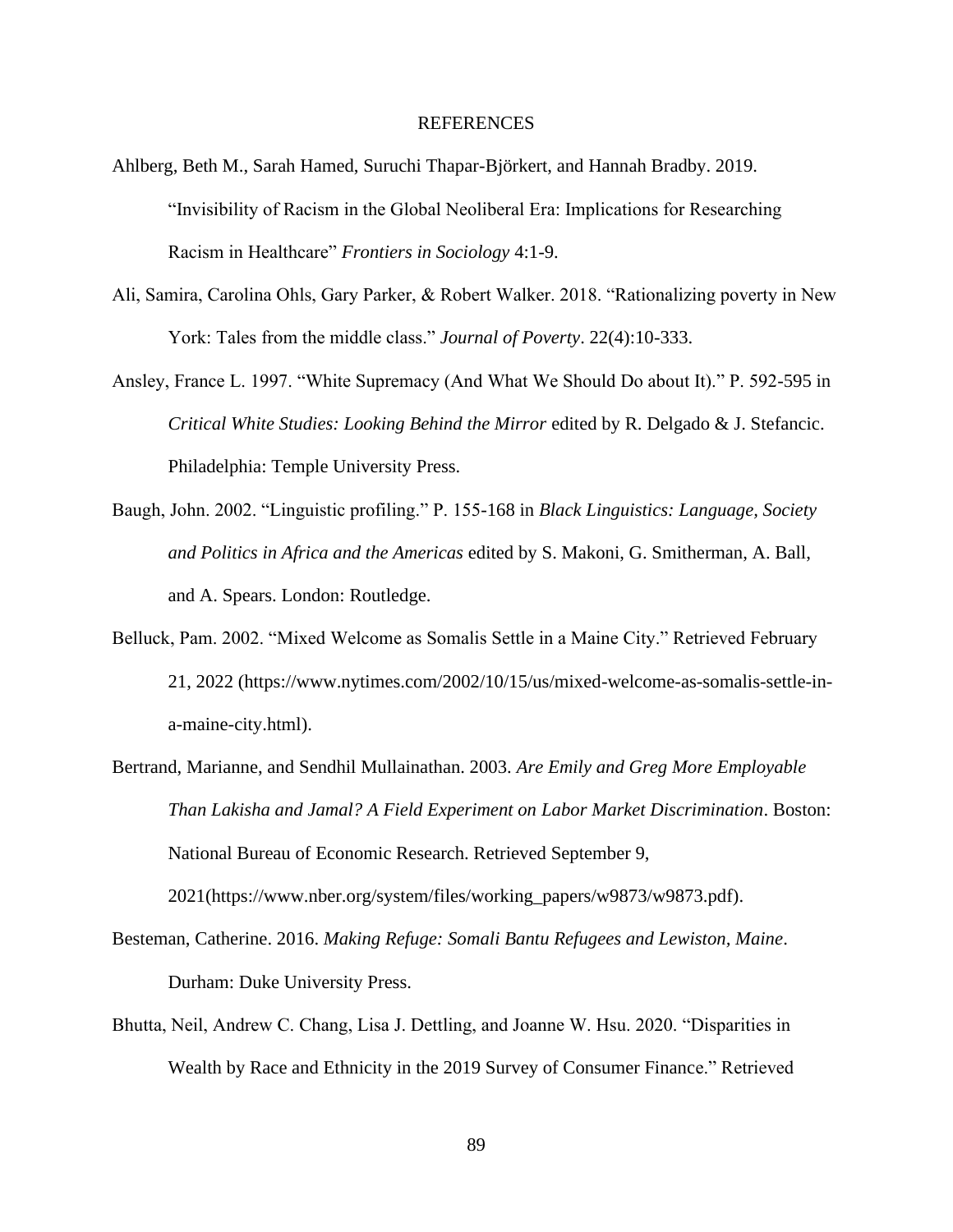October 21, 2021 (https://www.federalreserve.gov/econres/notes/feds-notes/disparitiesin-wealth-by-race-and-ethnicity-in-the-2019-survey-of-consumer-finances-20200928.htm).

- Bonilla-Silva, Eduardo. 2017. *Racism without Racists: Color-Blind Racism and the Persistence of Racial Inequality in America*. Lanham: Rowman & Littlefield Publishers.
- Brezina, Timothy. 1996. "Teaching Inequality: A Simple Counterfactual Exercise." *Teaching Sociology*. 24(2):218-224.
- Cambridge Assessment English. 2016. "English at Work." Retrieved March 21, 2022 (http://englishatwork.cambridgeenglish.org/).
- Canagarajah, Suresh. 2020. "Transnational work, translingual practices, and interactional sociolinguistics." *Journal of Sociolinguistics* 24:555-573.
- Cech, Erin A., and Sofia Hiltner. 2022. "Unsettled Employment, Reshuffled Priorities? Career Prioritization among College-Educated Workers Facing Employment Instability during COVID-19." *Socius: Sociological Research for a Dynamic World* 8:1-13.
- Census Reporter. 2019. "Lewiston-Auburn, ME Metro Area." Retrieved February 21, 2022 (https://censusreporter.org/profiles/31000US30340-lewiston-auburn-me-metro-area/).
- City of Auburn. 1969. *Souvenir Historical Booklet*. Auburn: City of Auburn. Retrieved February 20, 2022 (https://www.auburnmaine.gov/CMSContent/100%20Year%20Book.pdf).

Corbey, Raymond. 1990. "RAYMOND CORBEY: WILDHEID EN BESCHAVING. DE EUROPESE VERBEELDING VAN AFRIKA." *Afrika Focus* 6(1):77-80.

Craemer, Thomas. 2015. "Estimating Slavery Reparations: Present Value Comparisons of Historical Multigenerational Reparations Policies." *Social Science Quarterly* 96(2):639- 655.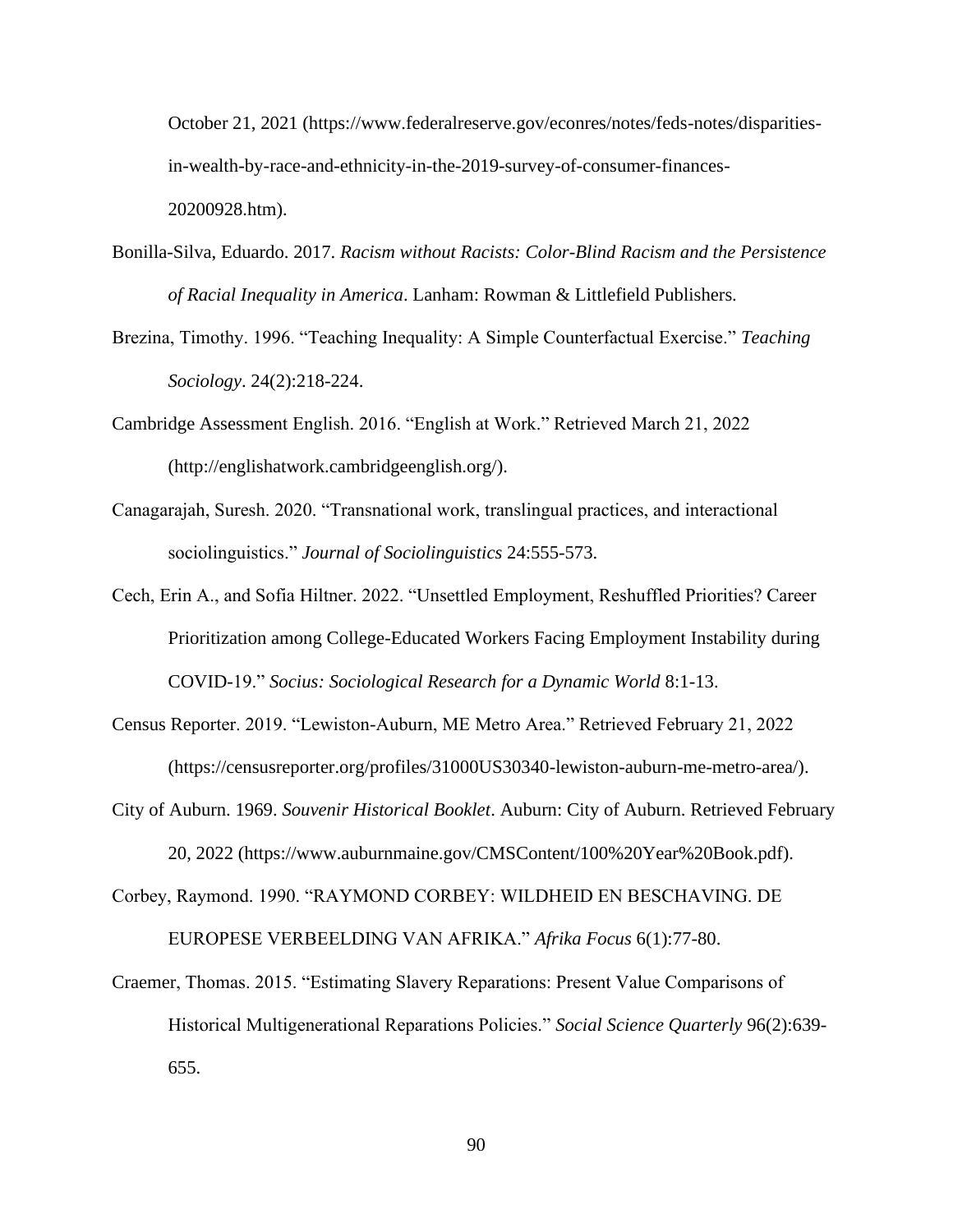- EEOC. 2016. "EEOC Enforcement Guidance on National Origin Discrimination." Retrieved February 2, 2022 (https://www.eeoc.gov/laws/guidance/eeoc-enforcement-guidancenational-origin-discrimination#\_Toc451518823).
- Eligon, John. 2017. "Does Race Matter in America's Most Diverse Zip Codes?" Retrieved March 14, 2022 (https://www.nytimes.com/2017/11/24/us/does-race-matter-in-americasmost-diverse-zip-codes.html).
- Elo, Imma T., Elizabeth Frankenberg, Romeo Gansey, and Duncan Thomas. 2015. "Africans in the American Labor Market." *Demography* 52(5):1513-1542.
- Eltis, David. 2001. "The Volume and Structure of the Transatlantic Slave Trade: A Reassessment." *The William and Mary Quarterly* 58(1):17-46.
- Flores, Nelson. 2020. "From academic language to language architecture: Challenging raciolinguistic ideologies in research and practice." *Theory Into Practice* 59(1):22-31.
- FRED. 2021. "Nonfarm Business Sector: Labor Productivity (Output per Hour) for All Employed Persons." Retrieved February 2, 2022 (https://fred.stlouisfed.org/series/OPHNFB).
- Galofaro, Claire. 2017. "How a community changed by refugees came to embrace Trump." Retrieved February 24, 2022 (https://apnews.com/article/us-news-ap-top-news-mainelewiston-donald-trump-7f2b534b80674596875980b9b6e701c9).
- Gray, Aysa. 2019. "The Bias of 'Professionalism' Standards." Retrieved February 27, 2022 (https://ssir.org/articles/entry/the\_bias\_of\_professionalism\_standards#).
- Gregg, Aaron. 2021. "In 2022, companies plan to give biggest raises in more than a decade." Retrieved February 5, 2022

(https://www.washingtonpost.com/business/2021/12/08/wages-2022-raises-inflation/).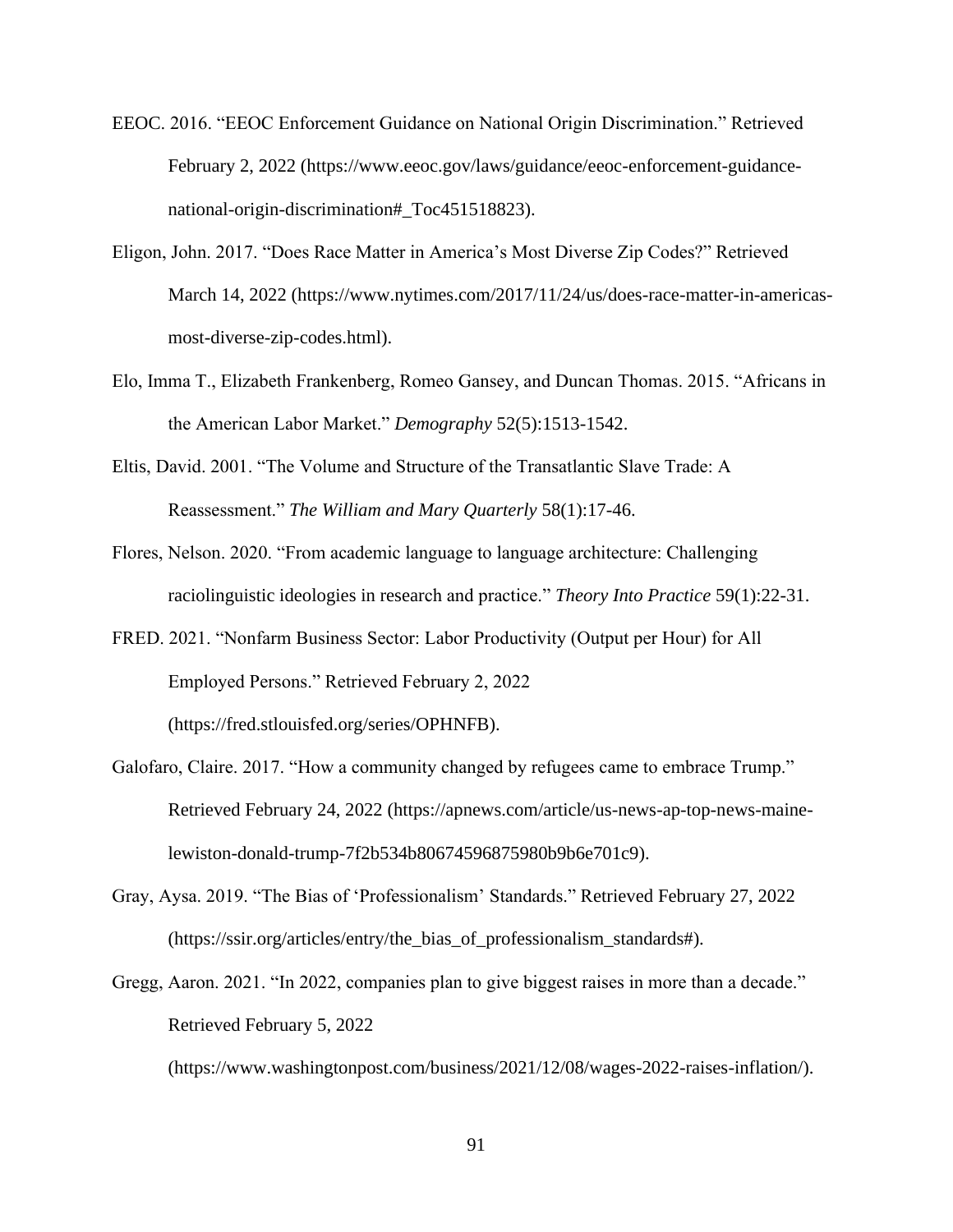- Hamilton, Tod G. 2019. *Immigration and the Remaking of Black America*. New York: Russell Sage Foundation.
- Harvard T.H. Chan School of Public Health. 2017. *Discrimination in America: Experiences and Views of African Americans*. Washington, D.C.: NPR. Retrieved September 9, 2021 (https://media.npr.org/assets/img/2017/10/23/discriminationpoll-african-americans.pdf).
- Helg, Aline. 2000. "Black Men, Racial Stereotyping, and Violence in the U.S. South and Cuba at the Turn of the Century." *Comparative Studies in Society and History* 42(3):576-604.
- Hogkin, Douglas I. 2022. "History of Lewiston." Retrieved February 20, 2022 (https://www.lewistonmaine.gov/421/History-of-Lewiston).
- Hunter, Marcus A. and Zandria F. Robinson. 2016. "The Sociology of Urban Black America." *Annual Review of Sociology* 42:385-405.
- Iheduru-Anderson, Kechi. 2020. "Accent bias: A barrier to Black African-born nurses seeking managerial and faculty positions in the United States." *Nursing Inquiry* 27:1-15.
- Jones, Carolyn, 2008. "Vallejo votes to declare Chapter 9 bankruptcy." Retrieved March 14, 2022 (https://www.sfgate.com/bayarea/article/Vallejo-votes-to-declare-Chapter-9 bankruptcy-3285168.php).
- Kalev, Alexandra. 2014. "How You Downsize Is Who You Downsize: Biased Formalization, Accountability, and Managerial Diversity." *American Sociological Review* 79(1):109- 135.
- Kalleberg, A. L. 2011. *Good jobs, Bad Jobs: The rise of polarized and precarious employment systems in the United States, 1970s-2000s*. New York, NY: Russell Sage Foundation. Retrieved October 21, 2021

(https://ebookcentral.proquest.com/lib/bates/detail.action?docID=4386936).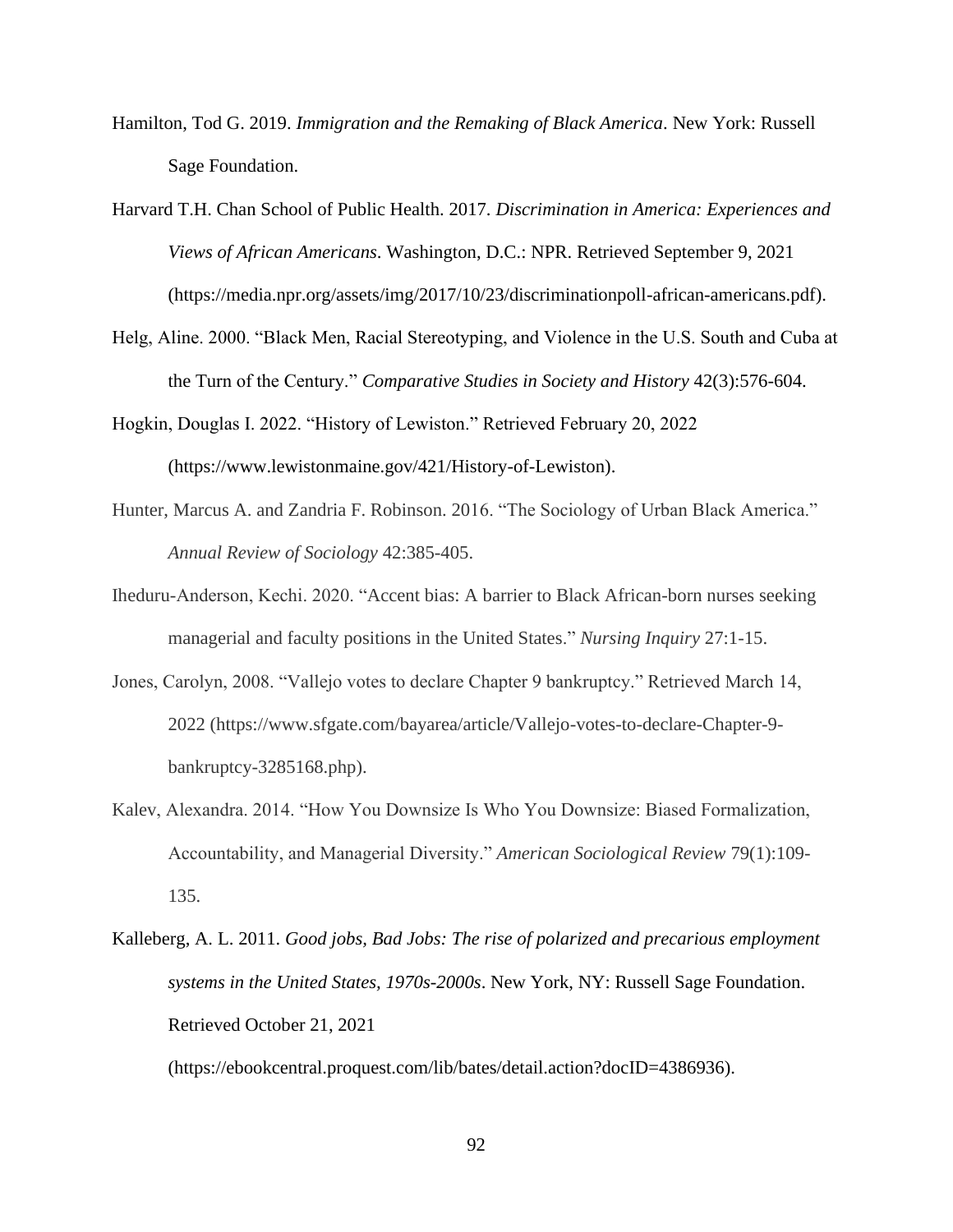- Kane, Emily. 2020. "Interdependence, Social Inclusion, Poverty, and Family Policy." P. 61-76 in *Feminist Research in Practice* edited by M. Kelly, and B. Gurr. Maryland: Rowman & Littlefield.
- Kane, Emily W. 2018. "Gender and Parenting." P. 393-404 in *Handbook of the Sociology of Gender*, edited by Barbara J. Risman and Carissa Froyum. Switzerland: Springer International Publishing.
- Kochhar, Rakesh. 2020. "Hispanic women, immigrants, young adults, those with less education hit hardest by COVID-19 job losses." Retrieved September 10, 2021 (https://www.pewresearch.org/fact-tank/2020/06/09/hispanic-women-immigrants-youngadults-those-with-less-education-hit-hardest-by-covid-19-job-losses/).
- Leamon, James S. 1976. *Historic Lewiston: A Textile City in Transition*. Auburn: Lewiston Historical Commission.
- Lee, Kibeom and Natalie J. Allen. 2002. "Organizational Citizenship Behavior and Workplace Deviance: The Role of Affect and Cognitions." *Journal of Applied Psychology*  87(1):131-142.
- Leong, Nancy. 2013. "Racial Capitalism." *Harvard Law Review* 126(8):2151-2226.
- Lippi-Green, Rosina. 2012. *English with an Accent: language, Ideology and Discrimination in the United States*. New York, NY: Taylor & Francis Group.
- Moron, Veronique and Bahuadin G. Mujtaba. 2018. "Helping Non-English Speakers Speak English in the Workplace." *American Journal of Education and Learning* 5(1):14-26.

Mudge, Stephanie L. 2008. "What is neo-liberalism?" *Socio-Economic Review* 6:703-731.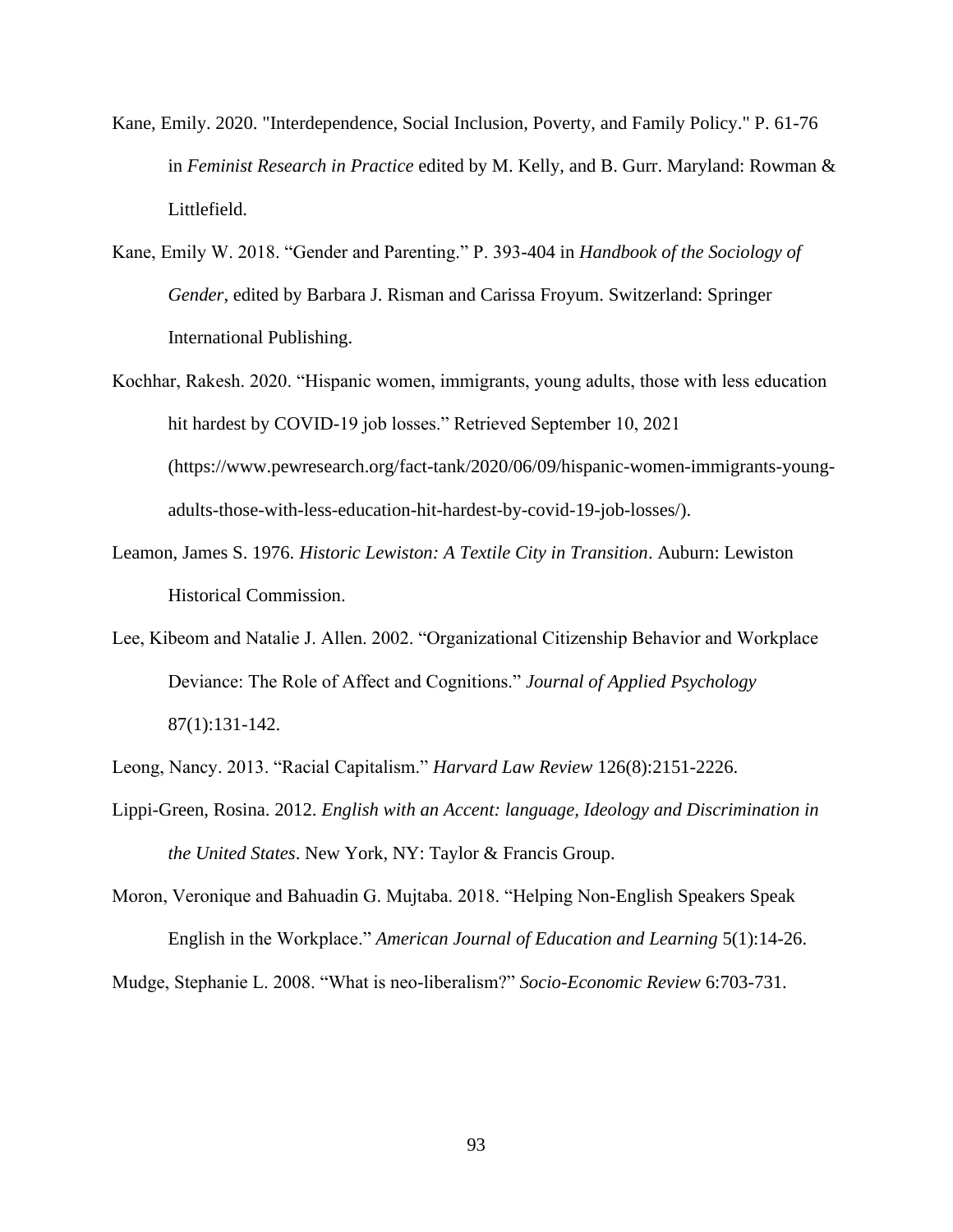- Murray, Nic. 2020. *Burnout Britain Overwork in an Age of Unemployment*. London: Compass. Retrieved February 2, 2022 (https://www.compassonline.org.uk/publications/burnoutbritain-overwork-in-an-age-of-unemployment/).
- Myall, James. 2022. "From French Canadians to Franco-Americans." Retrieved February 20, 2022 (https://www.mainememory.net/sitebuilder/site/2122/page/3514/display).

National Humanities Center. 2007. "Enslavement." Retrieved January 31, 2022

(http://nationalhumanitiescenter.org/pds/maai/enslavement/text5/text5read.htm).

- National Park Service. 2020. "Mare Island Naval Shipyard." Retrieved March 14, 2022 (https://www.nps.gov/places/mare-island-naval-shipyard.htm).
- Native Land Digital. 2021. "Territories N'dakina (Abenaki / Abénaquis)." Retrieved February 20, 2022 (https://native-land.ca/maps/territories/abenaki-abenaquis/).
- New American Economy. 2016. "Refugees and Immigrants Are of 'Critical Importance' to Maine's Economic Development, Says Lewiston's Deputy City Administrator." Retrieved February 20, 2022 (https://www.newamericaneconomy.org/feature/refugeesand-immigrants-are-of-critical-importance-to-maines-economic-development-sayslewistons-deputy-city-administrator/).
- OECD. 2020. "Hours worked." Retrieved February 2, 2022 (https://data.oecd.org/emp/hoursworked.htm).

(https://www.maine.gov/governor/mills/news/governor-mills-and-federal-reserve-bankboston-announce-375000-grants-through-working).

Office of Governor Janet T. Mills. 2022. "Governor Mills and Federal Reserve Bank of Boston Announce \$375,000 Grants Through Working Communities Challenge to Strengthen Rural Maine." Retrieved March 18, 2022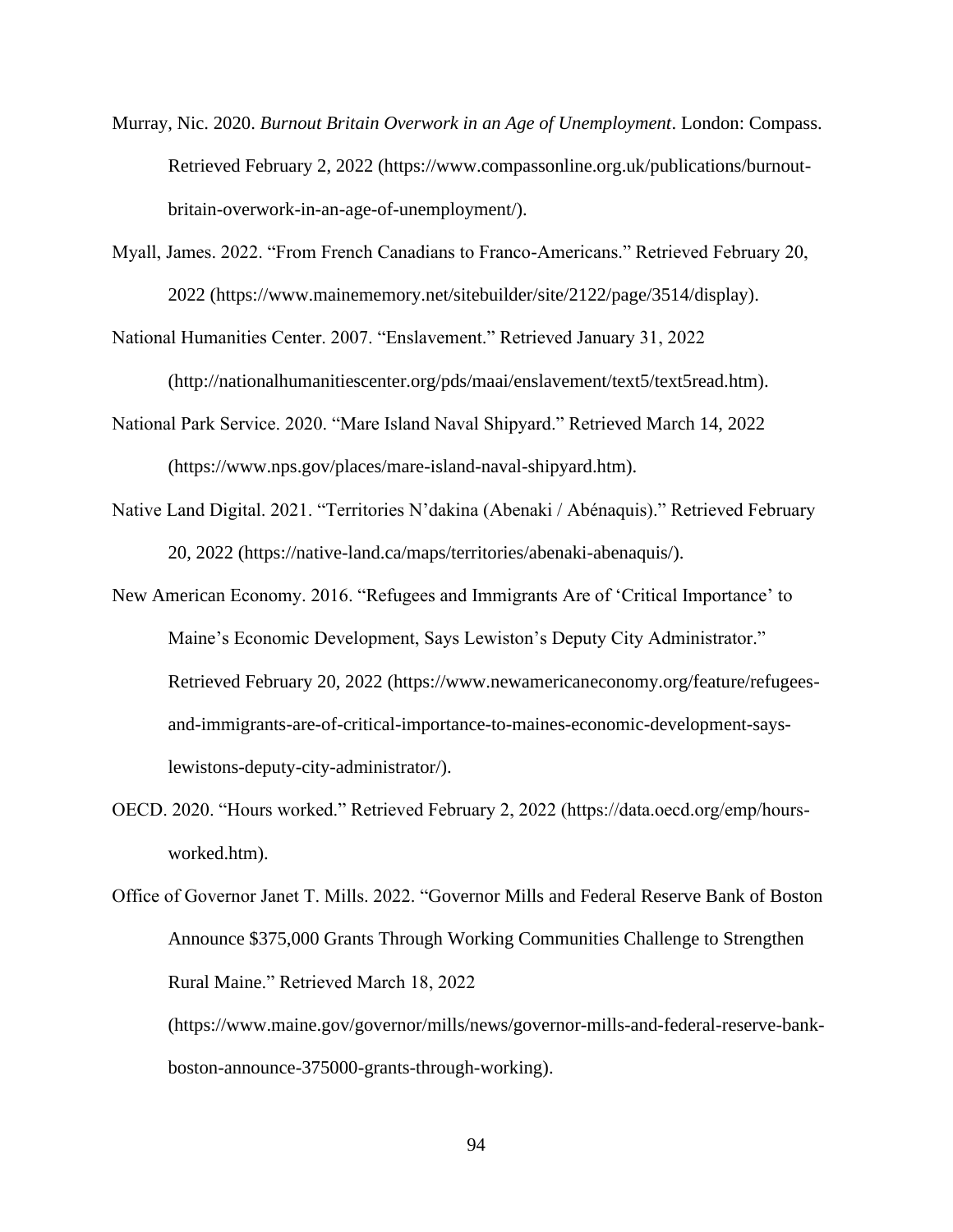Okun, Tema. 1999. "White Supremacy Culture." Retrieved March 15, 2022 (https://www.whitesupremacyculture.info/uploads/4/3/5/7/43579015/okun\_- \_white\_sup\_culture\_2020.pdf).

- Pager, Devah, Bruce Western, and Bart Bonikowski. 2009. "Discrimination in a Low-Wage Labor Market: A Field Experiment." *American Sociological Review* 74:777-799.
- Parker, Kim, Juliana Horowitz, and Brian Mahl. 2016. *On Views of Race and Inequality, Blacks and Whites Are Worlds Apart.* Washington, D.C.: Pew Research Center. Retrieved October 21, 2021 (https://www.pewresearch.org/social-trends/2016/06/27/on-views-ofrace-and-inequality-blacks-and-whites-are-worlds-apart/).
- Patten, Eileen. 2016. "Racial, gender wage gaps persist in U.S. despite some progress." Retrieved October 21, 2021 (https://www.pewresearch.org/fact-tank/2016/07/01/racialgender-wage-gaps-persist-in-u-s-despite-some-progress/).
- Ramjattan, Vijay A. 2019. "Raciolingustics and the aesthetic labourer." *Journal of Industrial Relations* 61(5):726-738.
- Randles, Jennifer M. 2013. "Repackaging the 'Package Deal.'" *Gender & Society* 27(6):864-888.
- Randles, Jennifer, and Kerry Woodward. 2018. "Learning to Labor, Love, and Live: Shaping the Good Neoliberal Citizen in State Work and Marriage Programs." *Sociological Perspectives* 61(1):39-56.
- Raymond, Laurier T. 2002. "A Letter to the Somali Community." Retrieved February 21, 2022 (https://www.immigrationshumancost.org/text/raymond.html).
- Reich et al. 1995. *Good for Business: Making Full Use of the Nation's Human Capital*. Washington, D.C.: Federal Glass Ceiling Commission. Retrieved October 22, 2021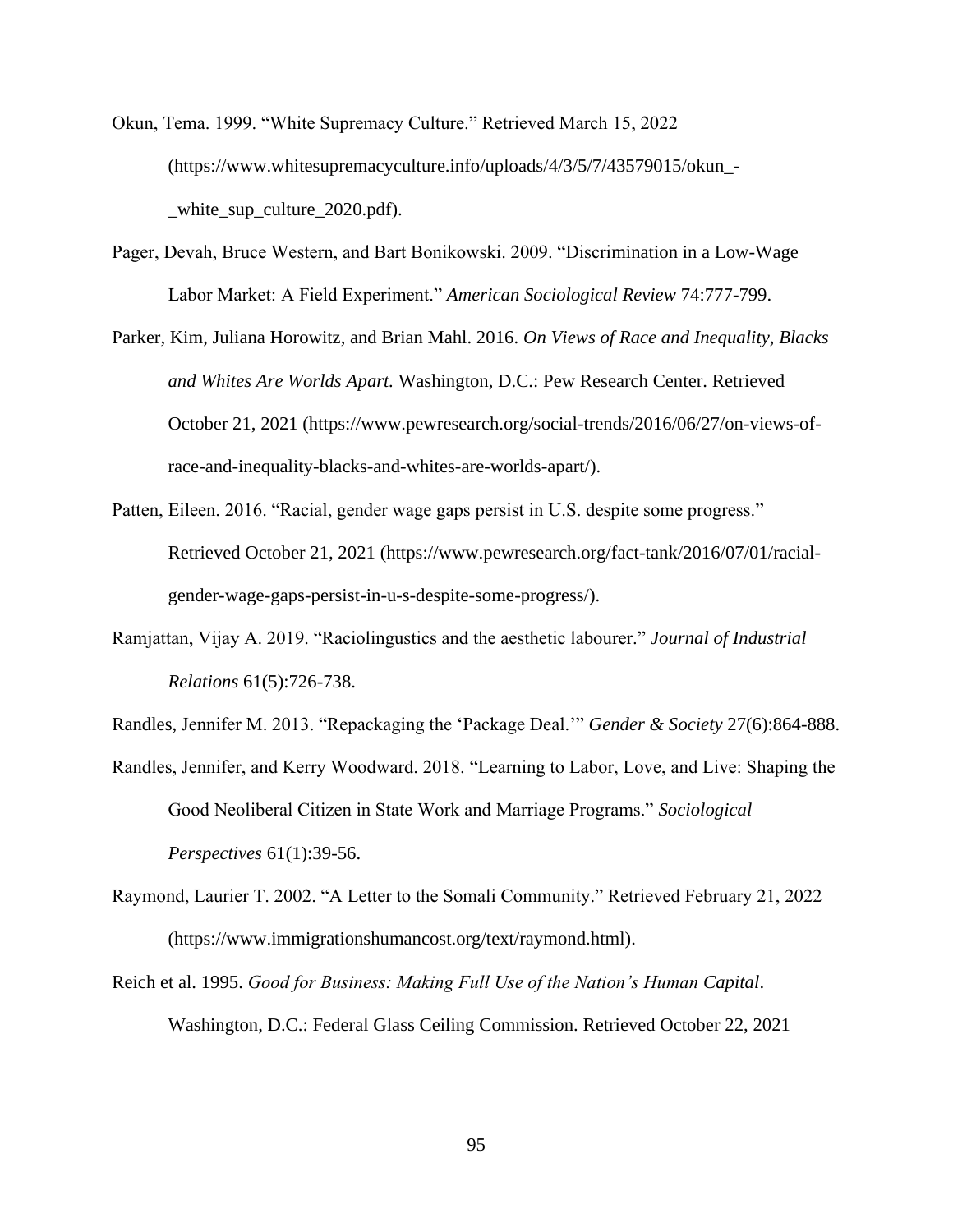(https://web.archive.org/web/20140810033848/http://www.dol.gov/oasam/programs/histo ry/reich/reports/ceiling.pdf).

- Rice, Andrew. 2021. "Lewiston awarded \$30 million Choice Neighborhoods redevelopment grant." Retrieved February 21, 2022 (https://www.sunjournal.com/2021/05/20/lewistonawarded-30-million-choice-neighborhoods-redevelopment-grant/).
- Riveria, Lauren A. 2012. "Hiring as Cultural Matching: The Case of Elite Professional Service Firms." *American Sociological Review* 77(6):999-1022.
- Roberts, Celia. 2010. "Language Socialization in the Workplace." *Annual Review of Applied Linguistics* 30:211-227.

Robinson, Cerdric J. 1983. *The Making of the Black Radical Tradition*. London: Zed Press.

- Rosa, Jonathan, and Nelson Flores. 2017. "Unsettling race and language: Toward a raciolinguistic perspective." *Language in Society* 46:621-647.
- Rosa, Jonathan. 2019. *Looking like a language, sounding like a race.* New York, NY: Oxford University Press.
- Rose, Max, and Frank R. Baumgartner. 2013. "Framing the Poor: Media Coverage and U.S. Poverty Policy, 1960–2008." *The Policy Studies Journal* 41(1):22-53.
- Rubin, Herbert J., and Irene Rubin. 2005. *QUALITATIVE INTERVIEWING: The Art of Hearing Data.* Thousand Oaks, CA: Pine Forge Press.
- Schmaus, Miriam, and Cornelia Kristen. 2021. "Foreign Accents in the Early Hiring Process: A Field Experiment on Accent-Related Ethnic Discrimination in Germany." *International Migration Review*:1-32.
- Sharp, David. 2019. "Mayor's racist text causes pain in Maine home to refugees." Retrieved February 21, 2022 (https://apnews.com/article/af606c2b56544a0e8c28629ca93c31b6).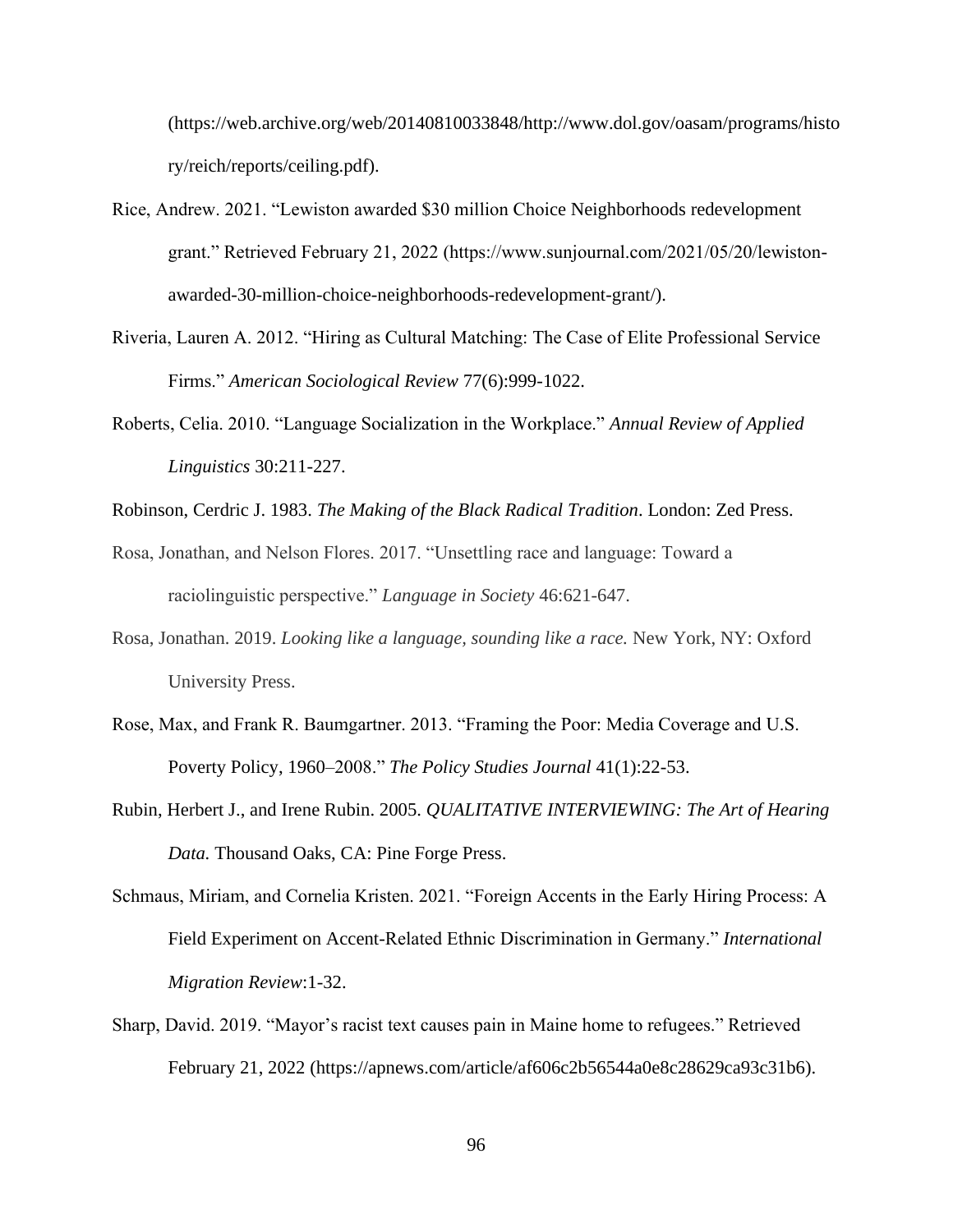- Shows, Carla and Naomi Gerstel. 2009. "Fathering, class, and gender: A Comparison of Physicians and Emergency Medical Technicians." *Gender & Society* 23(2):161–187.
- Shrider, Emily A., Melissa Kollar, Frances Chen and Jessica Semega. 2021. *Income and Poverty in the United States: 2020*. Washington, D.C: U.S. Census Bureau. Retrieved February 21, 2022 (https://www.census.gov/content/dam/Census/library/publications/2021/demo/p60-

273.pdf).

- Sicola, Laura. 2014. "Pronunciation, perception, and power: helping non-native English speakers find their voice in the workplace." *Voice and Speech Review* 8(2):207-211.
- Skelton, Kathryn. 2021. "Stronger than barriers: Lewiston-Auburn's immigrant community hustles, thrives with the help of local groups." Retrieved February 21, 2022 (https://www.sunjournal.com/2021/04/25/new-mainers-new-jobs/).
- SlaveVoyages. 2022. "Trans-Atlantic Slave Trade Estimates." Retrieved January 31, 2022 (https://www.slavevoyages.org/assessment/estimates).
- Stelzner, Mark, and Sven Beckert. 2021. *The Contribution of Enslaved Workers to Output and Growth in the Antebellum United States*. Washington DC: Washington Center for Equitable Growth. Retrieved January 29, 2022 (https://equitablegrowth.org/workingpapers/the-contribution-of-enslaved-workers-to-output-and-growth-in-the-antebellumunited-states/).
- Strand, Kerry, Sam Marullo, Nick Cutforth, Randy Stoecker, and Patrick Donohue. 2003. *Community-Based Research and Higher Education*. San Francisco: Jossey-Bass.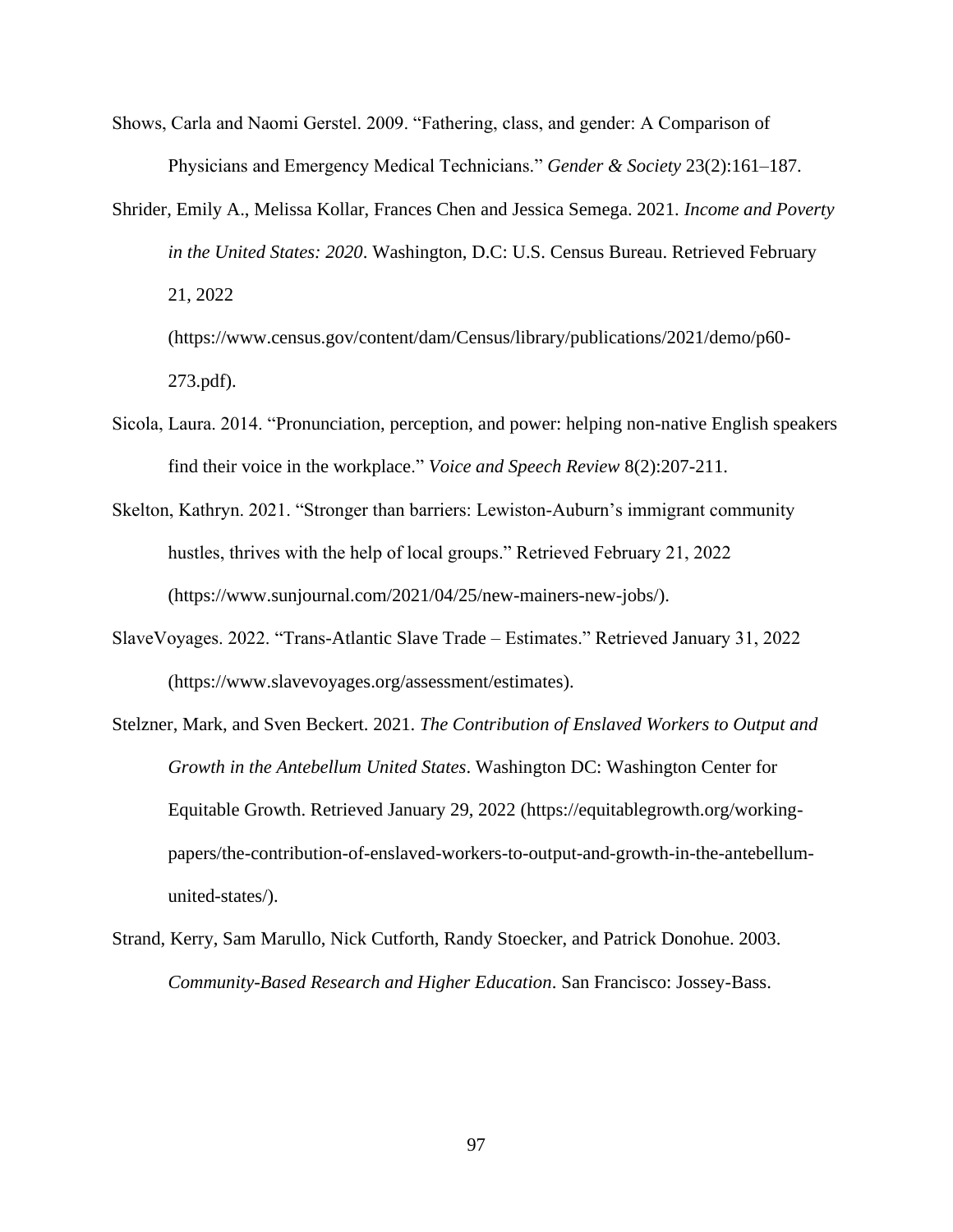- Tamir, Christine. 2022. "Key findings about Black immigrants in the U.S." Retrieved February 1, 2022 (https://www.pewresearch.org/fact-tank/2022/01/27/key-findings-about-blackimmigrants-in-the-u-s/).
- Tappe, Anneken. 2022. "A record number of Americans quit their jobs in 2021." Retrieved February 5, 2022 (https://www.cnn.com/2022/02/01/economy/us-job-openings-quitedecember/index.html).
- Telford, Luke and Briggs, Daniel. 2021. "Targets and overwork: Neoliberalism and the maximization of profitability from the workplace." *Capital & Class* 00(0):1-18.
- Tice, Lindsay. 2007. "Another side of Brent Matthews," Retrieved February 21, 2022 (https://www.sunjournal.com/2007/04/29/another-side-brent-matthews/).
- Tomaskovic-Devey, Donald. 2005. "Race and the Accumulation of Human Capital across the Career: A Theoretical Model and Fixed-Effects Application." *American Journal of Sociology* 111(1):58-89.
- Triana, Maria Del Carmen, Mevan Jayasinghe, and Jenna R. Pieper. 2015. "Perceived workplace racial discrimination and its correlates: A meta-analysis." *Journal of Organizational Behavior* 36:491-513.
- Udah, Hyacinth, Parlo Singh, and Susanna Chamberlain. 2019. "Settlement and employment outcomes of black African immigrants in Southeast Queensland, Australia." *Asian and Pacific Migration Journal* 29(1):53-74.
- U.S. Bureau of Labor Statistics. 2022a. "Job Openings and Labor Turnover Summary." Retrieved February 5, 2022 (https://www.bls.gov/news.release/jolts.nr0.htm).
- U.S. Bureau of Labor Statistics. 2022b. "Lewiston-Auburn, ME." Retrieved February 21, 2022 (https://www.bls.gov/eag/eag.me\_lewiston\_mn.htm).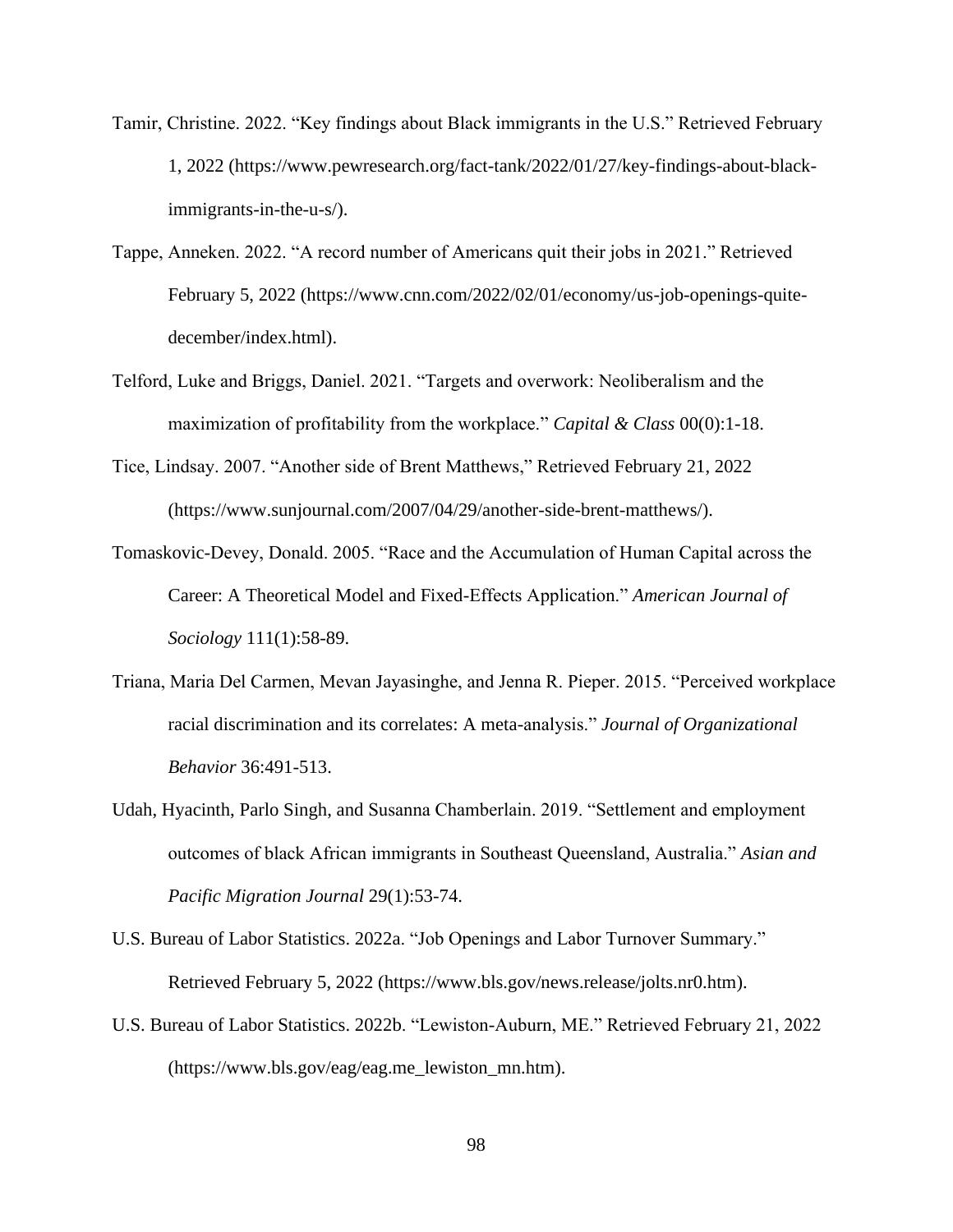- U.S. Bureau of Labor Statistics. 2019. "Average hours per day spent in selected activities on days worked by employment status and sex." Retrieved February 1, 2022 (https://www.bls.gov/charts/american-time-use/activity-by-work.htm).
- U.S. Census. 2020. "QuickFacts: Lewiston city, Maine; Auburn city, Maine." Retrieved February 21, 2022 (https://www.census.gov/quickfacts/fact/table/lewistoncitymaine,auburncitymaine/RHI22 5219).
- Wabanaki Alliance. 2022. "Who We Are." Retrieved February 20, 2022 (http://wabanakialliance.com/who-we-are/).
- Washuk, Bonnie. 2018. "Lewiston makes strides towards embracing its immigrant population." Retrieved February 21, 2022 (https://www.pressherald.com/2018/01/14/lewistonembraces-its-immigrant-population/).

Weller, Christian E. 2019. *African Americans Face Systemic Obstacles to Getting Good Jobs*. Washington, D.C.: Center for American Progress. Retrieved September 9, 2021 (https://cdn.americanprogress.org/content/uploads/2019/12/04094729/Black-Unemployment1.pdf?\_ga=2.146260916.1624756322.1631159486- 95535325.1631159486).

- Wiley, David S. 1991. "Academic Analysis and U.S. Policy-Making on Africa: Reflections and Conclusions." *Issue: A Journal of Opinion* 19(2):38-48.
- Williams, Bronwyn T. 2006a. "Pay Attention to the Man behind the Curtain: The Importance of Identity in Academic Writing." *Journal of Adolescent & Adult Literacy* 49(8):710-715.
- Williams, Christine L. 2021. "Life Support: The Problem of Working for a Living." *American Sociological Review* 86(2):191-200.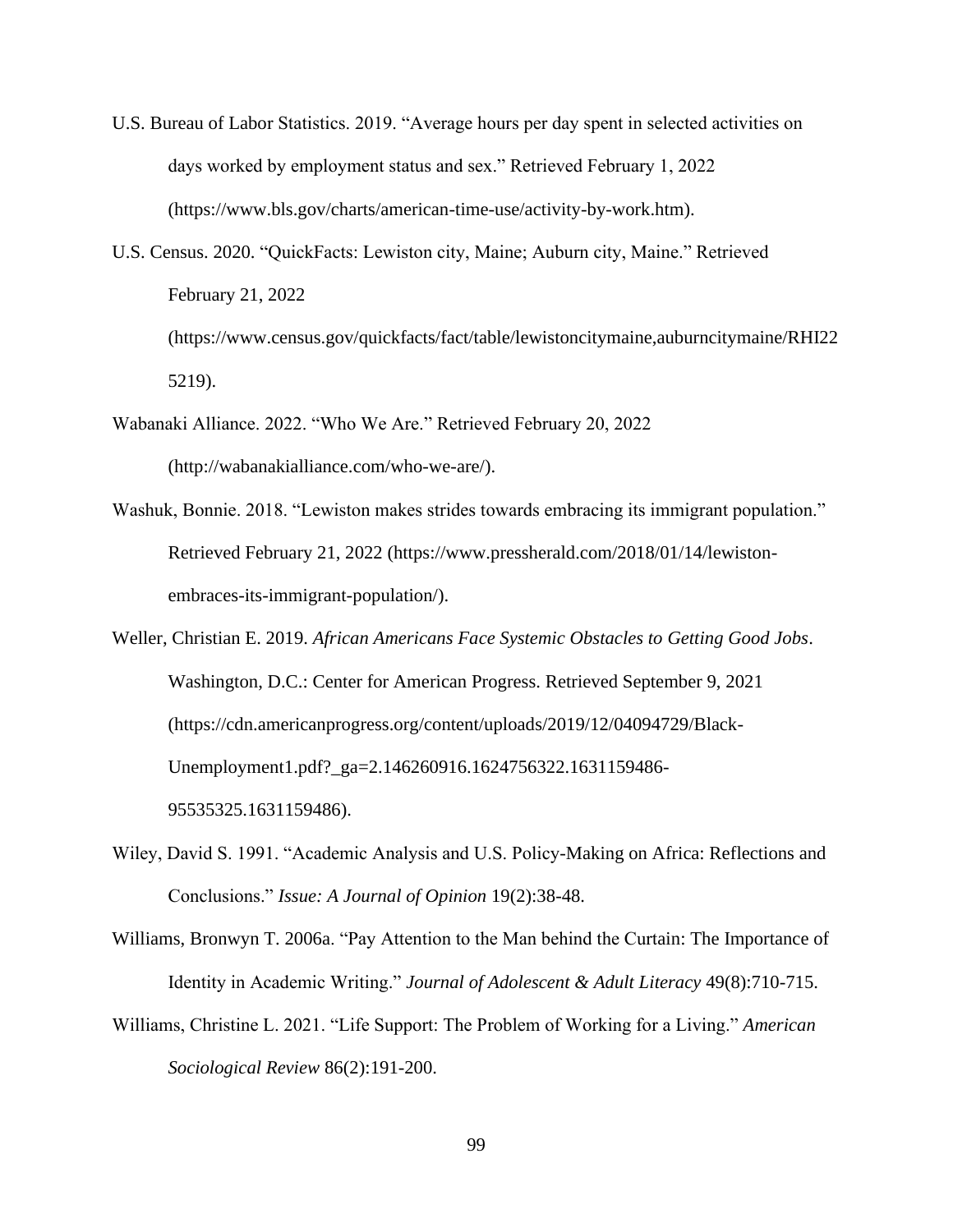- Williams, Christopher. 2006b. "FBI joins probe of pig incident at city mosque." Retrieved February 21, 2022 (https://www.sunjournal.com/2006/07/07/fbi-joins-probe-pig-incidentcity-mosque/).
- WIRED. 2021a. "Accent Expert Gives a Tour of U.S. Accents (Part One) | WIRED." YouTube Website. Retrieved February 22, 2022

(https://www.youtube.com/watch?v=H1KP4ztKK0A).

WIRED. 2021b. "Accent Expert Gives a Tour of U.S. Accents - (Part Two) | WIRED." YouTube Website. Retrieved February 22, 2022

(https://www.youtube.com/watch?v=IsE\_8j5RL3k).

- WorkingPlaces. 2022. "Working Communities Challenge: Maine." Retrieved February 21, 2022 (https://www.bostonfed.org/workingplaces/communities-challenge/maine.aspx).
- Zezima, Katie. 2006. "A Lone Man's Stunt Raises Broader Issues." Retrieved February 21, 2022 (https://www.nytimes.com/2006/09/05/us/05maine.html).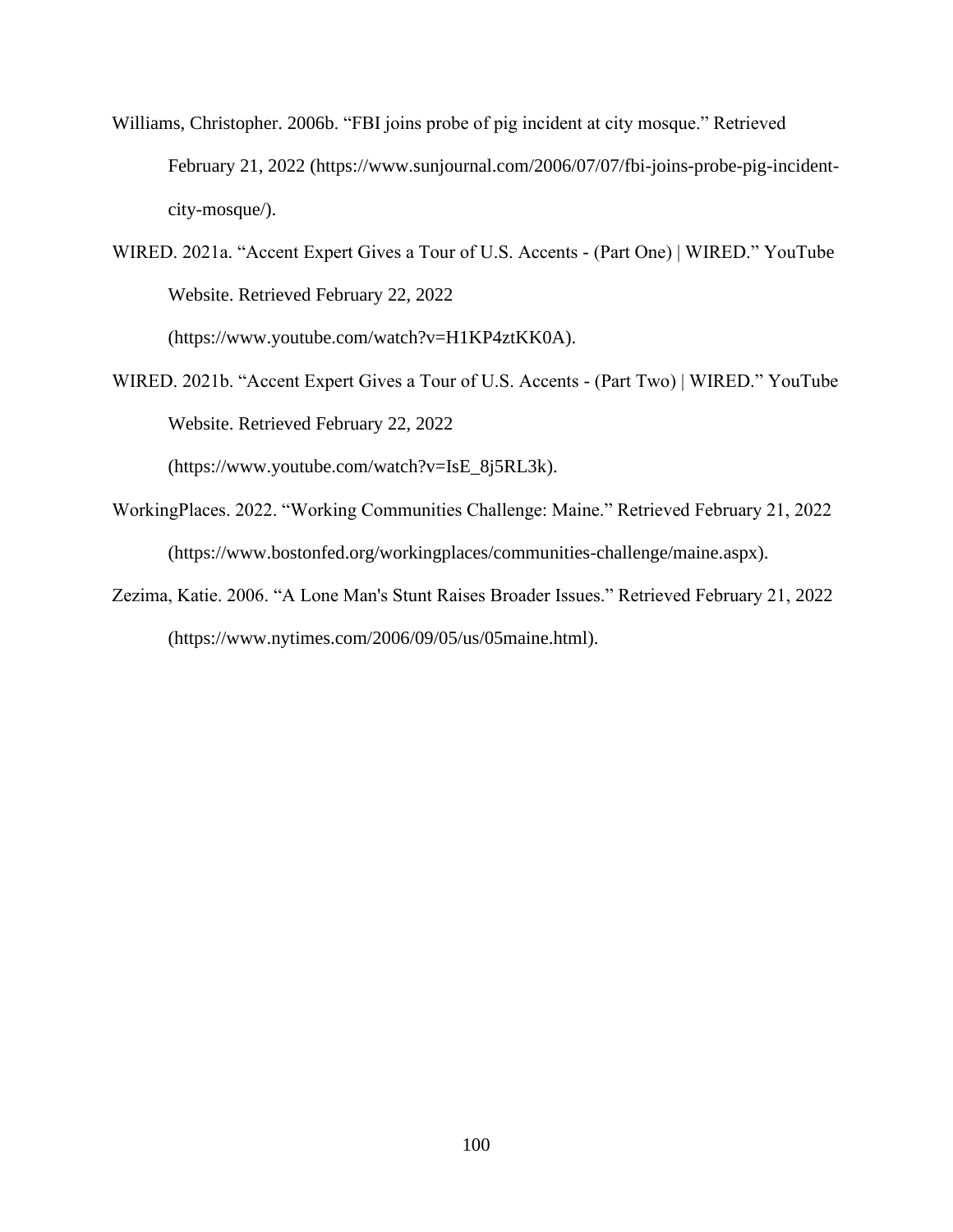# APPENDICES

# *Appendix A: Participant and Translator Consent Form*

### **INTERVIEW AGREEMENT**

As part of research for the Maine Working Communities Challenge Design Grant for L/A Working Communities Challenge Pilot Project Team and a Senior Sociology Thesis, at Bates College, I will be interviewing BIPOC members of the L/A community, learning about their workforce experience. Participating in this study carries the potential risk of unintentional breaches of personal confidential information along with the potential of becoming upset by talking about difficulties securing work. The potential benefits of participation include contributing to an increased knowledge of and support for BIPOC members of the L/A community within the workforce.

This form is designed to ensure that we talk about the procedures and standards for this interview, and that you have a chance to ask any questions you may have. An extra copy of this agreement will be left with you, and your interviewer will keep the signed copy.

#### OUTLINE OF PROCEDURES:

- Interviews will take approximately 90 minutes and 120 minutes if translation is required.
- Interviews will be audio-recorded and then transcribed by the researcher or a third-party transcription service. All personally identifying information will be redacted from the audio prior to transcription if a third-party service is used. After the interview recording has been transcribed, the digital audio file will be destroyed.
- You are welcome to skip any questions you would prefer not to answer, or to end the interview at any time if you decide you would like to do so.
- Confidentiality: We will ensure that the typed transcript for your interview will not contain your name or any other personally identifying information except a code number that we can use to keep track of the interviews. A record will be kept linking interviewee time slots and demographic information to code numbers, only to be viewed by the researcher and project advisor if necessary.
- In any presentations or written documents resulting from this research project, we will not use any identifying information. We may refer to quotes from your interview, but at no time will either your first name or last name or any other uniquely identifying information about your occupation, background, etc. be attached in any way.
- If you have any questions about the procedures now, your interviewer will be happy to answer them. If you have any questions later, please feel free to contact Ronan Goulden at Bates College, Student of the Department of Sociology (415-446-8427 o[r rgoulden@bates.edu\)](mailto:rgoulden@bates.edu).

COVID-19 STATEMENT: Due to the on-going COVID-19 pandemic, in-person interviews carry a heightened risk of COVID infection for yourself and others around you. Due to internet accessibility concerns, the comfort and confidential needs of this study, and the need for translation services for some participants, the decision has been made to hold interviews in-person with steps to mitigate the risk of contracting COVID-19. This includes wearing a mask, observing social distancing, ensuring adequate airflow within the interview space, and sanitizing the space and equipment after each interview. By signing this agreement, you acknowledge this risk and agree to these COVID procedures.

TO BE SIGNED BY THE PARTICIPANT: I have reviewed and understand these procedures.

 $\frac{1}{\sqrt{2\pi}}$ 

Signature date date date of the state date of the state date of the state date of the state date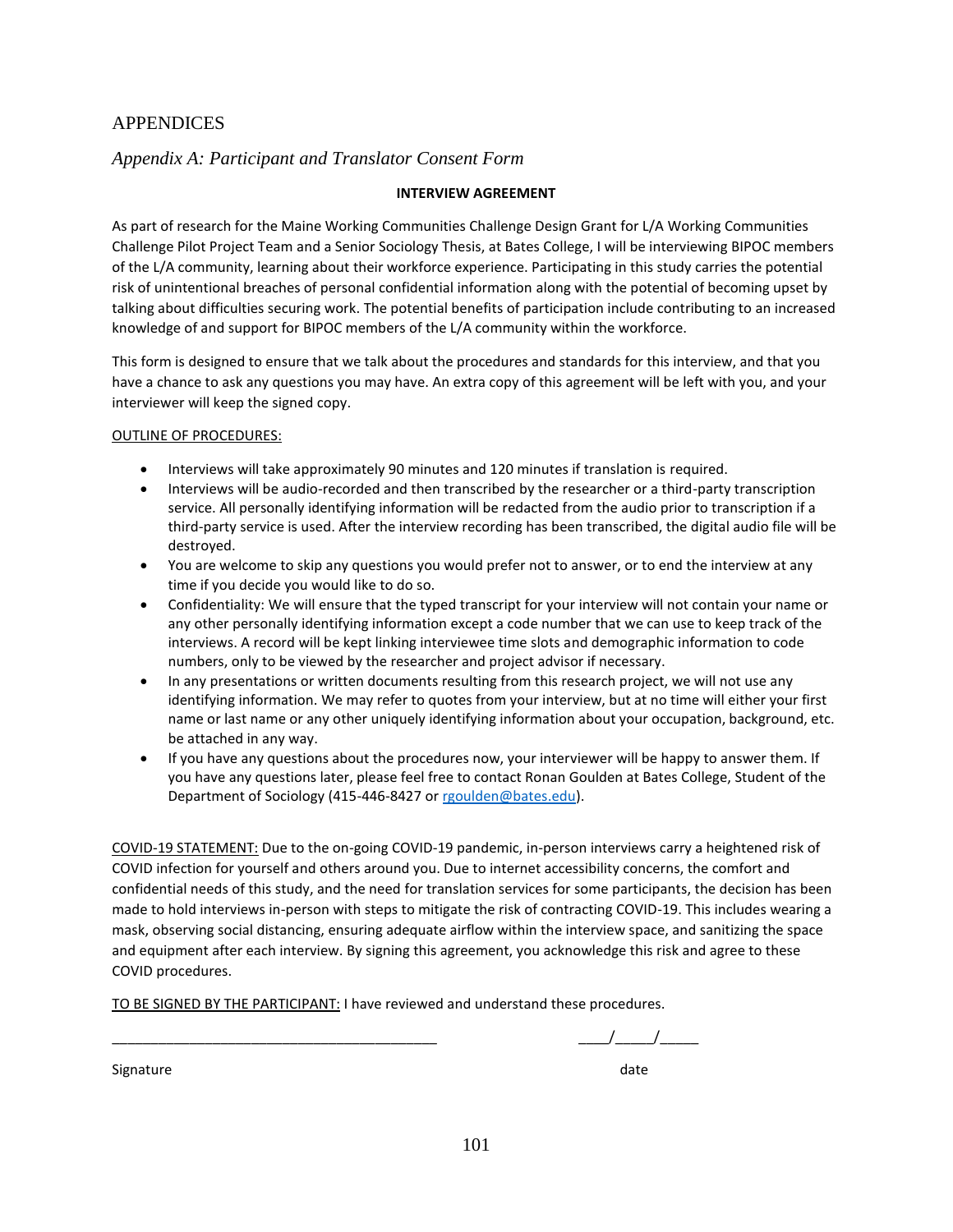TO BE SIGNED BY INTERVIEWER: I have discussed these procedures with the participant and will conduct the interview in accordance with them.

Signature date date and the set of the set of the set of the set of the set of the set of the set of the set o

# $\frac{1}{2}$   $\frac{1}{2}$   $\frac{1}{2}$

**INTERVIEW TRANSLATOR AGREEMENT**

As part of research for the Maine Working Communities Challenge Design Grant for L/A Working Communities Challenge Pilot Project Team and a Senior Sociology Thesis, at Bates College, I will be interviewing BIPOC members of the L/A community, learning about their workforce experience. By providing translation services, you are helping to tell the workforce stories which are often unheard in the Lewiston-Auburn community.

This form is designed to ensure that we talk about the procedures and standards for this interview, and that you have a chance to ask any questions you may have. An extra copy of this agreement will be left with you, and your interviewer will keep the signed copy.

### OUTLINE OF PROCEDURES AND STANDARDS FOR TRANSLATORS:

- Interviews will take approximately 120 minutes.
- Interviews will be audio-recorded and then transcribed by the researcher or a third-party transcription service. All personally identifying information will be redacted from the audio prior to transcription if a third-party service is used. After the interview recording has been transcribed, the digital audio file will be destroyed.
- Translators are expected to provide a word for word translation of both the researcher questions and the participant's response to the best of their ability. Translators should not abbreviate, summarize, or change interviewee responses.
- Confidentiality: It is expected that all translation provided by you today will be kept confidential. Anything discussed or any details about the interviewee should not be shared with anyone outside of the research team under any circumstance. We will ensure that your confidentiality is also protected by not sharing any details about yourself or translation services you provided.
- In any presentations or written documents resulting from this research project, we will not use any identifying information.
- If you have any questions about the procedures now, I will be happy to answer them. If you have any questions later, please feel free to contact Ronan Goulden at Bates College, Student of the Department of Sociology (415-446-8427 or [rgoulden@bates.edu\)](mailto:rgoulden@bates.edu).

COVID-19 STATEMENT: Due to the on-going COVID-19 pandemic, in-person interviews carry a heightened risk of COVID infection for yourself and others around you. Due to internet accessibility concerns, the comfort and confidential needs of this study, and the need for translation services for some participants, the decision has been made to hold interviews in-person with steps to mitigate the risk of contracting COVID-19. This includes wearing a mask, observing social distancing, ensuring adequate airflow within the interview space, and sanitizing the space and equipment after each interview. By signing this agreement, you acknowledge this risk and agree to these COVID procedures.

TO BE SIGNED BY THE TRANSLATOR: I have reviewed and understand these procedures. I agree to keep the confidentiality of the interview and interviewee as stated above.

 $\frac{1}{2}$  ,  $\frac{1}{2}$  ,  $\frac{1}{2}$  ,  $\frac{1}{2}$  ,  $\frac{1}{2}$  ,  $\frac{1}{2}$  ,  $\frac{1}{2}$  ,  $\frac{1}{2}$  ,  $\frac{1}{2}$  ,  $\frac{1}{2}$  ,  $\frac{1}{2}$  ,  $\frac{1}{2}$  ,  $\frac{1}{2}$  ,  $\frac{1}{2}$  ,  $\frac{1}{2}$  ,  $\frac{1}{2}$  ,  $\frac{1}{2}$  ,  $\frac{1}{2}$  ,  $\frac{1$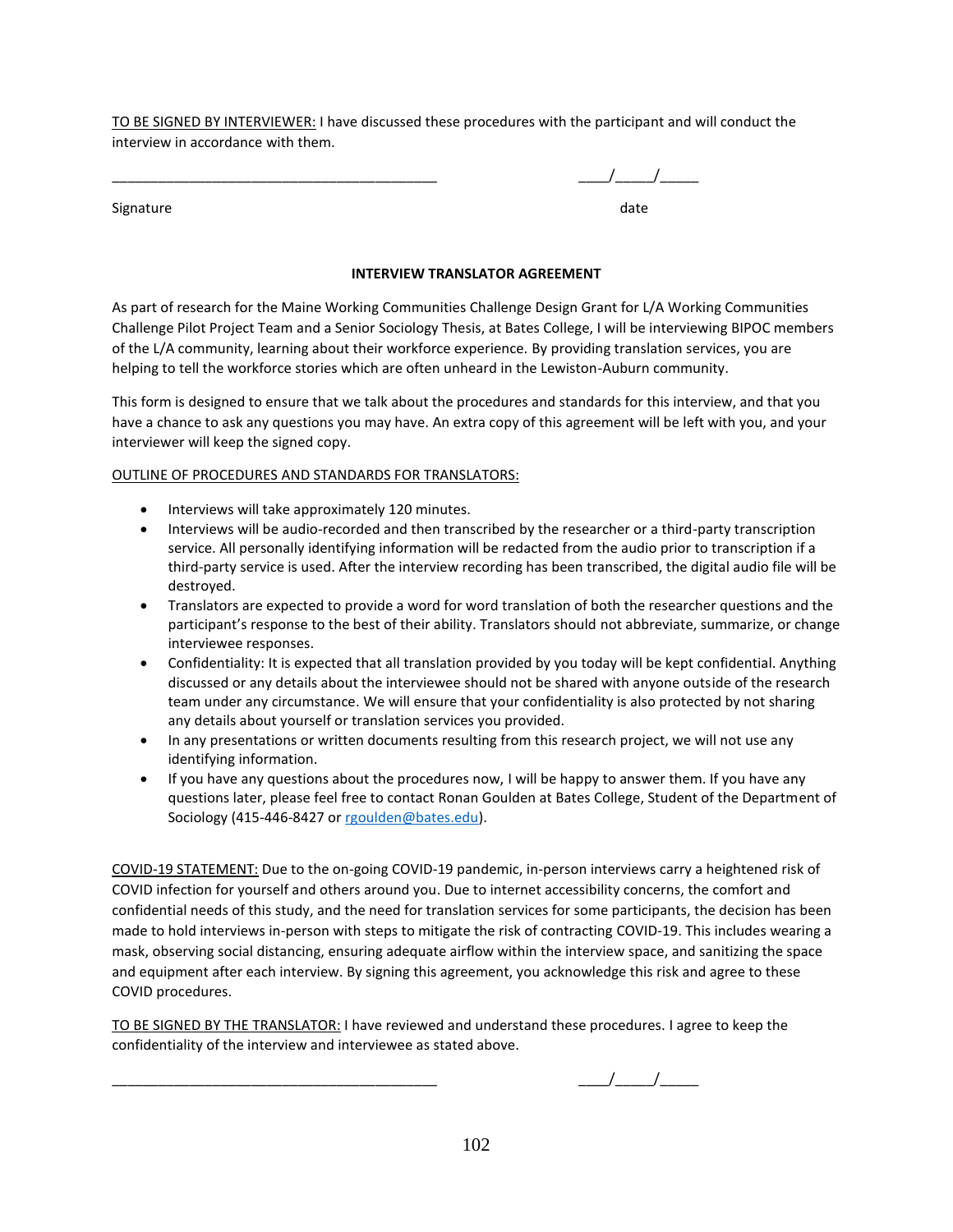### Signature date date of the control of the control of the control of the control of the control of the control of the control of the control of the control of the control of the control of the control of the control of the

TO BE SIGNED BY INTERVIEWER: I have discussed these procedures with the translator and will conduct the interview in accordance with them.

Signature date date of the control of the control of the control of the control of the control of the control of the control of the control of the control of the control of the control of the control of the control of the

 $\frac{1}{2}$ 

*Appendix B: Interview Schedule*

## **Interview Questions:**

- 1. Can you describe your overall experience in finding or trying to find work?
- 2. As you think about your attempts to find work in this community or to advance your work goals, what obstacles or challenges did you face?
- 3. What resources, programs, other supports, or personal assets helped you?
- 4. Are there resources you wish you'd had?
- 5. Is there anything else you'd like to share about your experiences finding work or advancing in your work goals?

## **Demographic Questionnaire:**

Please answer the following questions to the best of your ability, you do not have to answer any question which you are not comfortable answering. These demographic questions are being asked to both ensure we are taking a representative sample of the L/A area but also to ensure that any future program can address the specific needs of certain members of the L/A Community.

- What would you describe as your racial and/or ethnic identity (Black, Latinx/e, White, Indigenous, etc)?
- What would you describe your gender identity to be (Male, Female, Non-binary etc)?
- How would you personally identify your socioeconomic status (in poverty, low-income, working-class, middle class, etc)?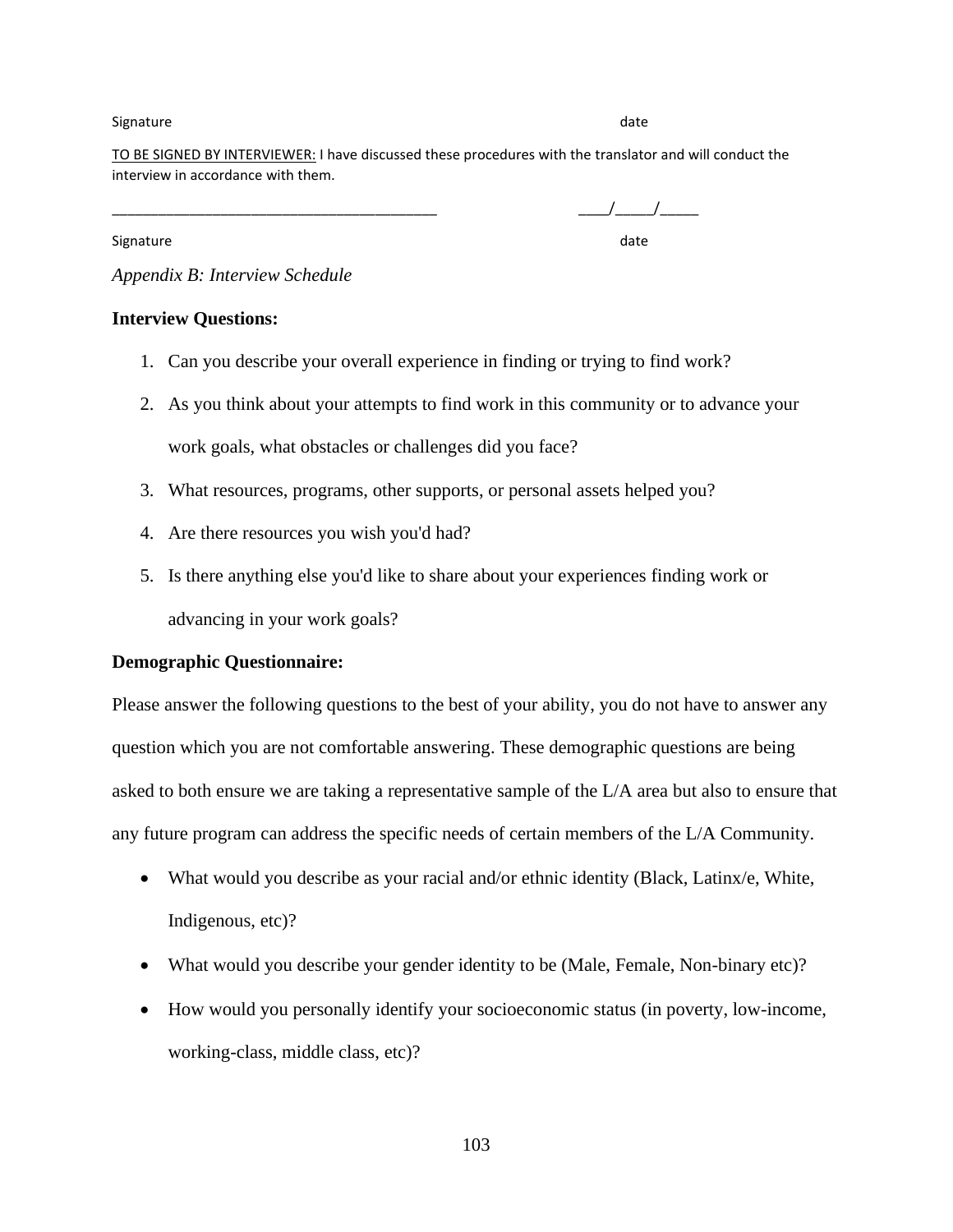- If you practice a religion, what religion do you practice (Islam, Christianity, Judaism, etc)?
- Do you experience any disabilities, cognitive or physical?
- What best describes your current U.S. Citizenship status (U.S. Citizen, Asylum Seeker, Undocumented, etc)?

## *Appendix C: Interview, Compensation, and Data Practices*

To ensure the comfort of participants and the security of their answers, a number of best practices were used. For the interview, participants were informed they can skip any question if they were uncomfortable with it or end the interview at any time with no consequence. During each interview, I asked some follow-up questions for clarification, often being inspired by my interview notes to ensure they were direct and on topic.

After completion of the interview schedule, participants were asked to provide basic demographic information about their race, ethnicity, religion, socioeconomic status, gender, and if they have a disability. The participants were then asked if they have any questions about the interview and were given two financial forms to fill out, one a W-2 and the other, an invoice form to ensure they received their \$200 compensation by mail. The \$200 worth of compensation, while a high amount, was decided on because the pilot project grant provided by the Maine Working Community Challenge stipulated that as much of the money as possible be invested into community members. These forms were put into a folder and processed by Community Concepts, a local community action agency. This ensured I did not see any of the personal information put on the financial forms.

To ensure confidentiality, each participant was assigned an individualized, randomly generated 4-digit code, such as INT5786 (Google Random Number Generator). This 4-digit code ensured that demographic details and interview time slots were separated from the transcripts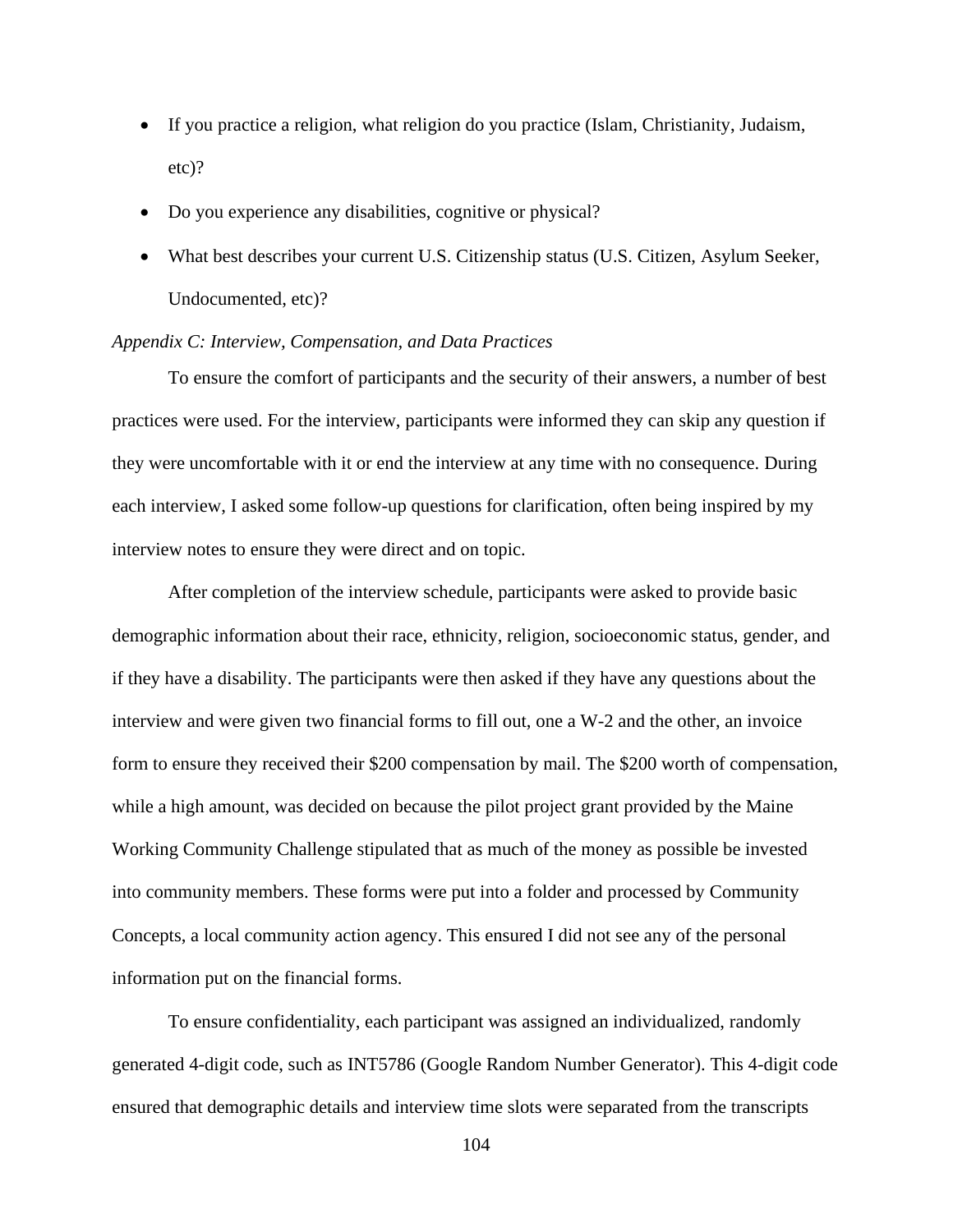while allowing them to be reidentified if needed when coding the data. All audio and written interview notes, consent forms, and interview schedule identification documents were titled with this code and kept in a password protected folder on my computer's hard drive. Only me and my advisors had access to this folder. Audio files were deidentified through manual editing in Audacity and then transcribed by a third-party transcription service Rev.com, utilizing funds from the Maine Working Communities Challenge Grant. After the transcription of the audio, it was checked for accuracy and then all audio files were deleted.

## *Appendix D: Survey Methodology and Reflections*

Originally, this project planned to use two methodologies. First was the interview, which was conducted in September 2021 and second was a follow up to this research in the form of an anonymous, online survey conducted during February-March of 2022. The survey method was chosen for this study as it has "versatility, efficiency, and generalizability" in its findings which would help to give confidence that the results from my interview research are generally applicable to the L/A area (Chambliss and Schutt 2016:140). The survey utilized a stratified sample of African migrants over 18 years old who have worked within the L/A area. Participants were recruited through digital distribution of the survey through various online platforms (such as email, social media, and websites) of collaborating community partners. To accommodate for the spread of the COVID-19 Omicron variant, the survey was designed with Qualtrics, only being accessible online. To ensure language accessibility, the survey was professionally translated by The Word Point online translation services into three locally spoken languages: Somali, Portuguese and French as advised and paid for by the Bates College Harward Center.

The survey is anonymous, with no identifying information such as IP addresses being collected. After reading and agreeing to the survey consent form, the survey was comprised of three parts: First, a Likert scale question asked participants to rank to what degree 10 aspects of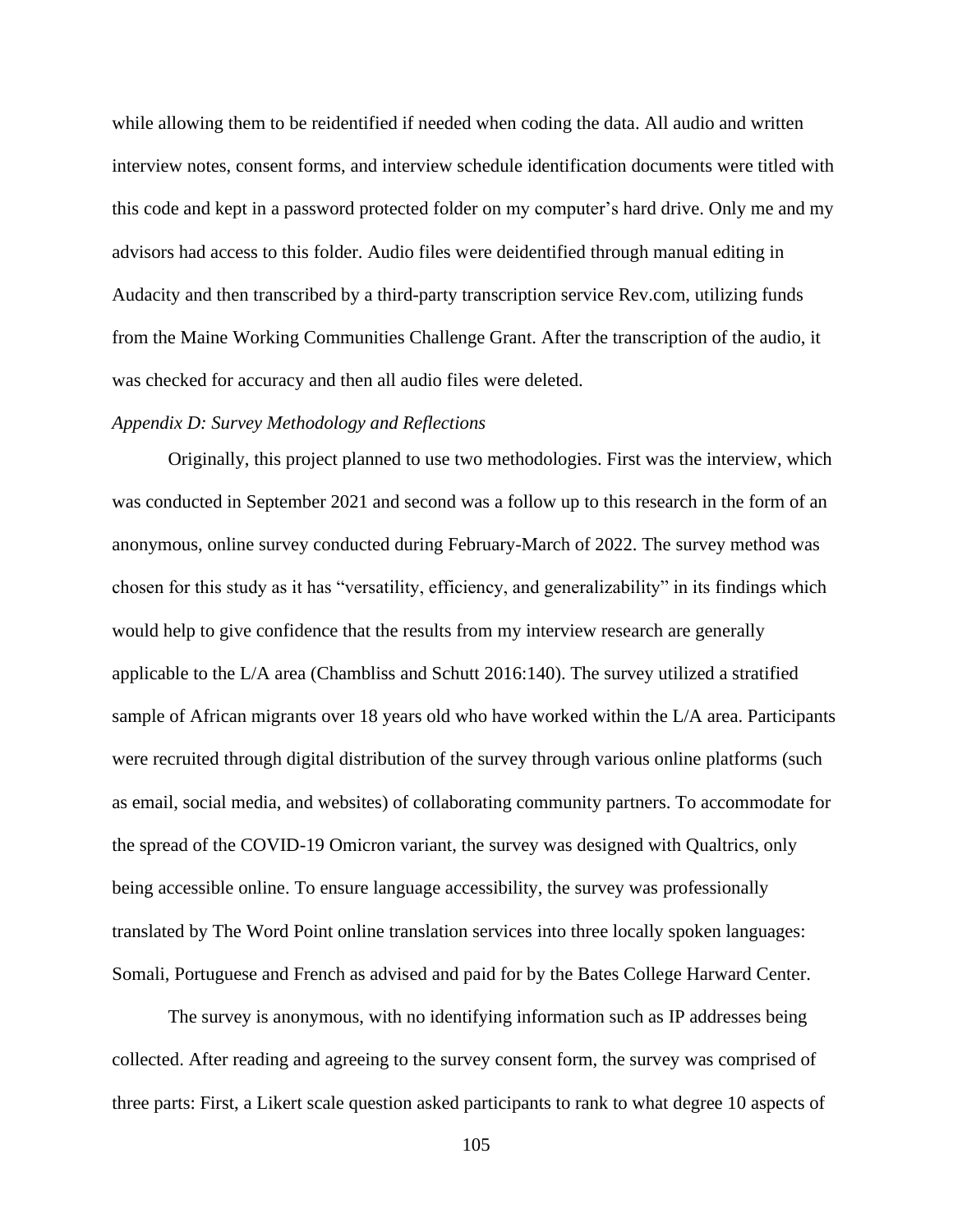the respondent's identity, like gender and race, were or were not a barrier in their overall workforce experience. After completing this question, participants were asked to rank their top three barriers and then were asked Likert scale questions about where said barriers showed up in the workplace experience, such as within their ability to get promoted. Lastly, the survey asked 12 demographic questions which were inspired by both responses in the interview study and literature on workplace discrimination. The survey was kept intentionally short, allowing participants to complete it in 5-15 minutes.

After completing the survey, participants were given the option to fill out a separate survey which entered them into a raffle for a choice of one of five \$20 gift cards for either a local coffee chain or a local supermarket chain as recommended and paid for by the Harward Center. This survey asked participants for an email address in which the gift card could be sent. This information was kept on a separate survey on a password protected computer, with results being deleted after the drawing. This would have allowed for participants to be compensated for their time while not revealing their identity. This research method was given approval for an IRB exemption 104(d)(2) by the Bates College IRB on January 27, 2022.

The goal of the survey was to receive 100 responses from community members as I felt this would be a reasonable number that would provide a decent dataset to test my thesis argument. As of March 2022, I have received four responses, 4% of the goal. This made the data unusable for this project, not the desired outcome considering the dozens of hours and hundreds of dollars spent in creating the survey. This was not for a lack of trying either as I worked with the Harward Center to distribute the survey to a variety of African immigrant focused organizations, reminding these organizations four times about the survey throughout the course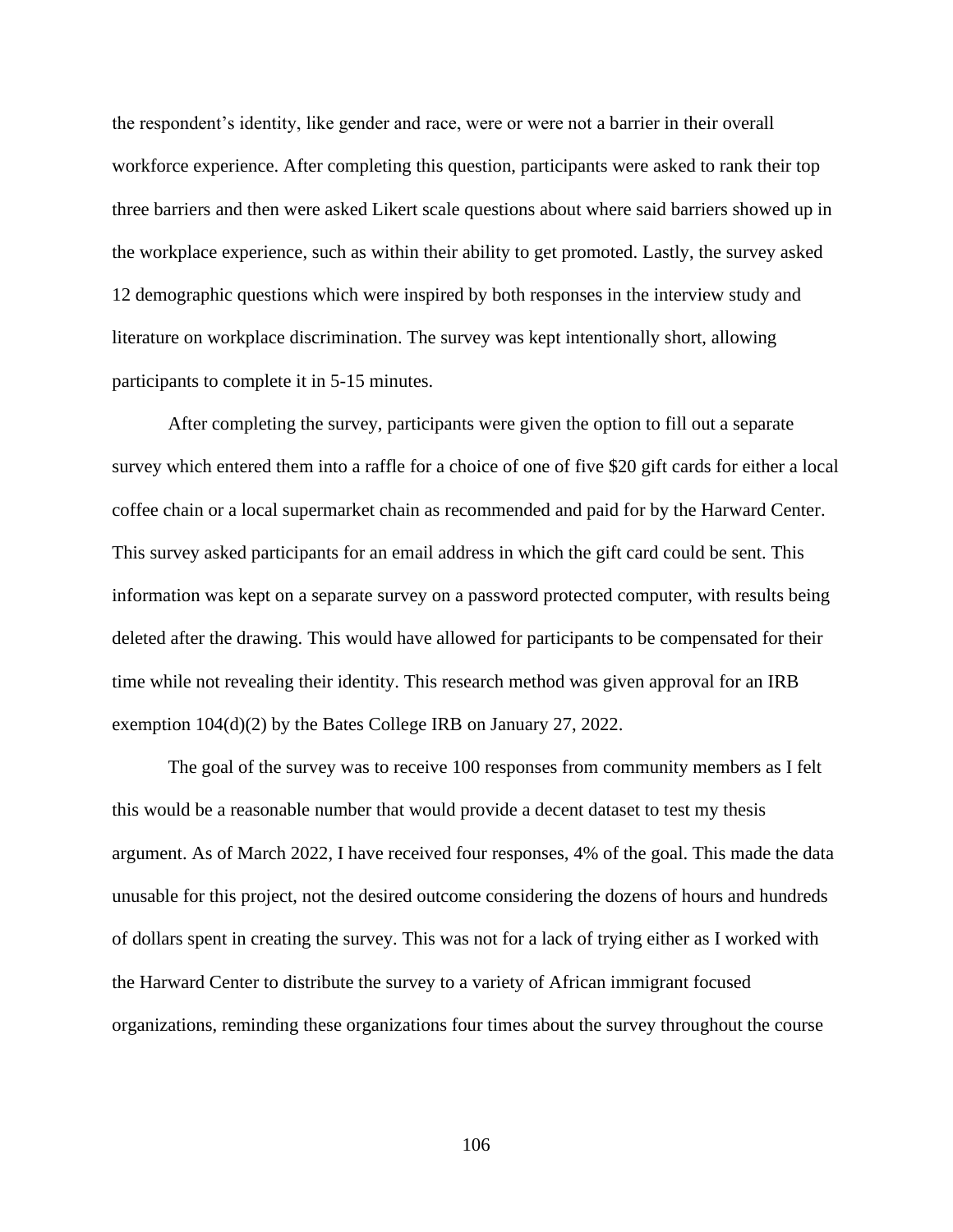of February and March. Considering this, it was worth analyzing why this failed, of which I have a couple of hypotheses.

First, the distribution method of the survey was not ideal for the group I was attempting to access. Originally, the survey was going to be in both a paper and online format, however Bates College COVID-19 policy at the time barred in-person community engagement, thus I could only do an online survey. This is where the first problem came up, I attempted to distribute the survey through emails to organizations who would hopefully email and share it to their members. This was not the best way to do this as I later came to find out that within the L/A community, most online communication is done through WhatsApp and not email, meaning that my sampling method inadvertently missed many of the individuals I was hoping to hear from.

Second, anecdotally, there is a growing feeling within the L/A community that it is overstudied, especially for members of the African migrant population, leading to fatigue and skepticism regarding said studies. Because of its economic and migration history, the L/A area has become emblematic of many social dynamics and tensions within the contemporary U.S., making it a hot spot in the Northeast for research. Academics from across the United States have conducted studies in the L/A area, often focused on the African migrant community. This includes two major books about said community which have been released in the last decade, Besteman's (2016) *Making Refuge* and Bass's (2018) *One Goal*, among dozens of journal articles, and hundreds of news articles about the region and its African migrant population. It does not help that Bates College, an elite liberal arts college, requires all students to complete a thesis, leading to dozens of student research projects being conducted in the community a year, including my own.